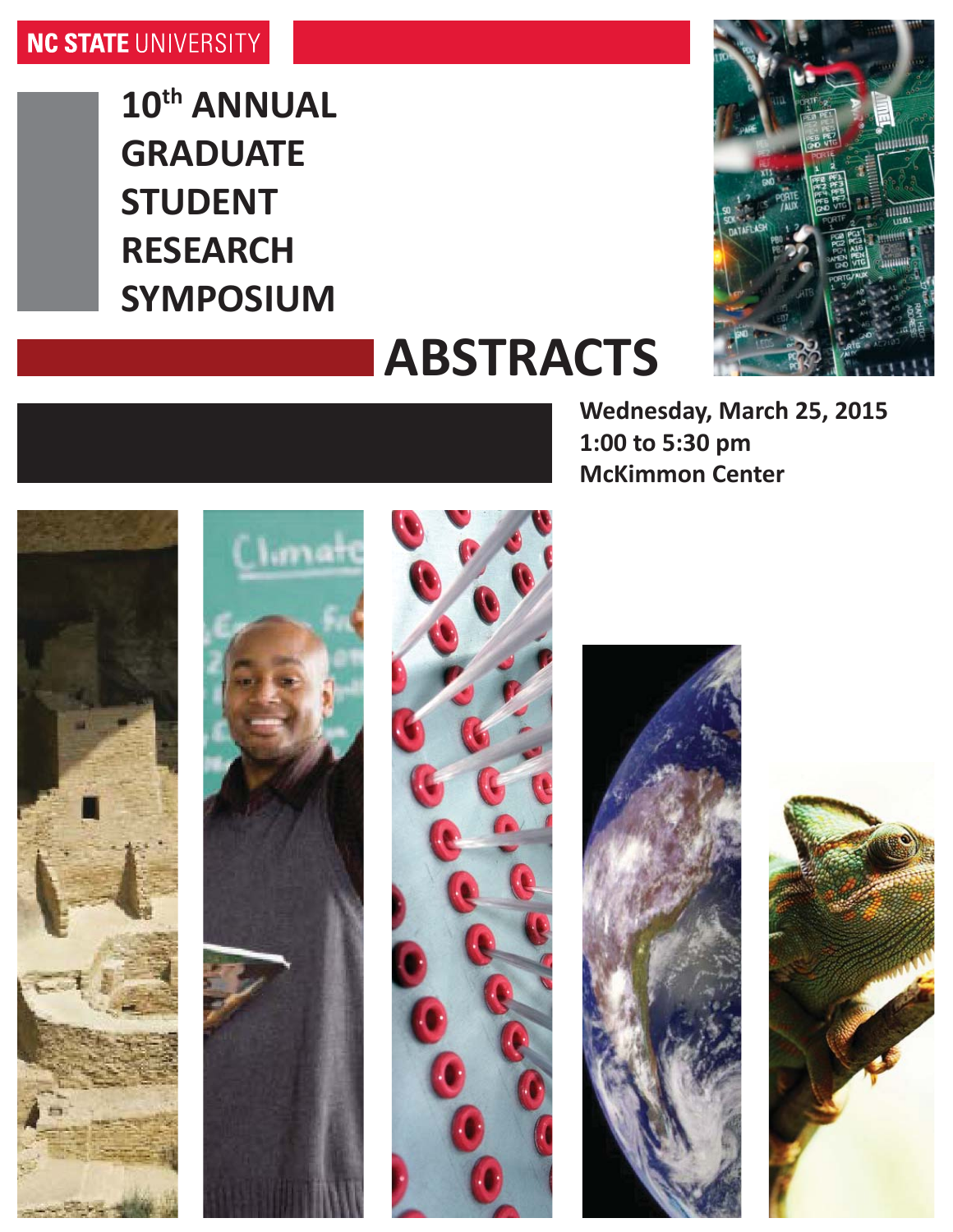# Tenth Annual Graduate Student Research Symposium North Carolina State University

# **SYMPOSIUM ORGANIZERS**

# **Graduate School**

Dr. David Shafer - Assistant Dean Bridget Foy - Administrative Assistant Todd Marcks - Fellowship and Grants Administrator Darren White – Webmaster

# **University Graduate Student Association (2014-15)**

Milena Bobea, Materials Science and Engineering (Chair) Christine Bradish, Horticultural Science Gabriel Firestone, Physics Jeremy Howard, Animal Science & Poultry Science Qi Liu, Biomedical Engineering Jessica Nash, Materials Science and Engineering Lauren Pellegrino, Educational Research and Policy Analysis Kyle Roell, Bioinformatics Youness Alvandi Tabrizi, Mechanical Engineering Rebecca Till, Comparative Biomedical Sciences Eli Typhina, Communication, Rhetoric and Digital Media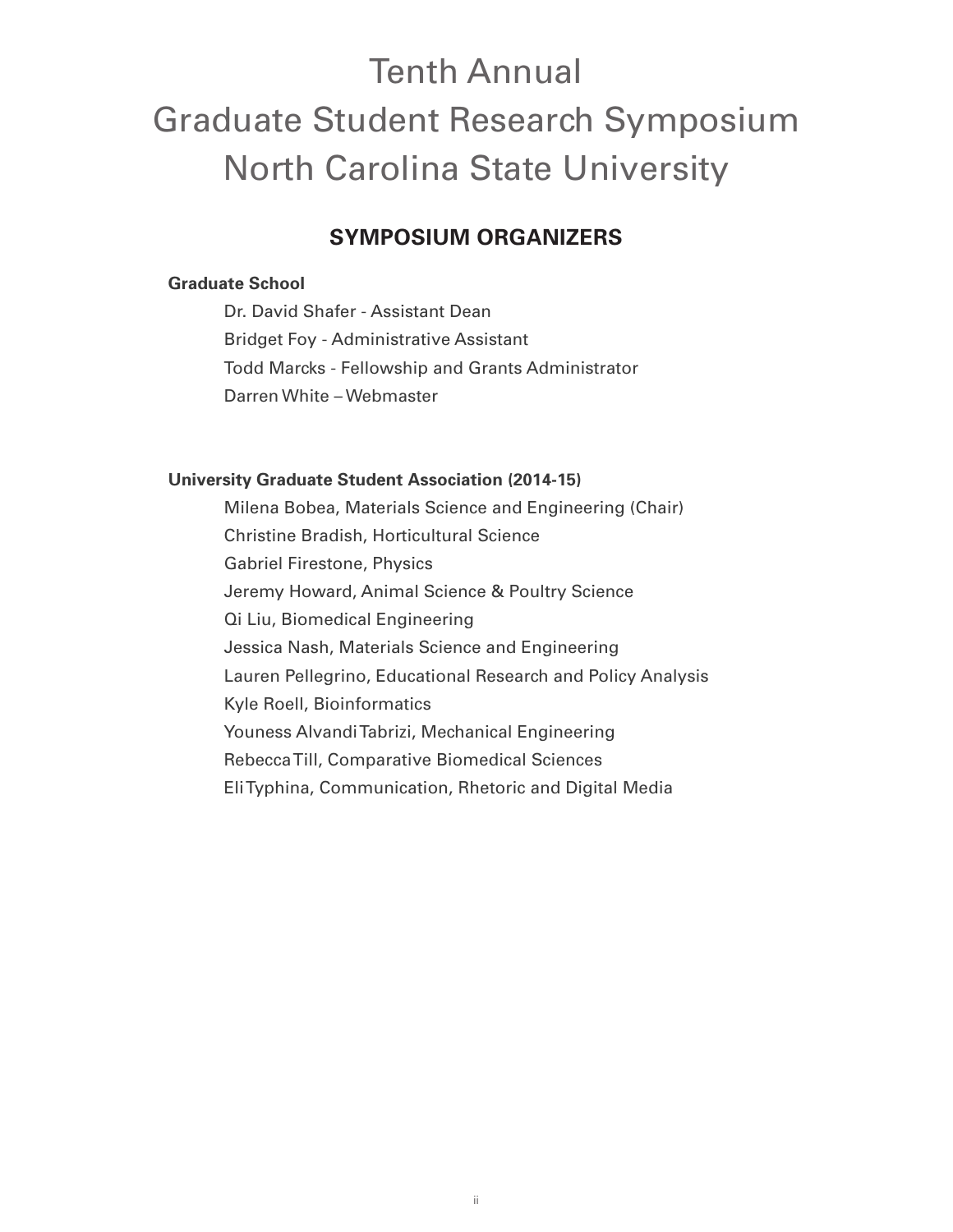# **AGENDA**

| 12:00 pm $-$ 1:00 pm |                                                                                                                                                                                                                           |
|----------------------|---------------------------------------------------------------------------------------------------------------------------------------------------------------------------------------------------------------------------|
| 1:15 pm $-$ 1:30 pm  | Welcoming Remarks and Symposium Overview Room 6<br>David Fiala, UGSA President<br>Dr. Maureen Grasso, Dean of the Graduate School<br>Dr. David Shafer, Assistant Dean of the Graduate School                              |
| 1:30 pm $-$ 4:00 pm  |                                                                                                                                                                                                                           |
| 4:15 pm $-$ 5:30 pm  | Announcement of Awards and ReceptionRooms 2A & 2B<br>Milena Bobea, UGSA Vice President for Academic Affairs<br>Dr. Maureen Grasso, Dean of the Graduate School<br>Dr. David Shafer, Assistant Dean of the Graduate School |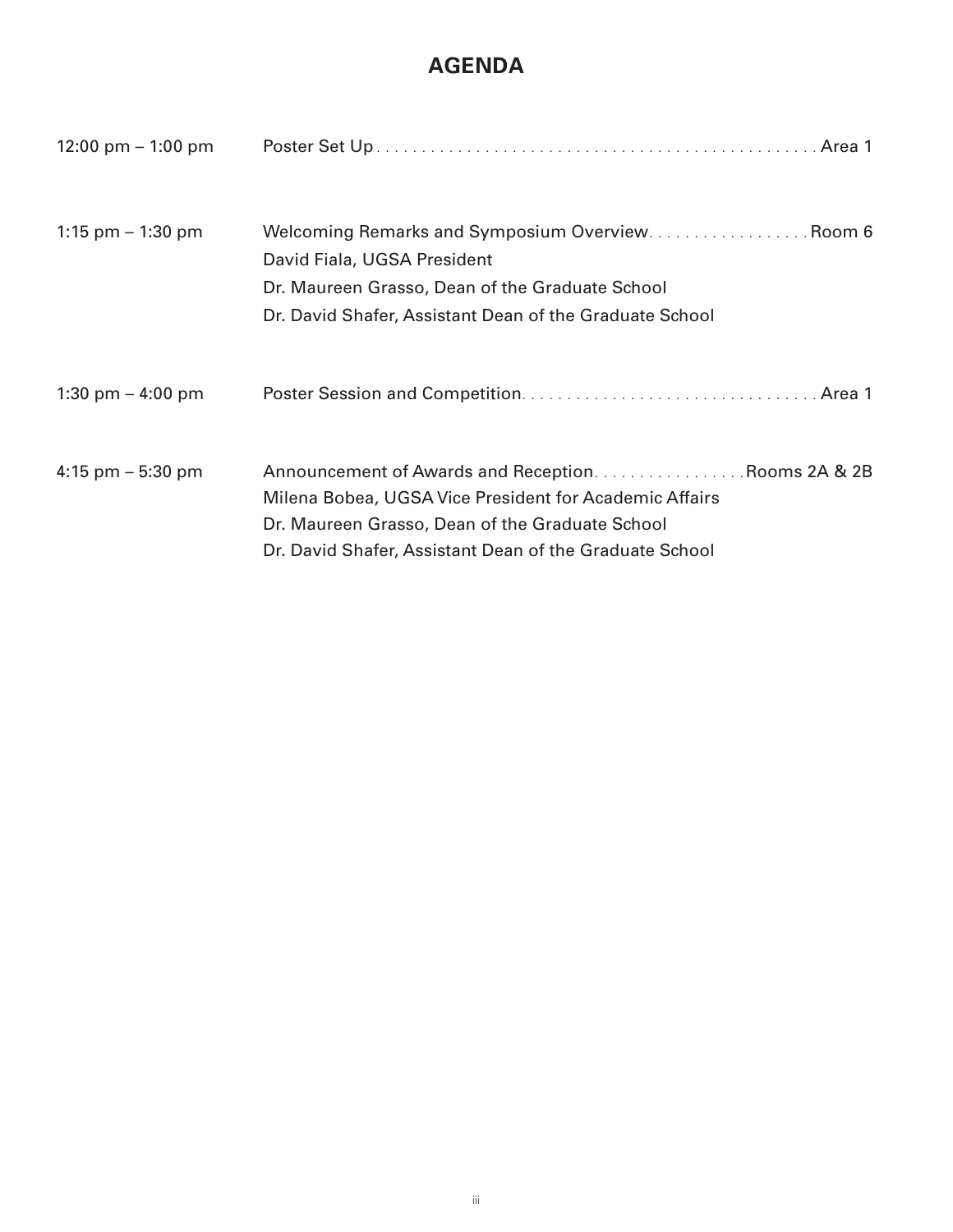# **TABLE OF CONTENTS**

# **College of Agriculture and Life Sciences**

| Tara Baker (4-H Youth Development and Family & Consumer Sciences) 5                                                                                                                                                            |
|--------------------------------------------------------------------------------------------------------------------------------------------------------------------------------------------------------------------------------|
|                                                                                                                                                                                                                                |
|                                                                                                                                                                                                                                |
| Fabrice Blackson (4-HYouth Development and Family & Consumer Sciences) 7                                                                                                                                                       |
|                                                                                                                                                                                                                                |
|                                                                                                                                                                                                                                |
|                                                                                                                                                                                                                                |
|                                                                                                                                                                                                                                |
|                                                                                                                                                                                                                                |
|                                                                                                                                                                                                                                |
|                                                                                                                                                                                                                                |
|                                                                                                                                                                                                                                |
|                                                                                                                                                                                                                                |
|                                                                                                                                                                                                                                |
|                                                                                                                                                                                                                                |
| Chen Jiang (College of Agriculture and Life Sciences, Horticultural Science) Not Available                                                                                                                                     |
|                                                                                                                                                                                                                                |
|                                                                                                                                                                                                                                |
|                                                                                                                                                                                                                                |
|                                                                                                                                                                                                                                |
|                                                                                                                                                                                                                                |
|                                                                                                                                                                                                                                |
|                                                                                                                                                                                                                                |
| Lucky Mehra (Plant Pathology) (and the contract of the contract of the contract of the contract of the contract of the contract of the contract of the contract of the contract of the contract of the contract of the contrac |
|                                                                                                                                                                                                                                |
|                                                                                                                                                                                                                                |
|                                                                                                                                                                                                                                |
|                                                                                                                                                                                                                                |
|                                                                                                                                                                                                                                |
|                                                                                                                                                                                                                                |
|                                                                                                                                                                                                                                |
|                                                                                                                                                                                                                                |
| Ana Sevarolli Loftus (Animal Science) (and all contracts of the series of the series of the Sevaroli Dorter and                                                                                                                |
|                                                                                                                                                                                                                                |
|                                                                                                                                                                                                                                |
|                                                                                                                                                                                                                                |
|                                                                                                                                                                                                                                |
| Leah E. Vang (Plant Pathology) (and account of the control of the control of the control of the control of the                                                                                                                 |
|                                                                                                                                                                                                                                |
|                                                                                                                                                                                                                                |
|                                                                                                                                                                                                                                |
|                                                                                                                                                                                                                                |

# **College of Design**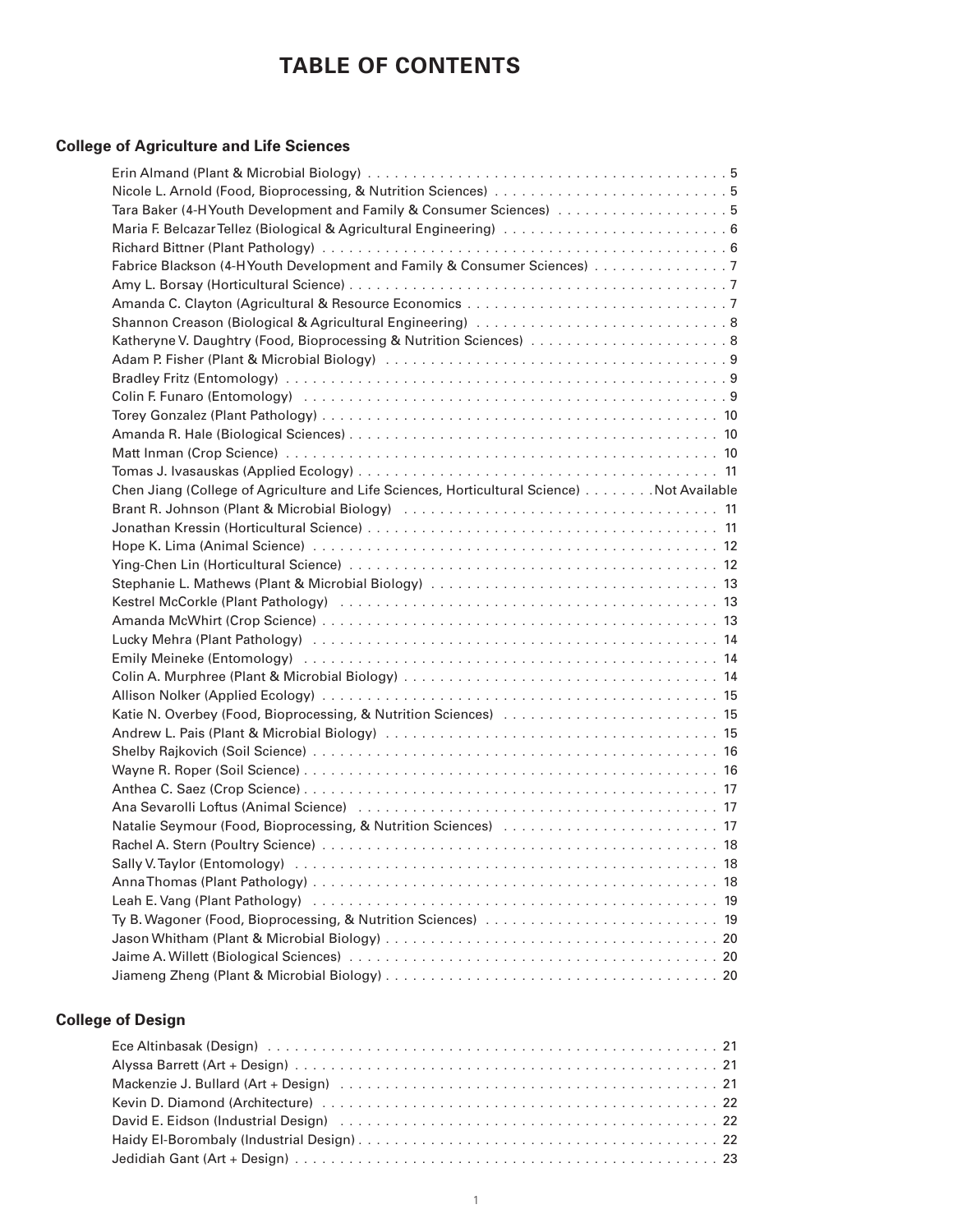| Jeri-Iynn Gehr (Graphic Design) (1996) (1996) (1997) (1997) (1998) (1997) (1998) (1998) (1998) (1998) (1999) ( |
|----------------------------------------------------------------------------------------------------------------|
|                                                                                                                |
|                                                                                                                |
|                                                                                                                |
|                                                                                                                |
|                                                                                                                |
|                                                                                                                |
|                                                                                                                |
|                                                                                                                |
|                                                                                                                |
|                                                                                                                |
|                                                                                                                |
| Rachel Whitaker (Industrial Design) Albert Library 2014 (1997) 2014 (1997) 2014 (1997) 2014 (1997) 2015 (1997) |

# **College of Education**

| Elysa Corin (Science, Technology, Engineering, & Mathematics Education) 29      |
|---------------------------------------------------------------------------------|
| Francemise Kingsberry (Leadership, Policy and Adult & Higher Education) 29      |
| Tammy D. Lee (Science, Technology, Engineering, & Mathematics Education) 29     |
|                                                                                 |
|                                                                                 |
|                                                                                 |
|                                                                                 |
| Carrie L. Ritter (Science, Technology, Engineering, & Mathematics Education) 31 |
|                                                                                 |
|                                                                                 |
|                                                                                 |

# **College of Engineering**

| Katie L. Basinger (Industrial & Systems Engineering) (and accommon contract the L. Basinger (Industrial & Systems Engineering) |
|--------------------------------------------------------------------------------------------------------------------------------|
|                                                                                                                                |
|                                                                                                                                |
|                                                                                                                                |
|                                                                                                                                |
|                                                                                                                                |
| Nathan Galinsky (Chemical & Biomolecular Engineering) (and contain the set of the Sa6                                          |
|                                                                                                                                |
|                                                                                                                                |
|                                                                                                                                |
|                                                                                                                                |
| Lopamudra Kundu (Electrical & Computer Engineering) Natal Accords Accordination Company 38                                     |
|                                                                                                                                |
|                                                                                                                                |
| Tiffany Messer (Biological & Agricultural Engineering) (and all all all all all all all all all 39                             |
|                                                                                                                                |
| Daniel Morales (Chemical & Biomolecular Engineering) (and accommon contract and 40                                             |
|                                                                                                                                |
|                                                                                                                                |
|                                                                                                                                |
|                                                                                                                                |
|                                                                                                                                |
| Harshad Srinivasan (Industrial & Systems Engineering) (and accompany of the System State of Az                                 |
|                                                                                                                                |
|                                                                                                                                |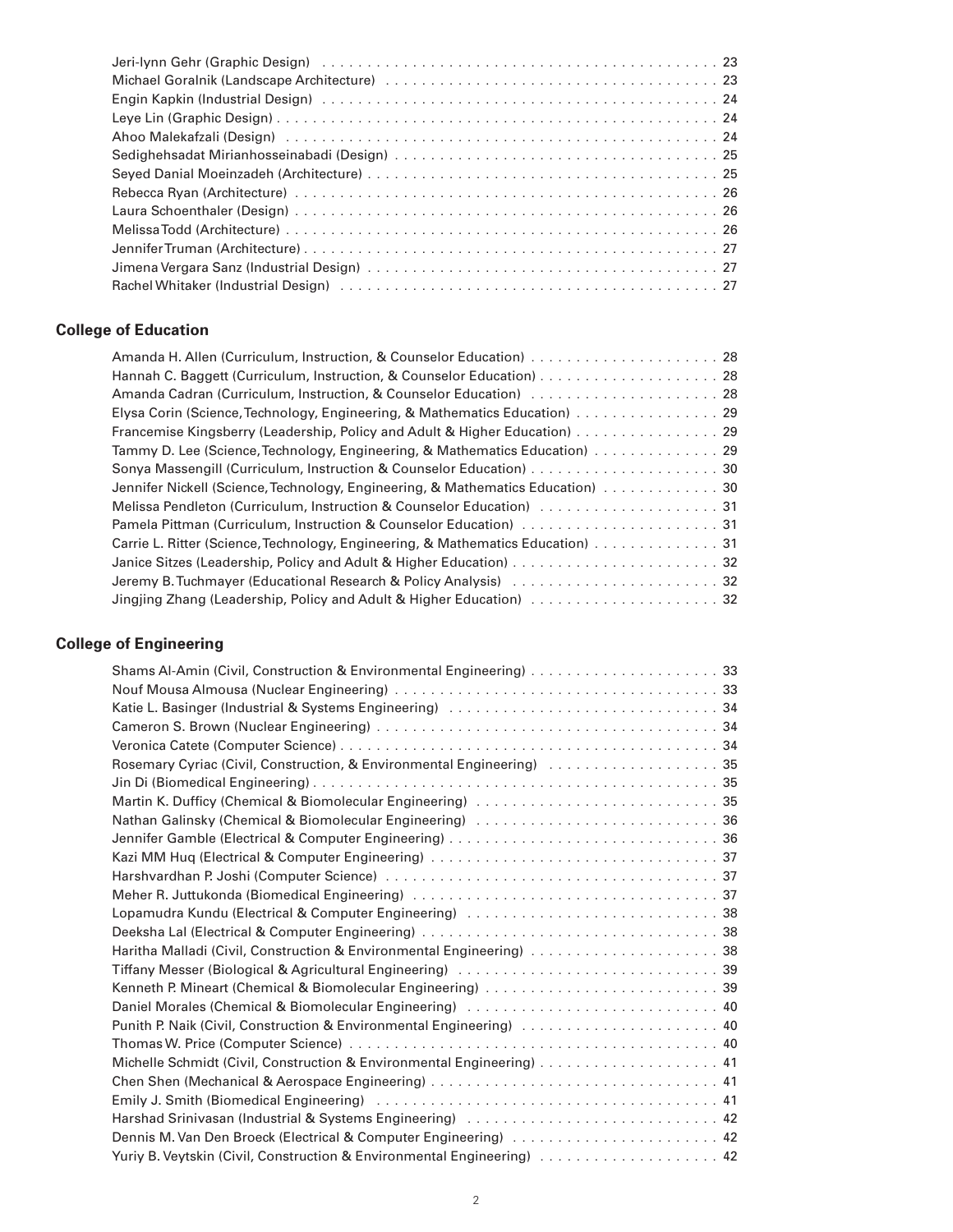| Ziteng Wang (Industrial & Systems Engineering) (and the content of the United States of the 243 |  |
|-------------------------------------------------------------------------------------------------|--|
|                                                                                                 |  |
|                                                                                                 |  |

# **College of Humanities and Social Sciences**

| Caroline E. Borer (Foreign Languages & Literatures)  45                                               |  |
|-------------------------------------------------------------------------------------------------------|--|
| Stephen A. Carradini (Communications, Rhetoric, and Digital Media)  46                                |  |
| Tiffany Deans (Social Work) Account Contract Contract Contract Contract Contract Contract Contract Co |  |
|                                                                                                       |  |
|                                                                                                       |  |
|                                                                                                       |  |
|                                                                                                       |  |
|                                                                                                       |  |
|                                                                                                       |  |
|                                                                                                       |  |
|                                                                                                       |  |
|                                                                                                       |  |
|                                                                                                       |  |
|                                                                                                       |  |
|                                                                                                       |  |
|                                                                                                       |  |
| Melinda Leonardo (Communications, Rhetoric, and Digital Media) 51                                     |  |
|                                                                                                       |  |
|                                                                                                       |  |
|                                                                                                       |  |
|                                                                                                       |  |
|                                                                                                       |  |
|                                                                                                       |  |
|                                                                                                       |  |
|                                                                                                       |  |
|                                                                                                       |  |
|                                                                                                       |  |
|                                                                                                       |  |
|                                                                                                       |  |
|                                                                                                       |  |
|                                                                                                       |  |
|                                                                                                       |  |
|                                                                                                       |  |
|                                                                                                       |  |

# **College of Natural Resources**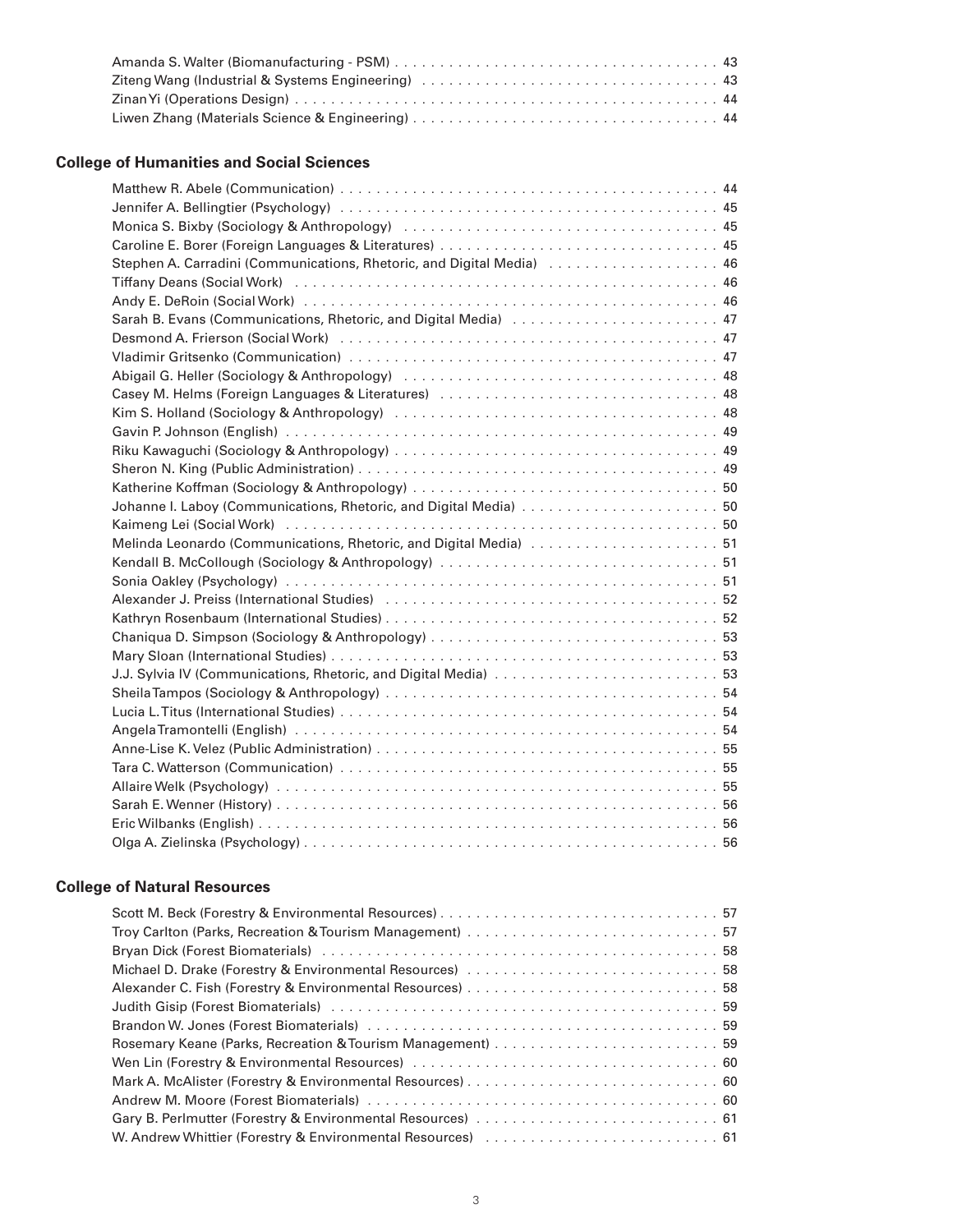# **College of Sciences**

| Yasamin Moazami (Chemistry) (and accommodation of the contract of the contract of the ST and Tasamin Contract o |  |
|-----------------------------------------------------------------------------------------------------------------|--|
|                                                                                                                 |  |
| Jacob F. Norton (Mathematics) (and all contracts of the contracts of the set of the set of the set of the set o |  |
|                                                                                                                 |  |
|                                                                                                                 |  |
|                                                                                                                 |  |
|                                                                                                                 |  |
|                                                                                                                 |  |
|                                                                                                                 |  |
|                                                                                                                 |  |
|                                                                                                                 |  |
|                                                                                                                 |  |
|                                                                                                                 |  |

# **College of Textiles**

# **College of Veterinary Medicine**

| Emily G. Medlin (Clinical Sciences) et al. (1996) and the control of the control of the Control of Ta |  |
|-------------------------------------------------------------------------------------------------------|--|
|                                                                                                       |  |
|                                                                                                       |  |
|                                                                                                       |  |
|                                                                                                       |  |

| Index |  |  |
|-------|--|--|
|-------|--|--|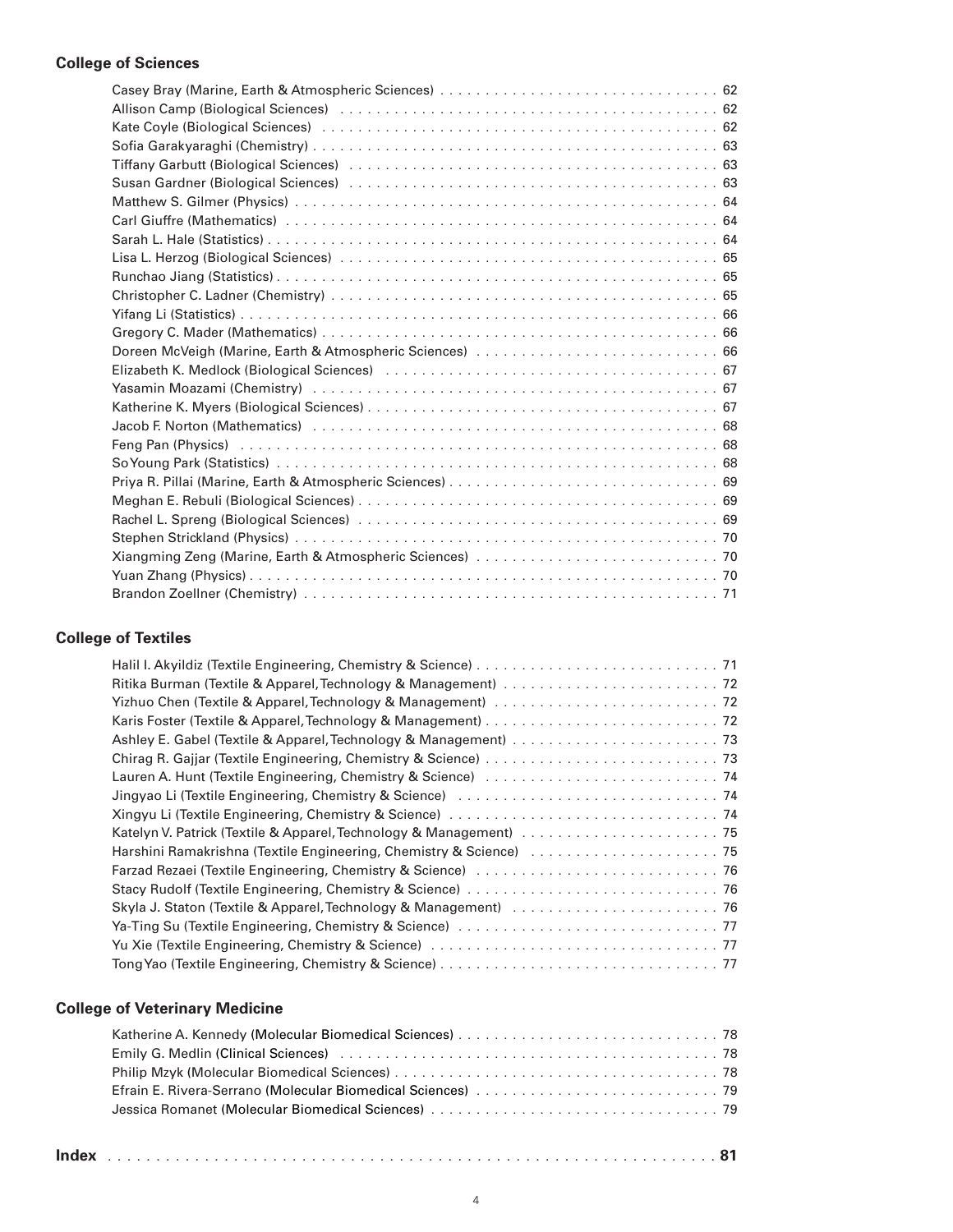# **ABSTRACTS**

# **College of Agriculture and Life Sciences**

**Erin Almand Graduate Program:** Microbiology **Advisor:** Lee-Ann Jaykus **Poster Number:** 5

# **Human Norovirus Interactions with HBGA-positive and HBGA-negative Bacteria Isolates Cultured from Stool and Purchased from ATCC**

Study of human noroviruses (HuNoVs) is hindered by the lack of a cultivable strain. Recent studies suggest *in vitro* cultivation of HuNoV might depend upon bacterial cofactor(s), although their importance remains unknown. This study characterizes the binding affinity of select bacterial isolates to representative HuNoV strains. Twenty-one bacterial isolates (5 ATCC strains; 16 fecal isolates obtained from HuNoV-positive samples plated on non-selective media) were used in this study. Isolates were grown anaerobically, exposed to HuNoV GII.4 New Orleans, GI.6, or the Tulane virus surrogate, and then pelleted. To characterize binding affinity, the pellet and supernatant were separately subjected to RNA extraction and RT-qPCR. Turnip Crinkle Virus (TCV), a plant virus with similaar size and structure to HuNoV, was used as a negative control. The three bacterial strains showing the highest binding affinity to HuNoV GII.4 were chosen for additional ELISA-based studies to determine evidence of HBGA-like molecules corresponding to ABH, Lewis A, Lewis B, Lewis Y and H type 1. When cultured in tryptic soy broth (TSB), all bacteria tested exhibited a high level of binding to GII.4 New Orleans (89.62±4.95% capture efficiency). Only bacteria incapable of growing in TSB, including *Bacteroides thetaiotaomicron* (chopped meat media), *Lactobacillus gasseri* and *L. plantarum*  (MRS broth), showed a significantly lower level of binding (45.47±12.0% capture efficiency). This interaction was specific, as there were different bacterial binding patterns for both GI.6 and Tulane; no binding was observed for TCV. Only one fecal isolate showed HBGA activity, with possible Lewis A and ABH-like motifs present. This preliminary data suggests HuNoVs interact with a range of bacteria in a strain specific manner, and the ligand responsible for this interaction may not be exclusive to HBGA-like moieties. These data have relevance in efforts to cultivate HuNoV and for methods to concentrate and purify HuNoV for downstream detection.

# **Nicole L. Arnold<sup>1</sup>, Shelley Feist<sup>2</sup>, Benjamin J. Chapman<sup>3</sup>**

Graduate Programs: Food, Bioprocessing, and Nutrition Sciences, North Carolina State University<sup>1</sup>; Partnership for Food Safety Education $^2$ ; Youth, Family, and Community Sciences, North Carolina State University $^3$ **Advisor:** Benjamin J. Chapman **Poster Number:** 8

# **An Environmental Scan of Food Safety Educational Initiatives Targeted at Consumers in the United States**

In-home food safety practices can be influenced through messages provided by food safety educators. These messages are communicated to reduce risky practices that could potentially lead to foodborne illness. This information is a necessary step to a needs assessment to better describe the current population of food safety educators, their programs, and sources of information and materials. Although many agencies, organizations, and educational outlets provide the public with food safety messages, there has not to date been a systematic collection of a landscape of whom is providing what information to what audiences. An online survey was developed with questions. The survey was distributed to the Partnership for Food Safety Education's BAC Fighter (self-subscribed health and food safety educators) and food safety educators through Internet searches expanded through a snowball participant selection process. Food safety educators from different sectors such as academia, federal government, food retail, non-profits, public health agencies, and schools (K-12) were targeted. Ninety percent (n=469) of educational programs were delivered in-person, while 36% were delivered through online sources. Almost half of food safety educators (48%, n=397) did not measure or were unaware if others measured impacts of their food safety outreach programs. When survey participants were asked whom their programming/outreach programs (n=469) were designed to reach, children, parents of children and the elderly were ranked highest, while less than 15% of these programs targeted ethnicity based populations and farmers' market vendors. Improvements can be made for educating consumers about food safety by addressing the gaps identified within the data gathered. These improvements may include greater usage of program evaluation and additional educational materials for underserved populations.

**Tara Baker, MS**; Kimberly Allen, Nichole Huff, Andrew Behnke, **Graduate Program**: Youth, Family, and Community Sciences; **Advisor**: Kimberly Allen **Poster Number:** 10

# **Family Coaching: An Exploratory Study of Parental Perceptions**

The discipline of family science is expanding to include family coaching, a concept merging family life education and coaching psychology. Family coaching is an innovative, family- centered, and strengths-based approach where family-identified goals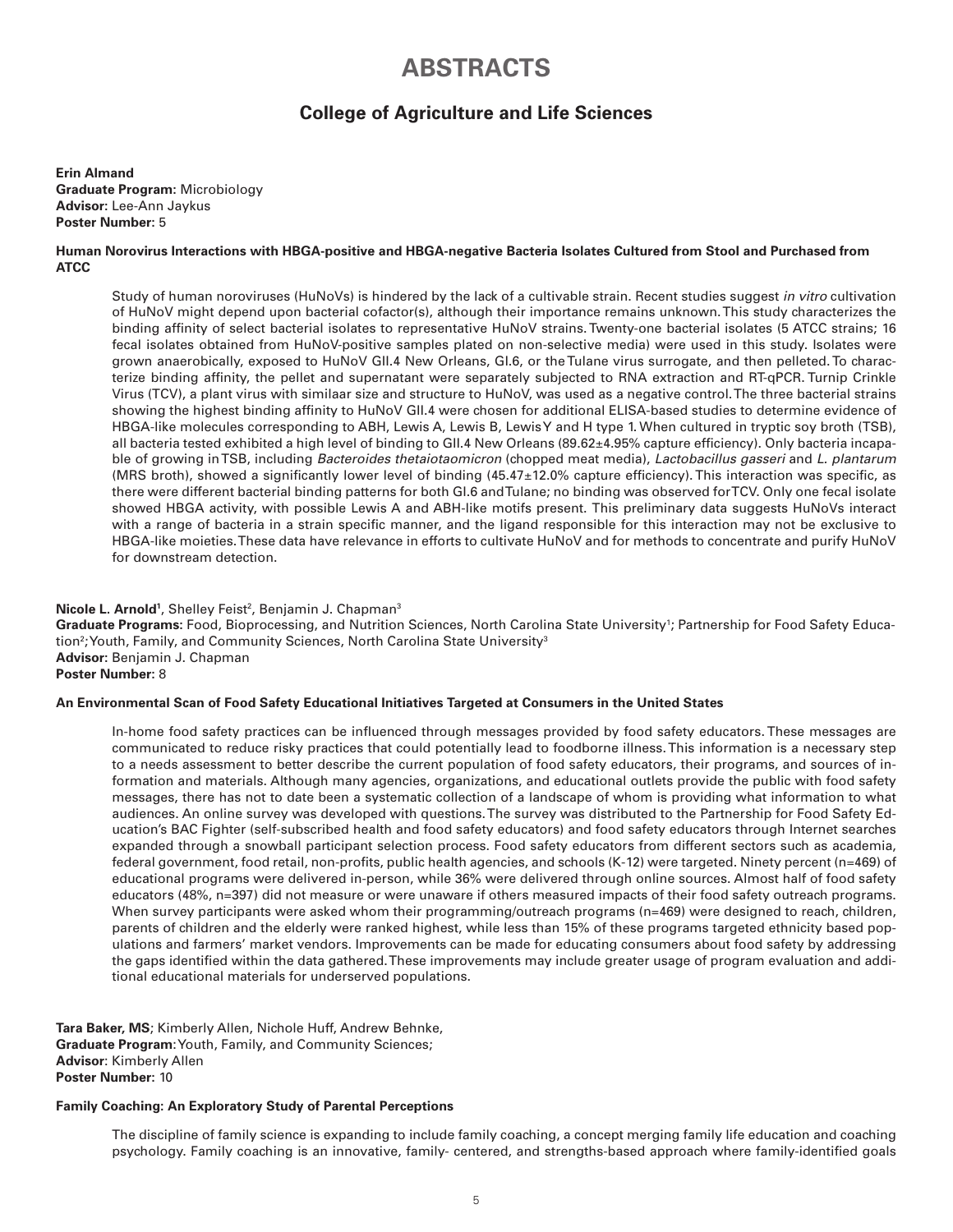are met through a process-driven relationship between the family and professional coach. In an effort to grow the field of family coaching, parental opinions about family coaching and its applications were surveyed. This study begins to answer the following questions:

Are parents interested in coaching?

For which areas of family life would parents most likely seek a coaching professional?

What qualities are important to parents when searching for a family coach?

What methods would parents use to find a family coach?

What are the opinions of parents about the use of family coaching to help with family issues?

In this poster, we showcase results from a sample (N=168) of parents exploring their parental knowledge and opinions of family coaching as a method for helping families deal with family issues across the life course.

Participants completed a 35-item online questionnaire consisting of five sections: history, interest, attitudes, opinions of hiring family professionals, and demographics. A Family Coach was defined with the following statement: *Coaches help parents by partnering with and offering support to families while helping them create and reach personal goals*. Data was collected by use of a snowball sampling technique via email, word of mouth, organizational-based listserves (e.g. North Carolina Parenting Education Network), and social media platforms (i.e., Facebook & Twitter).

Findings from this study support established parental preferences of family life and parent education, furthermore suggesting that parents support the idea of hiring a family coach or parenting professional. More specifically, results from this study suggest that family coaching is applicable to areas of family practice including general parenting, and divorce.

# **Maria Balcazar Tellez**

**Graduate Program:** Biological and Agricultural Engineering **Advisor:** John Classen **Poster Number:** 11

#### **Added Value and Social Benefits of Anaerobic Digestion from Scraped Swine Manure**

Anaerobic digestion technology, as an alternative to traditional animal waste management systems, is of increasing interest because it offers sustainable solutions to environmental issues, while producing value added products from manure. Furthermore, introducing this new technology to North Carolina swine farms may result in potential socio-economic impacts in nearby communities. Concentrated swine farming operations produce sizeable amounts of manure and are commonly treated using anaerobic lagoons that have been associated with a number of adverse environmental and health problems. Anaerobic digestion has been proven to offer solutions to the aforementioned problems including production of biogas, which offers renewable energy opportunities as collected methane, and digested effluent (digestate) which has multiple agronomic benefits for crop production. Digestate can be a valuable fertilizer because pathogens have been inactivated, odor has been reduced, and the N:P ratio has been improved relative to plant uptake needs. The recent implementation of scraper systems for swine waste removal has introduced opportunities to collect manure solids and liquids separately, providing different substrate compositions that may result in different opportunities for treatment and recovery of energy and nutrients. An interdisciplinary research effort with a focus on anaerobic digestion of scraped solids and its associated environmental, social, and economic benefits is underway. Experimentally determining the reaction rate of methane production and nutrient levels in the digestate of manure solids will help define new opportunities for this technology and will illustrate the potential of utilizing anaerobic digestion for high solids manure. Batch reactor experiments of feedstock collected with the scraper system will be conducted in order to determine the methane potential of anaerobic digestion at thermophilic temperatures (50°C-55°C), and survey data will be collected to determine community impacts. This research will provide insight into the adoption and implementation of this technology and reveal opportunities for further research.

**Richard J. Bittner** and Asimina L. Mila **Graduate Program:** Plant Pathology **Advisor:** Asimina L. Mila **Poster Number:** 16

#### **Efficacy of Oxathiapiprolin Against the Black Shank Pathogen,** *Phytophthora nicotianae*

*Phytophthora nicotianae* van Breda de Haan (=*P. nicotianae* var. *nicotianae*), is a devastating soilborne oomycete that causes black shank disease of tobacco (*Nicotiana tabacum* L.). Annual economic losses total millions of dollars in the southeastern United States and throughout the world. Effective disease management involves an integrated approach using host resistance, cultural practices, crop rotation, and chemical control. Currently, mefenoxam is the only fungicide registered for black shank control on tobacco. However, due to the site-specificity of the mode of action (MOA) and its repeated use by growers, there is a high risk of resistance development in target pathogens. Oxathiapiprolin is a new fungicide with a novel MOA that is highly efficacious against oomycetes. The objective of our study was to determine sensitivity of a set of isolates to mefenoxam and oxathiapiprolin and the efficacy of oxathiapiprolin on multiple pathogen structures. Sixty-six *P. nicotianae* isolates collected either from tobacco or ornamental hosts were examined for sensitivity to oxathiapiprolin and mefenoxam at 1 µg a.i./ml and 100 µg a.i./ml, respectively. Mycelial growth was observed for one isolate on oxathiapiprolin treated plates. Five mefenoxam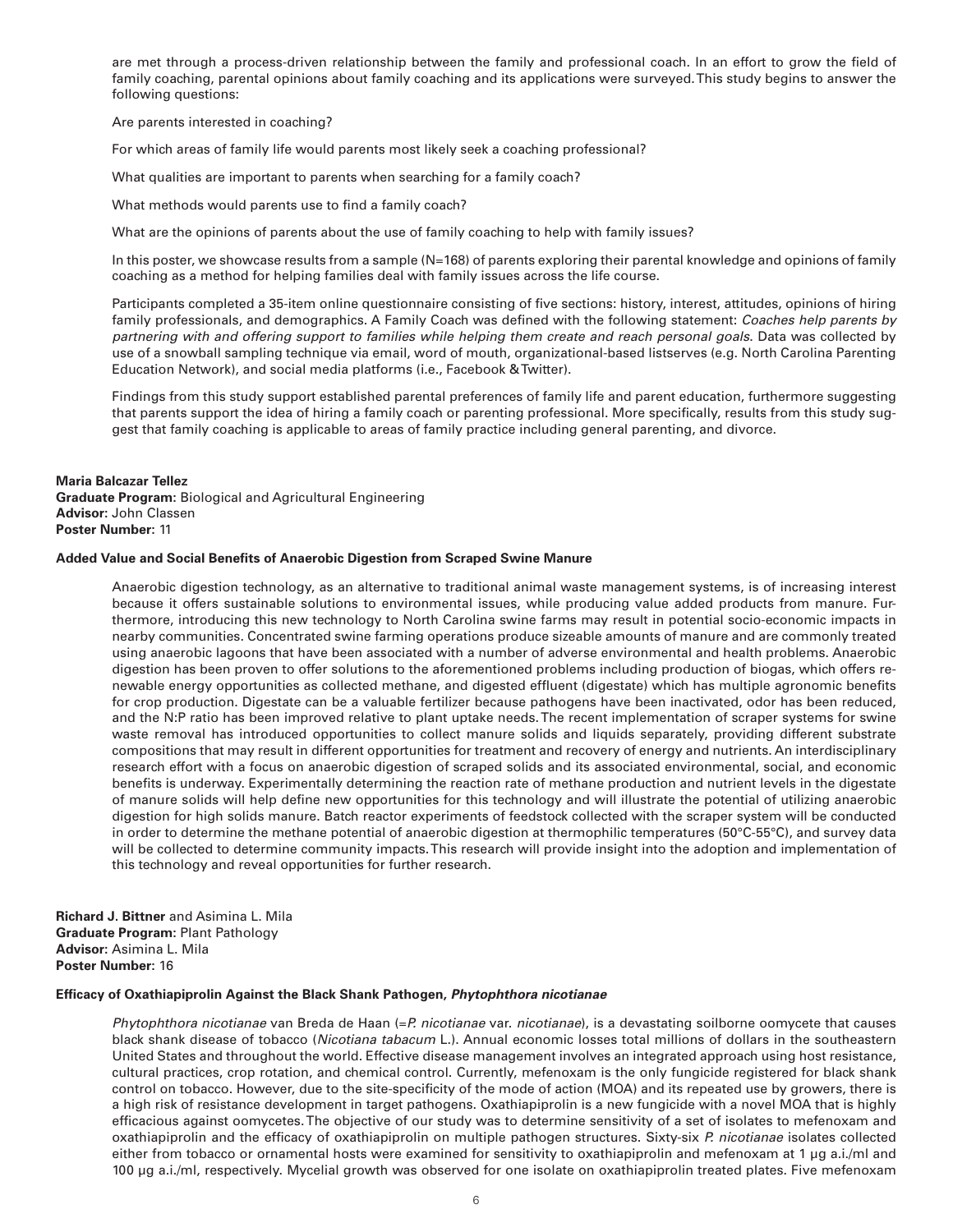resistant isolates were found to be sensitive to oxathiapiprolin. In vitro assays examined the efficacy of oxathiapiprolin on mycelial growth, sporangia production, zoospore motility, and zoospore germination of four race 0 and race 1 isolates collected from tobacco. These isolates were highly sensitive to low concentrations of oxathiapiprolin. EC50 values ranged from 0.0039 to 0.0049 µg a.i./ml for mycelial growth, 0.00052 to 0.00081 µg a.i./ml for sporangia production, 0.0035 to 0.0051 µg a.i./ml for encysted zoospore germination, and 0.0055 to 0.0166 µg a.i./ml for zoospore motility. Our results suggest oxathiapiprolin is a highly efficacious fungicide against *P. nicotianae*, and could be used as a chemical option for disease control.

# **Fabrice J. Blackson Graduate Program:** Family Life and Youth Development **Advisor:** Carolyn Bird **Poster Number:** 18

# **Cohabiting Parents' Perceptions Concerning Parental Involvement and Academic Success: A Qualitative Review**

There are many different structural types of families that exist today. Divorce rates, the choice to cohabit, and changes in birthing trends, among other factors, have influenced the structural transformation of families. Nuclear families, consisting of a married heterosexual couple and their biological children, are no longer the only family structure. Trend data across multiple decades show that cohabitation, an alternative form of partnership, has increased for adults aged 19 to 44. With the increase in cohabiting couples, we can assume that there is greater social acceptability and less societal resistance of this family form. The likelihood for an unmarried, heterosexual couple to have and raise children in the same household (i.e., a cohabitative union) is greater today than ever before. Some research examining family structure finds that cohabitation has a negative effect on school-aged children and their ability to achieve academically in elementary and secondary school. However, few studies examine a child's success in relationship to parental involvement. This study seeks to explore the patterns of parental involvement in cohabiting biological-parent households and its impact on the academic achievement of school-aged children. It employs a qualitative research design. Fourteen themes emerged regarding the perceptions of parental involvement and academic success for cohabiting biological-parent families. Results found that some participants' perceptions were inconsistent with earlier findings for cohabiting families. The implications of these findings for practitioners and families are discussed. Results also highlight areas for additional research within this family type.

**Amy L. Borsay Graduate Program:** Horticultural Sciences **Advisor:** Anne M. Spafford **Poster Number:** 20

#### **Restorative Landscape Design for Soldiers in Transition**

There is a long history of using restorative gardens in healthcare settings to provide patients a place of rest and respite and facilitate mental and emotional healing and recovery. Since the mid-2000s, the utilization of nature in the healing process for wounded veterans and active duty servicemembers has received considerable attention from medical professionals and landscape designers. The primary focus has been on servicemembers who recently served in Iraq and Afghanistan with combat-related injuries and post traumatic stress disorder. A population group often overlooked are individuals suffering from non-combat and training related injuries and disease, which occur at much greater rates than combat-related injuries, significantly impact force readiness, and have potential adverse effects on behavioral and mental health. This project therefore explores how nature in the form of a restorative garden could assist soldiers at the Warrior Transition Battalion, Fort Bragg, NC, in their recovery from primarily non-combat related musculoskeletal injuries, and help ease their transition to civilian life or return to duty. A comprehensive literature review identified general restorative landscape design recommendations, as well as recommendations specific to wounded, ill, and injured servicemembers. Data regarding veteran demographics, wartime experiences, challenges faced upon transitioning to civilian life, physical and mental injuries unique to military members, and military culture was analyzed and compared to the general design recommendations. Feedback was collected from the soldiers and other stakeholders regarding desired garden features and activities, which largely mirrored and validated current design recommendations, including plenty of shade and seating, opportunities for individual relaxation and social interaction, large diversity of plants with multi-sensory interest, and growing vegetables. A pattern analysis was performed to ensure the creation of comfortable, enjoyable, restorative outdoor spaces. Lastly, a detailed site inventory and site analysis were performed to help guide the master plan for the new Tranquility Garden design.

## **Amanda C. Clayton**

**Program:** Agricultural and Resource Economics **Advisors:** Melinda Morrill and Walter Thurman **Poster Number:** 31

## **Impact of Household Dengue Incidence on Female Time Allocation**

Dengue fever, though rarely fatal, represents a serious health concern for urban populations throughout the developing world. Few countries are able to effectively treat or prevent dengue and the global incidence of the disease has increased at such an alarming rate over the past fifty years that the WHO considers it to be the most important insect-borne virus in the world. Because women in many of the countries most impacted by dengue are typically responsible for domestic tasks including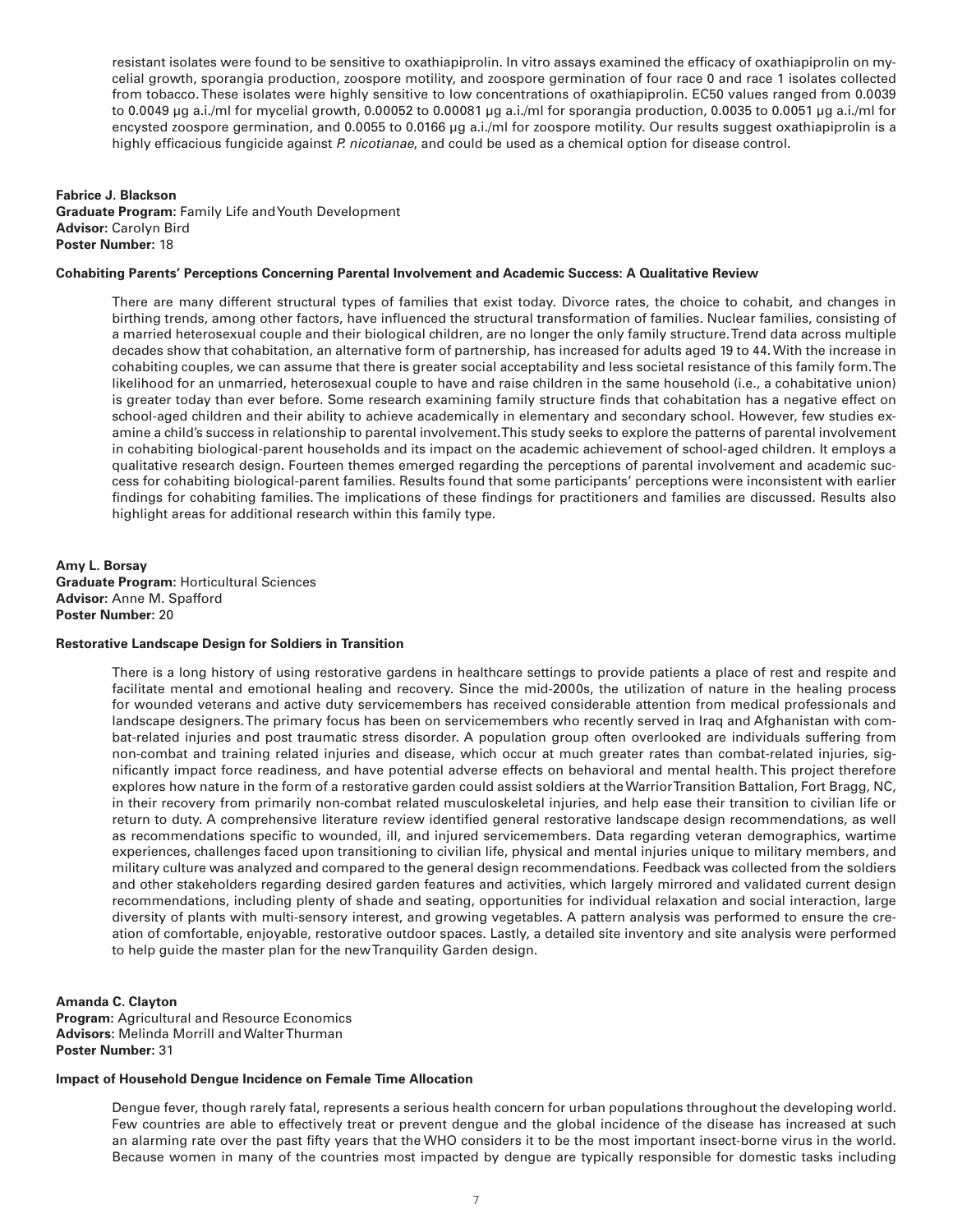caregiving activities, it follows that female residents are likely to bare a disproportionate amount of the time cost of household dengue illness. However, no studies to date look at the particular time cost of dengue illness for female household residents. The objective of this research is to assess the impact of household dengue incidence on the income generating activities of female household heads. In 2008, the introduction of a new serotype of the dengue virus caused an unseasonably large epidemic in the Amazonian city of Iquitos, Peru. I use this arguably exogenous and location-specific health shock to estimate the impact of household dengue illness on the income earning activities of female household heads by comparing the paid weekly work hours of female household heads in Iquitos to those of female household heads in Arequipa, a city in an arid region of Peru that experiences no vector-borne disease, before and after the 2008 epidemic. I rely on data collected as part of the Peruvian National Household Survey (ENAHO) carried out by the Peruvian National Institute of Information and Statistics (INEI) from 2004 to 2009. I complement the INEI data with information on yearly area-wide dengue incidence from the Peruvian Ministry of Health (MINSA). Preliminary results suggest a significant link between dengue transmission levels, household illness, and female household head paid work hours.

#### **Shannon Creason**

**Graduate Program:** Biological and Agricultural Engineering **Advisor:** John Classen **Poster Number:** 34

# **An Integrated Life Cycle Assessment and Economic Analysis Approach for Evaluating Manure Treatment and Nutrient Recovery Technologies**

Pork is one of the largest and most important agricultural industries in North Carolina and the United States but is facing a number of challenges. One of those challenges is managing waste in an environmentally sustainable way while simultaneously trying to increase revenue for producers. Anaerobic lagoons which are commonly used for their low cost and ease of operation are also major sources of ammonia emissions and nutrient losses. Therefore, it is advisable to consider alternative technologies with the potential for improving environmental conditions and creating value added products. The implementation of scraper systems for manure removal has provided new opportunities for waste separation and substrate composition that could affect the quantity and quality of value-added products. Although the pork industry represents a huge economic sector and many producers operate on very thin margins, evaluations of alternative technologies generally focus on environmental impact and exclude some of the economic components necessary for comprehensive decision-making. Higher cost and lack of available information are prominent barriers to adoption of alternative waste treatment systems and few studies integrating both life cycle and economic assessments have been done on combined treatment and nutrient recovery systems. The objectives of this project are to 1) evaluate the economic and environmental impacts of anaerobic digestion, nutrient recovery technologies, and associated value added products; 2) use the information obtained to create an optimized total value chain for the best combination of technologies; and 3) use the value chain as a decision making tool when considering the environmental impact and economic feasibility of new technologies. Data collected from small batch reactors, gas permeable membranes, and ammonia stripping columns, as well information found in review of literature will be analyzed and used as inputs to LCC/LCA software to generate various life cycle and economic scenarios.

# **Katheryne Daughtry**

**Graduate Program**: Food Science **Advisors**: Rodolphe Barrangou and Suzanne Johanningsmeier **Poster Number:** 36

# **Phenotypic and Genotypic Characterization of** *Lactobacillus buchneri* **Strains Isolated from Fermented Cucumber Spoilage**

*Lactobacillus buchneri* is a gram-positive, obligate heterofermentative, facultative- anaerobe commonly affiliated with spoilage in food systems. Notably, *L. buchneri* is able to degrade lactic acid into acetic acid and 1,2-propanediol. Although beneficial to the silage industry, this metabolic capability is detrimental to preservation of cucumbers by fermentation. Lactic acid degradation in fermented cucumbers is associated with an increase in pH, providing an environment suitable for other spoilage organisms. Low- salt fermentation processes are more susceptible to spoilage; therefore, an understanding of organisms capable of lactic acid assimilation is necessary. The objective of this study was to characterize thirty-eight isolates of *L. buchneri* purified from both industrial and experimentally reproduced fermented cucumber spoilage to select strains for full genome sequencing. Genotypic and phenotypic characterization included 16S rRNA sequencing, CRISPR typing, DiversiLab® rep-PCR, colony morphology, lactic acid degradation, and API® 50 CH carbohydrate analysis. Distinct groups of isolates were consistently identified with differing colony morphologies that varied in color (translucent white to opaque yellow), diameter (1 mm – 11 mm), and shape (umbonate, flat, circular or irregular). Growth rates in MRS revealed strain differences during lag and log phases, and a wide spectrum of carbon utilization was observed. Some strains were able to ferment as many as 16 of the 49 carbon sources including lactose, mannitol, potassium ketogluconate, and xylose, while others only metabolized 9 carbohydrates as the sole source of carbon. All isolates degraded lactic acid in both fermented cucumber media and modified MRS. Isolates clustered into distinct groups based on rep-PCR fingerprints with 20 of the isolates exhibiting more than 97% similarity. Eight unique isolates were selected for full genome sequencing and annotation to elucidate the metabolic capabilities of this species that may prevent the initiation of lactic acid degradation and thus avert the onset of spoilage in a fermented cucumber matrix.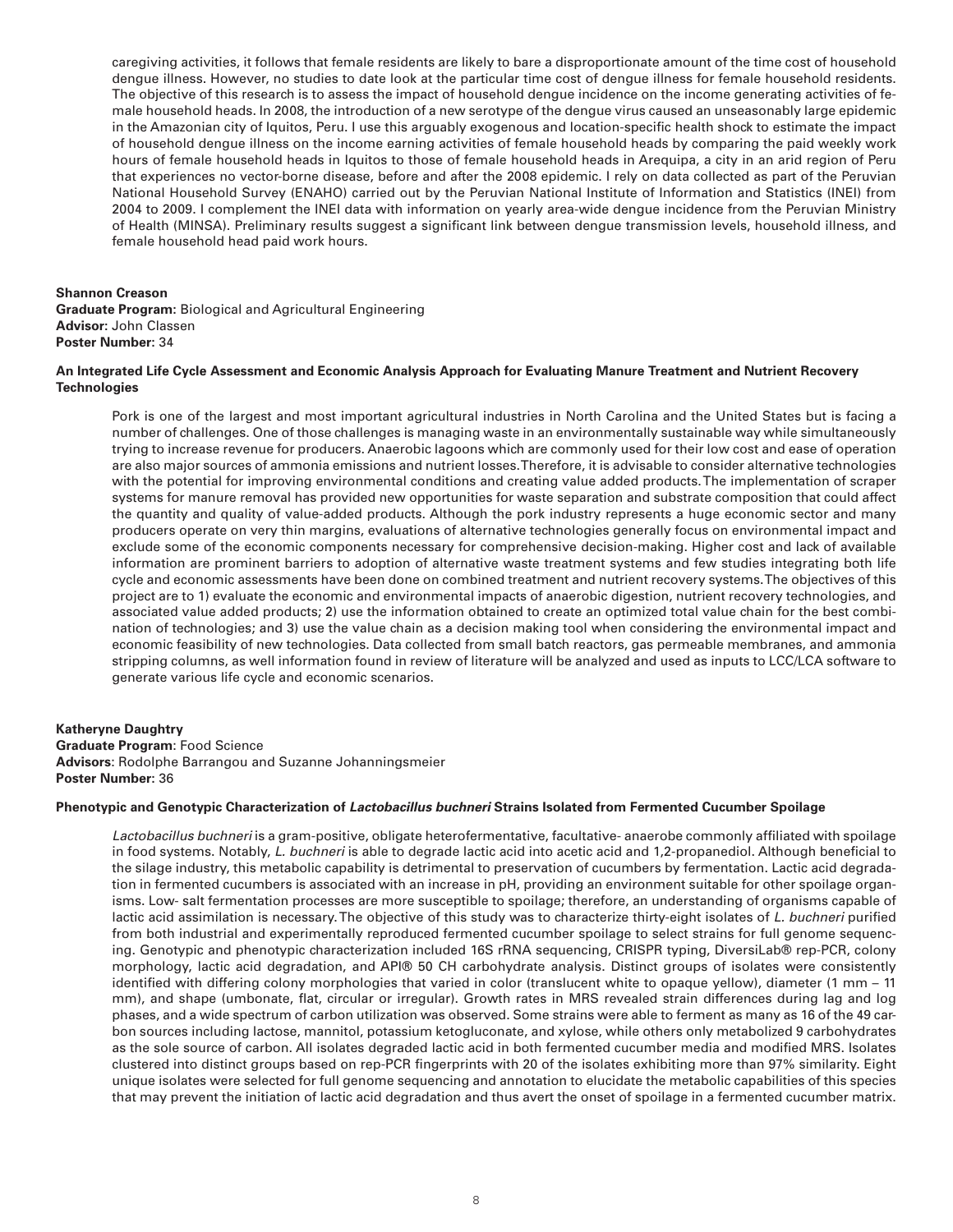# **Determining the Molecular Mechanism Underlying Stem Cell Maintenance and Asymmetric Cell Divisions in the Cortex/Endodermis Initial Cells**

Despite having evolved to multicellularity independently, both plants and animals share similarly structured stem cell niches where the stem cells have the capability to divide asymmetrically. Coordinated control of these cell divisions is required for proper tissue and organ formation. Understanding the molecular mechanism behind the maintenance and division of the cells in the stem cell niche of the Arabidopsis root can serve as a guide to understanding the behavior of stem cells in more complex organisms. Currently, the factors that maintain the distal stem cells, the columella initials, are known but the factors that maintain the proximal stem cells, which include the vascular initials, the cortex/endodermal (CEI) initials and the epidermal/ lateral root cap initials, are unknown. Specifically, the CEI cells produce two cell layers with unique features and functions. The molecular mechanism involved in the two successive asymmetric cell divisions that form the two layers include SHORT-ROOT (SHR), SCARECROW (SCR), RETINOBLASTOMA-RELATED (RBR), and a D-type cyclin, CYCD6;1. Notably, CYCD6;1 is activated immediately preceding the first asymmetric cell division in the CEI and its immediate daughter cell. Thus, expression of CYCD6;1 is dependent on a stem cell specific function and can be used as a reporter to assay alternations in stem cell activity. We used CYCD6;1:GFP as a reporter in a forward genetic screen to identify possible factors involved in the maintenance of the CEI. One mutant of interest was recently isolated and showed an expanded CYCD6;1:GFP expression domain into the cortical layer, the epidermal layer, and into the vasculature. This mutant will be characterized and sequenced to determine the relevant gene that caused the observed phenotype. Future experiments will be completed to determine the role the gene plays in CEI maintenance.

**Bradley J. Fritz<sup>1</sup>,** Dominic D. Reisig<sup>1</sup>, Clyde E. Sorenson<sup>1</sup>, Thomas E. Carter Jr.<sup>2</sup> Graduate Programs: Entomology, North Carolina State University<sup>1</sup>, USDA-ARS Soybean and Nitrogen Fixation Research<sup>2</sup> **Advisors:** Dominic D. Reisig and Clyde E. Sorenson **Poster Number:** 51

# **Antibiosis Resistance in Soybean Breeding Lines to the Invasive Kudzu Bug,** *Megacopta cibraria* **(Hemiptera:Plataspidae)**

The invasive kudzu bug, *Megacopta cribraria* Fabricius, was initially discovered in Georgia in 2009, and has since spread rapidly throughout the southeastern U.S. While *M. cribraria* primarily feeds on kudzu (*Pueraria* spp.), it has also become a serious pest of soybeans, *Glycine max* Merrill, reducing yield by 19% on average. Soybean hectares infested with kudzu bug increased from 148,000 to 233,600 from 2012 to 2013, while hectares treated for kudzu bug increased 6 fold during this time. Host-plant resistance to insect attack presents an alternative to broad-spectrum insecticide use to manage this economically damaging pest. However, there are no commercially available soybean cultivars with known resistance to *M. cribraria*. Eleven soybean breeding lines with resistance to soybean aphid, *Aphis glycines* Matsumura, were evaluated for cross resistance to kudzu bug in a no-choice greenhouse assay. Of these eleven, two promising soybean plant introductions (PI's) were selected for further screening. Additionally, two soybean breeding lines (N7103 and Vance) with non-preference type resistance to kudzu bug were evaluated for possible antibiosis. Our results suggest kudzu bugs reared on aphid resistant soybean genotypes PI 567336-A and PI 567352-B suffer significantly greater mortality (70-80%) when compared to susceptible soybean genotypes (10- 20% mortality). While kudzu bugs reared on N7103 and Vance experienced similarly low mortality (10-20%), females reared on these genotypes weighed significantly less than females reared on susceptible control cultivars. Lower female weight has been linked to decreased fecundity and overwintering success in other insects, and may explain the non-preference of N7103 and Vance observed in previous field studies. Our results represent the first documented case of soybean host-plant resistance to *M. cribraria,* providing new insight for soybean breeding programs wishing to develop pest resistant cultivars.

**Colin F. Funaro,** Coby Schal, Edward Vargo **Graduate Program:** Entomology **Advisors:** Edward Vargo, Coby Schal **Poster Number:** 52

# **Chemical Mediation of Queen and King Recognition and Other Royal Communication in Subterranean Termites (***Reticulitermes flavipes***)**

Chemical mediation of reproductive caste is common in many eusocial insects. Functionally sterile workers identify and tend queens or kings within the colony using unique volatile or contact based chemicals. Many of these signals in ants, bees and wasps consist of reproductive-specific cuticular hydrocarbons. In termites, recognition and tending behavior towards queens and kings is not well-studied and no recognition pheromones have been identified to date. Egg recognition pheromones and cuticular hydrocarbons indicating fertility have been identified in a few termites, but there is little information regarding queen and king tending behavior. I investigated the recognition and tending behavior of reproductive individuals in the eastern subterranean termite *Reticulitermes flavipes*. In many termites, including subterranean species, individuals will sometimes shake violently while remaining in place. Although this behavior sometimes occurs in response to various stimuli, it occurs quite conspicuously and frequently in close proximity to reproductively active individuals. Using behavioral assays and classical chemical ecology techniques, we documented the strong behavioral response of termites towards neotenic (secondary) queens, kings, workers, and soldiers, and investigated the potential chemical sources for queen and king recognition.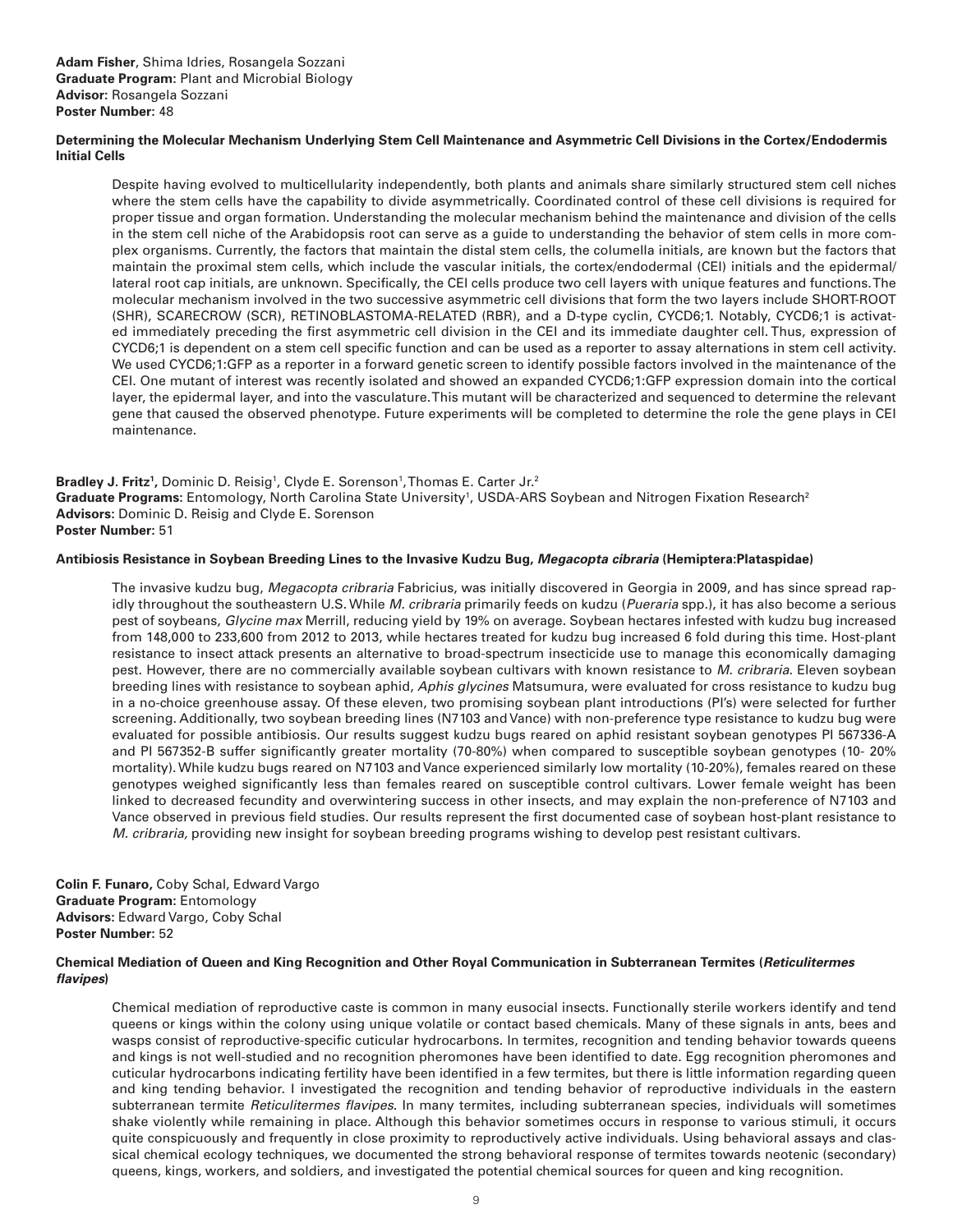Torey M. Gonzalez<sup>1</sup>, Renee Strauch<sup>2</sup>, Sirius Li<sup>2</sup>, Eric L. Davis<sup>1</sup> Graduate Programs: Plant Pathology, North Carolina State University<sup>1</sup>, Plants for Human Health Institute, North Carolina State University at Kannapolis<sup>2</sup> **Advisor**: Eric L. Davis **Poster Number:** 65

# **Multiple RNAi Strategies Targeting the Secreted Chorismate Mutase Reveal its Role in Suppression of Defense Signaling in the Beet Cyst Nematode - Arabidopsis System**

Plant-parasitic nematodes are microscopic round-worms living in the soil. They use a hollow stylet to inject effector proteins into living plant cells, resulting in suppression of defenses and formation of a feeding site. While most effectors act through protein-protein interactions, the secreted chorismate mutase (CM) appears to act by "metabolic manipulation". Interestingly, plant pathogens from nearly every kingdom appear to use some form of secreted CM, suggesting that different pathogens have converged upon a common point of vulnerability in plants. A better understanding of this mechanism could help produce engineered plants resistant to this effector. The established model is that CM is able to compete with the plastid for substrate, and so prevent Isochorismate Synthase1 (ICS1) from converting chorismate to salicylic acid, a major plant defense hormone. However, we explore an alternative model where metabolic changes caused by CM are translated into suppression of plant defense signaling. We used qPCR to monitor changes in expression of genes regulating SA production. This shows that the expression level of ICS1 as well the pathogenesis-related (PR) genes were suppressed during times of high CM expression and more highly expressed after 6 days post infection, when CM expression drops. Two RNAi strategies were used to target CM, using induced ingestion of siRNAs prior to infection as well as in-planta RNAi, which is ingested upon feeding in the plant root. Both strategies only produced a transient knock-down of CM1, after which the second isoform CM2 became highly expressed. RNAi showed that a temporary increase in defense markers could be produced with lower CM expression. However, defenses and ICS1 expression were again suppressed along with the compensating CM2 expression. Our data support a model in which CM suppresses defenses by using an endogenous regulatory mechanism and an unknown connection between metabolism and defense signaling.

Amanda R. Hale<sup>1,2</sup>, Ann H. Ross<sup>2</sup> **Graduate Programs:** Zoology<sup>1</sup>, Sociology and Anthropology<sup>2</sup> **Advisors:** Mary Schweitzer, Ann H. Ross **Poster Number:** 68

# **An Innovative Analysis of Taphonomic Processes and Their Predictive Role in Juvenile Decomposition**

This research will impact the scientific community by presenting a novel statistical technique that can identify key decompositional changes. Twelve *Sus scrofa* (four juvenile and eight fetal) remains were obtained fresh in the summer, fall, and winter months of 2013-14. The juvenile remains were placed on the surface. Two fetal pigs were deposited per season in a cotton blanket and in a plastic garbage bag. Decompositional observations were quantified using total body score (TBS) and fly activity. Accumulated degree days (ADD) were calculated from daily average temperatures obtained from the State Climate Office. Time series analysis was performed to account for time between observations. The surface juvenile remains showed a significant seasonal pattern in days for decomposition reaching a TBS of 26 in eight days, the fall juvenile reaching a TBS of 28 in 11 days, and the winter juvenile reaching a TBS of 27 in 79 days. There were significant associations between TBS and ADD for summer, fall, and winter (*p<0.0023, 0.0030, and 0.0022, respectively)*. Fly activity was significant for summer and fall months *(p<0.0046, 0.0345, respectively).* The summer blanket fetals reached a TBS of 27 in seven days, in the fall they reached a TBS of 29 in 10 days, and in the winter they reached a TBS of 27 in 79 days. There were significant associations between TBS and ADD for summer, fall, and winter (*p<0.0023, 0.0300, and 0.0024, respectively)*. The summer and fall bagged fetals showed a similar decomposition pattern with the summer bagged fetals reaching a TBS of 26 in nine days, and in the fall reaching a TBS of 27 in six days. Fly activity was also significant for the fall bagged fetals. The results of this study support the importance of seasonal and burial deposition on the rate of decomposition.

**Matthew D. Inman',** David L. Jordan', Katie M. Jennings<sup>2</sup>, David W. Monks<sup>2</sup>, Alan C. York<sup>1</sup> Graduate Programs: Crop Science<sup>1</sup>; Horticulture<sup>2</sup> **Advisors:** David L. Jordan and Katie M. Jennings **Poster Number:** 76

# **Long-term Management of Palmer Amaranth In Cotton With Herbicides and Cultural Practices**

Herbicide resistance has caused growers to modify weed management programs in cotton (Gossypium hirsutum L.) over the past decade. Glyphosate-resistant (GR) Palmer amaranth (Amaranthus palmeri S. Wats) has become one of the most troublesome and economically important weed species to manage most cropping systems in southeastern United States. Adoptions of new strategies are integrated with existing methods to control this weed. Because of the ability of this weed species to colonize fields quickly, long-term management strategies must be implemented. Research was conducted to compare multiple strategies including herbicides, deep tillage, and prevention of seed production to manage Palmer amaranth in cotton.

In one experiment, research was conducted from 2011-2014 to determine weed population dynamics and frequency of resistance of GR Palmer amaranth with herbicide combinations consisting of glyphosate, dicamba, and residual herbicides in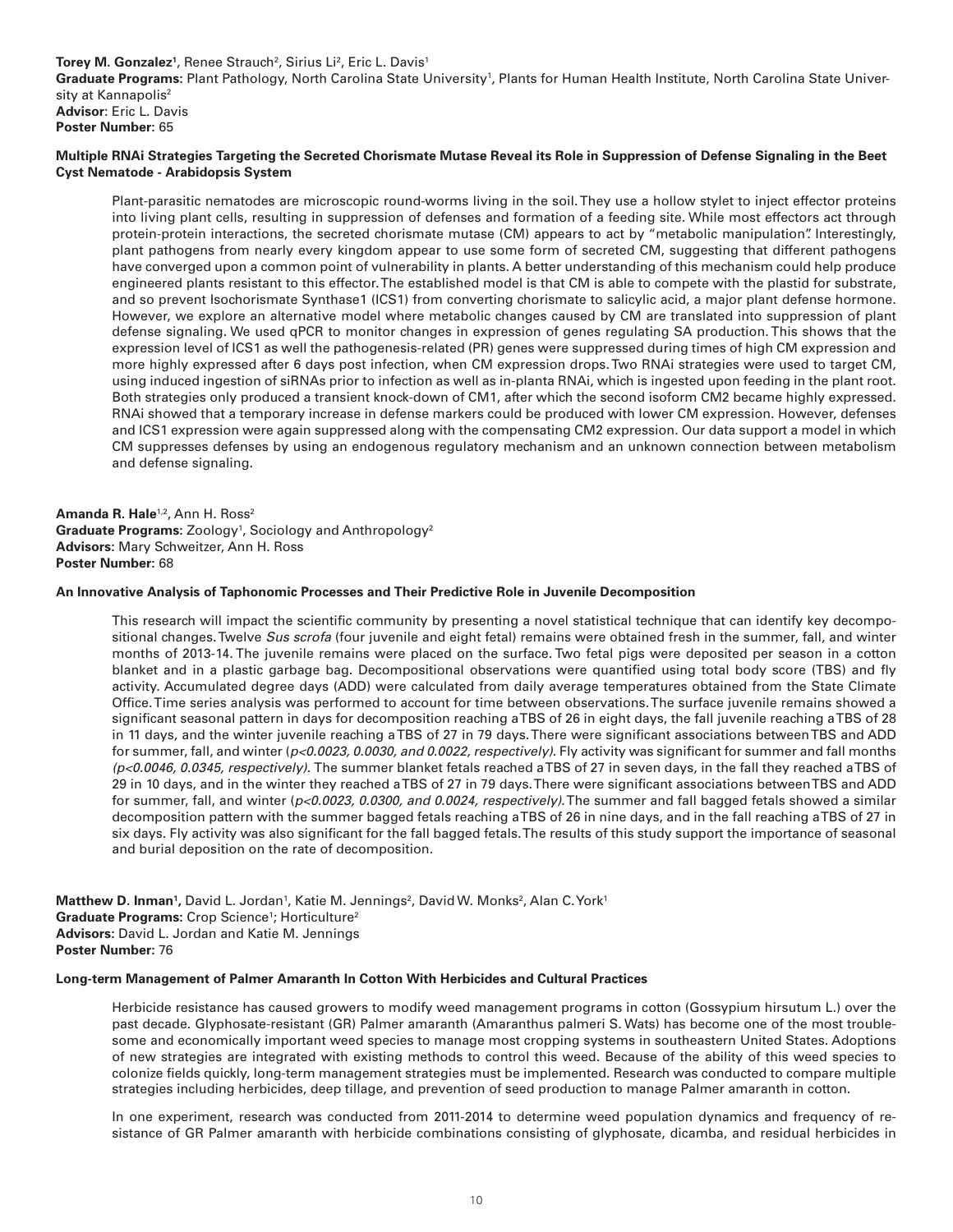dicamba-tolerant cotton. Treatments with glyphosate only had the highest population of Palmer amaranth. In contrast, the lowest populations were observed in treatments including dicamba. Frequency of GR was lower in dicamba-treated cotton although by the end of the experiment GR was prevalent regardless of herbicide program.

In a second experiment, research was conducted from 2012-2014 to determine the influence of a single deep tillage operation and prevention of weed seed production on Palmer amaranth populations in cotton. In this experiment the economic value of a single deep tillage operation was compared with a zero tolerance seed production strategy over 3 years on Palmer amaranth populations. Moldboard plowing and hand removal of weeds reduced the Palmer amaranth population in subsequent years. However, differences in weed populations did not always translate into differences in yield and economic returns. When herbicides are used that control GR Palmer amaranth, the benefits of a single deep tillage operation and hand-removal of weeds were minor.

**Tomas J. Ivasauskas** and Thomas J. Kwak **Graduate Program:** Fisheries, Wildlife, and Conservation Biology **Advisor:** Thomas J. Kwak **Poster Number:** 77

# **Techniques for Sampling Larval and Juvenile Fishes in Appalachian Mountain Rivers**

Little effort has been directed toward sampling larval and juvenile fishes in Appalachian Mountain rivers, despite the relevance to fish population and assemblage dynamics. We compared the efficiency of four techniques for sampling larval and juvenile fishes from sites located along the Valley River, a major tributary to the Hiwassee River in Western North Carolina. A diverse fish assemblage composed of 51 species representing 10 families, including six species of redhorse (genus *Moxostoma*), inhabit the Valley River and occupy it for spawning. Light trapping and drift netting were most effective for sampling larvae 5 – 20 mm total length (TL), and highest catch rates (of all species) occurred in early- to mid-June. Visual dip netting was most effective for larvae 10 – 25 mm TL with highest efficiency in early-June. Backpack electrofishing was most effective for sampling juvenile fish that were not vulnerable to drift nets or light traps and had achieved swimming ability to evade capture with a dip net. These findings may guide fisheries scientists in planning seasonal sampling to most effectively characterize the early life stages of fishes in freshwater mountain rivers.

**Brant R. Johnson**<sup>1, 2</sup>, Rodolphe Barrangou<sup>2</sup>, and Todd R. Klaenhammer<sup>1, 2</sup> Graduate Programs:<sup>1</sup> Microbiology<sup>2</sup>, Food, Bioprocessing, and Nutrition Science **Advisor**: Todd R. Klaenhammer **Poster Number:** 80

#### **Exoproteome Analysis of Cell Surface Proteins in S-layer and Non-S-layer Forming Species of** *Lactobacillus* **Reveal Conserved Proteins Putatively Involved in Probiotic-host Interactions**

The *Lactobacillus acidophilus* complex is a clade of homologous Gram-positive, lactic acid bacteria including *L. acidophilus*, *L. helveticus*, *L. crispatus*, *L. amylovorus*, *L. gallinarum*, *L. delbrueckii* subsp. *bulgaricus*, *L. gasseri*, and *L. johnsonii*. Although these bacteria are closely related, they have varied ecological lifestyles ranging from dairy and food fermentations, to allochthonous probiotics, and autochthonous commensals of the host gastrointestinal tract. Bacterial cell surface components play a critical role in the molecular dialogue between bacteria, and their interaction with the intestinal mucosa. Notably, the *L. acidophilus* complex bacteria can be split based on their ability to produce S-layers, which are semi-porous, crystalline arrays of self-assembling, proteinaceous subunits found as the outermost layer of the bacterial cell wall. Based on previous data regarding the identification of S-layer associated proteins (SLAPs) in *L. acidophilus*, we employed a proteomic analysis of secreted surface proteins of the S-layer forming and non-S-layer forming bacteria of the *L. acidophilus* complex. Using a modified LiCl extraction protocol coupled with LC-MS/MS, we have proteomically identified the various extracellular proteins and SLAPs of the *L. acidophilus* complex, including anticipated annotated cell surface proteins, as well as conserved hypothetical proteins of unknown function. Analyses of these data highlight the proteomic complexity and differences of the cell surface of probiotic lactobacilli and reveal the potential for SLAPs to mediate intimate interactions with the intestinal mucosa. This opens new avenues for the selection of effective probiotics, and the engineering of immunomodulatory bacteria.

Jonathan P. Kressin<sup>1</sup>; Emily J. Silverman<sup>2</sup>; Dilip R. Panthee<sup>1</sup>; Frank J. Louws<sup>2</sup> Graduate Programs: <sup>1</sup>Dept. of Horticultural Science, <sup>2</sup>Dept. of Plant Pathology; North Carolina State University **Advisors:** Dilip R. Panthee; Frank J. Louws **Poster Number:** 92

#### **Tomato Rootstock Resistance to Bacterial Wilt as Modulated by Grafting and NC Regional Isolates**

Tomato (*Solanum lycopersicum* L.) is afflicted by the soil-borne bacterial pathogen *Ralstonia solanacearum* Smith (Rs), which causes bacterial wilt (BW) in many growing regions around the world, including the Southeastern USA, where it jeopardizes tomato production efficacy. There is no effective chemical or cultural control practice that can manage BW in colonized fields. Use of host resistance is an effective management strategy, but must be mobilized in the context of a grafted vegetable production system due to tight genetic associations between BW resistance and small fruit size. Because BW resistance is heavily influenced by localized strains of Rs and environmental factors, we set out to determine what resistant rootstock genotypes would provide the best BW control in North Carolina tomato growing regions. We assessed 11 tomato genotypes for resistance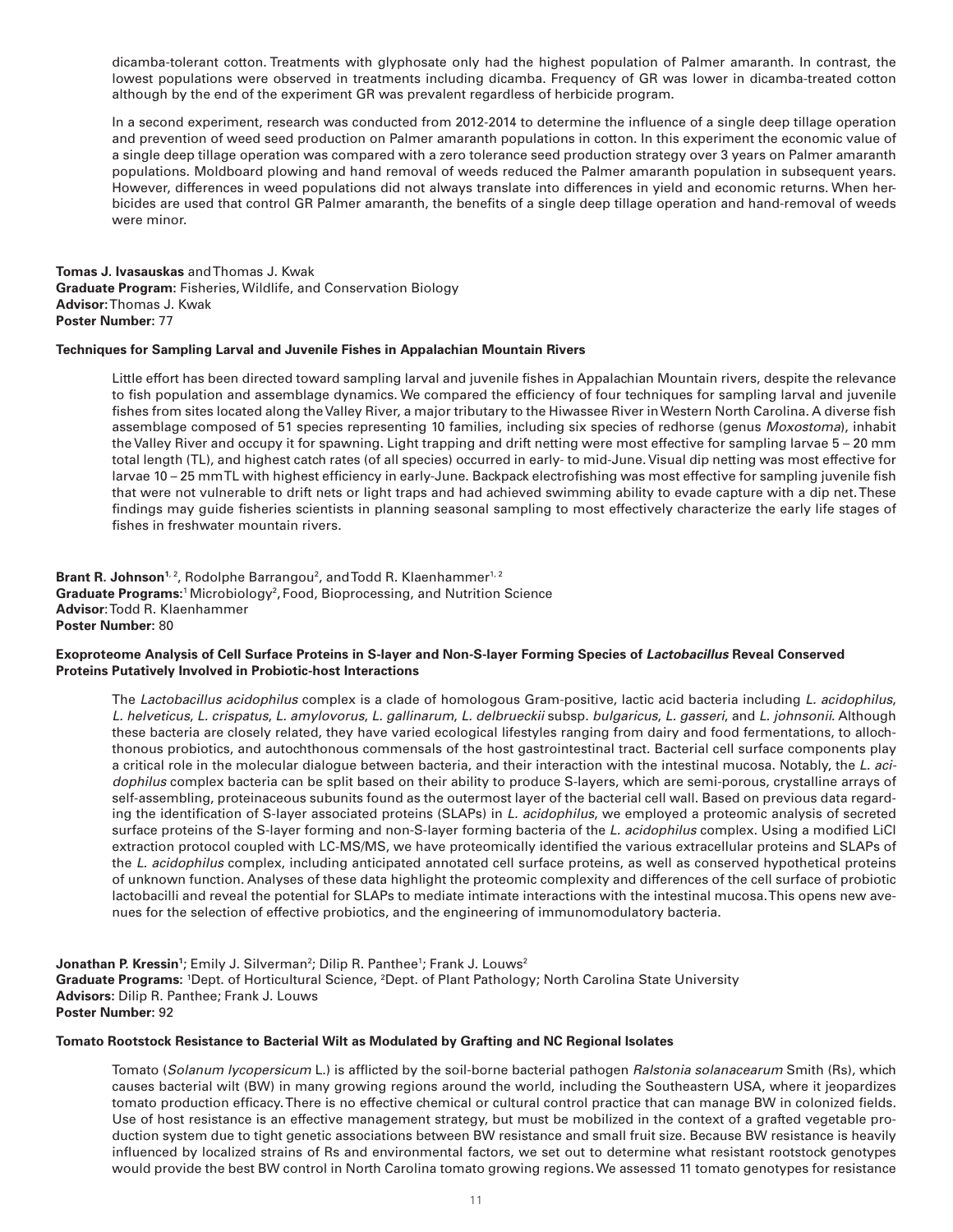to BW in field and greenhouse conditions, and for their yields when used as a rootstock for the popular, large-fruited commercial scion 'Florida 47'. The greenhouse study compared resistance levels against two Rs isolates from the Coastal Plains and the Mountain growing regions, while the field study relied upon natural inoculum pressure in the Mountains. We observed that the use of a fine overhead mist under dense shade cloth was an effective environment for healing the grafted plants. Grafting a BW susceptible cultivar onto resistant rootstocks was an effective BW management strategy. No significant differential resistance responses by Rs strain were observed in any of the tomato genotypes, suggesting that a rootstock resistance response would be comparable across NC. Rootstock genotypes 'Hawaii 7997', 'Hawaii 7998', 'RST-04-106-T', and 'Cheong Gang' exhibited a comparably high level of BW resistance, yet the 'Florida 47' scion yielded about twice as much tomato fresh weight when grafted onto the latter two compared to the former two. All four rootstocks are recommended for BW management in NC.

**Hope Lima**', Sheila Jacobi', Chaolai Man', Kaitlyn Walker', Jeffrey Sommer', William Flowers', Anthony Blikslager<sup>2</sup>, Lin Xi', Jack Odle' Graduate Programs: Animal Science<sup>1</sup>, Clinical Sciences<sup>2</sup>, **Advisors:** Lin Xi and Jack Odle **Poster Number:** 103

# **Effects of Methylating Vitamins and Docosahexaenoic Acid (DHA) Supplementation on Intra-uterine Growth Retardation (IUGR) in a Feed-restricted Swine Model**

IUGR can result from malnourishment during pregnancy and negatively influences the long-term health of offspring; being litter bearing, swine have an increased incidence for IUGR. Our study exploited this to examine nutritional influences on fetal development in malnourished dams. Control gilts (n=5) received 2.0 kg/d of a corn-isolated soy-protein diet supplemented with a mixture of vitamins (mg/kg feed) containing folic acid (1.3), pyridoxine (1.0), B12 (0.015), riboflavin (3.75), choline (1250) and DHA (2420). Basal diet allotment to restricted sows was reduced progressively from 1.0 to 0.6 kg/d and was supplemented according to a 2 ( $\pm$  vitamins) x 2 ( $\pm$  DHA) factorial design (n = 4-6; vitamin amounts described above). Control dams gained more weight (49.31  $\pm$  6.19 kg) than restricted dams (3.01  $\pm$  3.34; p <0.0001). However, average term piglet weight (1.13  $\pm$  0.016 kg;  $p = 0.5094$ ) and percent of IUGR piglets (< 900 g; 17.9  $\pm$  3.76%; p = 0.6223) were unaffected. Dams supplemented with DHA gave birth to offspring with significantly higher omega-3 levels in brain and liver tissues than piglets born to non-supplemented dams (p < 0.05). Global DNA methylation status of piglets born to restricted dams was significantly higher in brain, liver, heart, muscle and placental tissues ( $p < 0.05$ ) than control piglets. Addition of DHA in the absence of methylating vitamins altered brain DNA methylation patterns, with significantly increased methylation in low birth weight (LBW) piglets compared to normal birth weight piglets (p < 0.05). These results illustrate the preferential partitioning of maternal resources to developing fetuses during nutrient depravation. Preferential incorporation of DHA into brain and liver tissue indicate a role for DHA in healthy organ development. Changes in global DNA methylation status are indicative of metabolic differences between IUGR and normal birth weight piglets.

# **Ying-Chen Lin**<sup>1,2</sup>, Brooklyn Phillips<sup>3</sup>, Jeannine L. Rowland<sup>4</sup>, Robert Reid<sup>5</sup>, Allan Brown<sup>1,2</sup>

Graduate Programs: Horticultural Science, North Carolina State University<sup>1</sup>; Plants for Human Health Institute, North Carolina State University, Kannapolis, NC<sup>2</sup>; Biotechnology, Rowan-Cabarrus Community College<sup>3</sup>; USDA-ARS, Genetic Improvement of Fruits and Vegetables Laboratory<sup>4</sup>; Bioinformatics, UNC-Charlotte<sup>5</sup> **Advisor:** Allan Brown

**Poster Number:** 106

# **A Functional, Consensus Linkage Map of Blueberry and Cranberry**

Blueberry (*Vaccinium* spp.) is one of the most economically important small fruits that native to North America, and the United States is the world largest producer with 564.4 million pounds of blueberries harvested, totaled up with the value of nearly \$850.9 million in 2012. North Carolina has always been one of the top five blueberry producing states in Untied States.

Though blueberry has been a part of our diet for thousands of years, people know little about genome of blueberry. Traditional blueberry breeding programs have been limited due to the complicated nature of the polyploidy genome, the long generation period, and inbreeding depression. With the advent of next-generation sequencing and bioinformatic tools in the last decade, better understanding of the blueberry genome and molecular- assisted selection is likely to aid in blueberry breeding.

Multiple genetic linkage maps of blueberry and cranberry (a close relative) have been created for purposes such as understanding cold hardiness and climatic adaptability. The goal of this research is to create a blueberry consensus map of these populations that also integrates whole-genome sequencing data. Blast searches were conducted using existing SSR marker primers to identify genomic scaffolds that contained markers from existing maps. And new Simple sequence repeats (SSRs) markers were designed for larger scaffolds and for targeting genes in anthocyanin biosynthesis pathway.

Markers that showed polymorphism were then added to an existing linkage map. With this information, we are able to create a functional, consensus map. Completion of this map is expected by mid-year 2015 and should provide an important resource to blueberry and cranberry researchers as well as providing the genomic framework for the completion of the blueberry genomic sequence.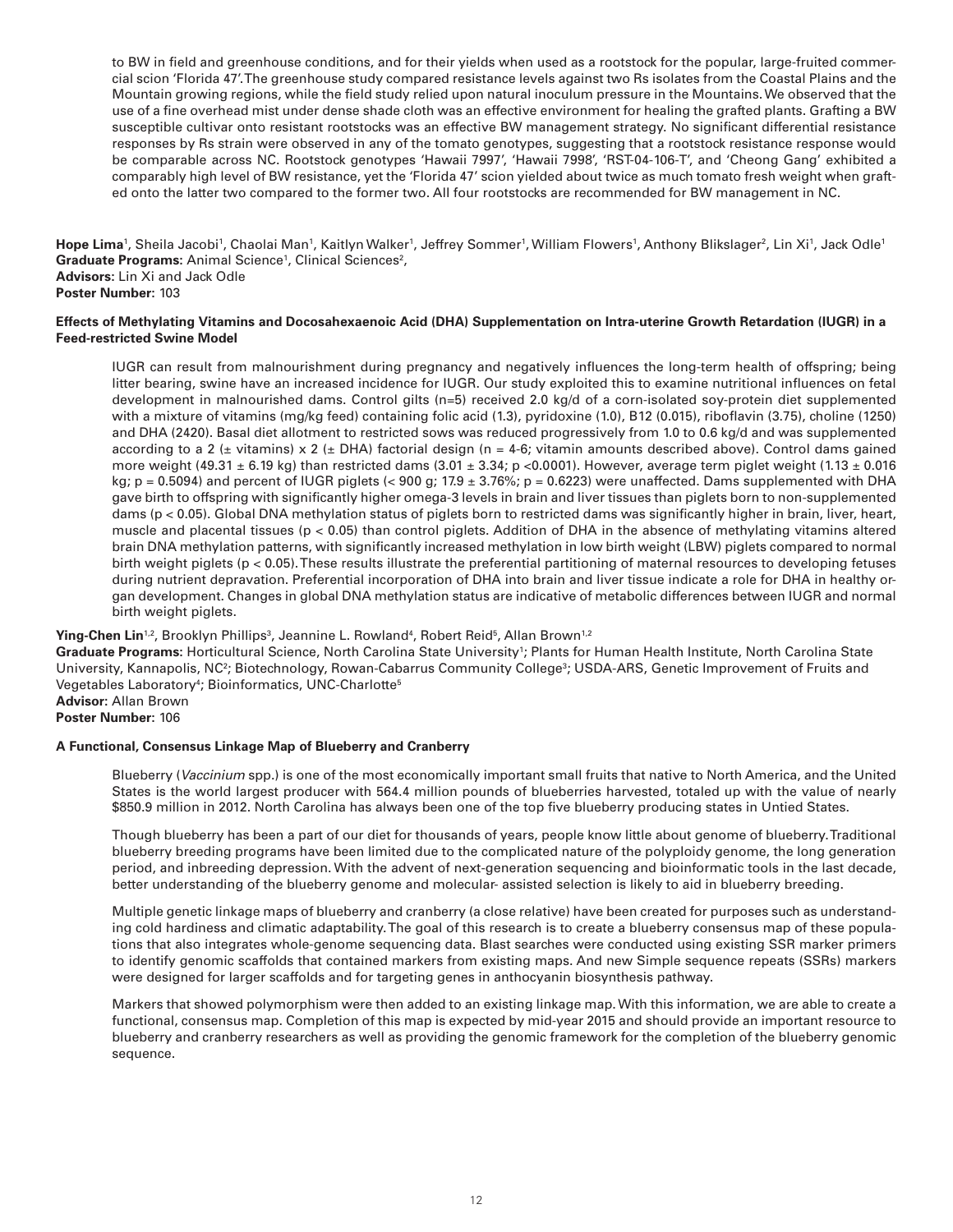# **Biodegradation and Bioconversion of Pulping Waste by** *Paenibacillus glucanolyticus*

The pulping material black liquor is generated by the kraft process, and this underutilized waste stream has potential for downstream bioconversion. A microorganism was isolated from a black liquor sample collected from the Department of Forest Biomaterials at North Carolina State University. The organism was identified as *Paenibacillus glucanolyticus* using 16S rDNA sequence analysis and was shown to be capable of growth on black liquor as the sole carbon source based on minimal media growth studies. Minimal media growth curves demonstrated that this facultative anaerobic microorganism can degrade black liquor as well as cellulose, hemicellulose, and lignin. High performance liquid chromatography (HPLC) and gas chromatography-mass spectrometry (GC-MS) were used to identify the products generated by *P. glucanolyticus* when grown anaerobically on black liquor. Fermentation products which could be converted into high-value chemicals such as succinic, propanoic, lactic, and malonic acids were detected. Vanillic and gallic acids were also produced which suggest that *P. glucanolyticus* can degrade lignin. GC-MS analysis of *P. glucanolyticus* culture supernatant when grown on cellulose, hemicellulose, and lignin as the sole carbon source correlated the production of fermentation products with the components of black liquor. Lignin degradation was also confirmed by comparing lignin weight and molecular weight distribution before and after bacterial growth on lignin as the sole carbon source. These results indicate that *P. glucanolyticus* can grow on black liquor by degrading the carbon sources that make up this pulping byproduct and in the process produce high-value chemicals. *P. glucanolyticus*, like many soil bacteria, can degrade the sugars present in black liquor. However, the ability of *P. glucanolyticus* to degrade lignin and produce valuable organic acids is unique. Further experiments aim to identify the enzymes produced by *P. glucanolyticus* that are responsible for degrading cellulose, hemicellulose, and lignin.

**Kestrel L. McCorkle<sup>1</sup>,** Ramsey S. Lewis<sup>2</sup>, and H. David Shew<sup>1</sup> Graduate Programs: Plant Pathology<sup>1</sup> and Crop Science<sup>2</sup> **Advisor:** H. David Shew **Poster Number:** 114

#### **Adaptation to Host Resistance Genes by** *Phytophthora nicotianae*

Black shank, caused by the oomycete *Phytophthora nicotianae,* is an important disease of tobacco. Host resistance is the easiest and most cost effective tool for disease control; however, the widespread deployment of complete host resistance controlled by the *Php* gene, resulted in a rapid race shift from the wild type race 0 to race 1. Race 1 overcomes the *Php* gene. Partial resistance is available and offers some protection from both races, but severe losses may still occur. All partial resistance in commercial varieties comes from variety Florida 301. To increase the level of partial resistance, a new source of partial resistance from variety Beinhart 1000 was investigated. All resistance genes place selection pressure on the pathogen to adapt*.*  The objectives of our study were to determine how race 0 and race 1 isolates adapt to varying sources and levels of partial resistance, if adaptations are specific to source of resistance, and what genetic changes occur over time. Ten tobacco lines with resistance derived from Florida 301, Beinhart 1000, and single genes *Wz* and *Php* were grown in the greenhouse. All lines were inoculated with a race 0 and race 1 isolate and rated for incubation period and percent root rot over six generations. One isolate per variety and race was collected from the plant with the shortest incubation period and used to inoculate the next generation of the same variety. Adapted isolates were compared across generations for each variety and pathogen race combination. An increase in pathogen aggressiveness was observed over generations for both races on multiple varieties and resistance sources. More aggressive isolates had a decrease in incubation period and an increase in percent root rot. Understanding how *P. nicotianae* adapts to resistance will assist with making recommendations for variety rotation to manage the pathogen and disease.

**Amanda L. McWhirt<sup>1</sup>,** Michelle Schroeder-Moreno<sup>1</sup>, Gina Fernandez<sup>2</sup> Graduate Programs: Crop Science; Horticultural Sciences<sup>2</sup> **Advisor:** Michelle Schroeder-Moreno **Poster Number:** 116

### **Impacts on Soil Health: Evaluation of Individual and Combined Sustainable Soil Management Practices in Fumigated and Nonfumigated Plasticulture Strawberry Systems in the SE.**

Southeastern (SE) strawberry production generally relies on annual fumigation to combat intense disease pressure present in the region and a lack of crop rotation. This combination of management practices overtime directly contributes to losses in soil health. Previous work has established the value of incorporating sustainable soil management practices like compost, cover crops and beneficial soil inoculants to maintaining long-term soil health. However, this work has generally been limited to organic systems and the use and applicability of sustainable soil management practices in conjunction with fumigation has not been actively studied for the specific plasticulture strawberry systems present in the SE. As such our study investigates the use of compost, a summer cover crop mix (Cowpea var. 'Iron Clay'(*Vigna unguiculata*) and Pearl Millet (*Pennisetum glaucum*genus)), and the beneficial soil inoculants of vermicompost and arbuscular mycorrhizal fungi (AMF) as applied individually and in various combinations to both conventionally fumigated and non-fumigated plasticulture strawberry production. Measured indicators of soil health include presence and abundance of AMF, total soil organic matter, soil aggregation, soil nutrients and nematode populations. These indicators were measured prior to the start of our study and following the first field season. Initial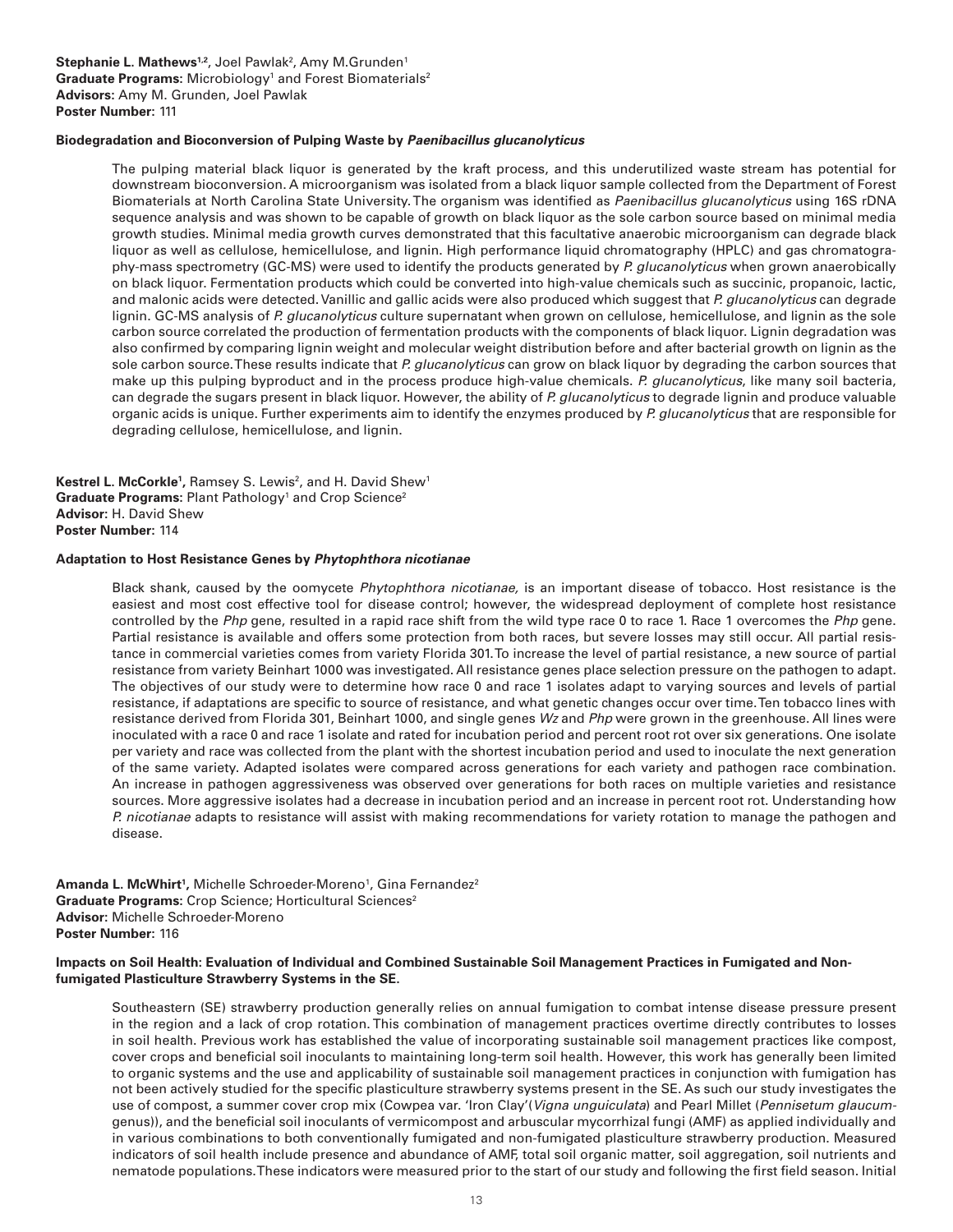results from our on-going field study for these indicators under both fumigation strategies will be presented. Final results from this study will determine what practices contribute the most to these indicators of soil health while maintaining yields in both conventionally managed and organic strawberry production systems in the SE.

**Lucky K. Mehra**, Christina Cowger and Peter S. Ojiambo **Graduate Program:** Plant Pathology **Advisors**: Peter S. Ojiambo and Christina Cowger **Poster Number:** 119

## **A Pre-planting Risk Assessment Model to Predict Stagonospora Nodorum Blotch in Winter Wheat**

Stagonospora nodorum blotch (SNB) caused by *Parastagonospora nodorum*, is a major disease of wheat and can lead to reduction in both quantity and quality of yield. Pre-planting cultural factors such as tillage, host genotype, disease history and location of a field have been suggested to affect disease intensity in the season. However, there is no quantitative information on risk of the SNB due to these pre-planting factors. Experiments were conducted at several locations in North Carolina in 2012, 2013, and 2014. Area under the disease progress curve (AUDPC) was calculated from disease severity assessments and used as a response variable. At each location, longitude, latitude, tillage type, previous crop, disease history, wheat residue coverage on the ground, cultivar resistance, fungicide seed treatment, and seeding rate were recorded and considered as predictor variables. Multiple regression and classification and regression tree (CART) approaches were used to develop a pre-planting risk assessment model to predict SNB in wheat. Data composed of 339 unique cases that were randomly divided into training, validation, and test dataset (70, 20, and 10% cases, respectively), and this process was repeated 15 times. Models were developed using training dataset, optimized using validation dataset, and their prediction accuracy was tested on the test data by regressing observed AUDPC against predicted AUDPC. For the test data, the multiple regression model explained 73% of the variation in the disease data, while CART model explained 68% of the variation in the data. Previous crop, tillage type, longitude, latitude, and cultivar resistance were identified as significant predictors of SNB. Given that the SNB development is dependent on in- season weather, pre-planting variables showed a strong relationship with AUDPC and were good predictors of disease intensity. Once optimized, these models can provide important information on the likelihood of disease and guide pre-planting management decisions for SNB.

**Emily K. Meineke**<sup>1</sup>, Elsa K. Youngsteadt<sup>1</sup>, Robert R. Dunn<sup>2</sup>, and Steven D. Frank<sup>1</sup> **Graduate Programs**: 1 Entomology, 2 Biological Sciences **Advisor**: Steven D. Frank **Poster Number:** 120

#### **Hot in the City: Insect Herbivores and the Future of Warmer Urban Forests**

Urbanization and global warming are important forces of ecological change. Herbivory by arthropods increases during warmer periods in the fossil record and with latitude, which suggests that present day warming may also lead to more herbivory. We hypothesized that unexplained herbivore outbreaks in cities are a result of local warming known as the urban heat island effect. Our study shows that insect communities on urban trees change as thermal minima increase, such that warmer trees have more arthropod herbivores. Changes in community composition were driven by higher abundance of scale insects and mites, two of the common and destructive urban plant pests. Pest insects had a delayed, negative effect on tree growth, while warming enhanced growth. Our findings indicate warming threatens urban forests in some ways but can enhance certain services provided by trees. Our results also suggest that global warming over the next century will increase herbivore abundance and change the extent of forest ecosystem services.

#### **Colin Murphree**

**Graduate Program:** Plant and Microbial Biology **Advisor:** Heike Sederoff **Poster Number:** 128

#### **Molecular Characterization of Amino Acid Metabolism in** *Dunaliella spp.*

Photoautotroph algae grow quickly and can produce large amounts of oil. *Dunaliella spp*. are marine microalgae that grow best in a saline environments, and therefore do not compete with agricultural land or freshwater for food and feed production. However, growing these organisms requires a source of nitrogen fertilizer. Fertilizer is made via the Haber-Bosch process, which itself requires energy from burning fossil fuels. A more sustainable algal growth system would instead use amino acids derived from the non-oil algal biomass, effectively recycling the fertilizer.

We seek to show that amino acids can be used as a nitrogen source in *Dunaliella spp.* by establishing their effects on growth and physiology. Two species of *Dunaliella* were grown in batch culture with amino acids and harvested for metabolite analysis. We determined that of the 20 proteinogenic amino acids, only four support growth in these species. Additionally, these amino acids perturb carbon and nitrogen assimilation.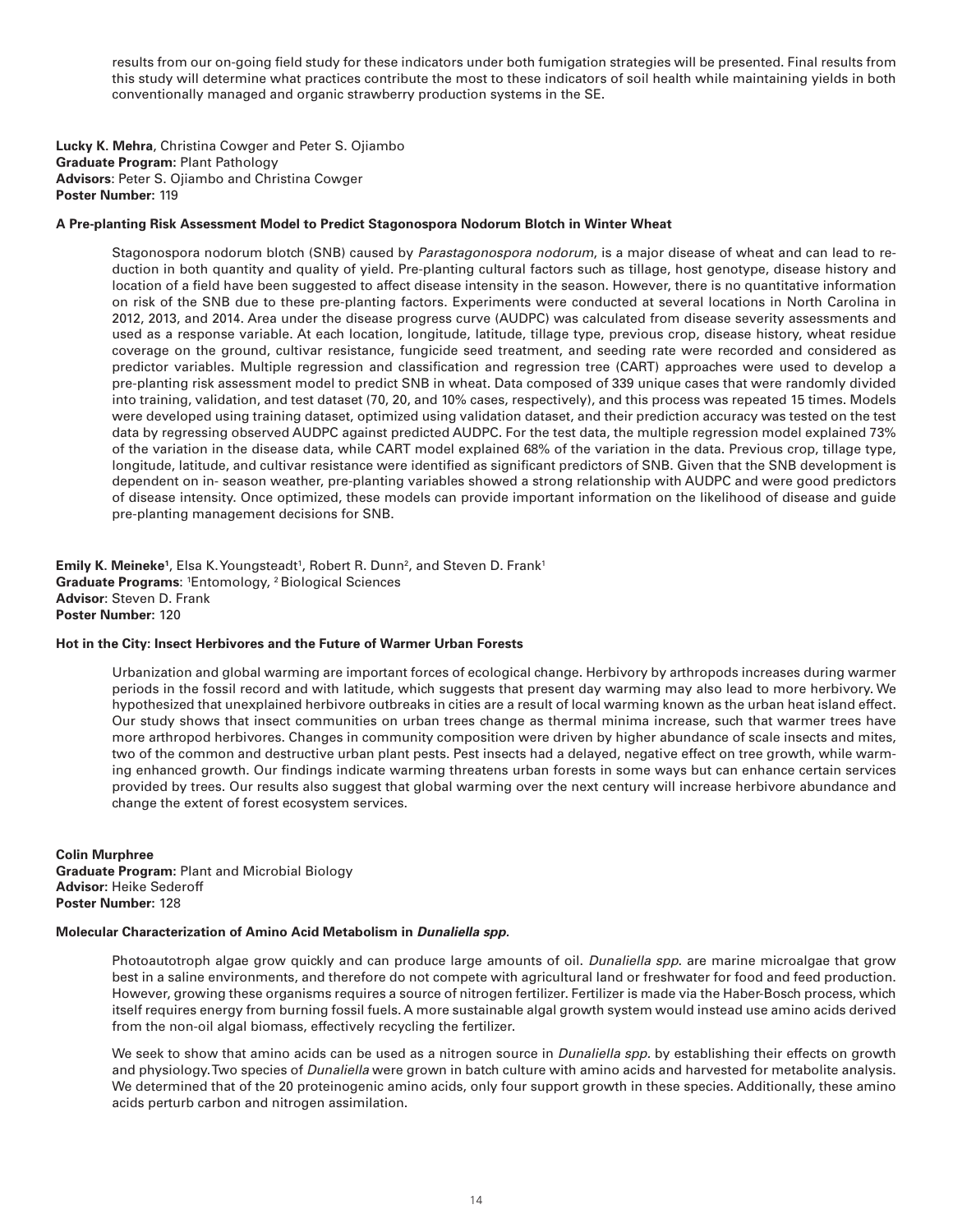Changes in carbon and nitrogen assimilation will be investigated at the levels of transcriptional regulation and metabolite flux. *Dunaliella viridis* was fed glutamine, and a resulting transcriptional profile was generated RNA-Seq. The mechanism by which these organisms are able to incorporate amino acids into algal biomass will be assessed using isotope labeled glutamine and analysis by NMR.

The information gained by this project will be leveraged with an established transformation method to generate *Dunaliella spp.*  with the ability to use all 20 amino acids as a nitrogen source.

**Allison Nolker Graduate Program:** Applied Ecology **Advisor:** Theodore Simons **Poster Number:** 133

## **Changes in Northern Mockingbird** *Mimus polyglottos* **Vocalizations in Central North Carolina Between 1981 and 2013.**

Increased urbanization and anthropogenic disturbance present new challenges to which some species cannot adapt. Others adapt to urban environments in a way which allows them to persist in acoustically variable environments. Adjustment of song frequency is one adaptation that enables some songbird species to prosper despite increased noise. Northern Mockingbirds (*Mimus polyglottos*) have the capacity for behavioral plasticity that allows them to navigate variable urban soundscapes. Using historical urban song recordings from 1981 and 1982 and contemporary recordings from urban and rural sites in 2013, we show that mockingbirds have modulated their song frequencies to higher pitches in response to low frequency noise in urban habitats over time. Contrary to similar studies of other songbird species, we did not detect site level frequency differences among contemporary rural and urban mockingbirds. This lack of site dependent difference could be due to the synurbic nature of mockingbirds. Our data suggest a slight adjustment in the seasonal timing of singing between contemporary populations. In order to fully understand the underlying mechanisms which allow mockingbirds to flourish in variable acoustic environments, additional analyses with captive breeding, reciprocal transplants and genetic components must be conducted.

**Katie Overbey Graduate Program**: Food Science **Advisors**: Benjamin Chapman and LeeAnn Jaykus **Poster Number:** 136

#### **Working Knowledge and Communication Practices of Public Health Officials in Response to Norovirus Outbreaks in Schools**

Norovirus is the leading cause of viral gastroenteritis in schools. School administrators often turn to public health departments for their expertise during gastroenteritis outbreaks, making public health officials and school administrators important players in managing outbreaks. The objective of this study was to investigate communication messages and methods of local health officials to school risk managers (principals, janitorial staff, nurses) about prevention and infection management of norovirus. Norovirus-related communications by local public health officials (n = 127) and their level of engagement with schools were evaluated using a 26-question online survey. Participants were selected via a convenience sample of North Carolina health departments and asked a combination of open-ended, Likert scale, and importance-ranking tasks. Questions focused on interactions with schools, knowledge of norovirus prevention, recommended norovirus control measures, education methods currently used in schools, and preferences for new education programs. When asked about norovirus control measures, many participants said they would recommend cleaning with bleach (93%) and excluding sick food handlers (97%, n = 102), but 22% (n = 102) would also recommend quaternary ammonium compounds for sanitizing, which are not effective against noroviruses. Nearly a quarter (23%, n = 102) reported recommending commercially available alcohol-based hand sanitizers to schools as an effective control measure. Only 31% of participants (n = 127) had been contacted by a school about norovirus, and few participants (15%, n = 118) said they have provided training to school staff about norovirus. This study suggests that many public health officials provide correct information that aids in the control of norovirus outbreaks in schools; some, however, provide information that is not evidence-based. In practice, these inaccuracies may lead to prolonged norovirus outbreaks in schools, but they also highlight areas where better knowledge transfer to the public health community is needed.

**Andrew L. Pais<sup>1</sup>,** Qiuyun (Jenny) Xiang<sup>1</sup>, Ross W. Whetten<sup>2</sup>, William A. Hoffmann<sup>1</sup> Graduate Programs: Plant and Microbial Biology<sup>1</sup>; Forestry and Environmental Resources<sup>2</sup> **Advisor:** Qiuyun (Jenny) Xiang **Poster Number:** 137

#### **Ecological Genomics of** *Cornus florida* **L. by Genotyping by Sequencing**

Discovering the genetic underpinnings of local adaptation in natural populations is a critically important goal in Evolutionary Ecology. Flowering dogwoods (*Cornus florida* L.) are ecologically important understory trees threatened in the eastern US. Given limited knowledge of their natural genetic predisposition to adapt to ecological disturbances and emergent diseases, we employed the genotyping by sequencing (GBS) method to genotype loci under selection. To test for and minimize biases of GBS, we genotyped from two similarly sampled datasets (96 and 85 individuals) of six subpopulations from three distinct ecological habitats (mountain, piedmont, and coast). We measured environmental variables and functional traits from each subpopulation using soil cores, visual estimates of canopy health, leaf osmotic potential readings, and interpolated climate data to identify genotypes associated with environment via latent factor mixed models (LFMM). To test if heterogeneity of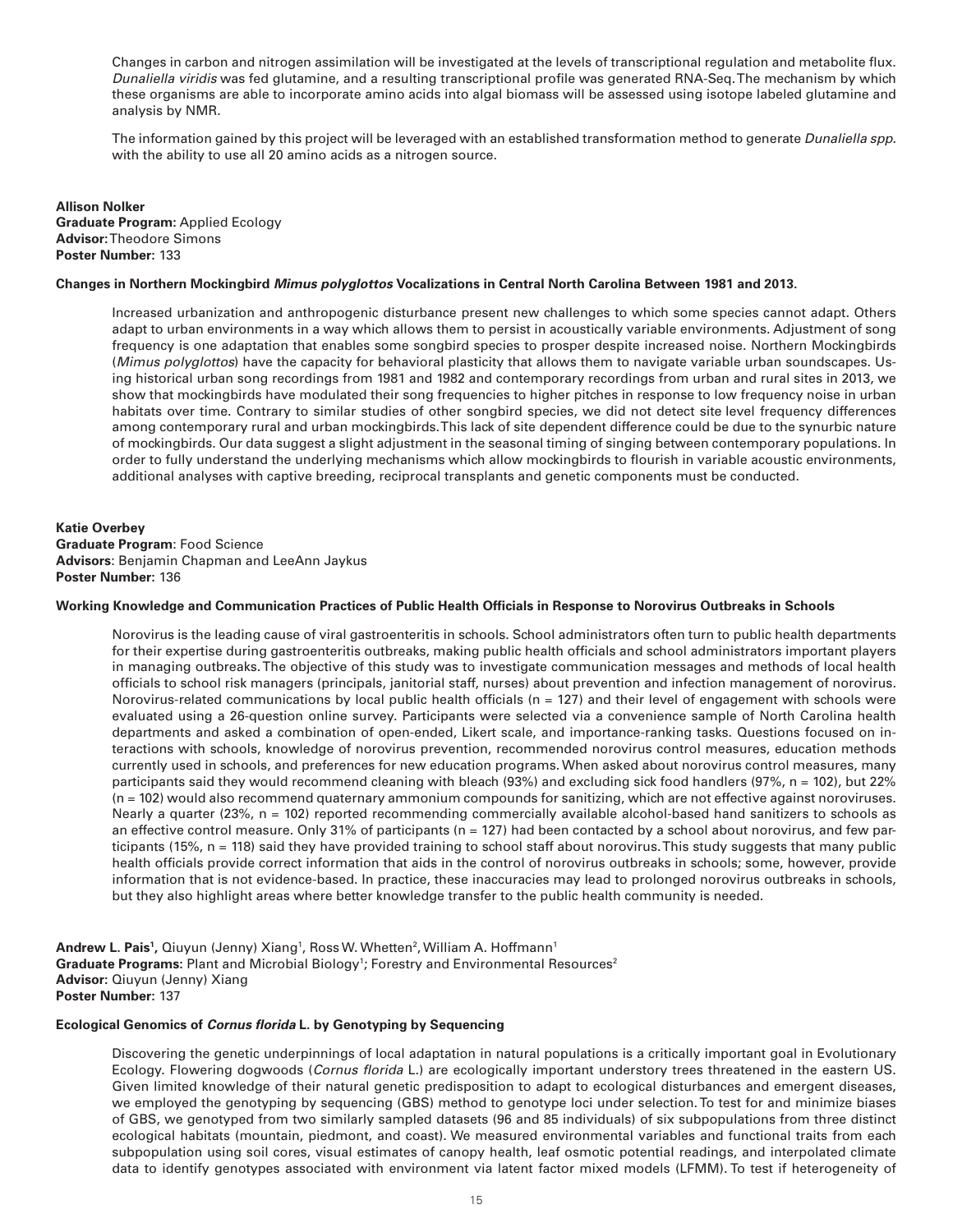abiotic pressures resulted in genetic differentiation indicative of local adaptation, we estimated Fst per locus using Arlequin's hierarchical approach. We found 153 and 221 potential outlier loci with high Fst values in first and second Illumina library results respectively. LFMM revealed 92 and 123 genotypes in library one and two respectively passing Bonferroni corrections for association with at least one environmental variable (elevation, proximity to water, canopy cover, soil nutrients and cations, frost-free period, mean monthly rainfall, mean annual temperature, and length of growing period). A set of genotypes were correlated with plant health, and a smaller set were correlated to leaf osmotic potential. Half correlated genotypes from LFMM results were also Arlequin outliers. Approximately a quarter of results from LFMM and Arlequin analyses were called in both datasets. These results suggest environment driven selection has resulted in local adaptation in response to disease and other abiotic factors—shaping genotypic differences among mountain, piedmont, and coastal populations sampled across North Carolina.

 ${\sf Shelby}$   ${\sf Rajkovich}$ <sup>1</sup>, Deanna Osmond<sup>1</sup>, Randy Weisz<sup>2</sup>, Carl Crozier<sup>1</sup>, and Wes Childres<sup>1</sup> Graduate Programs: Soil Science<sup>1</sup>, Crop Science<sup>2</sup> **Advisor:** Deanna Osmond **Poster Number:** 147

# **Evaluating N-Loss Prevention Products in North Carolina: Preliminary Results on Corn and Wheat**

Determining optimum nitrogen (N) fertilization rates is critical to preventing over-application and environmental losses of N to air and water, and as such, we designed field trials to: 1) determine optimum N rates for corn and wheat in three different regions of North Carolina (Coastal Plain, Piedmont, and Mountains), and 2) determine the value of alternative fertilizer additives in reducing N losses. The standard fertilizer treatment of urea ammonium nitrate (UAN) was compared with UAN with AgrotainPlus®, UAN with Instinct®, and UAN with NZone® at six different nitrogen rates in corn and five different nitrogen rates in wheat. A linear-plateau statistical model determined the optimum N rates as 134, 104, and 59 lb ac<sup>-1</sup> for corn in the Coastal Plain, Piedmont, and the Mountains, respectively. Spring N applications to wheat were optimum at 111 lb ac<sup>-1</sup> in the Coastal Plain and 100 lb ac<sup>-1</sup> at the Piedmont location. Apparent nutrient use efficiency (NUE) data indicated that both the Coastal Plain and Piedmont wheat NUE peaked at the spring N rate of 80 lb ac<sup>-1</sup>, though the Piedmont wheat NUE declined at higher application rates. Corn NUE data is forthcoming. The fertilizer additives did not appear to lend an advantage to yield in either crop. Preliminary results indicate that these products may not significantly prevent N loss compared to UAN alone, indicating that proper N application rates may be a more efficient nutrient management strategy. A separate experiment compared six differently timed applications of Environmentally Smart Nitrogen (ESN), with and without ammonium sulfate to UAN on wheat in the Coastal Plain and Piedmont. In the Coastal Plain, the recommended split N application of ammonium sulfate and UAN showed yields significantly higher than various application rates of ESN. In the Piedmont, results were not significant by fertilizer source or timing for either grain or stover.

**Wayne R. Roper'**, Julie M. Grossman<sup>2</sup>, Owen W. Duckworth', Daniel W. Israel' Graduate Programs: Soil Science, North Carolina State University<sup>1</sup>; Horticulture, University of Minnesota-Twin Cities<sup>2</sup> **Advisor:** Owen W. Duckworth **Poster Number:** 154

# *Rhizobium leguminosarum* **Strain Combination Effects on Nodulation and Biological Nitrogen Fixation in Cover Crop** *Vicia villosa***.**

Hairy vetch (*Vicia villosa*) is an important leguminous cover crop used to improve soil fertility in cropping systems. The soil bacterium *Rhizobium leguminosarum* specifically nodulates roots of *V. villosa* and fixes atmospheric nitrogen [N] gas into ammonia that is assimilated into plant tissue. Many producers inoculate seeds with rhizobia to enhance biological N fixation [BNF], but utilization of more effective inoculant strains is limited by perceived competition from native rhizobia. Improved BNF in cover crop legumes resulting from inoculation could enhance N fertility and reduce fertilizer requirements in organic systems. We evaluated the ability of four rhizobia strains to nodulate and improve *V. villosa* growth as individual and combined inoculants compared to controls with no rhizobia added. Plants were inoculated with equal ratios of one to four strains and grown under controlled conditions for 46 days. After harvest, biomass, nodule number, nodule mass, and N content were measured. Rep-PCR generated DNA fingerprints of rhizobia strains found in nodules were used to assess nodule occupancy of each strain. Nodulation was variable across all treatments, with root nodule count ranging from 21 to 197. Mean plant shoot N from BNF of inoculant strains C10 and NCSU478 was 43.4 and 44.2 mg, respectively, and greater than strain NCSU435 which yielded 23.4 mg (p<0.05). Uninoculated controls without N fertilization averaged less plant biomass N than other treatments at 6.3 mg (p<0.001). Results indicate that individual rhizobia strains differ in their ability to improve plant growth but treatments containing multiple inoculant strains were not different in nodulation or relative plant biomass N. Furthermore, nodule occupancy determined by rep-PCR was variable with no consistently between the dominant strain and BNF. Overall, inoculation with multiple strains improved plant growth but BNF was not closely linked to competitiveness.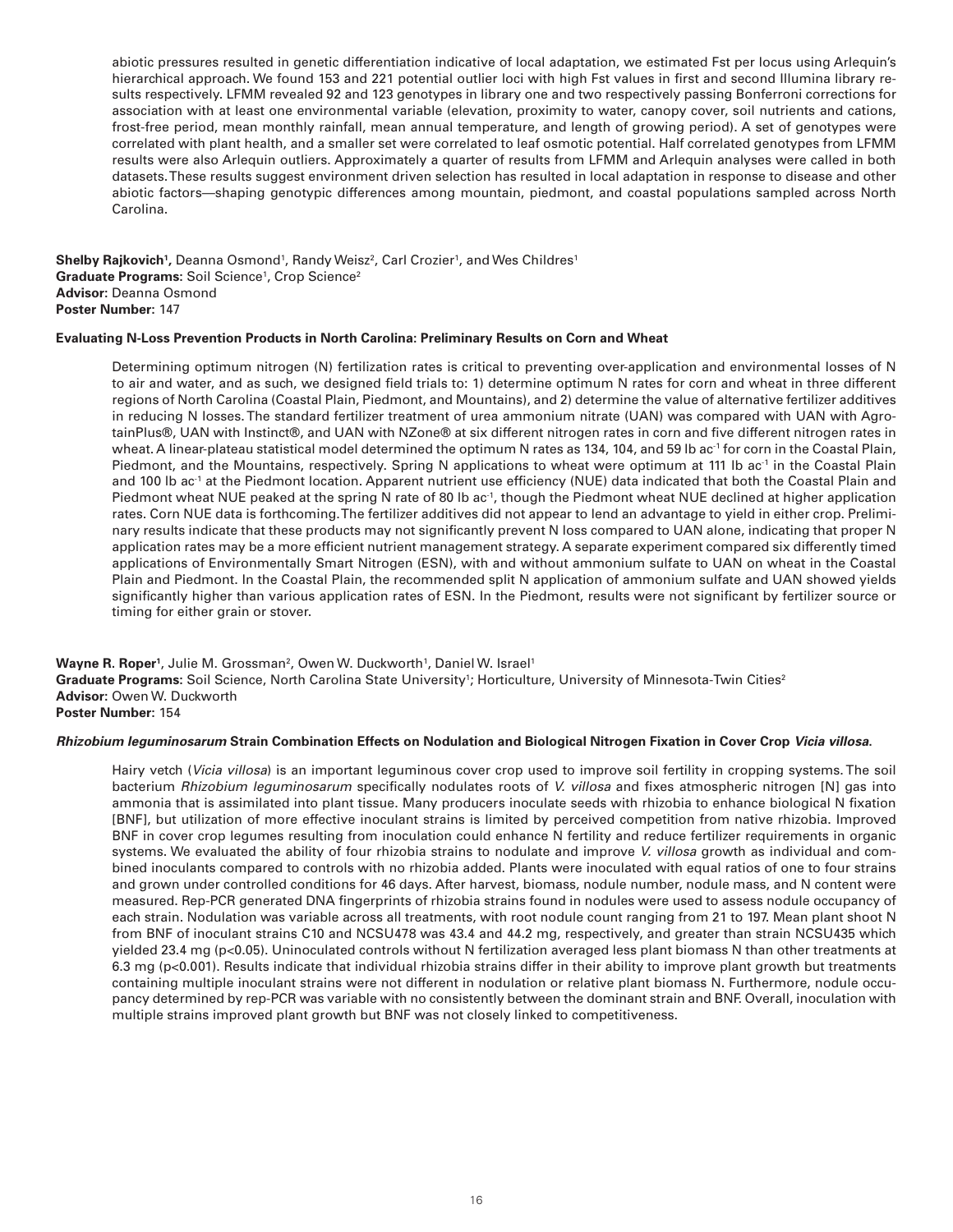# **Long-term Effects of Burning vs. Mowing Management Treatments on Yield Potential and Carbon Sequestration of Switchgrass for Biofuel Systems**

Bio-energy Feedstock Development Program and U.S. Department of Energy has recommended Switchgrass (*Panicum virgatum*), as a promising feedstock for conversion to biofuels due to the capacity to produce high yields (14.5 Mg ha-1 vs. 5.7 Mg ha-1 of Maize, Raleigh NC). The potential long-term storage of soil organic carbon in bioenergy agro-systems depends on the management techniques and effects on the soil by switchgrass. Long-term effects of cultivating switchgrass to the soil and biomass yields under mowing/burning management have yet to be researched. Long-term (20-years) effects of mowing/burning management practices on above/below ground biomass of Switchgrass along with the potential to establish soil-carbon partitioning/sequestration and calculating C/N balances will be researched. Switchgrass plots (8) were established (1992) with upland/lowland varieties at NCSU Lake Wheeler Plant Science Facility in Raleigh, NC and have been maintained since 2003 under two different management treatments once a year: mowed to ~4 to 6 inches or burned. Since 2005, no soil or crop analysis has occurred. In the spring and fall of 2014 subsamples of harvested biomass were collected from each plot for dry matter determination and forage nutrient analysis including use of near infrared spectroscopy (NIRS) analysis in order to determine N, P, K, NDF, ADF, and in vitro dry matter digestibility. Soil core samples from each plot were collected from 0-5-cm, 5-15-cm, 15-30-cm, 30-60-cm, 60-90-cm and 90-120-cm for to soil quality analysis (soil microbial biomass, combined particle organic matter/clay content and extraction of inorganic Nitrogen) with a Leco-TruSpec for CN/POM and an auto-analyzer for NO3/NH4 in order to determine total/particulate organic C/N, soil microbial biomass C and flush of CO2. A conclusion to date show that 8.25% more yield was found within the burning vs mowing management treatments; it's expected that the mowing treatments will have more soil-carbon partitioning/sequestration and N recycling.

**Ana Sevarolli Loftus**, Inkyung Park, Fabricio R. Castelini, Jeffrey A. Hansen, and Sung Woo Kim **Graduate Program:** Animal Science **Advisor:** Sung Woo Kim **Poster Number:** 161

#### **Pigs Like Yogurt!: Impacts of Direct-fed Microorganisms on Growth, Health and Meat Characteristics of Growing-finishing Pigs**

Pork is the most widely eaten meat representing 37% of human meat intake. Pork production has been highly efficient with the use of growth promoting additives. However, the new antimicrobial and growth-promoting regulation are stimulating producers to find alternatives to maintain high productivity and meat quality. Direct-fed microorganisms (DFM) are one of successful alternatives. This study investigated the supplemental effects of DFM on the growth performance, health and carcass traits of growing-finishing pigs. DFM used includes *Lactobacillus acidophilus*, *Lactobacillus casei*, *Bifidobacterium thermophilum* and *Enterococcus faecium* (2.5 x10<sup>7</sup> cfu/g each). Sixty pigs at 88.5 ± 0.6 kg BW were housed in pens (3 pigs/pen) and allotted to 2 dietary treatments (0 or 0.05% DFM) in a randomized complete block design. Pig diets mainly included corn, soybean meal, and DDGS. BW and feed intake were measured weekly. After 4 weeks, pigs were harvested at a local abattoir. Hot and chilled carcass weights were obtained to measure carcass yield (%). Backfat thickness (mm) was measured to estimate lean carcass content. Loin was weighed and used to determine loin color, marbling score, drip loss, and chemical composition. Data were analyzed using Proc Mixed of SAS with treatment and sex as fixed effects and initial body weight blocks as a random effect. Pigs fed DFM had greater (*P* < 0.05) ADFI (2.79 and 2.56 kg/d) and ADG (0.89 and 0.79 kg/d). Loin tended to be heavier (*P* = 0.099) for pigs fed DFM (7.55 kg/side) than pigs without DFM (6.64 kg/side). There was no difference in backfat thickness between treatments. Chemical meat composition and drip loss did not differ between treatments. Loin samples from DFM treatment tended to be lighter (*P* = 0.054, 53.9 vs. 51.9 L\* value). Collectively, pigs' growth performance was enhanced without altering loin quality indicating that DFM could benefit pork producers.

**Natalie Seymour<sup>1</sup>,** Elizabeth Bradshaw<sup>1</sup>, Katie N. Overbey<sup>1</sup>, Lee-Ann Jaykus<sup>1</sup>, Benjamin Chapman<sup>2</sup> Graduate Program: Food, Bioprocessing and Nutrition Science<sup>1</sup>; Youth, Family and Community Sciences<sup>2</sup> **Advisor:** Benjamin Chapman **Poster Number:** 162

#### **Evaluating the Evidence-base of Outbreak Management and Clean-up Guidelines Available to Schools Experiencing Norovirus Outbreaks**

An estimated 75% of absenteeism in schools is due to illness or injury, posing an educational impact on students and economic impact on families, and schools. It is estimated that norovirus causes nearly a quarter of school gastrointestinal outbreaks. Current materials provided to schools may not be effectively relaying accurate information. Public health officials and outbreak reports suggest that while evidence- based norovirus infection control guidelines specific to schools exist, the best management practices are not always used. The project aim was to evaluate currently available norovirus management literature directed at schools for technical content and evaluate accuracy of the information. The project was carried out to provide insight into gaps in communication and evaluate the need for future development of materials based on the best available science. Artifacts, defined as publicly accessible online guidelines and instruction documents (n=63), were found using online searches such as 'school norovirus guidelines,' and 'school norovirus prevention and control.' Content analysis was employed to evaluate document source and themes. Coders identified agreement with U.S. Centers for Disease Control and Prevention evidence-based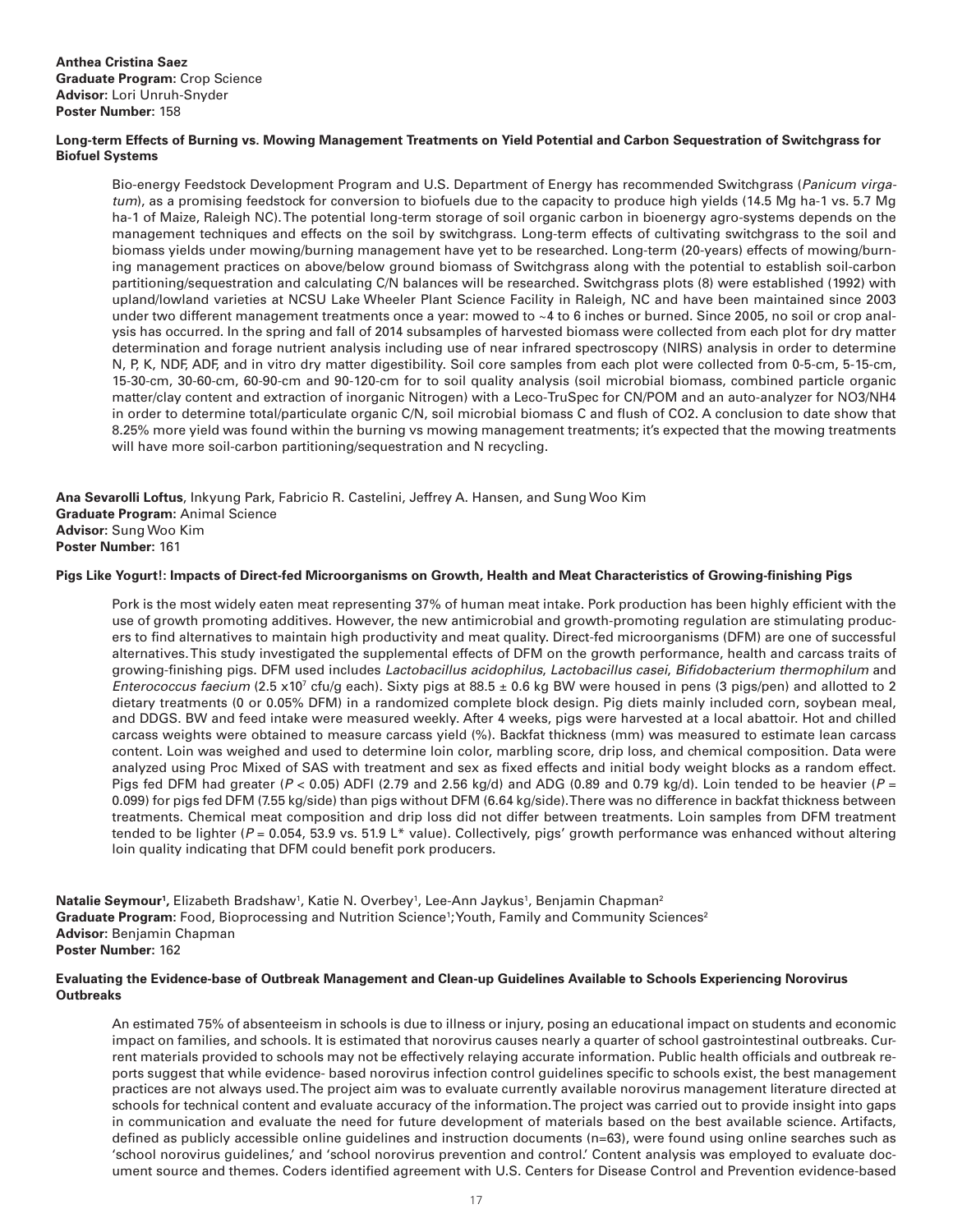best practices and captured erroneous recommendations (omission and commission). There were inconsistencies and inaccuracies in the material and instructions provided to schools. Of the analyzed documents, 24% gave vague instructions void of specific compounds, PPE use or distance around a vomit event. Preventative cleaning was mentioned in 60% of documents; only 14% mentioned that commercially available, alcohol-based hand sanitizers are not effective. Twenty-four percent of documents said individuals could return after symptoms cleared; 30% did not mention absenteeism. The results suggest a need for more evidence-based and more detailed materials targeted towards schools control and prevention methods. Targeted, clear instructions with varying formats may increase compliance and decrease the frequency and/or severity of norovirus outbreaks.

# **R.A. Stern**<sup>1</sup>, C.M. Ashwell<sup>1</sup>, S. Dasarathy<sup>2</sup> and P.E. Mozdziak<sup>1</sup> Graduate Programs/Institutions: Physiology<sup>1</sup>; Pathobiology, Lerner Research Institute, and Department of Gastroenterology, Digestive Disease Institute, Cleveland Clinic2 **Advisor:** Paul E. Mozdziak **Poster Number:** 171

## **Avian Embryos Reveal a Novel Outcome of Hyperammonemia on Muscle Development**

Understanding mechanisms of muscle growth and muscle wasting is important for the advancement of both agricultural production, as well as human medicine. Hyperammonemia, or excess ammonia in the blood, is a product of metabolic disregulation and is associated with a number of human diseases, and notably liver failure. In hyperammonemic patients, and animal models of this condition, severe muscle wasting is a secondary, but serious, effect of this disorder that is poorly understood. Myogenesis is facilitated by myogenic regulatory factors and is significantly inhibited by myostatin. The objective of the current study was to examine embryonic gene regulation of myostatin/myogenic regulatory factors, and subsequent manipulations of protein synthesis, in broiler embryos under induced hyperammonemia. Quantitative real-time PCR, Western blotting, and amino acid assay techniques were used to analyze the effects of hyperammonemia on the developing muscle in late stage broiler embryos. Unlike other animal models of hyperammonemia, the current results suggest induced hyperammonemia has the potential to positively impact muscle growth in avian embryos. Notably, there was a significant downregulation of myostatin (*P<0.01*) following induced hyperammonemia, which is a unique finding in the avian model. Western blot analysis of myostatin protein levels confirmed lower myostatin expression (*P<0.05*) corresponding with increased glutamine concentrations in the muscle of ammonium acetate treated embryos (*P<0.01*). Glutamine is known to directly downregulate myostatin expression, and is produced as a primary method of skeletal muscle ammonia detoxification in avian species. Overall, the data suggest that following induced hyperammonemia in avian embryos, skeletal muscle glutamine production was increased, as a method of ammonia utilization, resulting in a downregulation of myostatin, which is expected to have a positive impact on embryonic myogenesis and postnatal muscle growth.

**Sally V. Taylor** and Clyde E. Sorenson **Graduate Program:** Entomology **Advisor:** Clyde E. Sorenson **Poster Number:** 176

#### **The Use of Systemic Imidacloprid Affects Parasitoids Differently Within the Same Feeding Guild**

Toxoneuron nigriceps and Campoletis sonorensis are solitary endoparasitoids of the tobacco budworm Heliothis virescens. They are valuable biological tools in controlling H. virescens populations in Southeastern US agricultural production systems. Field and greenhouse trials conducted from 2011-2014 compared parasitism rates and parasitoid life span of these parasitoids that developed inside H. virescens larvae fed tobacco plant tissue treated with imidacloprid and without. Residues of imidacloprid and its metabolites were detectable in the bodies of H. virescens larvae that fed on treated plants. The two parasitoids in our study did not have similar responses to larvae fed with this insecticide. T. nigriceps had reduced successful parasitism and reduced adult lifespan. Residues of this chemical were detectable in the bodies of T. nigriceps larvae and adults from H. virescens larvae fed on treated plants. However, C. sonorensis did not have reduced parasitism rate or effects on life span. These findings suggest that there are ecological effects of imidacloprid use on a tritrophic level, and that insecticide use may selectively affect natural enemies with similar feeding niches.

**Anna Thomas,** Ignazio Carbone and Peter S. Ojiambo **Graduate Program:** Plant Pathology **Advisors:** Peter S. Ojiambo and Ignazio Carbone **Poster Number:** 177

#### **The Resurgence of Cucurbit Downy Mildew in the United States**

Cucurbit downy mildew (CDM), caused by the obligate pathogen *Pseudoperonospora cubensis*, is considered the most destructive disease of cucurbits (cucumber, cantaloupe, squash, pumpkin and watermelon) worldwide. While downy mildew has been a major problem in other parts of the world, availability of effective host resistance in cucumber is predicted to have reduced the severity of CDM in the US. However, in 2004, this scenario changed with the emergence of a new variant of the pathogen capable of overcoming host resistance. The introduction of a new pathotype or genetic recombinant or a new lineage of the pathogen has been suggested as a potential reason for the disease resurgence. A study conducted using a set of 16 host differentials has revealed the presence of pathotypes III and VI in the US, that were previously known to exist only in Asia.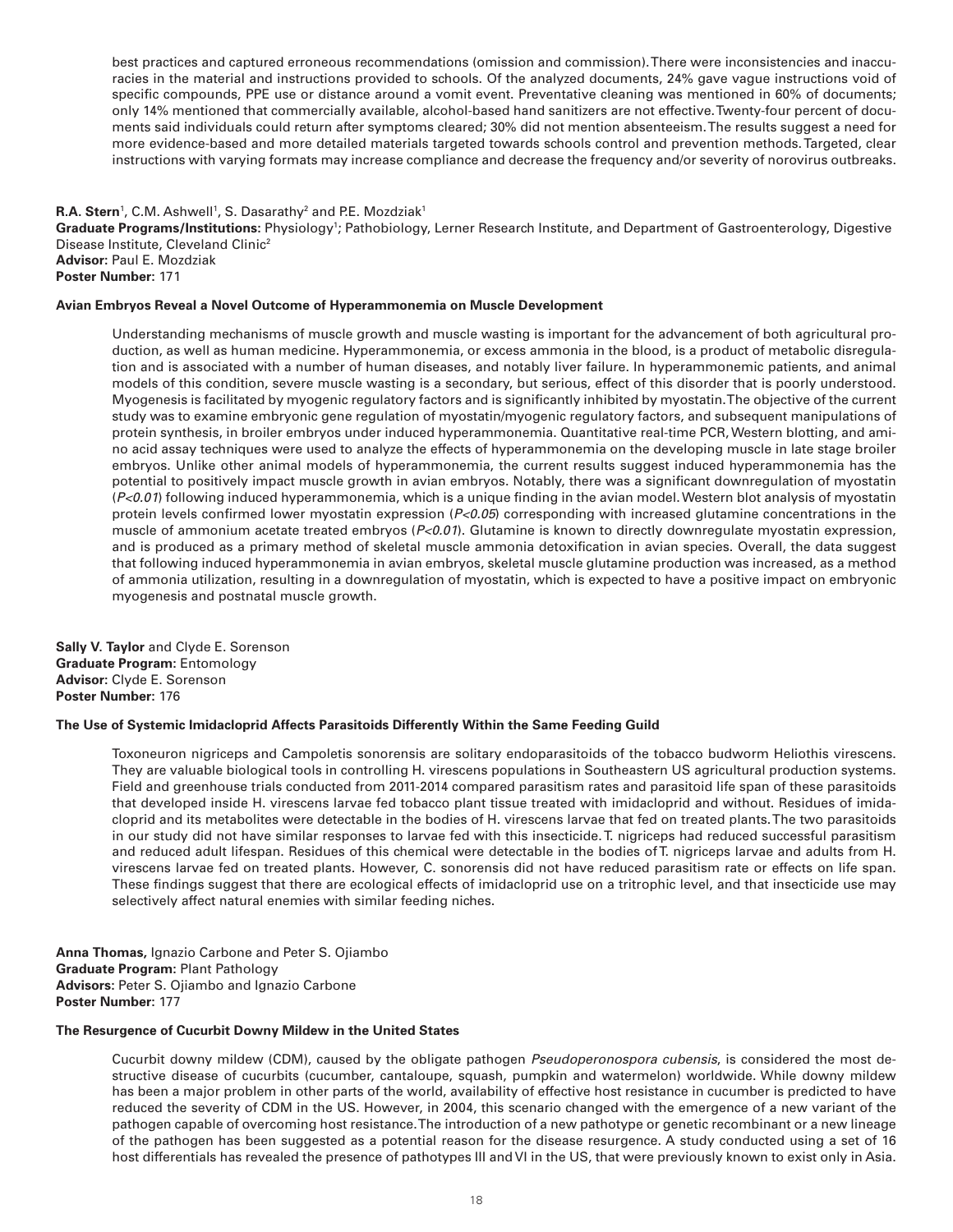Mating types of 39 isolates collected after 2004 from different parts of the country were tested using a pairing experiment with known tester isolates. Test results showed the presence of the A1 and A2 mating types, and for the first time, documented the formation of viable sexual propagules (oospores) in the US. A1 mating type isolates were found to be associated with cucumber and pumpkin, whereas the A2 mating type isolates were associated with squash and watermelons. Comparative genomic analysis of nine *P. cubensis* isolates collected from all the economically important cucurbits revealed the presence of two distinct host-specific evolutionary lineages. Lineage I was found to be associated with cucumber, cantaloupe and pumpkin, while lineage II isolates were associated with squash and watermelons. These results indicate that lineage I comprising A1 mating types from pathotype III, may be responsible for the resurgence of CDM in the US.

**Leah E. Vang**, Eric L. Davis, Charles H. Opperman, Michael R. Schwarz **Graduate Program:** Plant Pathology **Advisor:** Eric L. Davis **Poster Number:** 184

# **The Effects of Spirotetramat on Nematodes**

Thousands of nematode species are known to parasitize plants worldwide, causing a variety of plant diseases, and resulting in devastating crop losses annually. Many traditionally used nematicides have been banned or restricted in recent years due to their inherent toxicity and environmental hazards. There is a strong need for registration of safe, effective nematicides. A promising candidate is spirotetramat (Movento™), an effective insecticide manufactured by Bayer CropScience that has also been shown to suppress nematode populations. Spirotetramat functions as a lipid biosynthesis inhibitor with no known acute toxicity and also shows unique acropetal and basipetal systemic movement in plants. Little is actually known about how spirotetramat suppresses nematode populations; therefore, the first research objective was to determine what stages of the nematode life cycle are most affected by spirotetramat. Hatching tests were conducted with the model nematode *Caenorhabditis elegans*, with no significant (p>0.05) effects on hatching rates observed at a maximum spirotetramat-enol concentration of 105ppm. Spirotetramat-enol also did not effect hatching of phytoparasitic *Meloidogyne incognita* (southern root-knot nematode) and *Heterodera glycines* (soybean cyst nematode). Life-stage assays conducted with *C. elegans* indicated an arrest of juvenile development before reaching adulthood at spirotetramat-enol concentrations as low as 30ppm. Objective 2 evaluated the optimal time to spray spirotetramat on plant foliage for systemic effects on nematodes infecting the plant's roots. Formulated spirotetramat (Movento™) was applied to plant foliage at the labeled insecticidal rate (5 fl oz/acre) in the greenhouse at 1-week intervals starting at 1 week prior to inoculation with *H. glycines* (soybean plants) or *M. incognita* (tomato plants) and ending applications at 3 weeks after inoculation. Overall, results indicated that spirotetramat inhibits nematode reproduction best when applied 1-2 weeks after inoculation. Optimal spirotetramat application timings coincide with the early stages of root infection, when nematodes are in the vulnerable juvenile stage.

**Ty Wagoner'**, Loren Ward<sup>2</sup>, Chris Pernell', E. Allen Foegeding' **Graduate Program and Affiliations:** Food Science, North Carolina State University<sup>1</sup>, Glanbia Nutritionals<sup>2</sup> **Advisor:** E. Allen Foegeding **Poster Number:** 188

#### **Development and Characterization of Whey Protein Nanoparticles for Beverage Applications**

Whey protein consumption has been linked to a number of health benefits including increased satiety and metabolic regulation; therefore, there is interest in increased consumption of foods rich in whey proteins. Meal replacement beverages and sports drinks are foods that contain whey proteins, but low thermal stability – especially near the protein isoelectric point (pl) – limits the pH range at which beverages can be formulated. Studies have shown that at a narrow pH range close to the pI, whey proteins and pectin self assemble into soluble complexes (SCs) that could be designed for colloidal stability. Our objectives were to 1) determine the conditions required to form stable whey protein-pectin SCs, 2) characterize physical properties of the SCs, and 3) evaluate the effect of particles on bulk rheological properties. The effects of protein concentration (1, 4, 5 and 6% wt/wt) and heat treatment (85˚C for 25 min) were evaluated. The properties of the SCs were characterized via intrinsic viscosity and particle size distribution, and bulk flow rheology was evaluated using shear rate sweeps over a dynamic range. Laser diffraction particle size analysis revealed that heating shifted particle size towards a monomodal distribution with mean diameter of  $~100$  nm for all protein concentrations. Heated SCs also had a significantly (p < 0.05) lower intrinsic viscosity after heating, suggesting conformational changes that favor a smaller hydrodynamic size. Increasing protein concentration had no significant impact on size of heated SCs. Per Stoke's Law, the colloidal stability of SCs is primarily driven by small size and a density similar to that of the bulk solvent. These results indicate that whey protein-pectin SCs can be stabilized by heat treatment to form particles with enhanced colloidal stability, with no negative impact on rheological properties.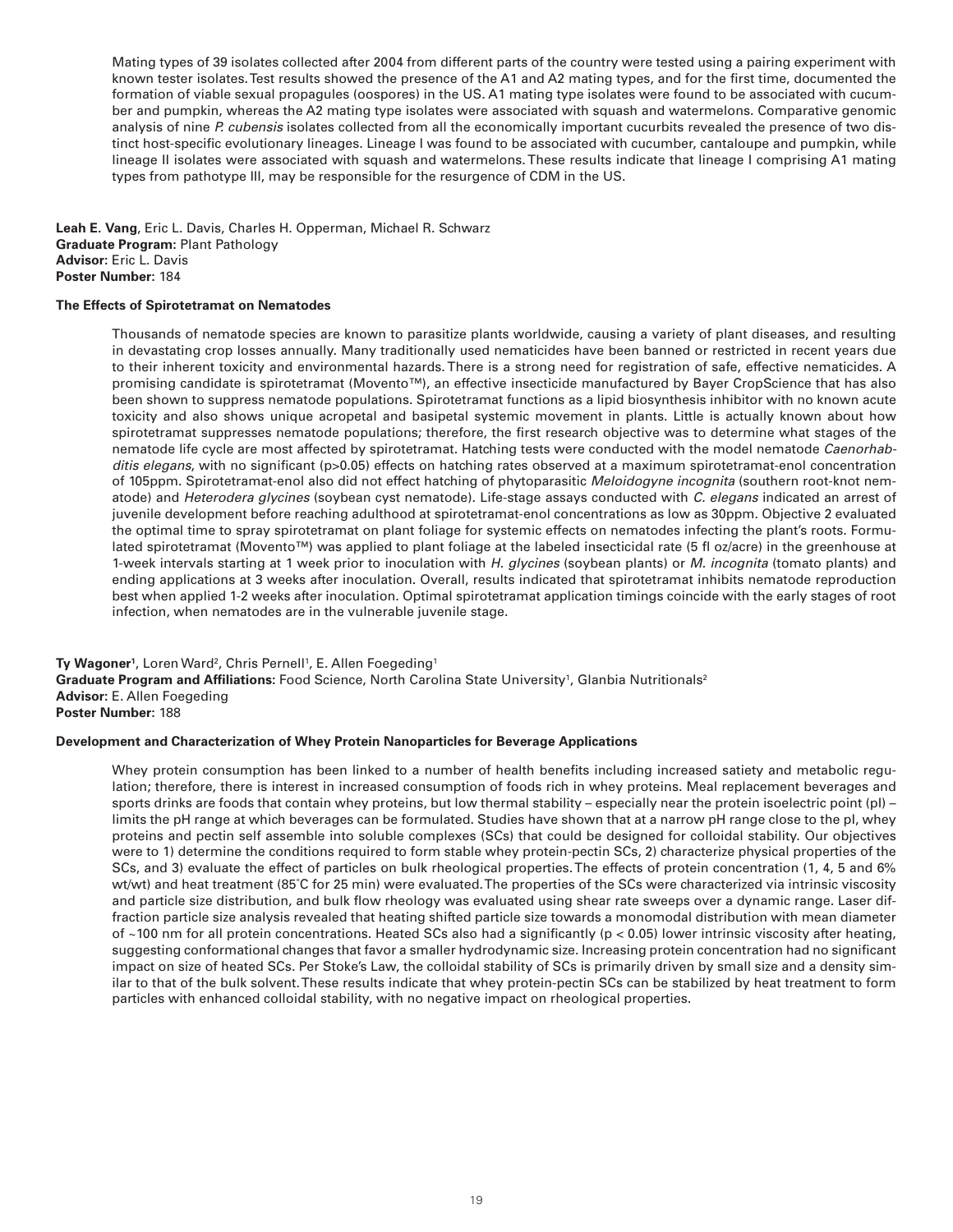**Jason M. Whitham'**.4, OscarTirado-Acevedo', Ben G. Bobay<sup>2</sup>, Mari S. Chinn<sup>3</sup>, Joel J. Pawlak<sup>4</sup> and Amy M. Grunden' Graduate Programs: Plant and Microbial Biology<sup>1</sup>; Molecular and Structural Biochemistry<sup>2</sup>; Biological and Agricultural Engineering<sup>3</sup>; Forest Biomaterials<sup>4</sup>; **Advisors:** Amy M. Grunden and Joel J. Pawlak

**Poster Number:** 195

# **Identification of Four Single Nucleotide Polymorphisms Potentially Responsible for the Higher Ethanol Production Phenotype of**  *Clostridium ljungdahlii* **Strain OTA1**

The Renewable Fuel Standard Consumption Mandate (RFS2) created under the Energy Policy Act of 2005 requires that U.S. industry must produce 16 billion gallons of cellulosic ethanol and another 4 billion gallons of non-grain biofuels by 2022. A potential technology that may enable industry to meet these requirements involves gasification of biomass into syngas (mixture of carbon monoxide, carbon dioxide, hydrogen, nitrogen, other less abundant gases, chars and tars) followed by fermentation of the syngas to biofuels. One of the major issues of this technology is low liquid fuels product yield. *Clostridium ljungdahlii*  is one of the more promising syngas- fermenting ethanol-producing microbes; however, new strains that produce higher concentrations of ethanol must be generated for gasification fermentation to be a cost-effective solution. Here we identified four potential single nucleotide polymorphisms (SNPs) in a mutant strain of *C. ljungdahlii* designated strain OTA1, which produces twice as much ethanol as the wild type strain when cultured in mixotrophic conditions. RNAseq differential expression analysis showed that genes in proximity to two mutated transcriptional regulators are among the most differentially expressed genes between wild type and OTA1. Furthermore, a SNP in one of the carbon monoxide dehydrogenase genes seems to be responsible for faster consumption of carbon monoxide, which may be explained by hyperactivity as supported by structural modeling and cofactor docking simulations. The fourth SNP is found in a gene annotated for porphyrin (metal-binding cofactor) biosynthesis, which may be important for *C. ljungdahlii*'s branched TCA cycle-like metabolism. These SNPs are therefore potentially important targets for enhancing biofuels production by *C. ljungdahlii*.

**Jaime A. Willett<sup>1,2,3</sup>, J**inyan Cao<sup>1,2</sup>, David M. Dorris<sup>1</sup>, and John Meitzen<sup>1,2</sup> **Graduate Programs:** Biological Sciences<sup>1</sup>, W. M. Keck Center for Behavioral Biology<sup>2</sup>; Physiology<sup>3</sup> **Advisor:** John Meitzen **Poster Number:** 198

# **Exploring Sex Differences in the Nucleus Accumbens Shell, a Critical Brain Region for Motivated Behavior and Reward**

Sex differences exist in how the brain mediates motivated behavior and reward, both in normal and pathological contexts. For example, women are more susceptible to addiction and advance more rapidly through the stages relative to men. Investigations into the underlying neural mecha- nisms yield accumulating evidence of sexually different cellular morphology and neuromodula-tor/hormone action in the striatal brain regions, including the nucleus accumbens shell. It is un- known whether these sex differences influence the electrical properties of neurons in this brain region. This is a critical unaddressed question because the electrical activity of neurons directly underlies behavior, including motivation and reward. Thus, I hypothesize that the electrophysio- logical properties of medium spiny neurons (MSNs), the output neurons of this brain region, differ by sex. To test this hypothesis, I performed whole-cell patch clamp recordings on 32 female MSNs and 28 male MSNs in acute living brain slices of rat nucleus accumbens shell. Blind analysis of the electrophysiological properties is ongoing, with a particular emphasis on excitato- ry synaptic properties and intrinsic excitability, which have been found to differ by sex in other striatal regions. Depending on the results of the analysis, a number of future research directions could be pursued, including further elucidation of the synaptic input, subtypes of MSNs, and modulation by local interneurons. Overall, given the significant sex differences in addiction and the normal behavioral output of these circuits, understanding the nature of sex differences in the nucleus accumbens shell is an important research goal.

**Jiameng Zheng Graduate Program:** Plant Biology **Advisor:** Marcela Rojas-Pierce **Poster Number:** 206

# **The HOPS Subunit AtVPS41 is Involved in Homotypic Vacuole Fusion**

Vacuoles perform many crucial functions in plant cells and are essential organelles. Plant vacuole biogenesis requires homotypic fusion of vacuolar membranes but this process is not well understood. Our previous published work indicated that a SNARE protein, VTI11 is required for homotypic vacuole fusion and that a phosphoinositide, PtdIns(3)P negatively regulate vacuole fusion. We postulate that PtdIns(3)P may act as a signaling molecule to regulate vacuolar SNARE function and homotypic membrane fusion via other effector proteins. The HOPS complex (homotypic fusion and vacuolar protein sorting) is a tethering factor that was shown to localize to the vacuole, bind to PtdIns(3)P and interact with the vacuolar SNARE proteins in *Saccharomyces*. However, very little is known about HOPS in plants. Studies from our lab shows that loss of function mutant of a HOPS subunit, *vps41-1* has defective male but not female gametophyte. Expression of flourescent GFP fusion with the At-VPS41 protein shows its localization to the vacuole, supporting its role in regulation of vacuole fusion. In addition, biomolecular flouresent complimentation (BiFC) experiment in protoplast revealed that AtVPS41 interacts with the vacuolar SNARE SYP22. Together, our data suggests that AtVPS41 is required for male gametophyte development and regulates the vacuolar SNARE function and vacuole fusion. Our future work will focus on the regulation of PtdIns(3)P on VPS41 localizations.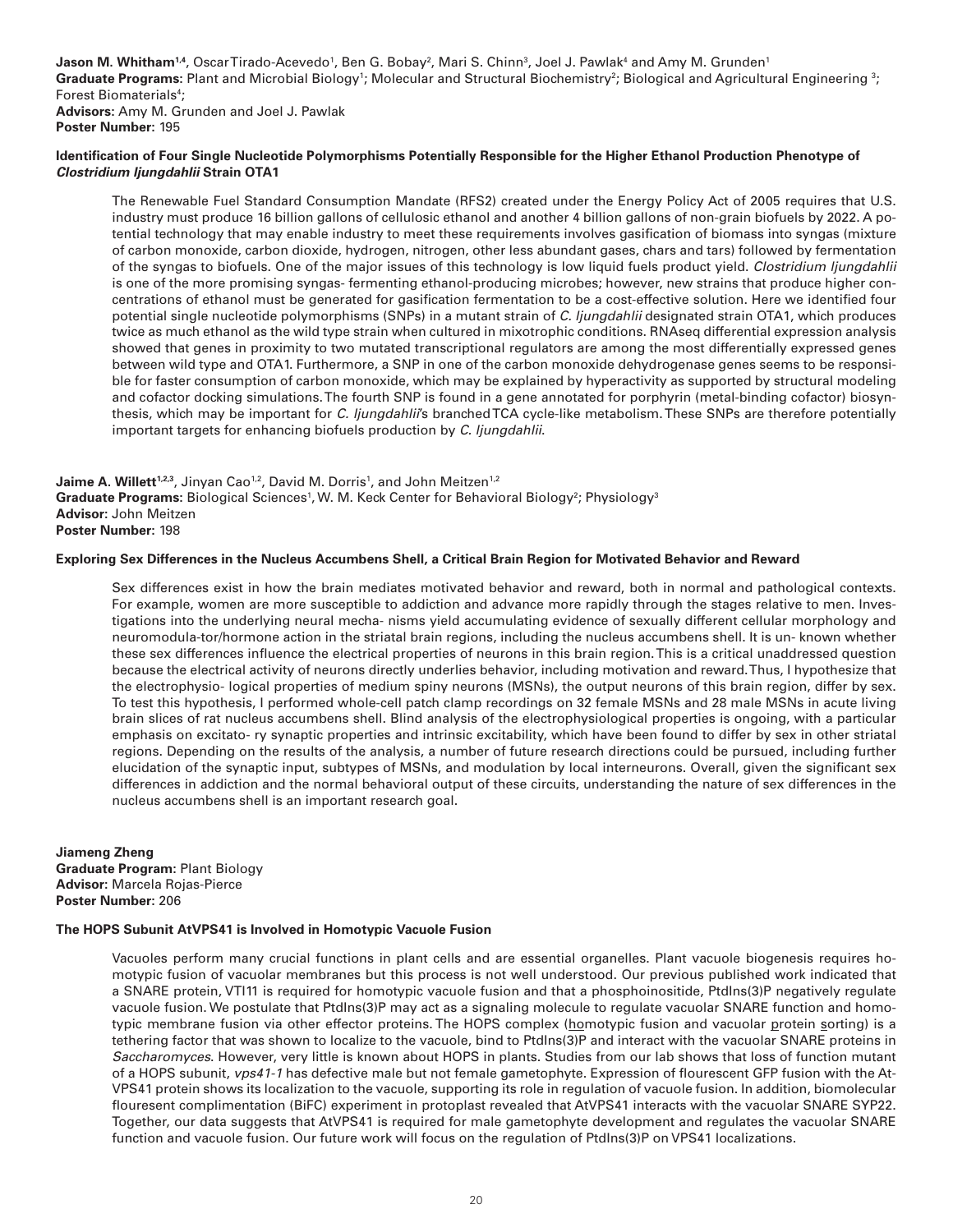**Ece Altinbasak Graduate Program:** Design **Advisor:** Dr. Celen Pasalar **Poster Number:** 7

# **Comparison of Teacher Attitudes and Preferences Toward Classroom Design**

A review of the research studies has indicated that the physical arrangement of classrooms is an important setting for learning. Classrooms can provide students effective instruction and facilitate positive learning interactions. The literature also indicates that classroom design can influence teachers and learning opportunities differently in variety of classroom shapes. However, classrooms are both physical and organizational units where there is a complex relationship between the built structure and arrangement, teachers, students, and the distribution of the space. One of the difficulties of identifying conclusive research findings about the environmental factors that would promote learning is the diversity in teachers, which creates a gap in physical environment - human behavior studies in classroom literature. Therefore, the purpose of the study was to expand the understanding of how classroom arrangements and shapes are associated with teacher attitudes such as preferences on classroom design, teaching methods, motivational strategies, and level of environmental awareness (being aware of the influences on physical settings on behaviors). One of the most unique assumptions of this study is measuring teachers' environmental awareness. The Environmental Response Inventory (ERI) assessment instrument was used to help define and measure differences in the way teachers interact with the environment Thus, a correlational research method (survey data) is employed to understand whether the variables of the study distinguish teacher differences. In order to address the extents to which two or more variables co-vary, multiple variable analyses method is used through multivariate multiple regression technique. Comparisons between teacher responses will reveal evidence-based results and suggestions for the design and improvement of middle schools based on behavioral research outcomes. Analysis of this study can inform school design principles and provide impetus to further research studies for classrooms and design innovative learning environments.

**Alyssa Barrett Graduate Program:** Art + Design **Advisor:** Marc Russo **Poster Number:** 12

# **The Power of Play: Disseminating Narrative as Branded Entertainment Utilizing 3D Animation**

This thesis documents and supports the created of a 3D animated short created for Marbles Kid's Museum as part of a content marketing strategy and campaign. The growth of digital media has increased the dissemination of quality stories and the ability to tell the story of a brand in an entertaining way has become invaluable. Not only do consumers want to see what companies are selling or providing; they want to be entertained. This research focuses on Marbles Kid's Museum's K-5 audience as the client for the project as well as the main driver of narrative. The importance of content marketing is illustrated as well as the current and anticipated increased use of 3D animation as a tool for implementing branded entertainment.

**Mackenzie J. Bullard Graduate Program**: Art + Design **Advisor**: Cecilia Mouat **Poster Number**: 23

# **Nature's Memory: A Studio Manual for Dyeing and Designing with Natural Dyes**

Natural Dyes will save the world. Such a statement is both bold and foolhardy juxtaposed with the world's problems. But clearly, the sustainable practice of harvesting flora, fauna, and minerals is socially, environmentally, and ecologically responsible. A better understanding of renewable dye resources will be widely recognized as a means of imparting color onto cloth; harvesting and processing natural dyestuffs, combined with ancient and contemporary surface design practices, will result in alternative choices for the consumer market.

As designing requires material, function and product choice, the knowledge of an object's life has bearing educationally, as well as practically, in clothing the world's populace. Natural dye processes, materials, tools, and techniques require forward planning, multiple steps of operation, and exactness in measurements, temperatures and times. The creation of a studio manual requires specific methodologies for process, recipes, and developing language that is easy to follow and reproduce.

Specificity in material types, tools, and application methods for each step must be approachable, clear and concise. Thus the contribution of a concise studio manual for the natural dye market will allow craftspeople to explore an alternate means of naturally beautifying, coloring, and designing fiber surfaces, building a body of knowledge that addresses the potential of materials and the effective application of color onto cloth.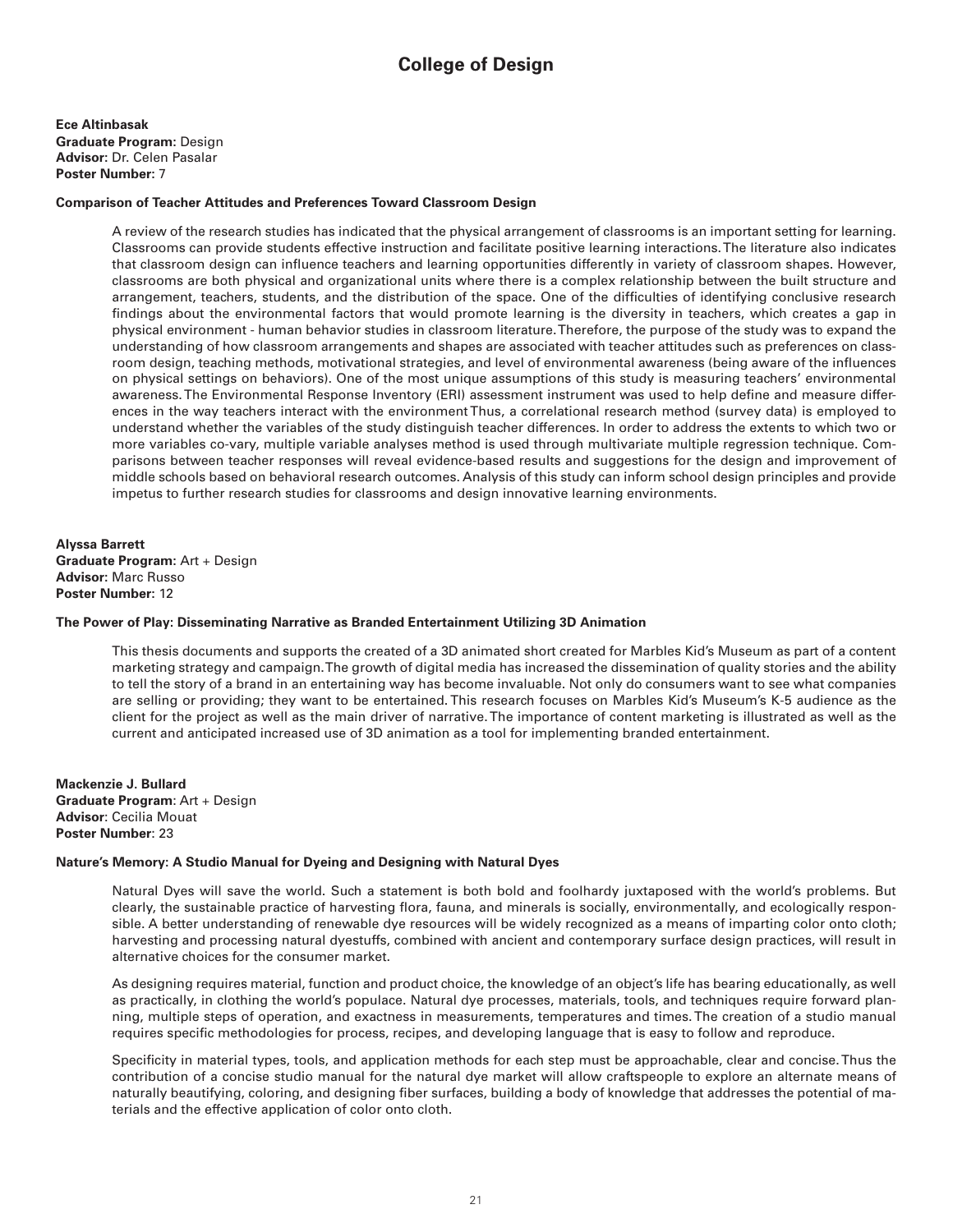# **Communal Identity Through Sustainable Urban Densification**

Located along the San Francisco Bay, the initial inspiration for the Embarcadero House came out of a curiosity for the Bay Area's sail-boat culture. The inherent aspect of sails mediating wind inspired the idea for a 500' tall structure free of mechanical systems. In a world where working towards a lower carbon footprint is no longer an option, the mission was to explore sustainable urban densification while attempting to create a communal identity for urban dwellers. Responding to the saw-tooth plan formation of the city as it met the waterfront, the concept was to create a pair of offset towers which behaved as one structural system. Laying out the residential units to share massive dividing walls, which housed plumbing and storage, left the spaces open for ventilation and day-lighting. A geometric system of concentric squares became the strategy for setting up structure, but equally important, relating the human being to the scale of the city.

**David Eidson Graduate Program**: Industrial Design **Advisor:** Sharon Joines **Poster Number:** 44

#### **Designing the Interior Environment for Long Haul Trucks: An Investigation into the Lifestyle Needs of Over the Road Truck Drivers.**

Current research has shown there has been a shortage of truck drivers in America for the last 10 years and is projected to continue through 2025. One of the primary reasons for this shortage is the difficult and demanding lifestyle that comes with this occupation. Drivers can spend up to 20 hours a day in the cabin of their truck where they operate the vehicle and live. A plethora of research has been done examining the health effects of this sedentary lifestyle; however, there is very limited literature discussing the design of these environments.

The purpose of this research is to examine how drivers interact with the truck cab and living environment and to identify which of their needs are not being met with current cab designs. Ethnographic research in the form of interviews and job/lifestyle shadowing are the primary source of data collection. To understand these challenges I recruited 20 drivers, 10 fleet, 5 Owner/ Operator, and 5 Team Drivers who will be interviewed. Three ride-along trips will be conducted where observation and video recording will capture the interactions between the driver, cockpit, and cabin. Drivers will be encouraged to use the talk aloud method to describe their activities, challenges, and concerns. Additionally, I will be spending the night in a cab sleeper to gain further insight into the lifestyle. The results from this research will provide insight into the challenges that drivers face and will be helpful in developing design criteria and inspiration for prototyping better cabs and interior components, in an effort to enhance the lifestyle for drivers in this industry.

**Haidy El-Borombaly Graduate Program:** Industrial Design **Advisor:** Sharon Joines **Poster Number:** 45

# **Toddlers' and Parents' Experience with High Chairs**

My project is about toddler's experience while eating in public restaurants and how products such as high chairs can affect their behavior. These behaviors in extreme cases result in substantial injuries to the toddlers while using the product (high chair). Using observations of public behaviors of toddlers and mothers in a variety of restaurants, I have observed toddler's actions, parent's reactions and the interaction between both with the high chair. While children in specific age group require the assistance of the parent to appropriately and safely get in and out of the high chair, this case study has included both the parents' and toddlers' needs in the product and experience assessment. Several studies have shown that mothers are not aware of the serious problems that can result from poor biomechanics (while lifting the toddler) associated with use of high chair. The awkward lifting is a result of high chairs designed for function while ignoring the needs of children and resulting ergonomics for the parent or caregiver. More specifically the high chair requires an interaction between 2 users; mother and child, with the same product; but the needs of the users are divergent resulting in a design for which the needs of neither user are fully addressed. Due to large anthropometric variability of children within even a narrow age range, one size fits all design results in poor product performance, which is associated with a high rate of accidents and injuries. This investigation is focused on designing a high chair focusing on the needs of both the caregiver and child while being informed by the needs of other stakeholders such as the restaurant owners and wait staff. The designs will be evaluated in full scale by parents and children using objective and subjective postural and preference assessments.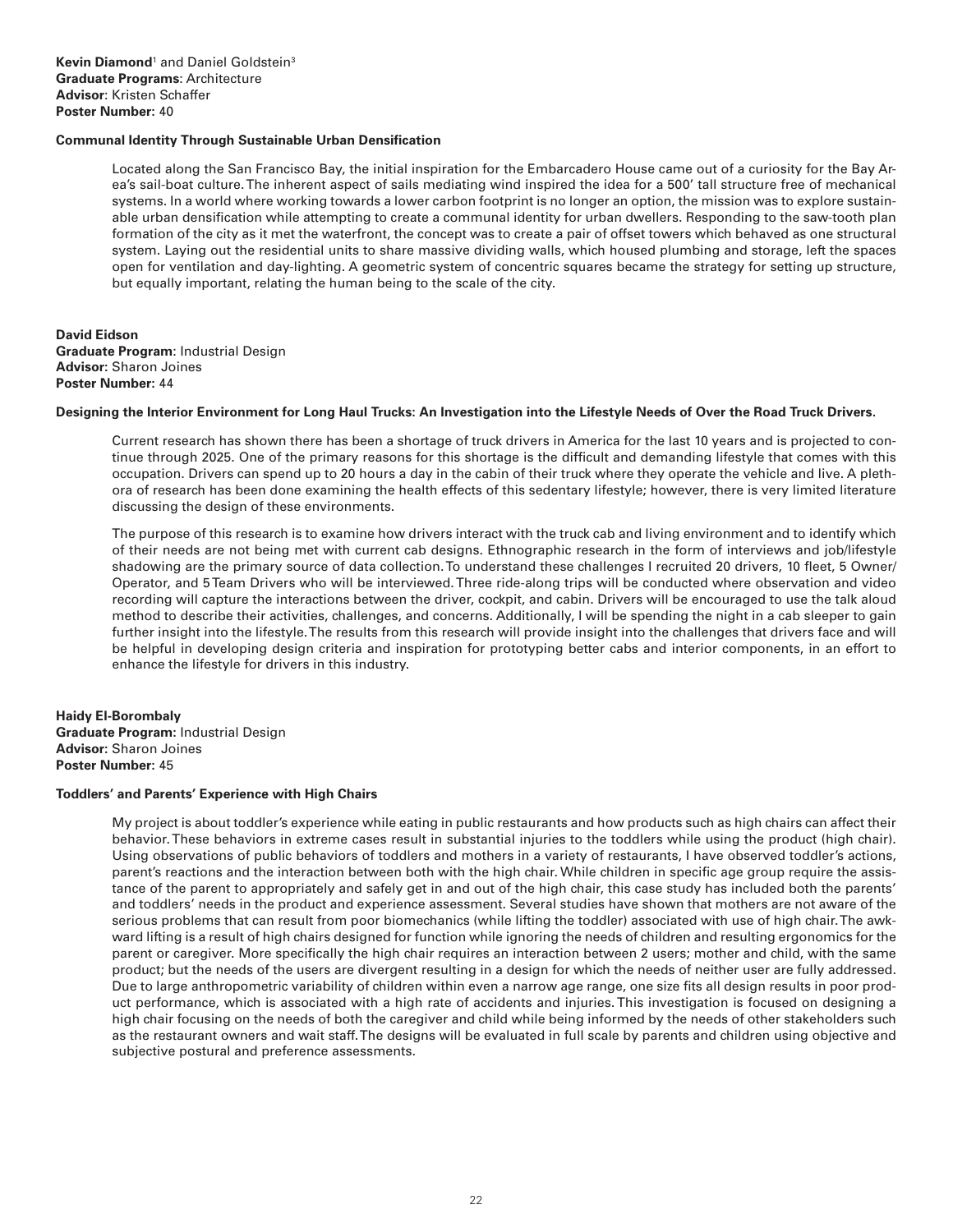# **Citizen Informed: Urban Engagement Through Technology**

For several decades, the importance and approach of civic engagement have both been debated. How to get citizens more involved in urban life has been a mystery to some but a simple equation to others. Many strategies have work and just as many have faltered. Therefore, what if we think beyond the traditional definitions of civic engagement and integrate technology in cities in a way that makes being engaged in our urban surroundings simple, enticing, and integral to the current infrastructure. *Citizen Informed* develops a system for Raleigh to better inform citizens and enhance engagement through technology within the urban landscape. The key components of the project are the city, its citizens, and the information shared through technology.

Through the mapping of digital demographics and technological motivations, locations throughout Raleigh have been identified and a system created to connect specific parts of the city through physical and technological interventions. The interventions range from single spots spread out across the city, to corridor networks, zone overlays in large areas, and direct connections between distant locations. Each of these intervention types create new ways to connect citizens through technology. The intervention is specific to its location and provides a distinct type of interaction and information content. The potential of this system increases as these interventions overlap throughout the city, creating new forms of technological urban engagement. With the implementation of this type of technological system, citizens would be able to experience a new strategy of 21st century urban life. Through the overlap of technology in cities, information can be shared in more efficient and interactive ways.

**Jeri-lynn Gehr Graduate Program:** Graphic Design **Advisor:** Denise Gonzales Crisp **Poster Number:** 61

#### **Using Design to Facilitate Storytelling and Encourage College Survivors of Date Rape to Share their Experiences**

People have long since used storytelling or narratives as a means of learning and exercising agency, shaping identity, and motivating action. The telling of a traumatic experience can not only help a survivor make sense of that experience, but it can engage others to share their own stories. Date rape is one of the most underreported types of sexual assault afflicting college campuses across the United States. Among the most common reasons for not reporting date rape include shame, guilt, and fear of being doubted or blamed. A common misconception or myth is that rape is a violent crime committed by a stranger usually yielding a weapon. Because date rape occurs between two acquaintances, survivors often perceive the incident as "normal" or not severe enough to report to the police or university, thus creating an endless cycle of low reporting rates and perpetuated myths. The purpose of this investigation is to explore the potential for design intervention of interactions that facilitate storytelling as a means of engaging and encouraging college date rape survivors to share their experiences. The interactions give survivors the opportunity to share their experiences in different phases or stages: privately, to other survivors, and publicly as a means of engaging those who are not ready to share.

To gain insight on the current structures, behaviors, and practices of the current support and reporting services available to survivors on campus, interviews were conducted with various leaders of the Women's Center, NCSU Police, and the Counseling Center. This research, among an extensive literature review and several cases studies of precedents in design, informed my interventions. The small design studies I completed in this investigation inform the "look and feel" of these interactions that convey sensitivity to the survivor and her needs. In these studies, I examined the importance of survivor control and anonymity, as well as the visualization of private versus public sharing.

**Michael Goralnik Graduate Program:** Landscape Architecture **Advisor:** Kofi Boone **Poster Number:** 66

#### **Natural Capital: Blending Ecosystem Services and Community Design Approaches to Floodplain Design**

While recent initiatives like the 100 Resilient Cities Challenge and Rebuild By Design competition have stimulated considerable conversation related to resiliency in urban contexts, there has been comparatively little discussion in planning and design circles on achieving resiliency outside of the city. For many small communities, this lack of attention, coupled with the limitations in capacity (including staff, funding, and other resources) that often plague rural municipalities, constitute significant roadblocks on the path to resiliency for millions of Americans.

"Natural Capital: Blending Ecosystem Services and Community Design Approaches to Floodplain Design" explores potential roles for ecosystem service assessments in rural resiliency planning and design. Using the ITree ecosystem service analysis tool, I gauge the economic value of two discrete ecosystem services (nutrient retention and carbon sequestration/storage) that operate within the 750 acres of Kinston, NC's FEMA buyout zone. I then explore, compare, and evaluate design scenarios that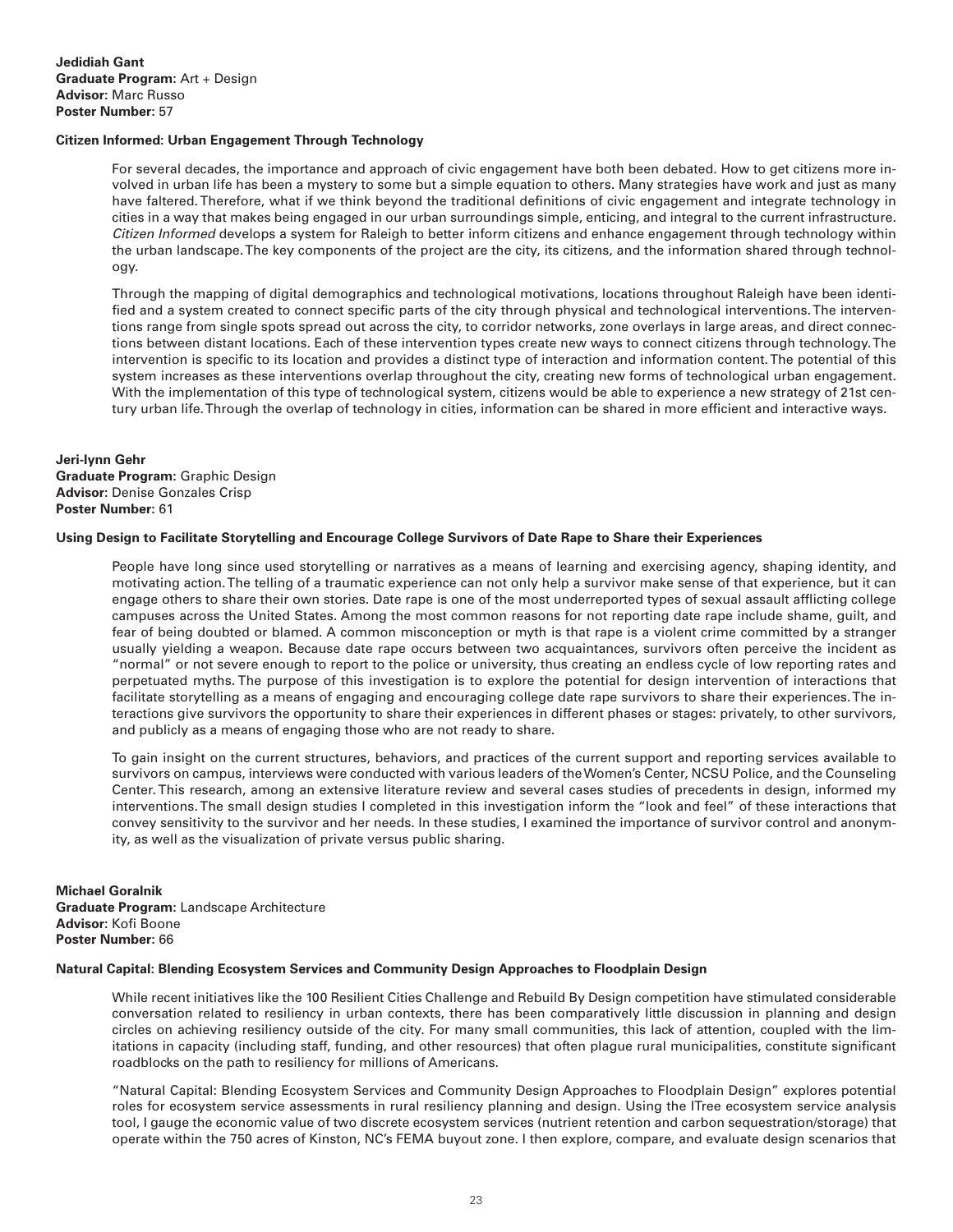both optimize each of these ecosystem services, and incorporate critical community programming such as recreation, food security, and interactive placemaking on the site. Finally, I speculate on how this ecosystem service-based strategy can be applied in other rural communities in eastern North Carolina and elsewhere.

**Engin Kapkin Graduate Program:** Industrial Design **Advisor:** Sharon Joines **Poster Number:** 85

#### **Meaning Attribution Process of Product Forms: A Mixed Method Approach**

Each year, companies release new product lines showcasing their advancements in technology and craft through a new form factor. Thus, product forms signify more than an enclosure of the customer's devices. Product form, whether it is a physical quality (bottom-up approach) or a mental construct (top-down approach), has been debated in theoretical discussion of both aesthetics and perception. Some studies suggest product form, as a physical quality, informs meanings of functionality and utilitarian features; however, some suggest product form is a communication medium dependent upon the context. Others suggest form is a construct creating meanings by evoking emotion and pleasure. There are limited studies providing a holistic view to these approaches to understand the meaning attribution process of product forms. Extending the aforementioned concept, the current study explores the relationship between how people understand the meaning of an object (e.g., safe, elegant, high-tech look) based on its physical features (roundness in multiple dimensions). A mixed method approach to understanding the meaning attribution process for product form is investigated in a set of experiments. Participants in experiment one interacted with nine basic geometric objects while participants in experiment two experienced nine hard-disk drive and nine soup dispenser forms. The roundness of object corners were altered from crisp 90 degree edges to blunt round edges along 2- and 3-dimensions. A survey captured rankings of meanings for each object, and interviews explored meaning attribution strategies of the participants. Results suggest the involvement of both bottom-up and top-down approaches in participants' meaning attribution process depending on the meaning of interest. Moreover, the data suggests that a very small change in roundness of the form lead to large impacts on meaning (suggesting a quadratic relationship). Finally, results indicate a connection between central and complicated meanings.

**Leye Lin Graduate Program:** Graphic Design **Advisor:** Meredith Davis **Poster Number:** 104

## **Designing Instant Data Visualization of Biofeedback Interactions to Inform Patient/User Behavior in Executing a Self-oriented Recovery Process**

The complexity of biofeedback information that tracked from patients makes it hard to understand correctly without the explanation from a doctor. Numbers and charts of existing data visualization strategies that shows patients' health status and conditions now are mainly focused on short term and single type of health data. The lacking of comprehensive display of multitypes of health data at the same time will limit the understanding of the causes of health status. However, potential problems of current data visualization is they can only be viewed as a short-term result, which means it is hard to use them to help patients better understanding what are those health data really mean to their health, neither reflecting on their previous activities. Reflection on previous behavior correctly, and how different activities influence each other that matters patients' health will definitely help them to behave in a better way in the future. Situations of the patients who are executing their recoveries need a more effective and helpful guiding and reminding combined recovery experience. This study investigates how instant and long-term data visualization of biofeedback interaction work together can help patients to execute self-oriented recovery according to the assistance from available personal technology. The solution will address how sensors, wearable devices, and smartphone work together to cater the needs of body parts physical injury recovery process. It contains three main parts, which are instant biofeedback notification system for daily activity tracking, physical exercises guidance and data collecting, and comprehensive health data visualization interaction. Hence, a well-concerned instant and long-term biofeedback notification system as well as visualization strategy have great potential to help the patients to understand what is happening to them and how they should behave in real time in order to improve their whole self-oriented recovery experience.

**Ahoo Malekafzali Graduate Program:** Design **Advisor:** Jianxin Hu **Poster Number:** 108

#### **Daylighting Assessment and Optimization of Multi-zone Electrochromic Glass Window Integrated with Light Shelf System**

Electrochromic (EC) glazing, which varies it's visual and thermal properties by electric field, has the potential to be the next major advance in energy-efficient window technology, helping to transform windows from an energy liability to an energy source for the building sector. Although EC windows can provide considerable energy saving and relatively stable light levels, they cannot effectively block direct sunlight and tend to have unbalanced light distribution. This research focuses on the optimization of EC glass application in buildings to improve its qualitative and quantitative performances.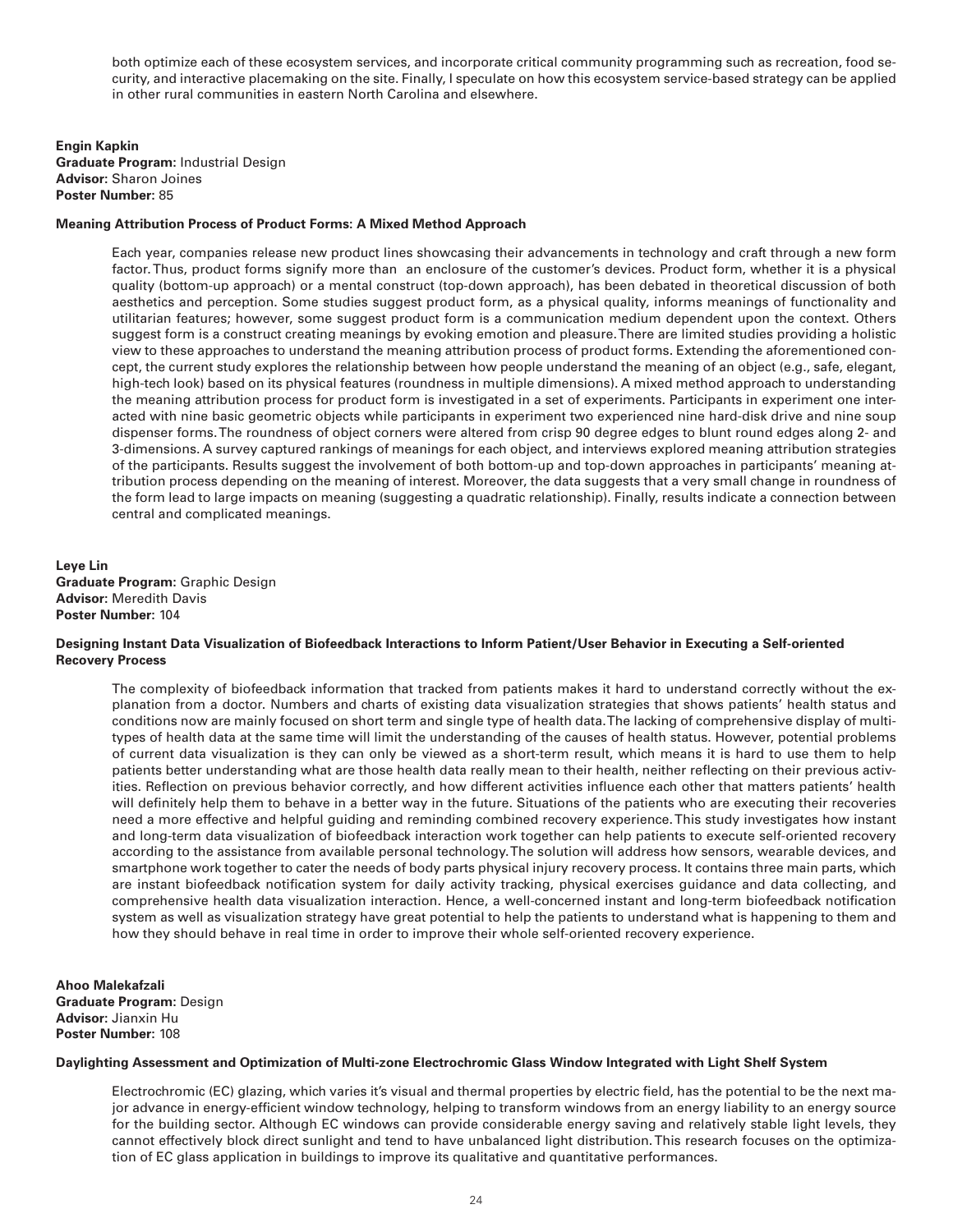Specifically, EC glazing is integrated with light shelf, an interior horizontal light reflecting device installed approximately 8 feet above the floor adjacent to glazing. The light shelf divides the glazing into two zones, daylight glazing (the zone about the light shelf) and view glazing (the zone below). The light shelf potentially provides protection from direct sunlight and projects daylight into deeper areas of the space. EC glass with different tinting control algorithms based on interior light sensor is installed in the daylight and view glazing areas to dynamically control the visible light transmittance of both zones according to the exterior light intensity and solar angle incident on the window.

Physical experiment is adopted as the primary method for assessing daylighting performance. Two pieces of SAGE Electrochromic glass are installed in a full-scale rotatable test-cell at NCSU daylighting lab equipped with16 photometer sensors for daylight level measurement. The first phase assessment focuses on the initial testing on the Electrochromic window configurations and other systems outlined above. The configurations and algorithms will be evaluated and optimized based on this preliminary assessment. The second phase assessment focuses on climate-based daylight modeling, which is to monitor the daylighting systems on a long-term basis. The experimental test and computer simulation results show that the proposed multiple-zone Electrochromic window system that is integrated with light-shelf system can significantly improve the daylighting performance and visual comfort of the daylit space.

**Sedighehsadat Mirianhosseinabadi Graduate Program:** Design **Advisor:** Soolyeon Cho **Poster Number:** 123

# **Development of Technologies for "Real-time Performance Measurement & Verification and Commissioning" Using Building Automation Systems in Existing Buildings**

People are very much interested in High Performance Buildings (HPBs) as they are meant to be energy-efficient, economic, and environmentally friendly. Among the new technologies for the development of high performance buildings, Building Automation Systems (BAS) and Building Energy Management Systems (BEMS) are frequently used by building owners and/or energy managers to achieve the sustainability goals. This is mostly because BAS, BEMS, and Energy Management and Control Systems (EMCS) are main information sources for building commissioning (Cx) and Performance Measurement and Verification (PM&V) process in achieving energy savings and energy efficiency goals. Existing BAS/BEMS and EMCSs are able to acquire, store, and trend data collected from building systems. Using these features, a building manager can detect any system degradation over the long term and also identify situations under which systems are operating in an unintended mode. However, these systems do not have the capability of estimating the performance degradation relative to the design intent. Moreover, the BAS is not able to inform the building manager on how much energy has been saved by implementing the Energy Efficiency Measures (EEMs) in the building after the Cx process.

This research aims to develop a new framework to expedite the Cx and PM&V processes, which can maintain and/or improve the energy performance level of buildings in real-time basis. This advanced tool will consist of key parameters and key data points from BAS/BEMS and EMCS that mainly affect the building energy performance and focus on energy related issues for maximum energy savings in buildings.

The new framework (or tool) integrates the Cx process and IPMVP Option-D. It uses a calibrated building model simulation to calculate and predict the building energy consumption and savings before and after implementing EEMs. The calibrated EnergyPlus reference model and measured quantities from real building are compared together through statistical process control using MATLAB to detect anomalies and faults in buildings. Several EEMs will be developed using the tool and added to the calibrated building model to calculate the ultimate energy savings.

The methodology will be tested in an office building in centennial campus to demonstrate the potential building performance improvements, ideally to its design intent, by implementing corrective actions and adding the EEMs to the building.

**Seyed Danial Moeinzadeh**, Kimberly Johnson **Graduate Program:** Architecture **Advisor:** Wayne Place **Poster Number:** 125

# **Skyscraper Design in San Francisco**

Developing more dense urban habitats is a promising approach to reducing energy expenditures and carbon emissions, by limiting transportation and sharing energy resources associated with shared housing. This project explores ways of enhancing the life-quality for the occupants of a tall building. It also addresses various measures to make the building more energy and material efficient through the use of solar shading, ventilative cooling, passive solar heating, water recycling, and innovative structural systems to reduce material expenditure. There is also a substantial component devoted to the local growing of fruits and vegetables, assuring freshness of the food and reducing transportation costs and energy waste. The urban site chosen for this design study is in San Francisco. This work was done as part of an architecture studio in the College of Design, taught in conjunction with personnel from the San Francisco office of Skidmore Owings and Merrill.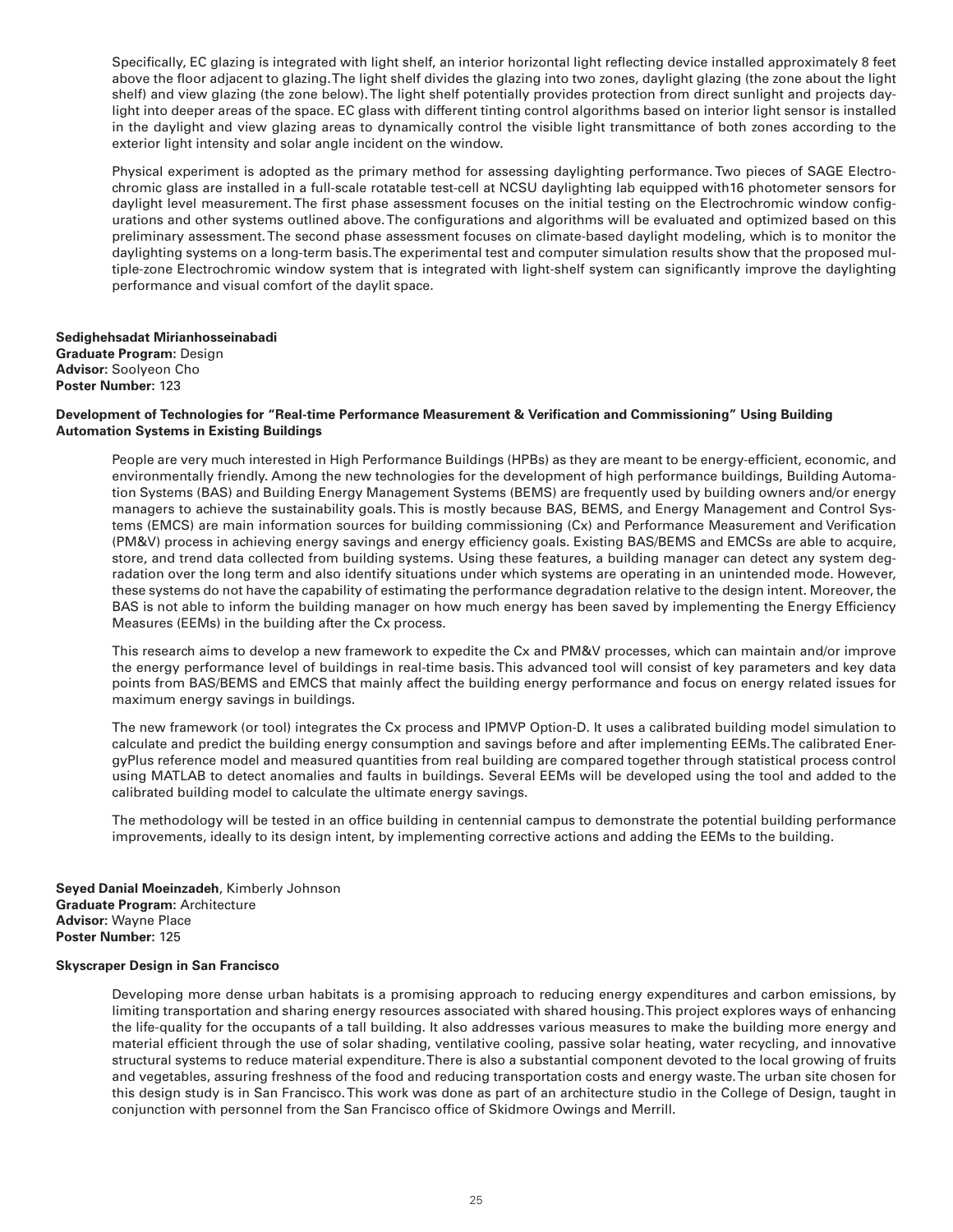# **Rebecca E. Ryan**<sup>1</sup> and Beth A. Faragan<sup>2</sup> Graduate Programs: Architecture<sup>1</sup>, Landscape Architecture<sup>2</sup> **Advisors:** David B. Hill, Andrew A. Fox **Poster Number:** 157

# **Brownfield Redevelopment**

A chain of thin barrier islands that are migratory, flat, and storm-prone form the Outer Banks of North Carolina. Despite the difficult and potentially dangerous implications of human settlement in such a dynamic environment, the number of seasonal and permanent residences continues to increase, and commercial development follows its lead. There are fewer than 400 square miles of land in Dare County, the majority under the 100year floodplain. Because of this, all vacant or underutilized sites on the islands have great potential. Brownfields are a tricky subset of these available sites because some amount of contamination has affected their value and ability to be reused. The EPA defines a brownfield site as "real property, the expansion, redevelopment, or reuse of which may be complicated by the presence or potential presence of a hazardous substance, pollutant, or contaminant." The objectives of this research were to (1) identify contaminated sites, existing brownfields, and hazardous waste handlers within Dare County via EPA Enforcement Records and the North Carolina Inactive Hazardous Sites Program, (2) interpret their vulnerability based on spatial proximity within natural systems, volume of hazardous waste generated and history of government mandated cleanup, and (3) identify the opportunities provided by existing policy by compiling current local, state, and national regulations concerning brownfields, including funding opportunities. Our study discovered a surprisingly low rate of participation in funding opportunities in coastal North Carolina. The EPA Brownfields Program and The North Carolina Brownfields Program provide grants and tax incentives to assist developers in recuperating costs associated with remediation and development of brownfields. No grants have been awarded to brownfield sites in Dare County through either federal or local programs. We identified more than a dozen hazardous sites of varying vulnerability levels, amounting to over three million dollars in possible federal brownfield remediation aid.

**Laura Schoenthaler Graduate Program:** Design **Advisor:** Haig Khachatoorian **Poster Number:** 160

#### **Urban Deindustrialization and the Emergence of Landscapes of Adaptation and Resiliency**

Urban planning and development strategies of the second industrial revolution were designed to effectively utilize a region's natural climate, therefore, influencing the location and development of both industrial sites and transportation infrastructure throughout the core of urban centers. Decades of economic globalization, overseas outsourcing, and decentralization have forced these industrialized sites to discontinue activity, leaving behind a collection of scarred physical landscapes. The remains of these built environments are static, as the planning and development strategies relied on at their inception frequently omitted comprehensive consideration for the end of use. Marked by fragmented environments and structures along an altered topography interwoven within the urban periphery, these sites are often understood to be 'waste landscapes' in that they are characteristically understood as deteriorated and unusable. This emerging urban phenomenon spurs and altered type of decline among the cultural, social, ecological, and economic fabric of communities prone to the onset of waste landscapes.

This presentation identifies the preliminary findings within a pilot study in which select post- industrial waste landscapes in urban locations were examined. Through application of a multi- modal phenomenological and ethnographic data collection methods, a series of observations, small-scale individual surveys and document analyses provided a thematic exploration of the effect of urban deindustrialization and the emergence of landscapes of adaptation and resiliency. To understand these landscapes as adaptive and resilient in a multi-life cycle capacity, the past, current, and planned lifecycle uses are analyzed, considering the ecological, social, and environmental potential for revitalization and reprogramming of such sites.

**Melissa Todd**, Bridgette Cannon **Graduate Program:** Architecture **Advisor:** David Hill **Poster Number:** 179

#### **A History of Outer Banks Settlement and its Relationship to Trends in Infrastructure and Industry**

The Outer Banks of North Carolina have attracted inhabitants since the late 1500's, beginning with the Algonquin tribes who settled along the islands' sound side. This research explores the history of settlement along the outer banks, the drivers that spurred growth, the factors that provided longevity, and the dynamism that inhabitants coexist with. The greatest change in habitation is seen in the shift from reliance on self- sufficiency and subsistence farming of permanent residences along the maritime forests of the sound side to a tourism dependent economy of seasonal residents along the ocean front side of the outer banks. Residences and businesses constructed on the ocean front side of the outer banks are faced with perpetual issues of erosion, flooding, and condemnation from both nor'easters and hurricanes. Data was gathered from census bureau records, print and internet sources, interviews with tax assessors, residents, and a local historian. The collection of research shows multiple drivers of change and evolution of habitation on the outer banks, with economic development and the increase of tourism reliant economy inherently linked with population growth and an influx of seasonal residents.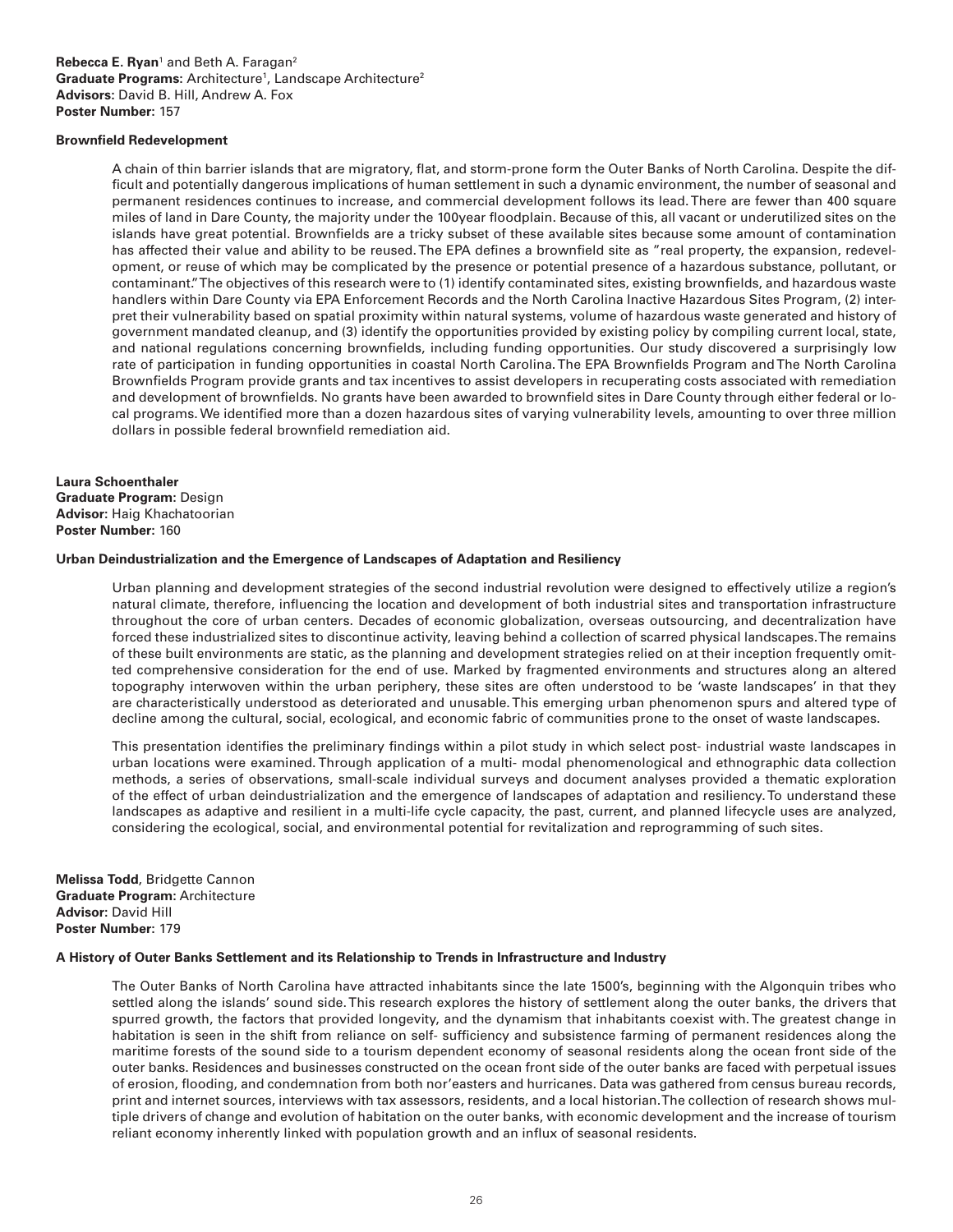# **Engaging City Edges: A Study in Suburban Development**

All parts of the city have value. Urban design often focuses on the core, the downtown heart, of cities. Here, I examine the urban fabric that is found outside the core. Urban expansion has been studied as development of rural hinterland, suburban sprawl, exurban expanse, waste landscape and dross. Regardless of what they are called, these expansions of urban areas reflect the dependency of the core on the creation of materials, goods, food, and economy in the periphery. This periphery, this edge is not singular; there are many city edges. These edges can be formal or informal: political city limits, boundaries of old land owners or commercial developments, or cultural lines of separation. With each expansion, a new edge is formed. The rapidity of these expansions has created undervalued and under-used space in between the denser downtown areas of cities and their outlying neighbors. A brief survey of urban evolution is examined here through mapping the development of Raleigh, NC as it relates to prevalent 20th century suburban theories. Studying the shaping of urban fabric through the language of edges sheds new light on the conditions of density, movement and use that define it. The values that built this fabric become clearer and new opportunities for design are discovered. The under- used corridors of suburban dross that create and cross edges to join urban and rural fabric reveal new architectural opportunities for experimentation. Engaging city edges is meant as an exploration of the spatial value linking urban cores and expanses together, to create new design potential and suggest new sub-urban typologies.

# **Jimena Vergara Sanz Graduate Program:** Industrial Design **Advisor:** Sharon Joines **Poster Number:** 186

# **Universal and Inclusive Design for Leisure Activities for the Deaf and Hard of Hearing**

Several studies demonstrate that social isolation and segregation are predominant characteristics in the life of people with disabilities, who represent 15% of the world and 12.1% of the North American population (U.S. Census Bureau, 2012). Available products for this population represent a small segment in the market place. This limits the innovation mainly to functional objects. Governmental regulations (ADA) address inclusive norms for organizations, working and public spaces, but still, there are several activities and places that lack inclusion. Leisure is a clear example of this lack, and at the same time is known to be an activity that supports well-being. The population with hearing impairment and deafness represents 6% of the American disabled population (U.S. Census Bureau, 2012). This project aims to support leisure through industrial design intervention, specifically for the cinema and music experience. This is a difficult challenge in itself, but the emerging wearable technology market appears to be a viable means of achieving inclusive design and reaching success in the market. Surveys and interviews with this studied population revealed an urgent need for designing inclusive objects to aid the movie-going experience. Exclusion was also detected in music-related situations. Simulation and emphatic activities revealed a need for an easier and effective system including language, delivery and adaptability issues that would improve the movie-going and music-sensing experiences. A test of inclusion viability would be that this product is universal enough to be used and valued by a larger population than the challenged one. This product will be evaluated through different prototypes and activity simulators. Persons with normal hearing, Deaf, and hearing impaired will be recruited to evaluate the design solution. This will be translated into a profitable object that minimizes exclusion and supports the stated activities.

**Rachel Whitaker Graduate Program:** Industrial Design **Advisor:** Haig Khachatoorian **Poster Number:** 194

# **The Future of Furniture: A Renewed Opportunity for Domestic Furniture Design and Production**

This project serves as a research investigation into the future of the domestic furniture industry. From the year 2000 to 2008 the U.S. furniture industry suffered a production capacity loss of 60%. An increase in furniture imports coupled with the offshoring of manufacturing led to this steep decline. The result was a loss of jobs, product quality, relevance to the user and reduced innovation due to the distance between design and production. This goal of this project is to explore opportunities for design and manufacturing and to outline one possible approach to regaining both dominance and relevance in the U.S. furniture industry. This will be achieved through primary and secondary research of the consumer and advanced technologies that will impact the solution. Consideration will also be given to consumer trends in lifestyle and sustainability with regards to production and use. In an effort to reverse the commodity mentality, emphasis is placed on material selection and production methods that will aid in the reestablishment of quality, value and relevance in the market.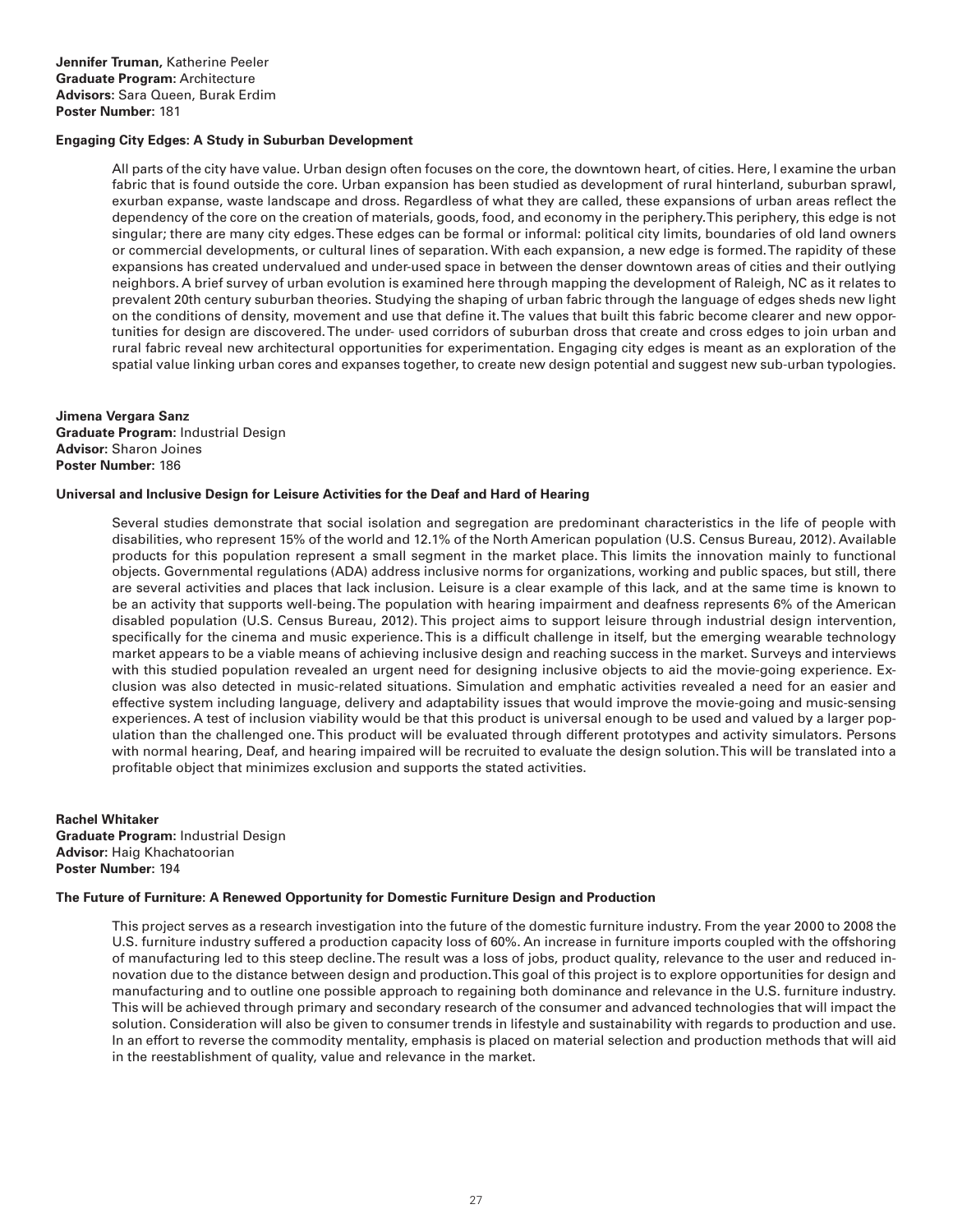# **College of Education**

# **Amanda Hudson Allen**

**Graduate Program:** Counselor Education **Co-Advisors:** Stanley B. Baker and Adria S. Dunbar **Poster Number:** 4

# **"I Like to MOVE IT! MOVE IT!" To Meet Student Needs: An Exploratory Study of the Use of Stationary Movement Devices (SMDs) in an Elementary School Classroom**

Cognitive functioning, information retention, and student engagement are thought to improve through the incorporation of physical movement in learning environments. In contradiction, traditional classroom settings do not support the use of physical movement during lessons. Literature shows that movement can be used to teach specific concepts and can be used to reenergize students at transitional times (between two lessons). A gap in this literature exists in determining the usefulness of integrating physical movement into the learning environment in a way that allows the student to have constant voluntary access. A phenomenological qualitative study has been conducted to explore what happened when 5<sup>th</sup> grade students were allowed to use stationary movement devices (SMDs) or stationary pedals placed under student desks during their math and science class. The objectives of this study were to discover what positive and negative experiences resulted from the integration of SMDs in the learning environment. Nine students were chosen to participate in interviews based on their choice to use SMDs during class and their parent/guardian's consent to be interviewed. Interview data were analyzed and reflected upon to conduct phenomenological reduction, imaginative variation, and synthesis to best explore and isolate themes. The following four themes emerged: (a) structure: allowed for SMD use and of the classroom environment; (b) student choice: when and why students chose to use SMDs; (c) positive/desired change reported: focus, motivation, brain function, emotion regulation, performance, physical benefits and enjoyment; and (d) negative/undesired change reported: logistics of SMD use, student behaviors and distraction. For the student- participants involved in this study, positive/desired change far outweighed the negative experiences that primarily occurred because of the mechanics of the pedal model that was purchased. Unexpected findings included an increase in responsibility and ownership taken by students over their learning experience.

# **Hannah Carson Baggett**

**Graduate Program:** Curriculum and Instruction **Advisors:** Heather A. Davis and Jessica T. DeCuir-Gunby **Poster Number:** 9

# *L'Égalité des Chances?:* **A Critical Analysis of the Inclusion of Historically Marginalized Students in World Languages**

Students enrolled in World Languages classes often experience many positive academic and developmental outcomes. However, students' demographic backgrounds (i.e., ethnoracial, socioeconomic, disability statuses) predict access to school curricula, and teachers often hold belief orientations about diversity that may not be adaptive for meeting the needs of diverse learners. The purpose of this multi-phase, mixed methods study was to explore the extent to which World Language classes function as sites of inclusion for historically marginalized students. Three data collection and analytical techniques were employed to analyze student demographics in middle and high school World Language programs in four large, Southeastern school districts, and to explore World Language teachers' perceptions of student diversity and the students enrolled in their classes. Critical Race Theory provided the guiding framework for data collection and interpretation. Findings indicated that there were statistically significant discrepancies in equitability of enrollment in World Language courses for African American and Latino male students. Findings from two-step hierarchical clustering, MANOVAs, and interview data indicated that language teachers' orientations towards diversity varied systematically: three clusters held orientations that perpetuate status quo education for students of color and other historically marginalized student groups; one cluster held beliefs that were more inclusive, but many of the teachers in this group also struggled with specific dimensions of student diversity, such as sexual orientation and faith. Implications for policy, teacher preparation, and professional development are discussed.

# **Amanda Cadran Graduate Program:** Curriculum and Instruction **Advisor:** Kevin Oliver **Poster Number:** 25

# **As We Are: The Ethics of Caring in a Co-teaching Blended Model**

It is widely accepted that students with severe academic challenges are more likely to struggle in school and may face challenges trying to graduate on time. While research has traditionally focused on classroom strategies, such as direct instruction, to help students learn and process information, there remains a lack of understanding regarding those teachers working with special education students. This research examines the experiences of teachers working with occupational course of study (OCS) students in a secondary blended learning setting that pairs a highly qualified exceptional children's classroom teacher with a virtual content area teacher, who work together to individualize and personalize instruction for their OCS students. This co-teaching model provides both teachers with a unique opportunity to work together without having to be in the same physical space. Using a phenomenological research design, the comments of three high school content area teachers working with exceptional classroom teachers through a state-run virtual school were analyzed for connections that can pinpoint the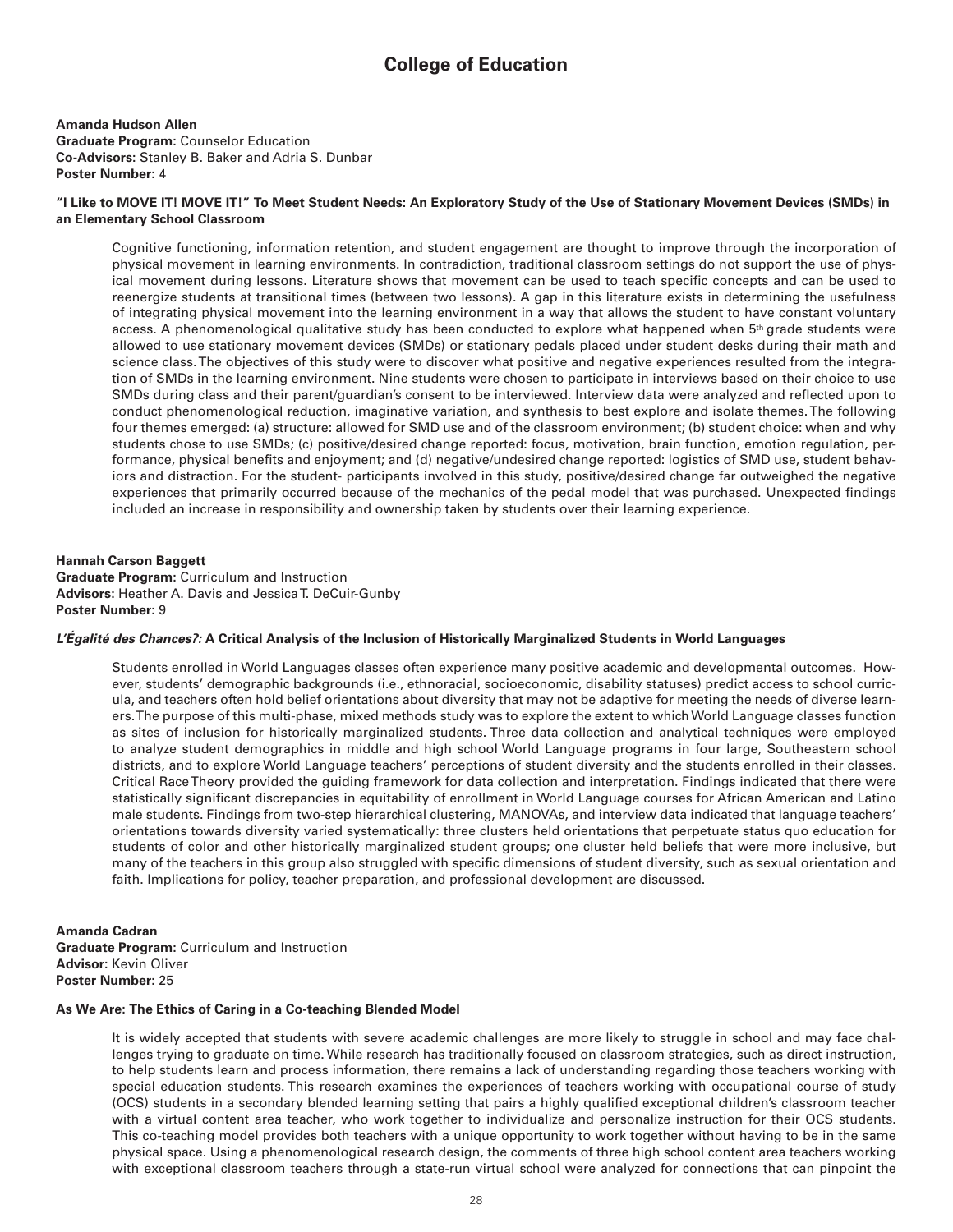essence of their shared teaching experience. Several rounds of coding pointed to shared themes that support a connection to Nel Noddings' Ethics of Care framework. While historically used to define teacher-student relationships, deep levels of analysis demonstrate that the Ethics of Caring framework applies to teacher-teacher working relationships as well, and could provide insight into what type of teaching program lends itself to a supportive environment. Findings point to flexibility, classroom/ virtual teacher relationships, support structures, and the teacher's prior experience as key indicators of program success.

**Elysa N. Corin'**, M. Gail Jones',Thomas Andre<sup>2</sup>, Gina M. Childers', Vanessa Stevens' **Graduate Program**: STEM Education, North Carolina State University<sup>1</sup>, Iowa State University<sup>2</sup> **Advisor**: M. Gail Jones **Poster Number:** 32

## **Science Hobbyists as Learners and Educators: Participation in the Science Learning Ecosystem**

Science hobbyists, including amateur astronomers and birders, are members of the public who engage in self-directed, freechoice science learning and many have considerable expertise in their hobby area. This study examined how adult science hobbyists use organizations in their community to support their hobby engagement. Interviews were conducted with 58 amateur astronomers and 49 birders from the midwestern and southeastern United States. A learning ecology framework of a science- learning ecosystem was used to map the community-based contexts with which the hobbyists were involved. Seven contexts were identified that support the hobbyists' involvement in their hobby over time: home, K-12 schools, universities, informal learning institutions, hobby clubs, conferences, and community organizations. Three themes emerged from the interviews and described how hobbyists interacted with organizations in their communities: 1) *Multiple Points of Entrance:* hobbyists can enter the science-learning ecosystem at any point, 2) *Organizations as Catalysts:* a hobbyist's development in their hobby advances when they participate with organizations in the science-learning ecosystem, and 3) *Beyond Consumers:* the relationship between hobbyists and the organizations they use for learning eventually becomes bidirectional. Results showed that both astronomy and birding hobbyists used community-based science-learning organizations to meet their hobby-related learning goals. Most hobbyists in the sample (90% astronomers, 78% birders) engaged in outreach and shared their hobby interest with members of their community. Patterns of interaction of the astronomy and birding hobbyists with the seven contexts (home, K-12 schools, universities, informal learning institutions, hobby clubs, conferences, and community organizations) are discussed.

**Francemise Kingsberry Graduate Program:** Education Administration and Supervision Program **Advisor:** Lance Fusarelli **Poster Number:** 90

#### **Protective Factors and Resiliency: A Case Study of How African American Women Overcome Barriers En Route to Superintendency**

An underrepresentation of African American women in the superintendents exists in K-12 public schools as well as in the literature. Although the amount of women superintendents has increased over the years, the superintendency remains a maledominated field and African American women remain in the minority. Consequently, African American female superintendents have to overcome many obstacles including negative stereotypes and limited opportunities. Further, African American women seeking the superintendency have to prove they are worthy enough to hold the position. Superintendents face numerous challenges due to the nature of the position itself, in general, without having to account for race and gender.

Research shows that African American female administrators aspiring to attain the superintendency often lack mentorship as well as a lack of awareness of how to navigate politically through the administrative structure. Another barrier is the criteria that headhunters and search consultants use to inform their superintendent searches and hiring practices. These "gatekeeping" practices are both indirect and overt biases that limit the advancement of African American women in school administration.

The purpose of this case study is to understand and describe the ways in which African American women superintendents have been resilient in attaining and maintaining the superintendency despite their underrepresentation in the position and in the literature. This work seeks to highlight their perspectives on potential barriers to becoming superintendents. By shedding light on the challenges faced by African American women superintendents and how they overcame them, Protective Factors in Resilience Theory will be used as a framework.

**Tammy D. Lee Graduate Program:** Science Education **Advisor:** Gail Jones **Poster Number:** 97

# **An Exploration of Systems Thinking: Elementary In-service Teachers and Pre-service Teachers**

Complex systems surround us in every aspect of our lives from the ecosystems that we inhabit and share with other living organisms to the systems that supply our water (i.e., water cycle). Developing an understanding of complex systems consists of evaluating events, entities, problems, and systems from multiple perspectives this approach is known as "systems thinking." New standard documents have made explicit the call for teaching with a "systems thinking" approach in our science classrooms. However, little is known about how elementary teachers or elementary pre-service teachers understand complex sys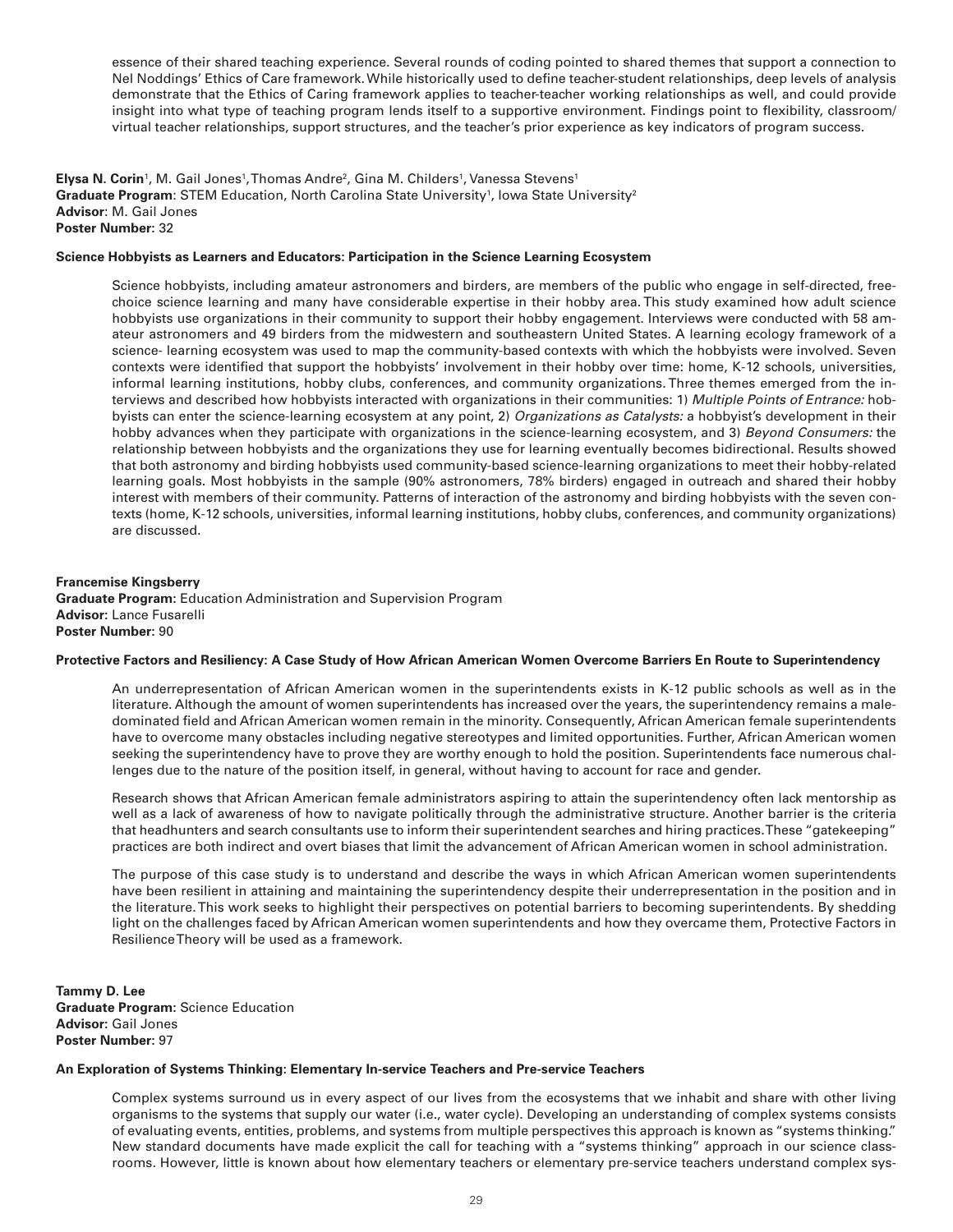tems especially in terms of systems thinking. This mixed methods study investigated sixty-seven elementary in-service teachers and sixty-eight pre-service teachers' knowledge of a complex system (e.g., water cycle) and their knowledge of systems thinking. Quantitative and qualitative analyses of content assessment data, and questionnaires were conducted. Semi-structured interviews with a subsample were completed. Results from this study showed elementary in-service and pre-service teachers had different levels of systems thinking from novice to intermediate. Common barriers are identified with both in-service and pre-service teachers for identifying components and processes, recognizing multiple interactions and relationships between subsystems, hidden dimensions, and finally, difficulty understanding the human impact on the water cycle system.

# **Sonya Massengill Graduate Program:** Curriculum and Instruction **Advisor:** Carl A. Young **Poster Number:** 110

# **Exploring the Landscape of High School Writing Experiences, Writing Self-efficacy, and Composing from Multiple Sources: A Mixed Methods Study**

The continued demand for remedial courses to address students' lack of preparation for college writing, as well as positive relationships between students' self-efficacy and writing achievement, are well-documented in the research literature. This mixed methods study explored the relationships between inequities in high school writing experiences, students' writing self-efficacy, and their preparation for composing from multiple sources (a skill essential to the research-based writing commonly assigned at the college level). Descriptive statistics, factor analysis, and cluster analysis were used to identify types of high school writing experiences. One-way analysis of variance (ANOVA) tests were then used to compare writing self-efficacy scores with types of high school writing experiences. The study found four different types of high school writing experiences and concluded that those differences were associated with small but significant differences in students' writing self-efficacy. Students in the Intensive Writing cluster reported the highest writing self-efficacy. Students in the Academic Writing cluster did not differ significantly in writing self-efficacy from students in the Intensive Writing cluster. Students in the Infrequent Writing cluster and the Writing to Demonstrate Knowledge cluster demonstrated the lowest writing self-efficacy. Qualitative analysis of students' essays revealed five major skills associated with students' success in composing from multiple sources: Selection, Evaluation, Organization, Connection, and Documentation. Further qualitative analysis of essays purposefully selected on the basis of students' high school writing experiences and writing self-efficacy revealed four approaches to the writing task: Outof- Control Essays; Source-Dominated Essays; Writer-Dominated Essays; and Conversation- Dominated Essays. Students with the highest writing self-efficacy consistently wrote stronger essays than students with lower writing self-efficacy. This study provides useful information for high school and college writing instructors interested in improving teaching practices to prepare more students for the challenges of college-level writing.

**Jennifer Nickell**<sup>1</sup> and Emily Thrasher<sup>2</sup> **Graduate Program:** Mathematics Education **Advisors:** Hollylynne S. Lee<sup>1</sup> and Karen A. Keene<sup>2</sup> **Poster Number:** 132

# **Impact of a Graduate Course on Teachers' Self-efficacy to Teach Statistics**

Over the last 25 years students statistical reasoning has received considerable research and its importance in the mathematics curriculum has continued to develop (NCTM, 2000; Common Core State Standards Initiative, 2010). However, there is a lack of research on secondary teachers' statistical reasoning, knowledge, and beliefs (Batanero, Burrill, & Reading, 2011). In fact, very little is known about teachers' self-efficacy to teach statistics and professional development's impact on self-efficacy to teach statistics (Harrell-Williams, Sorto, Pierce, Lesser, & Murphy, 2013). This study explores the impact of a graduate course on teachers' self-efficacy to teach statistics. This course aimed to develop and deepen teachers' knowledge of inferential statistics through engaging in data analysis using technology. To provide data about teachers' confidence to teach statistical topics based on the Guidelines for Assessment and Instruction in Statistics Education (Franklin et al., 2007), this study uses qualitative and quantitative data from the Self-Efficacy to Teach Statistics Survey (Harrell-Williams, Sorto, Pierce, Lesser, & Murphy, 2014). The survey was given to 27 participants from two different institutions before and after the graduate course. Participants' self-efficacy to teach statistics had statistically significant increases using a Wilcoxon Signed Ranked Test (p < 0.001). On average participants' self-efficacy to teach statistics increased from between somewhat confident and confident to between confident and very confident. To gain a better understanding of the quantitative findings, the qualitative responses were opened coded for themes. Three themes emerged that describe what teachers draw upon to describe their self-efficacy to teach statistics: self as a learner, teaching, and student as learner.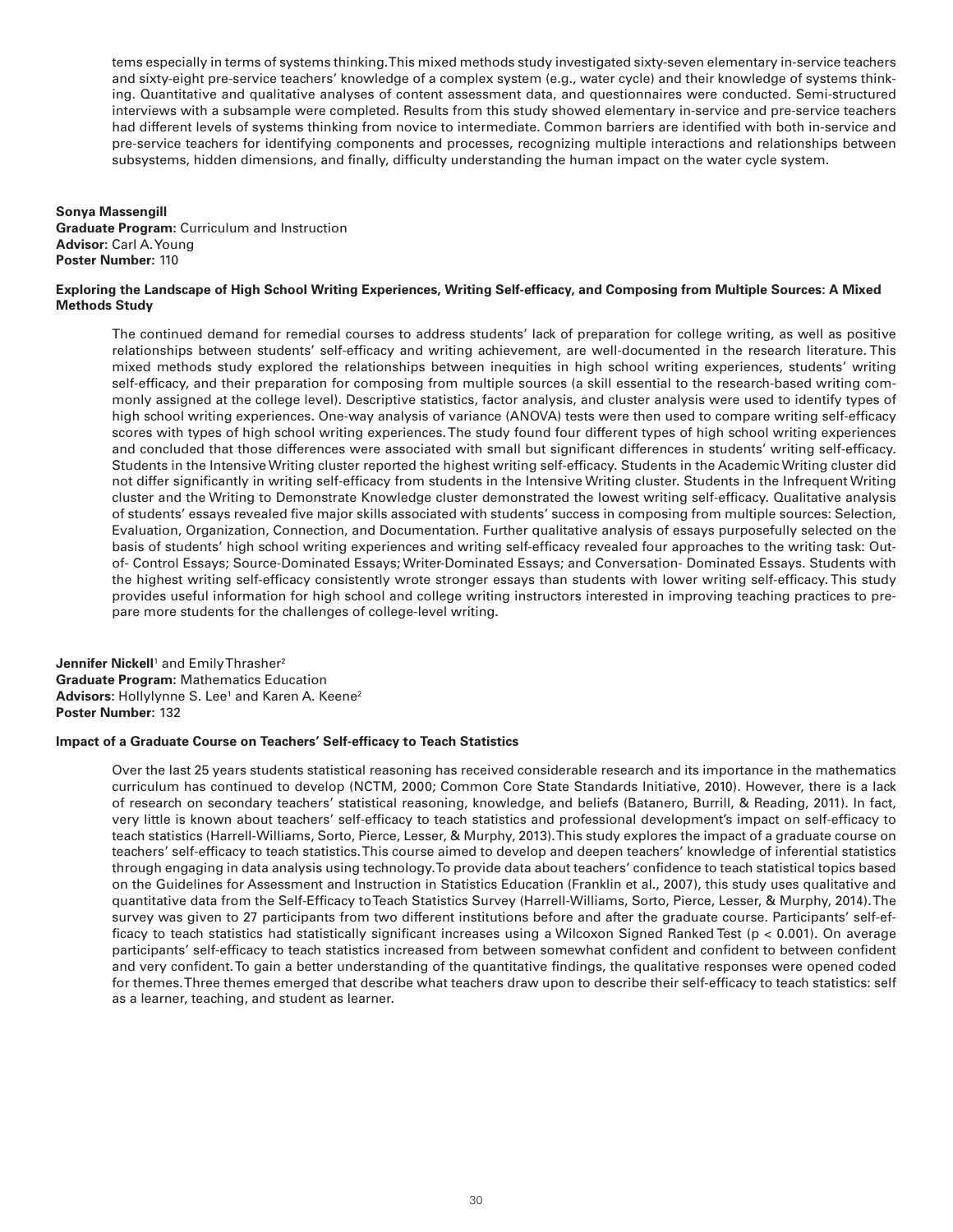**Melissa Pendleton Graduate Program:** Curriculum & Instruction **Advisor:** Angela M. Wiseman **Poster Number:** 141

# **Text-based Discussions: Lessons Learned from One Fifth Grade Classroom**

The purpose of the present study was to investigate text-based discussions in a fifth grade classroom. I purposefully selected Laura, a fifth grade teacher, because she engaged her racially diverse, lower-tracked students in discussions about texts. Laura and 11 of her students participated in this three-month study at Greenwood Elementary School, a rural, Title I school with approximately 82% of students receiving free or reduced priced lunch. Data sources were consistent with qualitative research (i.e., classroom observations with field notes, audio recordings, interviews, artifacts). Data were analyzed and collapsed into four themes using constant comparative analysis (Corbin & Strauss, 2008). The first theme focuses on how the teacher's choices influenced students' discussions. The remaining three themes explain how students co-constructed meaning, engaged in unsanctioned talk, and explored their identities related to race, gender, and socio-economic status. The findings from this study validate existing research on dialogic talk and highlight the importance of identity and classroom talk, as well as the problems of unsanctioned talk. The themes have implications for policymakers, practitioners, and future researchers.

# **Pamela K. Pittman**

**Graduate Program:** Curriculum, Instruction, and Counselor Education **Advisors:** Meghan Manfra and Carol Pope **Poster Number:** 144

# **Professional Learning Communities: Developing ELA Teachers' Knowledge**

Teaching is one of the few professions in which novices enter the work environment doing the same work as experts. Though the research literature supports specialized training for middle school teachers, few middle school English language arts (ELA) teachers have had formal or meaningful training in reading instruction. National and state standards now require significantly more complex thinking skills of students than ever before. Therefore, teachers need high quality professional learning opportunities to help them master the content they teach and strengthen their teaching skills.

This study examined novice ELA teachers' experiences in professional learning communities (PLCs) as a form of professional development. Additionally, this study explored the affordances and limitations of these PLCs for the development of these teachers' pedagogical- content knowledge (PCK). The middle school teachers in this study taught in a small, rural school district in southeastern North Carolina at a historically low-performing school. Using a case study method, the researcher collected data from focus group interviews, personal interviews, PLC observations, and observations in the teachers' classrooms. Shulman's (1987) concept of pedagogical-content knowledge (PCK) framed the findings of this study.

Findings indicated that these ELA teachers trained differently to participate in PLCs due to their diverse backgrounds. Further, teachers experienced two types of PLCs – a subject area PLC and a grade level PLC. However, the subject area PLC, the focus of this study, received less emphasis. Additionally, the researcher discovered a disconnect between PLC activities and the teachers' classroom practice. In spite of these obstacles, the subject area PLC offered affordances for developing teachers' PCK, namely, collaborative opportunities and a supportive environment; the sharing of knowledge, resources, and teaching strategies; and data-driven instructional opportunities. Limitations for developing teachers' PCK included time and teachers' inexperience.

**Carrie Lineberry Ritter Graduate Program:** Mathematics Education **Advisor:** Karen Allen Keene **Poster Number:** 151

#### **A Study of the Evolution of Pre-service Elementary Teachers' Mathematical Sophistication in a Reform-oriented Calculus Course**

Research suggests that improving pre-service elementary teachers' mathematical sophistication can increase student achievement. Seaman & Szydlik (2009) call for research to describe and analyze classroom activities and experiences that increase mathematical sophistication among elementary pre-service teachers. To answer this call, the following study was designed to answer the following research question: How does pre-service elementary teachers' participation in a reform oriented calculus course effect their mathematical sophistication? The study includes nine pre-interviews, a pre-test, student work on three cognitively challenging tasks, classroom videos, a post-test, nine post-interviews and a survey on mathematical beliefs. The analysis of this study is in its preliminary stages and will continue to grow. Finding the answer to the research question will contribute to research on preparing pre-service elementary teachers possibly impacting and transforming STEM elementary education—from teacher preparation to student achievement in mathematics.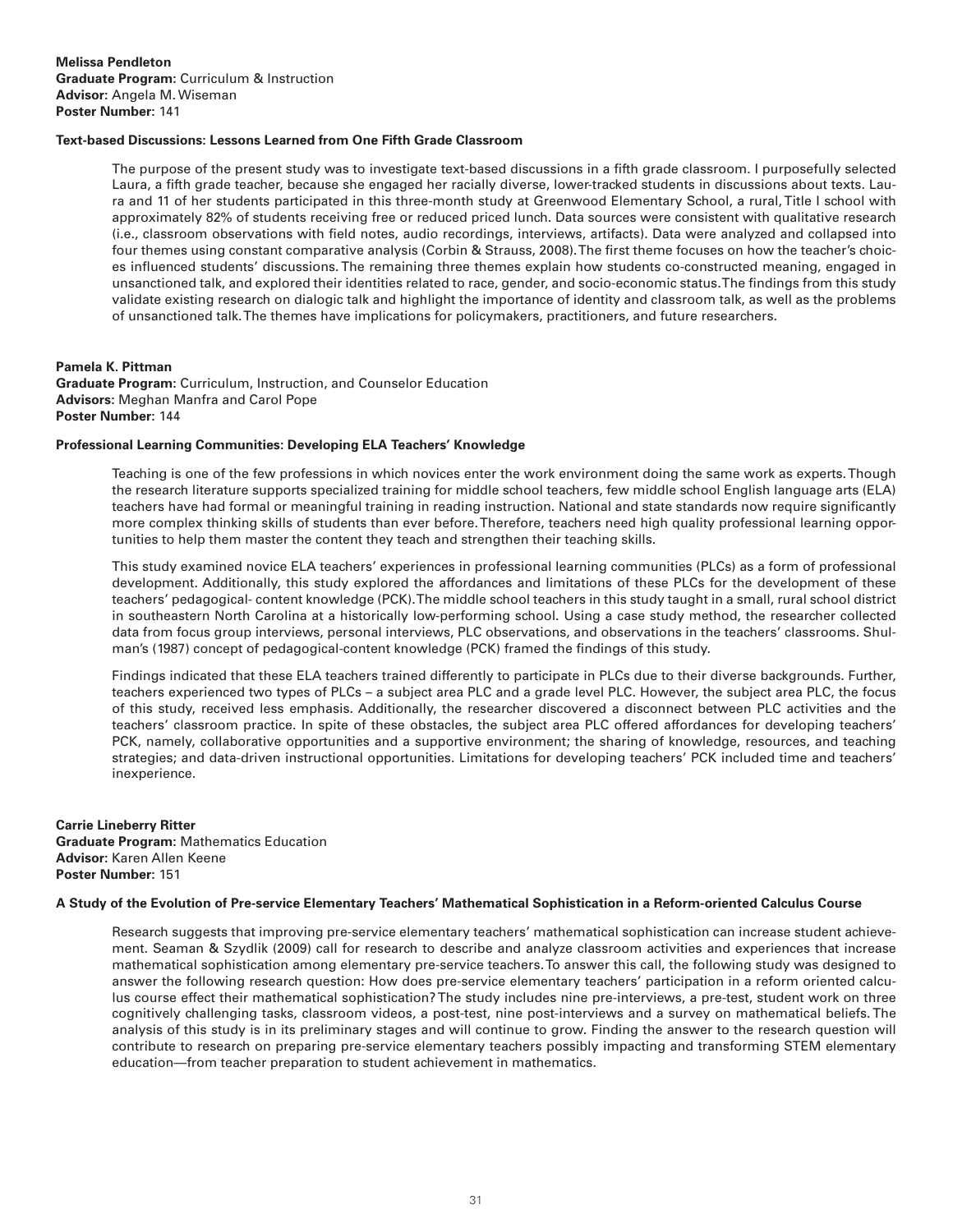# **Enabling Persistence of Veteran Students at North Carolina Community Colleges through Institutional Support Programs and Policies**

Over two million service men and women will be returning from the wars in Iraq and Afghanistan and will need to acquire new skills, knowledge, and credentials to facilitate their transition back to civilian life. Little research has been devoted exclusively to the persistence of veteran students, however there is increased interest in the experiences of veteran students and calls for accountability, including a 2012 Executive Order mandating that any institution that receives veteran education benefits must provide outcomes data. Combining Bean and Metzner's Model of Nontraditional Student Attrition with social support theory, this research seeks to understand the relationship between institutional support mechanisms and the persistence of veteran students in North Carolina community colleges. A letter was sent to each of the 58 North Carolina community college presidents requesting their institution's participation in the study. Administrators of consenting institutions were sent an online survey on their college's existing and planned programs and policies for veteran students. Veteran students at these same institutions were sent an online survey asking what programs and services they use and value. Initial analysis of the administrators' survey reveals that half of the responding colleges have increased their emphasis on veterans' programs and services since September 11, 2001. However, while half of the responding colleges consider veteran student retention and completion to be a priority, the number of social support services is very limited. Student data are being analyzed using logistic regression to determine the impact of academic, environmental, and institutional variables on persistence of veteran students, as measured by intent to persist. Findings will inform community colleges to help them shape institutional policy and program decision-making in order to enhance persistence and completion rates of veteran students, as well as institutional effectiveness.

# **Jeremy B. Tuchmayer**

**Graduate Program:** Educational Research & Policy Analysis **Advisor:** Paul D. Umbach **Poster Number:** 182

# **The Community College Effect: A Comparison of Labor Market Outcomes of Community College Transfer and Four-year Native Graduates**

Pathways to the baccalaureate degree are immense, yet understanding how the choice of postsecondary entry affects post-graduate outcomes is complex and not well understood. This study employs various propensity score matching models to explore how choice of postsecondary entry affects post-graduate wage income. This quasi-experimental study used two different matching models (i.e. matching at time of postsecondary entry and again at graduation from college) and four different treatment conditions (i.e. some community college, initial postsecondary entry at community college, earned associate's degree, and earned associate's degree for those whose postsecondary education began in community college) to explore the effect of postsecondary entry on wage income one year and four years after graduation. Utilizing the 2008/12 Baccalaureate and Beyond Longitudinal Study, this paper seeks to fill gaps in the literature on the returns to schooling by examining how post- baccalaureate wage income may differ between community college transfer and four-year native graduates. Preliminary findings suggest the results are not entirely clear. Depending on the various ways in which the comparison groups are operationalized and the choice of matching model applied, some community college transfer students report higher earnings one year after college compared to their four-year native graduate peers. However, early models indicate these wage differentials may disappear for some groups four years after graduation, while others suggest that four-year native graduates earn a wage premium four years after completion of the baccalaureate degree over those whose postsecondary education began in community college.

# **Jingjing Zhang**

**Graduate Program:** Educational Research and Policy Analysis **Advisors:** Audrey Jaeger and Paul Umbach **Poster Number:** 203

# **Predicting Doctoral Time-to-degree: A Three Level Model**

Doctoral education is esteemed as the highest level of study. Despite its preeminent status, some facets of doctoral education need attention considering that on the whole, the median time-to-degree for all disciplines had increased from 6.3 years in 1978 to 7.7 years in 2008. The elongated time-to-degree not only has increased cost per degree for doctorate granting institutions, especially public institutions that are under severe financial constraints, but has increased opportunity costs and explicit expenses for individuals pursuing the degree. As a result, such extended time taken to earn the degree bring forth a series of questions that are still unanswered despite scholars' and researchers' previous attempts to study doctoral education. While much has been studied on doctoral student experiences, empirically, less is known about predictors affecting doctoral time-todegree, especially on predictors affecting subpopulations of doctoral students, such as the ones of different gender or racial/ ethnic backgrounds or first generation students. Drawing from Bourdieu's (1977) cultural capital theory, Beck's (1962, 1980) human capital theory, and Berger and Milem's (2000) organizational impact model, this study employed a three level hierarchical linear model to examine factors associated with doctoral time-to-degree at individual-, program-, and institutional levels. After analyzing NSF survey data with over 500,000 observations of doctoral recipients that graduated between 2002 and 2012 as well as program ranking information from the National Research Council and IPEDS data on institutional characteristics, the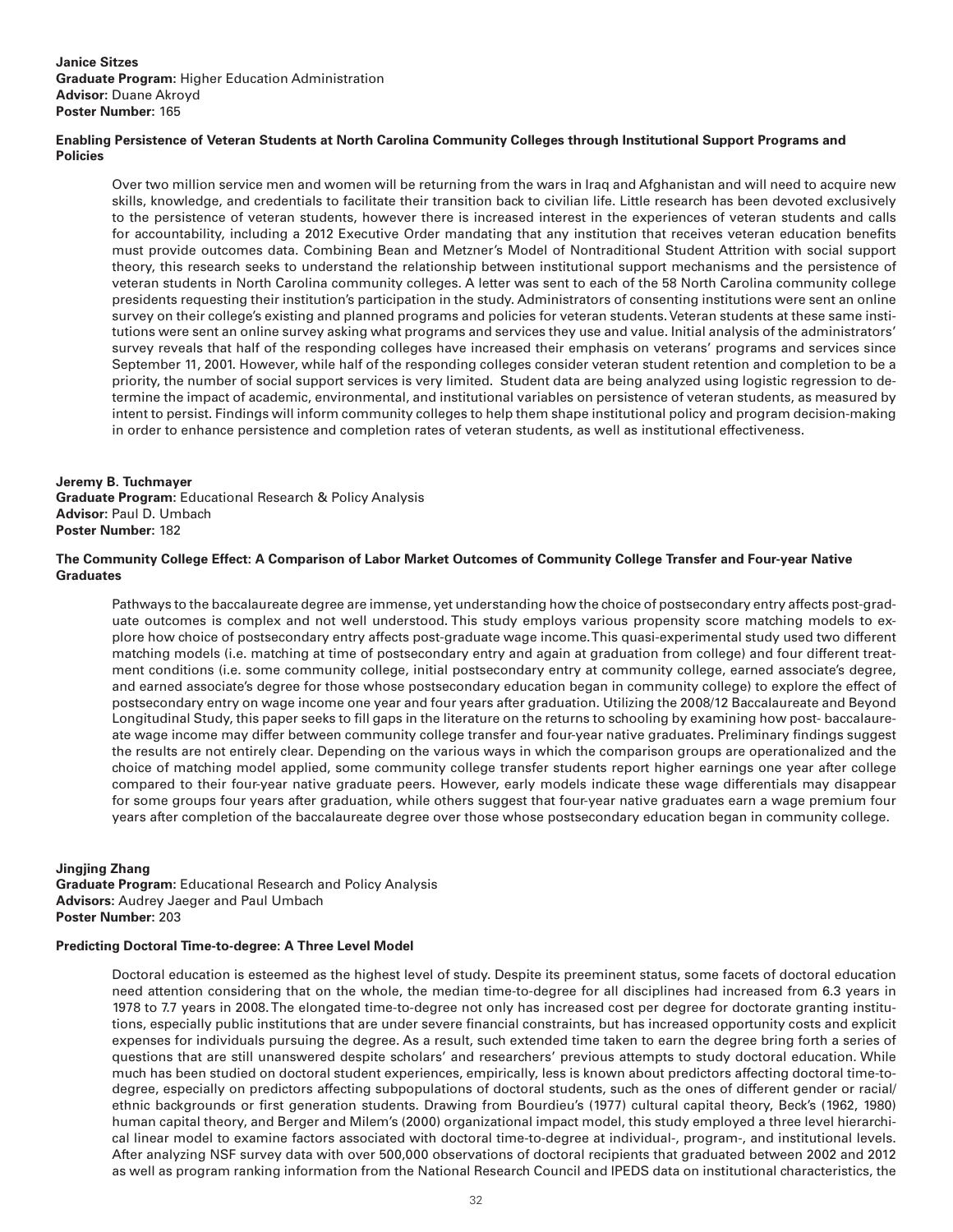study found that doctoral students with full tuition remission graduate significantly earlier than their counterparts with partial tuition remission. Moreover, doctoral time-to-degree is substantially longer for students who relied on personal savings than those who had assistantships, fellowships, and loans. This study also found that students from public institutions earned their doctorate significantly faster than their peers from private for profit institutions by more than three years.

# **College of Engineering**

# **Shams Al-Amin<sup>1</sup>, E**mily Z. Berglund<sup>1</sup>, and Kelli L. Larson<sup>2</sup>

Graduate Programs: Civil, Construction, and Environmental Engineering, North Carolina State University<sup>1</sup>; Geographical Sciences and Urban Planning, School of Sustainability, Arizona State University<sup>2</sup> **Advisor:** Emily Z. Berglund **Poster Number:** 3

# **Evaluating Water Savings Through Conservation Policies for Basin-scale Demand Management**

Growing population centers in the arid southwest increase the demand for water, which is typically met through increased groundwater withdrawals. Hydro-climatic extremes due to climate change may also increase demands and decrease the replenishment of groundwater supply. Groundwater aquifers typically cross watershed, municipal, and management boundaries, and as a result, multiple diverse agencies manage a shared resource. Municipalities and management districts define individual demand management strategies that adapt water consumption to falling groundwater levels. The interactions among governing agencies, consumers, and the environment influence the performance of local management strategies and the availability of regional groundwater resources.

This research develops an agent-based modeling (ABM) framework to analyze the dynamic interactions among changing water demands and limited groundwater resources under the stresses of population growth and climate change scenarios. Households are initialized as agents with properties and attributes to define indoor water use, outdoor water use, and water use reduction. Policy-maker agents are encoded to represent governing agencies that mandate or encourage water use restrictions. Demand management strategies are simulated as the response of a policy-maker agent to groundwater levels, safe yield, and climate variables. The framework is applied for municipalities located in the Verde River Basin, Arizona that withdraw groundwater from the Verde Formation-Basin Fill-Carbonate aquifer system. The effects of management strategies on water savings and basin-wide groundwater levels are explored, based on water use demands and reductions in different sectors of municipal water use. Insights gained through this simulation study can be used to guide groundwater policy-making under changing hydro-climatic scenarios for a long-term planning horizon.

**Nouf Mousa Almousa Graduate Program:** Nuclear Engineering **Advisor:** Mohamed A. Bourham **Poster Number:** 6

#### **Electrothermal Capillary Plasma Source with Combustible Materials for Launch Applications**

Electrothermal (ET) plasma sources are of interest for a variety of applications such as hypervelocity launch devices, fusion reactor pellet injectors, and pulse thrusters. The ET plasma can be generated in capillary sources by discharging a high current to initiate an arc. ET plasma sources that operate under ablative regime have been widely studied for fusion fueling and electric launcher applications. Various Studies were also conducted on ET sources including the electrothermal-chemical (ETC) devices in which plasma interacts with solid or liquid propellants. The ET source can also be operated under combustion regime in which the capillary is either lined or injected with energetic materials. Considerable interest has been focused on injecting energetic gaseous/liquid materials into the ET plasma source as a technique for space propulsion and hypervelocity launchers. In the present study, computational experiments have been conducted using different gaseous/liquid energetic materials with different mixing ratios to investigate the performance of the plasma jet parameters at the source exit. These parameters are the exit pressure, velocity, and heat flux as they are the important parameters for launch applications and ETC devices. Simulation results indicate that the mixing ratio of the energetic material injected into the source plays a significant role in the parameters of the generated plasma jet. The plasma kinetic temperature and the resulting heat flux are strong functions of the energetic material properties. A set of code runs have been conducted at various magnitudes of the discharge current to explore the effect on the plasma jet behavior. It has been shown that increased discharge current increases the plasma kinetic temperature and the radiant heat flux.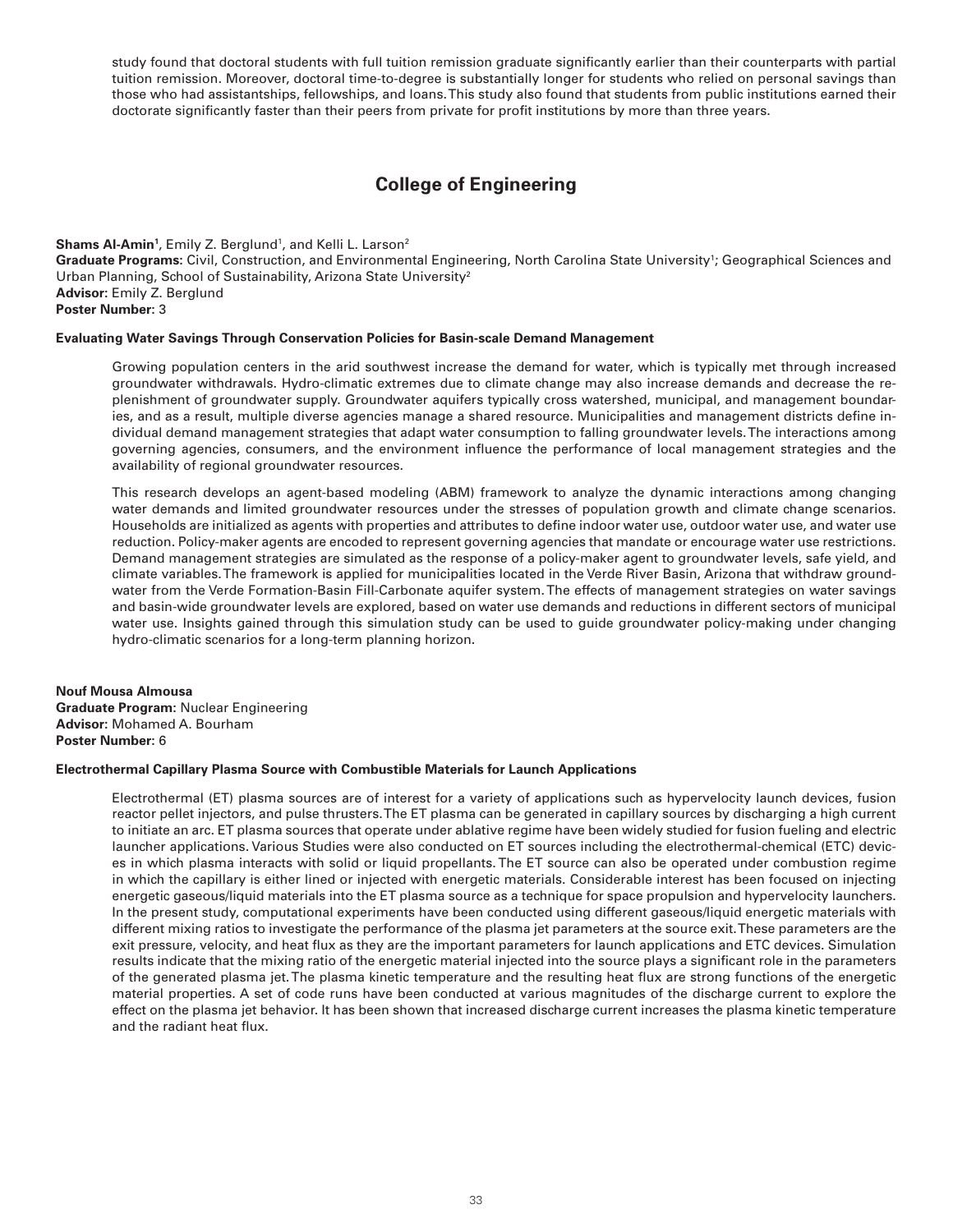### **Skin Expansion for Trauma Treatment**

Skin, the largest organ in the human body, is a multilayered composite material composed principally of proteins, collagen, elastic fibers, and multiple cell types including keratinocytes and fibroblasts. In regenerative medicine, significant effort has focused on a number of methods associated with procuring skin for mitigating major trauma incidents. The driving force is the significant morbidity and mortality associated with patients suffering from large area burns. The purpose of this research is to improve upon the previous proof of concept for experiments of expansion of mammalian skin in an orbicular skin expander. Epidermal tissue has been mechanically strained so that skin surface area can be increased by up to 40% of the original size within 7 days. In one experiment, mechanically expanded skin was successfully expanded and transplanted back onto the specimen for a successful wound healing. The focus is to develop operational specifics so that the greatest quantity of skin can be expanded for wound repair. To this end, a vision system to detect localized straining is being developed. This allows for light emission through the system accompanied with a camera that captures the light transmitted through the tissue to determine local thinning; effectively identifying tearing before it happens during expansion. In doing the skin expansion experiments, combined with light emission feedback, discovery of the optimal operation of an orbicular skin expander is expected.

# **Cameron Brown**

**Graduate Program:** Nuclear Engineering **Advisor:** Igor A. Bolotnov **Poster Number:** 22

# **Analysis of the Turbulent Energy Spectrum in Single and Two-phase Bubbly Flows in Different Geometries Based on Direct Numerical Simulation Results**

Safety and operation analysis of current and future generations of nuclear reactors can benefit extensively from high fidelity predictive capabilities of multiphase flows. Computational multiphase fluid dynamics (CMFD) approach allows modeling three-dimensional distributions of gas/liquid volume fractions as well as mean velocities and turbulent parameters in various geometries. The increased capability of direct numerical simulation (DNS) tools helps us to complement the experimental data in quantifying and validating the behavior of two-phase flows.

The presented work is demonstrating how spectrally analyzing single-phase and two- phase DNS data can help improve CMFD models by providing information about the bubble interactions with the liquid turbulence. Quantifying bubble/turbulence interactions can improve advanced turbulent spectral models and turbulence closure terms. This includes investigating the turbulent spectrum in single and two-phase flows, and providing the spectral information about the bubble-induced turbulence in different flow geometries. The spectral analysis is performed by using the recorded DNS velocity fluctuations as a function of time and applying the Fast Fourier Transform (FFT). This results in an energy spectrum of the turbulence in a frequency domain.

Complexity of multiphase flow results in mixed velocity time history coming from either the liquid or gas phase. In order to quantify the effect of the liquid signal intermittency as the bubble passes through a virtual probe we also develop a modified single-phase signal to mimic the presents of bubbles. Comparisons of single-phase, modified single-phase and two-phase results will quantify the changes to the expected -5/3 slope in the energy spectrum for single- phase flows due to turbulent interactions caused by the wakes behind a bubble. DNS data greatly enhances these research capabilities since limited experimental data exists for the modification of the energy spectrum slope in two-phase flows. Current modified single-phase results are showing that energy spectrum slope modification is due entirely to the bubble- induced turbulence.

**Veronica Catete Graduate Program:** Computer Science **Advisor:** Tiffany Barnes **Poster Number:** 29

# **Towards an Evaluation and Teacher Support for the Beauty and Joy of Computing**

Computer Science is one of the fastest growing fields in the US with 1.2 million new job openings projected by 2020. Unfortunately Computer Science is not a popular major choice by students entering college. During the 2013 AP exam cycle, just 31,000 students took AP Computer Science, meanwhile other science and maths had 100,000 or more student participants: Calculus - 266,000, Chemistry - 132,000. Of those who do elect to take the AP CS exam, just 14% of them are females and 11% minority students; 11 entire states had no minorities take the exam. This has been a yearly trend in AP CS testing, which has caused the National Science Foundation and College Board to work together to create a new computing course that will be attractive to more students. The Computer Science Principles (CSP) course focuses on more than just coding to include both global impact of computing and computational thinking concepts like abstraction. With a new course being developed there is an initiative to get 10,000 more computing teachers in high schools by the year 2020. The majority of these teachers, however, are not computing majors, nor have they completed a certificate in computer science teaching. We are recruiting math and business teachers, who have only some experience in computing if any, and providing them with teacher professional development to prepare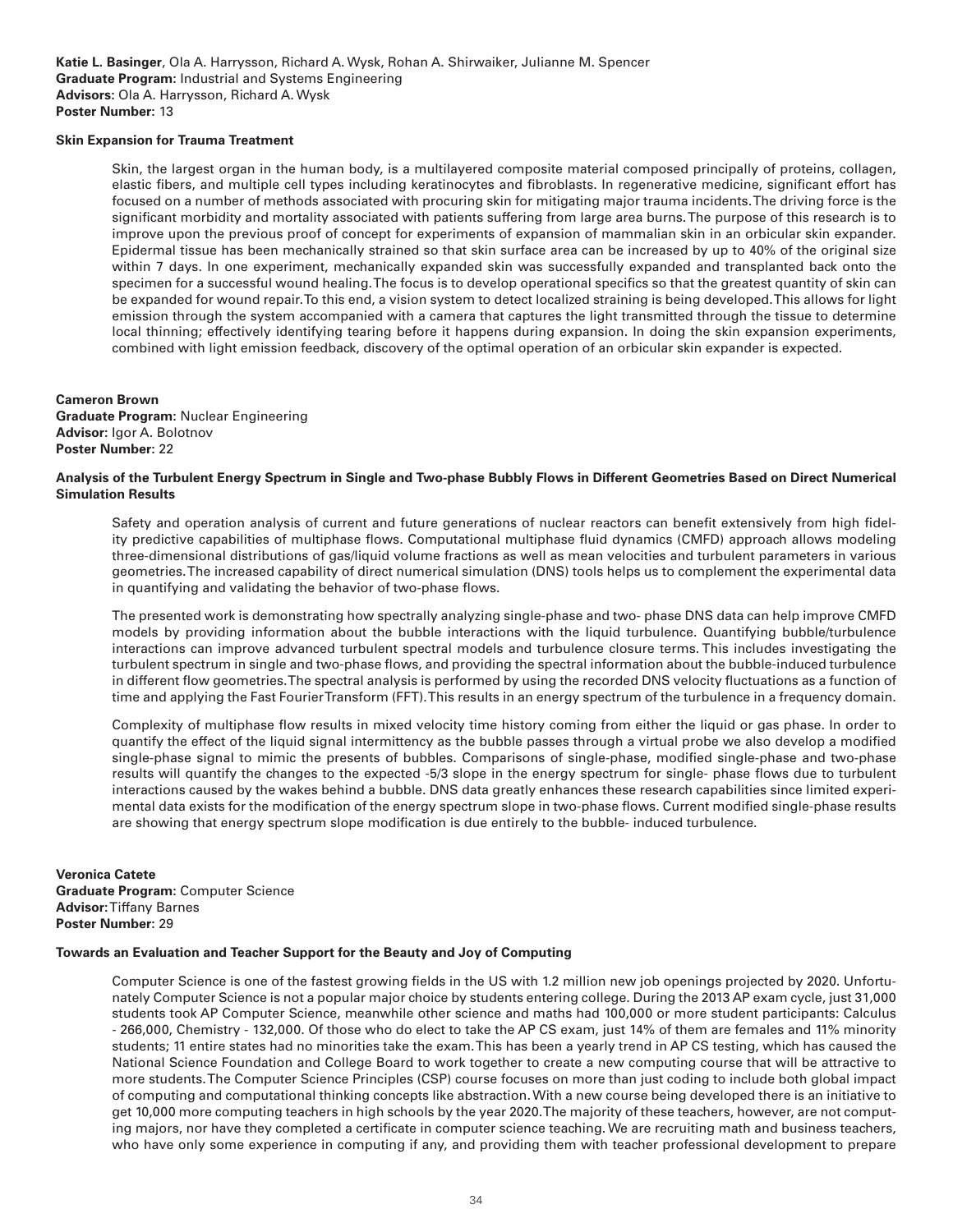to teach CSP. Through teacher training workshops, we have found that teachers are comfortable with teaching complimentary literature, and the overall picture of the course, however, they have difficulties with the programming assignments and understanding what the students should learn, and how to evaluate it. This work will help to address these issues.

# **Rosemary Cyriac<sup>1</sup>, J. C. Dietrich<sup>1</sup>, J.G. Fleming<sup>2</sup>, B.O.Blanton<sup>3</sup>, R.A. Luettich Jr<sup>4</sup>**

Graduate Programs and Institutions: Civil, Construction and Environmental Engineering, North Carolina State University<sup>1</sup>; Sea Horse Coastal Consulting<sup>2</sup>; Renaissance Computing Institute, University of North Carolina at Chapel Hill<sup>3</sup>; Marine Sciences, University of North Carolina at Chapel Hill<sup>4</sup>

**Advisor:** J. C. Dietrich **Poster Number:** 35

#### **Forecast Predictions of Winds, Waves and Storm Surge During Hurricane Arthur (2014)**

Hurricane Arthur (2014) uprooted trees and caused power outages and property damage in many of the coastal regions of North Carolina (NC). Its strong winds also created large offshore waves and caused flooding due to the build-up of storm surge (up to 5 feet) especially on the Outer Banks. During the storm, the ADCIRC Surge Guidance System (ASGS) provided forecast guidance for wind speeds, wave heights and periods, and storm surge via high-resolution simulations of the NC coastline, which is characterized by a unique system of estuaries, channels, sounds and barrier islands. The forecast guidance from the ASGS is used by the emergency managers in the coastal counties of NC to plan safety measures and advance the hurricane preparedness of the coastal communities. In this study, we examine the accuracy of the ASGS forecast guidance through comparisons to observations from gages operated by NOAA and the USGS. It is shown that the forecast system could represent correctly the storm surge that developed in the Pamlico Sound and caused flooding along the sound-sides of the barrier islands, but model results were affected significantly by the accuracy of the hurricane track predictions from the National Hurricane Center. Hindcast simulations show the sensitivity of ASGS results to the differences in track predictions and a new wind model formulation. All model results are visualized in ArcMap by using Kalpana, a new Python-based software that converts ADCIRC results to polygon shape files.

#### **Jin Di** 1,2, Yun Jing <sup>3</sup>, Zhen Gu <sup>1,2</sup>

Graduate Programs: Biomedical Engineering, University of North Carolina at Chapel Hill, North Carolina State University<sup>1</sup>; Eshelman School of Pharmacy, Molecular Pharmaceutics Division, University of North Carolina at Chapel Hill, Chapel Hill?; Mechanical Engineering, North Carolina State University<sup>3</sup>

**Advisor:** Zhen Gu **Poster Number:** 39

# **Ultrasound-triggered Noninvasive Regulation of Blood Glucose Levels Using Microgels Integrated with Insulin Nanocapsules**

An on demand, non-invasive and portable insulin delivery method that can achieve pulsatile insulin release and effective regulation of blood glucose is highly desirable for type 1 and advanced type 2 diabetes management. We report that integration of an injectable microgel integrated with insulin nanocapsules with a focused ultrasound system (FUS) can remotely regulate insulin release both *in vitro* and *in vivo*. Insulin- loaded nanocapsule was prepared by a double emulsion-based solvent evaporation method. Poly(lactic-co-glycolic acid) (PLGA) was selected as a matrix material. The microgel was acquired by electrospray chitosan microparticles encapsulated with insulin loaded PLGA nanocapsules. To demonstrate the pulsatile release profile triggered by Focused Ultrasound System (FUS), we performed multiple FUS treatment over time via optimized FUS condition. By serving as a synthetic insulin reservoir, the microgel integrated with insulin loaded PLGA nanoparticles significantly promoted insulin release upon intermittent FUS triggers. Remarkably, a maximum of 80-fold increase in the insulin release rate was observed when the microgel was exposed to the irradiation of ultrasound for 30 sec. In vivo studies validated that this method provided repeatable and spatiotemporal regulation of blood glucose levels in Type 1 diabetic mice. In conclusion, we have developed a novel means of ultrasound-triggered controlled drug delivery based on the use of an injectable microgel. It can be effectively triggered to release insulin upon FUS-mediated administration. This system provides an unprecedented useful tool for noninvasive, rapid and pulsatile regulation of BG levels for diabetes treatment. It also can be extended to deliver other drugs, therapeutic proteins, or peptides in an intermittent and spatiotemporal release fashion. Furthermore, this method can be integrated with an ultrasound imaging system for noninvasively monitoring degradation of the drug-contained formulation and facilitating the subsequent administration.

**Martin K. Dufficy Graduate Program:** Chemical and Biomolecular Engineering **Advisors:** Saad A. Khan, Peter S. Fedkiw **Poster Number:** 43

#### **Galactomannans as Binding Agents for Si Anodes in Lithium-ion Batteries**

Lithium-ion batteries are ubiquitous energy storage devices, yet expanding market needs require higher energy and power densities than presently available. Inexpensive materials with low-processing costs stimulate the exploration of novel battery materials. One possible method to meet charge capacity demands is through the incorporation of silicon in anode materials. However, volume expansions resulting during the lithiation of Si leads to fractured binders and electronic isolation. Binding agents are a critical component in battery behavior and may also be used to enhance electrode performance. Herein, we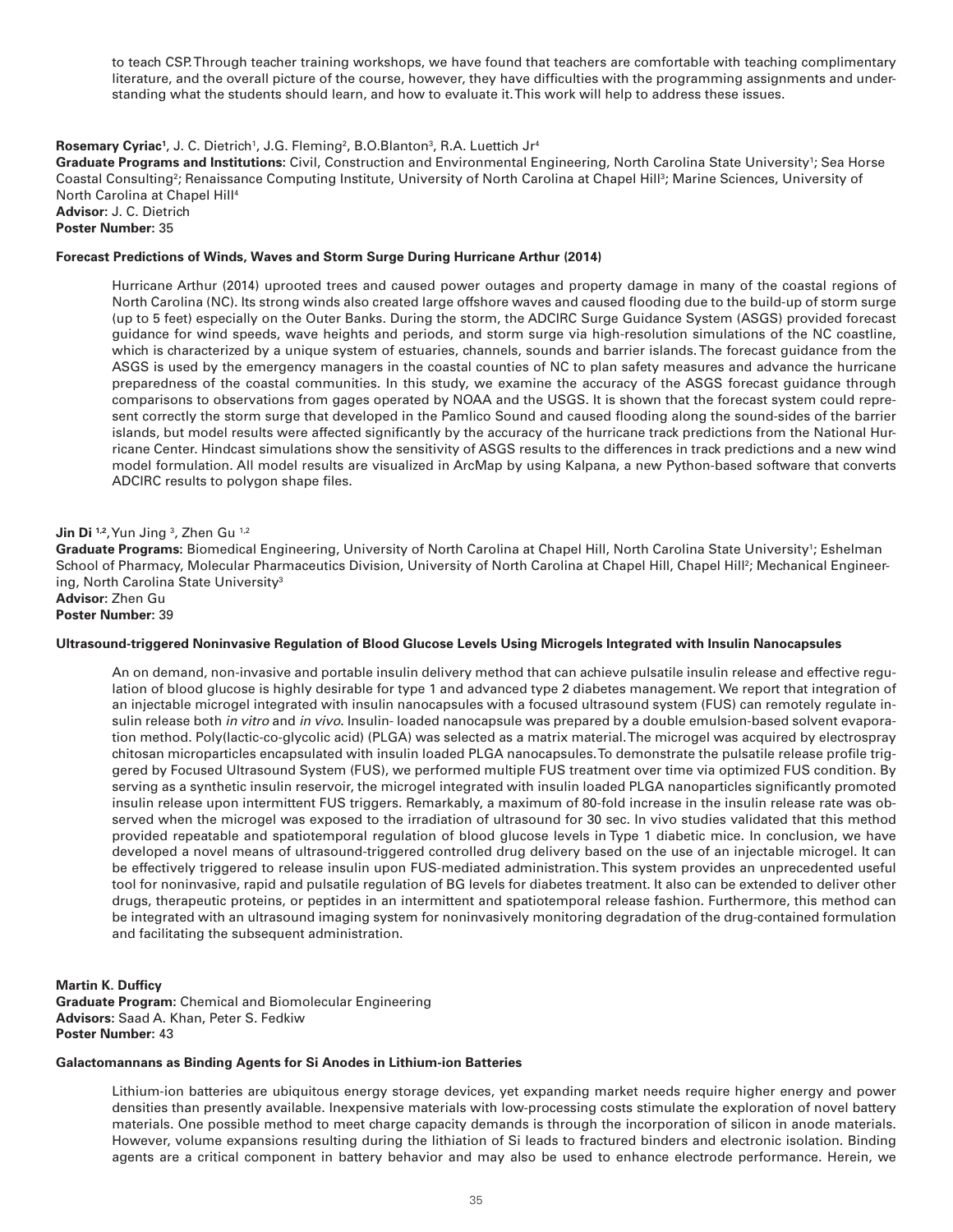report the use of galactomannans—an inexpensive, environmentally friendly, and biorenewable polymer—as a novel binder for Si electrodes. Silicon-contain electrodes with as low as 5 wt.% binder exhibit large reversible capacities with >90% charge retention after 100 cycles without use of electrolyte additives. Increased capacities allow for greater energy densities while lower binder content allows for fast Li-extraction for high-power applications. The observed performance enhancement may be attributed to many parameters; polymer-particle interactions between the hydroxyl groups of the galactomannans and native-oxide layer of Si, coupled with the inherent mechanical integrity of galactomannan thin films, allow for minimal electrode cracking and delamination upon lithiation. The undamaged electrode microstructure during large volume expansions allows for columbic efficiencies > 99% to be observed. Galactomannans also experience ample polymer swelling in common electrolyte solvents, which leads to rapid Li transport and lower resistivities than other biopolymer-bound electrodes. Galactomannan binders may provide a critical step forward in next-generation lithium-ion batteries.

# **Nathan Galinsky**

**Graduate Program:** Chemical and Biomolecular Engineering **Advisor:** Fanxing Li **Poster Number:** 55

# **Effect of Support on Metal Oxide Design for Chemical Looping Conversion of Methane**

Chemical looping processes utilize lattice oxygen in oxygen carriers to convert carbonaceous fuels in a cyclic redox mode while capturing CO<sub>2</sub>. Typical oxygen carriers are composed of a primary oxide for active lattice oxygen storage and a ceramic support for enhanced redox stability and activity. Among the various primary oxides reported to date, FeO<sub>x</sub> represents a promising option due to its low cost and natural abundance. Mixed ionic-electronic conductor supports have shown to increase activity of iron-based materials by nearly 100 times in chemical looping schemes compared to typical inert ceramic supports. The current work investigates the effect of support on the redox performance of iron oxides as well as the underlying mechanisms. Three ceramic supports with varying physical and chemical properties, i.e. perovskite-structured  $\mathsf{Ca_{o.8}Sr_{o.2}Ti_{o.8}Ni_{o.2}O_{3'}}$  fluorite-structured CeO<sub>2</sub>, and spinel-structured MgAl<sub>2</sub>O<sub>4</sub>, are investigated. The results indicate the redox properties of the oxygen carrier, e.g. activity and long-term stability, are significantly affected by support and iron oxide interactions. The perovskite supported oxygen carrier exhibits high activity and stability compared to oxygen carriers with ceria support, which deactivate by as much as 75% within 10 redox cycles. High stability of perovskite supported oxygen carrier is attributable to its high mixed ionic–electronic conductivity. Deactivation of ceria supported samples results from solid-state migration of iron cations and subsequent enrichment on the oxygen carrier surface. This leads to agglomeration and lowered lattice oxygen accessibility. Activity of MgAl $_2$ O $_4$ supported oxygen carrier is found to increase during redox cycles in methane.The activity increase is a consequence of surface area increase caused by filamentous carbon formation and oxygen carrier fragmentation. While higher redox activity is desired for chemical looping processes, physical degradation of oxygen carriers can be detrimental. In summation, superior oxygen carriers can be rationally designed by using ceramic supports with excellent mixed-conductivity and support-primary oxide compatibility.

# **Jennifer Gamble**<sup>1</sup>, Harish Chintakunta<sup>2</sup>, Hamid Krim<sup>1</sup>

Graduate Programs: Electrical and Computer Engineering, North Carolina State University<sup>1</sup> Electrical and Computer Engineering, University of Illinois UrbanaChampaign<sup>2</sup> **Advisor:** Hamid Krim

# **Poster Number:** 56

# **Network Topological Characterization**

In the analysis of large, complex, social networks, it is necessary to find summaries and simplifications of the network that preserve and convey essential features. Often nodelevel statistics such as degree, clustering coefficient, or centrality measures are used, and the distribution of these features over the entire network are studied. Intermediatescale features are increasingly included in network analysis, and one such feature that has been studied extensively is the community structure of the network. A more recent intermediatescale feature is the socalled "coreperiphery decomposition" of a network, where the nodes in the core are described as being somehow important to the global structure of the network.

In this work, we present a low complexity, distributed method, based on the notion of node dominance, which yields a coreperiphery decomposition of the network, as well as a systematic method for community detection. The resulting core has the additional properties of preserving shortest paths, excellent information flow, and good interconnectivity (the core is difficult to split into separate components). The periphery of the network consists of many disconnected components, and we see that these components, along with their neighbors in the core, score very well in measures attributed to social network communities.

The method is illustrated using a large coauthorship network, along with associated information about groundtruth communities. We see that the method results in a core which acts as the global scaffolding of the network, and the "candidate sets" obtained from the peripheral components contain a large majority of the ground truth communities in the network.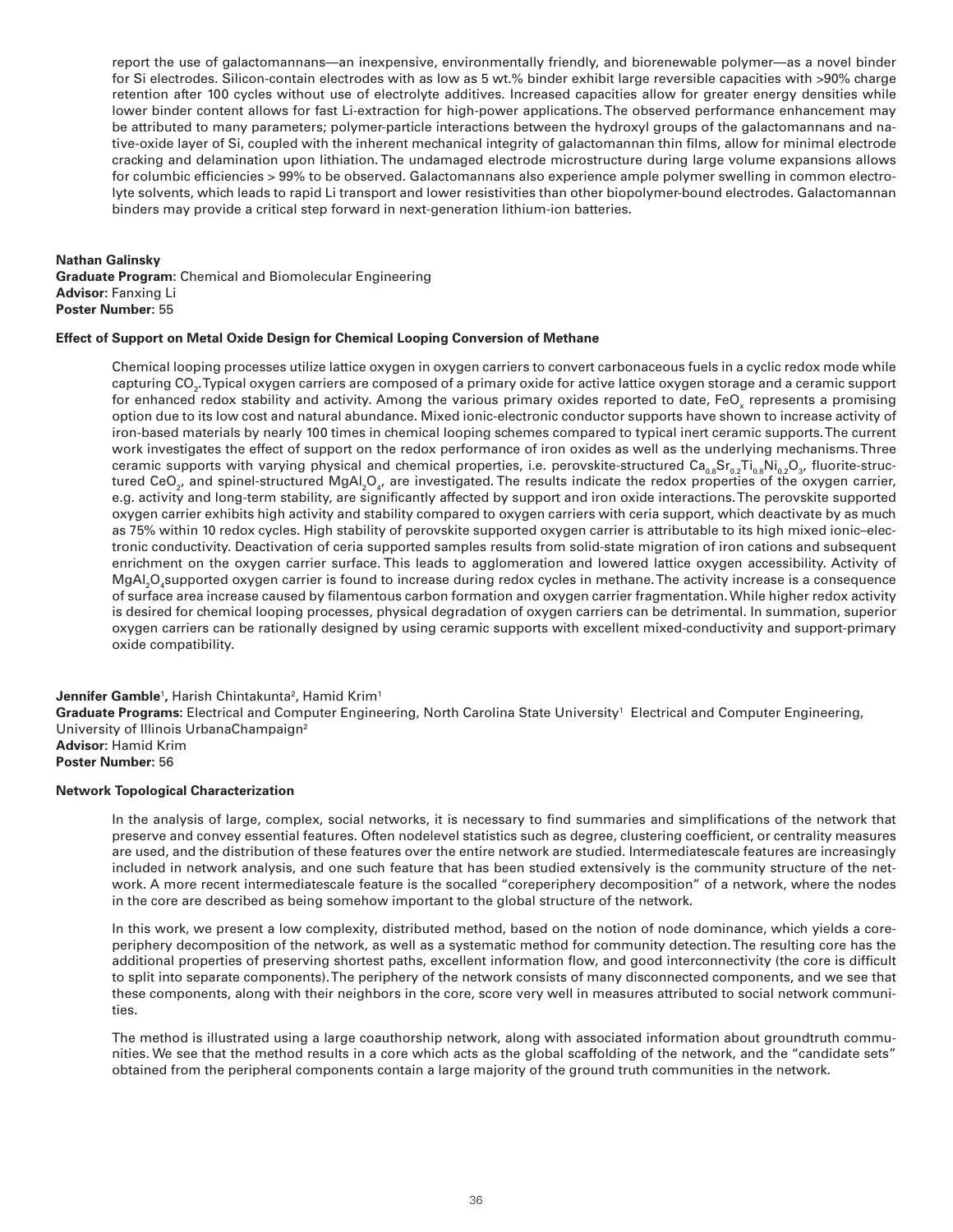# **Distributed Grid Intelligence for Monitoring and Control of Smart Power Distribution Systems**

Distributed grid intelligence (DGI) is an advanced software platform for decentralized monitoring and control of smart grid. Current electric power distribution system is monitored and controlled centrally. All the information from the field devices are collected at the central control center and then control commands are sent back to the applicable devices. Centralized control center is vulnerable to single point of failure and getting overloaded by information due to fast increasing number of communication enabled field devices. Current utility industry is trying to achieve a power grid resilient to the man-made or natural disasters. Therefore a decentralized monitoring and control platform is necessary that is able to manage devices locally in an optimal manner as well as co-ordinate with the central control center during normal condition. DGI platform provides such functionalities. It runs on an industrial or embedded hardware. The platform provides communication and data management related services to the applications. Therefore, the applications can collaborate with each other to efficiently monitor and control the power distribution network over a larger geographical area. A 'Community Energy Storage (CES)' management application is developed which co-ordinates and controls the CES devices in real-time in order to allow high level of renewable integration to the distribution feeder. The application takes advantage of time-of-use (TOU) rate policy to reduce the energy cost for the community while smoothing intermittent solar power output to eliminate flicker. It can provide ancillary service to utility by limiting the reverse power flow towards grid when renewable generation is high but residential load is low in order to avoid any utility equipment malfunction. A CES application can collaborate with the CES applications running on other DGI nodes in order to collectively meet the objectives. The DGI platform and application functionalities are demonstrated at the 'Green energy hub' testbed at FREEDM systems center, NCSU.

**Harshvardhan P. Joshi Graduate Program:** Computer Science **Advisor:** Rudra Dutta **Poster Number:** 83

#### **Architectural Issues in Virtualizing Intrusion Detection System as a Network Function**

Networking Services Providers face many challenges to introducing a new network service since traditionally such services are offered through custom hardware appliances, which are difficult to deploy, have a limited life cycle, and are tied to a particular service. Virtualization of Network Functions promises many of the advantages that Cloud Computing has offered to traditional computing: efficient resource utilization, economies of scale, use of commodity hardware, elastic resource scaling, speedy deployment of new services, etc. We look at security features as network functions (NFs) that can be virtualized and offered as a service. In particular, we propose different "security-as-a-service" architecture scenarios for intrusion detection/prevention system (IDS/IPS), and analyze the security and cost implications of the architecture choice. We create a framework to study the impact of architecture choices. We validate several of these architectures in a realistic deployment and also study their impact on network performance.

**Meher R. Juttukonda'**, Bryant G. Mersereau',Yasheng Chen<sup>2</sup>,Yi Su<sup>3</sup>, Brian G. Rubin<sup>3</sup>,Tammie LS Benzinger<sup>3</sup>, David S. Lalush', and Hongyu An2

Graduate Programs: Biomedical Engineering, North Carolina State University/University of North Carolina - Chapel Hill<sup>1</sup>; Radiology, University of North Carolina - Chapel Hill<sup>2</sup>; Radiology, Washington University<sup>3</sup> **Advisors:** Hongyu An, David S. Lalush **Poster Number:** 84

# **MRI-based Correction for PET Photon Attenuation in Neurological Imaging**

Positron emission tomography (PET) is a functional imaging modality used in the diagnosis of numerous neurological disorders, such as epilepsy and Alzheimer's disease. Recently, this modality has been combined with magnetic resonance imaging (MRI), incorporating the advantages of each modality. However, PET/MRI cannot be fully utilized unless an accurate correction for PET photon attenuation can be performed. In order to perform a correction, the likelihood of attenuation (measured by the linear attenuation coefficient, or LAC) in the patient's body must be discerned. The primary obstacle in using MRI for this purpose is that MRI does not provide a measure of LAC. Bone tissue is particularly challenging because bone exhibits high LACs but cannot be visualized using conventional MRI due to rapid signal decay. However, specialized ultra-short echo time (UTE) sequences have been proposed to overcome this challenge. In this study, UTE- and Dixon-MRI images were utilized to distinguish the four most prominent tissue classes in the head: air, bone, soft tissue, and adipose tissue. The intra-tissue variation of LACs is small for three of these, allowing for the assignment of constant LACs for each. For bone tissue, UTE-MRI was used to estimate the LAC at any given location by deriving a relationship between LAC values and an MRI decay parameter. The method was tested using a dataset of patients from an Alzheimer's disease study. The results show that the four tissues prominently present in the head were accurately identified by our method. Furthermore, the distribution of LACs in bone tissue was accurately estimated. Finally, the PET images generated with this correction exhibited a high level of accuracy compared to a gold standard. Thus, we believe the use of this method will provide accurate quantitation of neurological PET data and may allow for more accurate diagnoses of neurological disease.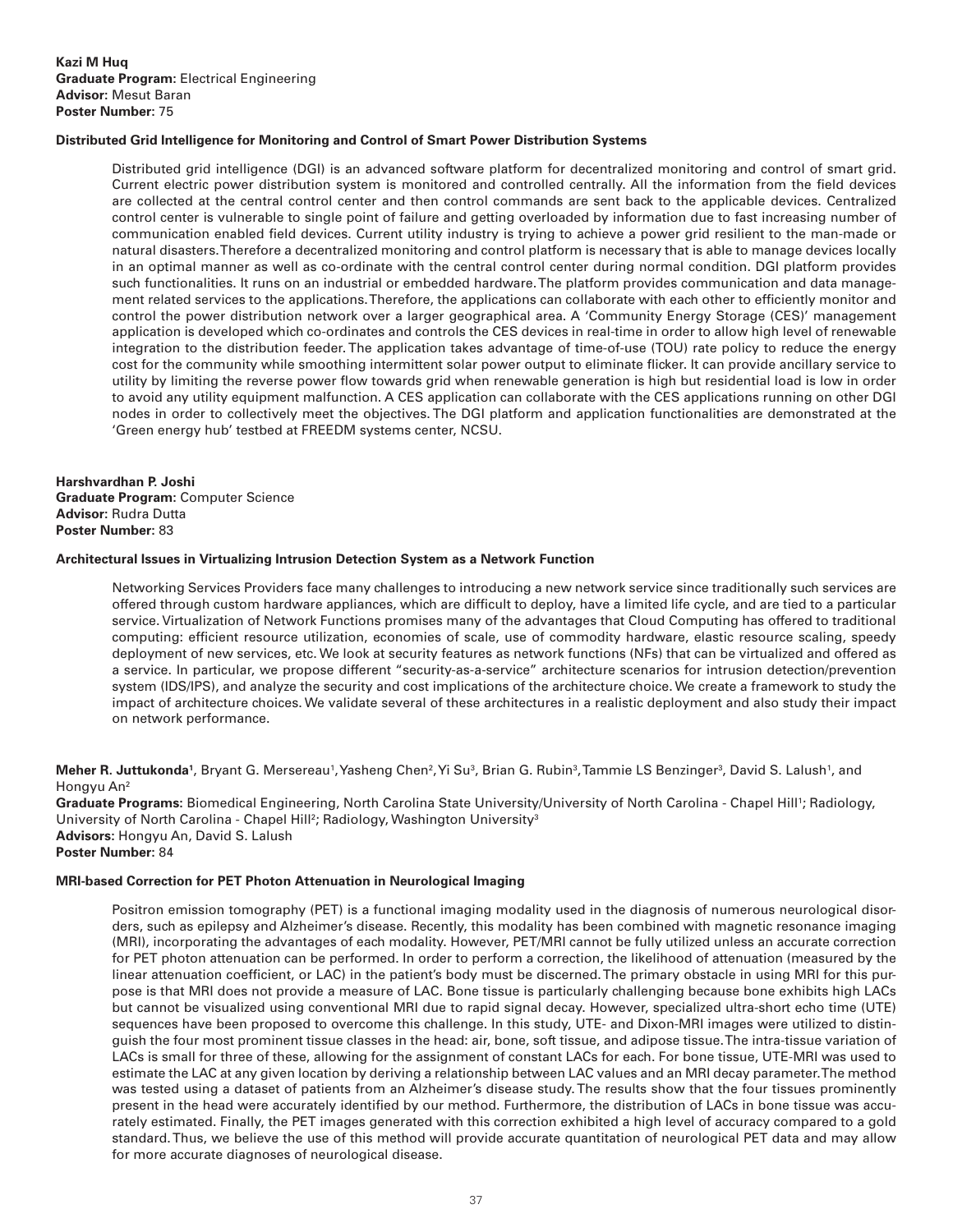# **Impact of Frequency Selective Matching on the Capacity of Compact MIMO Systems**

Multiple-input-multiple-output (MIMO) technique has become an essential element of the present generation communication standards like IEEE802.11n (Wi-Fi), WiMAX (4G), HSPA+, LTE etc. Research on MIMO systems has shown that employing antenna arrays at the transmitter and receiver can dramatically increase the capacity (i.e. data rate) of wireless multipath channels provided the antennas are spaced sufficiently far apart. Mobile transceivers are usually limited in size, however, so employing MIMO within a mobile often requires placing the antennas close together. This leads to mutual coupling between the antenna elements which can profoundly degrade the capacity performance. Prior works have indicated that this capacity loss due to coupling can be mitigated by using sophisticated multi-port antenna matching networks at the receiver. Nevertheless, the circuit design of these networks is too complicated. Moreover, the existing studies have focused primarily on frequency-nonselective (or narrowband) matching and relied on assumptions that are valid only for small bandwidths. In practice, however, all emerging communication systems are inherently broadband and the so-called optimum frequency non- selective multi-port matching ceases to offer optimal capacity over wide bandwidth. In this context, we have revisited the capacity performance of a coupled MIMO system over a non-negligible bandwidth using matching networks that incorporate frequency-selectivity. Exploiting the circulant symmetry of antenna impedance matrix, we have demonstrated a simple way of decoupling circular antenna array so that multi-port matching reduces to single-port matching which has simpler circuit configuration. In particular, we have presented upper and lower bounds on the best possible MIMO capacity that can be achieved by a simple class of physically-realizable, frequency-selective matching networks for MIMO systems with dimensions 2x2 and 4x4. Our results suggest that the proposed matching technique can significantly increase capacity compared to the conventional frequency non-selective matching (under strong coupling) and this relative merit scales up with array dimension.

# **Deeksha Lal Graduate Program:** Electrical Engineering **Advisor:** David Ricketts **Poster Number:** 96

# **A 40GS/s Track and Hold Amplifier in SiGe BiCMOS Technology**

At the heart of communication systems is an interface between the digital and the analog world, which is provided by Analog to Digital Converters (ADCs). ADCs are widely used in satellite and wireless communication, instrumentation (wideband sampling oscilloscopes), radar and optical systems. These applications generally require a wide- bandwidth operation at high sampling rates, high resolution and large linearity. One limitation in achieving these performance metrics is the design of the front-end of an ADC called the Track and Hold Amplifier (THA). THAs are used to track the input voltage signal, and hold it constant during the period required by an ADC to perform an analog to digital conversion.

This paper presents the post-layout simulation results for the design of a THA in 90nm SiGe BiCMOS technology. The THA samples at 40GS/s while achieving 46dB of Spurious Free Dynamic Range (SFDR) for a 1Vpp input signal at 5GHz. For a small signal input power of -12dBm, the SFDR is simulated to be better than 70dB, which corresponds to >11 bits of resolution. The sampling stage is based on a switched emitter follower architecture, and is decoupled from the input signal source and output capacitance through buffer stages. The design is optimized for low harmonic distortion and large bandwidth by using a small hold capacitor (80fF), feedforward capacitances to compensate for hold-mode feedthrough, and dummy transistors to counteract charge injection from clock. The design is kept fully differential in order to minimize even-order harmonic contents. Small signal 3-dB bandwidth is simulated to be >20 GHz using S-parameter analysis in track-only mode. The design consumes 700mW of power while operating from a 4V supply with a die-area of 0.5mm2 including pads.

**Haritha Malladi**, Abhilash Kusam, Akhtarhusein A. Tayebali, N. Paul Khosla **Graduate Program:** Civil, Construction and Environmental Engineering **Advisor:** Akhtarhusein A. Tayebali **Poster Number:** 109

# **Laboratory Evaluation of Warm Mix Asphalt Concrete Mixtures with Recycled Asphalt Pavement Material**

In this current world there is a need to use cleaner and more sustainable technologies. In pavement industry, one such technology is Warm Mix Asphalt Technology (WMA), which helps reduce production temperatures, leading to lower fuel consumption and emissions. Various laboratory and field studies have shown improved workability at lower temperatures when WMA technologies are used. However, use of WMA technologies has led to major concerns of moisture susceptibility especially with water-based technologies. Use of recycled material to construct pavements is also a popular way to move towards sustainability. The RAP material gives extra stiffness to the mixture, which is beneficial to prevent rutting but in turn decreases the workability and long term durability. However, this increased stiffness and high source- dependency of RAP has discouraged its general use.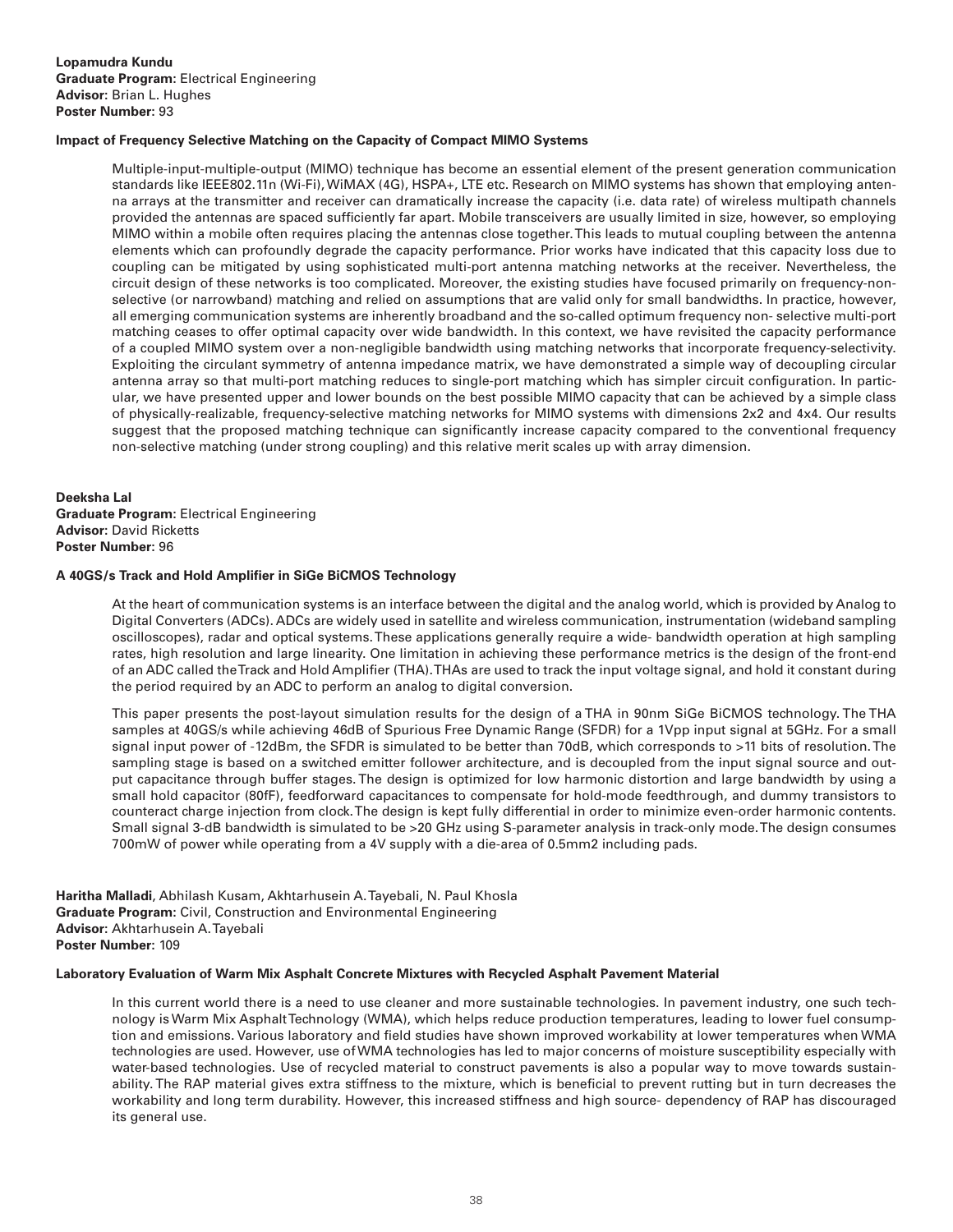It is believed that the use of WMA technologies can eliminate the workability problems associated with the use of RAP material. To study the compatibility between these two technologies, there is a need to study the workability and moisture susceptibility of WMA – RAP mixtures.

This research study focuses on using two WMA technologies – Evotherm 3G and The PTI Foamer with three different RAP percentages – 0%, 20% and 40%. NCDOT 9.5 B mixtures were prepared with a combination of these WMA technologies and RAP contents. These mixtures were evaluated for workability and moisture susceptibility, and compared to the workability and moisture susceptibility of the corresponding HMA mixtures. Tensile Strength Ratio test was used to evaluate the moisture susceptibility, while the workability was evaluated by %Gmm evolution curves. TSR ratio was observed to decrease with increase in RAP content for HMA as well as the two WMA technologies. Foamer mixtures showed better workability than Evotherm and HMA mixtures. The workability decreased with increase in RAP content for all three types of mixtures.

# **Tiffany Messer**

**Graduate Program:** Biological and Agricultural Engineering **Advisor:** Michael R. Burchell **Poster Number:** 121

# **Where is Nitrate Going in Restored Wetlands? A 15N Tracer Evaluation on Nitrogen Cycling in Restored Wetlands**

Denitrification and plant uptake have been identified as the primary pathways for nitrogen (N) removal within wetlands. However, only denitrification provides complete removal of N. Understanding the biogeochemical factors that affect N reduction in these systems could increase the potential for wetlands to be designed for more efficient pollutant removal services. Therefore, the overall objective of this project was to improve our understanding of the fate of applied nitrate-N in two distinct wetland systems at varying nitrate-N loads using 15N isotope tracer studies. A mesocosm experiment was designed using two soil types from future coastal North Carolina wetland restorations. Two 15N isotope enrichment tracer studies were completed at the end of the growing season with nitrate-N concentrations of 2.5 and 10 mg L-1. Sediment, biomass, water, and gas 15N samples were taken prior to and throughout the 7 to 10 day experiments to determine N transformation pathways. Nitrate – N removal during the 2.5 mg L-1 tracer study was 91-92% within 7 days. Based on preliminary tracer results, estimates of nitrate-N removal through plant uptake and presumed denitrification ranged from 25-34% and 35-49% within the wetland mesocosms, respectively. Likewise, during the 10 mg L-1 tracer study, significant reductions in nitrate-N were observed, with 90-99% removal within 10 days. Plant uptake and presumed denitrification during this second study ranged from 21-26% and 37-52%, respectively. Results quantified plant uptake and denitrification within these wetland systems during the end of the growing season and showed significant differences in total and temporary nitrate-N removal depending on loading rate and soil type. Findings such as these will provide wetland designers better information about the N dynamics with respect to nitrate-N loads and soil type, which could improve current design methods and increase permanent N removal within future systems.

# **Kenneth Mineart**

**Graduate Program:** Chemical and Biomolecular Engineering **Advisor:** Richard J. Spontak **Poster Number:** 122

# **Novel Phase Behavior and Application of Superstrongly-segregated Block Copolymers**

Block copolymers constitute a versatile class of soft materials composed of different polymer chains that are covalently bonded together to form a single macromolecule. The dissimilar chains repel one another, but are unable to fully separate due to their covalent linkages. In this case, the molecules self-organize and microphase-separate into a rich variety of nanostructural elements. The equilibrium morphology of a block copolymer typically depends on its composition (i.e., the relative size of its blocks) and the thermodynamic incompatibility between its blocks, with the degree of block segregation normally ranging from weak to strong.

Fluorinated and ionic blocks, however, undergo superstrong segregation, and such nanostructured polymers show tremendous promise in applications such as fuel cells, desalination membranes and organic photovoltaics. In this study, we examine the morphologies of several superstrongly-segregated block copolymers. First, through the use of molecular simulations, we provide evidence that a relatively simple, nonpolar block copolymer can exhibit two distinctly different types of coexisting morphologies when the chains possess highly asymmetric molecular architectures. Next, experimental examination of an ionic block copolymer reveals that its morphological characteristics, as discerned from electron microscopy and tomography, depend sensitively on preparation conditions and dictate photovoltaic efficiency. Finally, since ionic copolymers are often sensitive to thermal processing, we demonstrate that the morphologies of these materials can be controllably altered with vapor annealing. Taken together, these results provide groundbreaking insight into superstrongly-segregated block copolymers and help promote their further development for use in energy- and water-related technologies.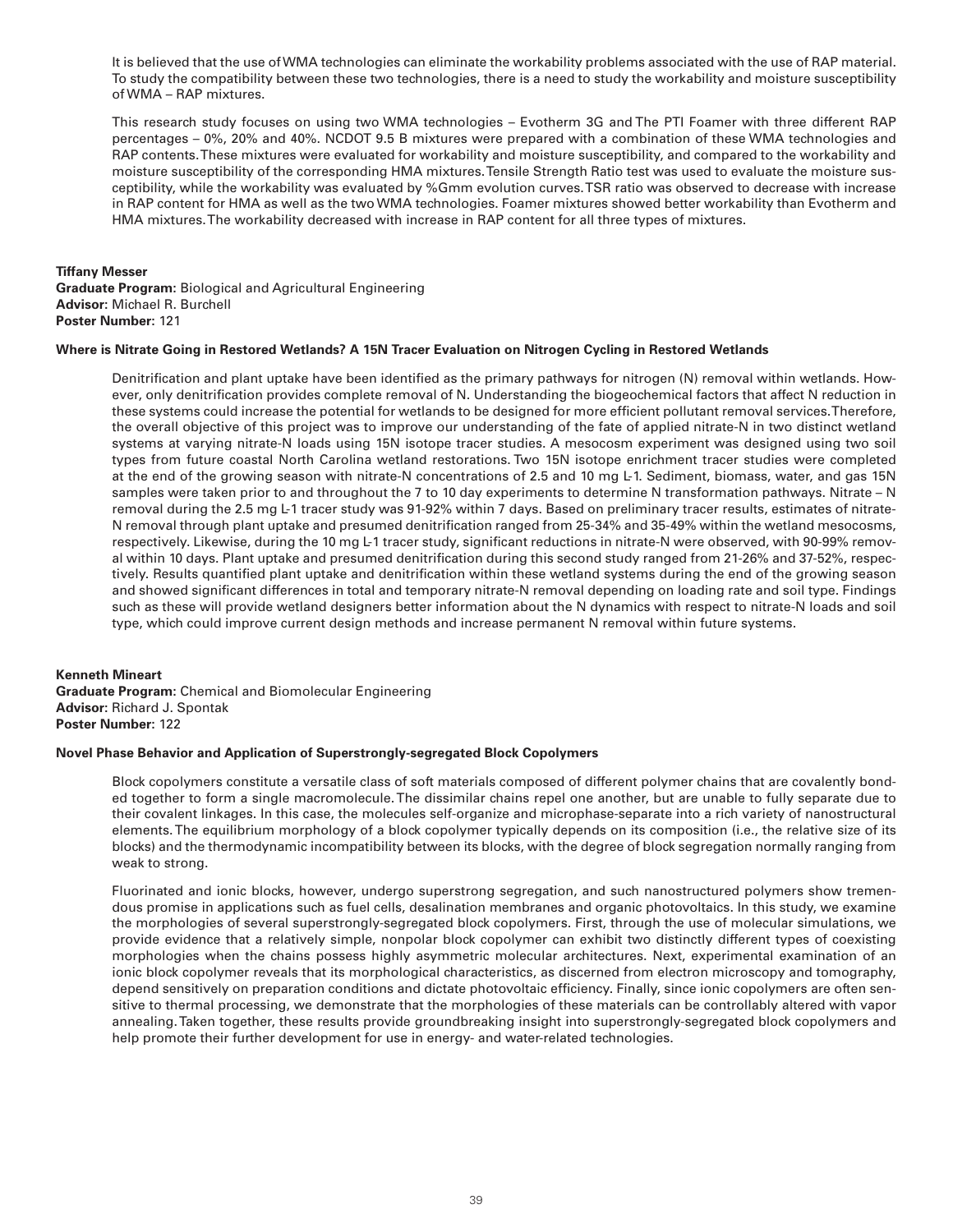# **Fundamentals and Applications of Hydrogel Actuation by Electric Fields**

Hydrogel network s are part of a class of "smart" material systems that can sense and adjust their shape in response to the external environment. The ability to program and modulate hydrogel shape change has great potential for novel biomaterials and soft robotics applications. In order to control the hydrogel shape change, the gel network can be functionalized to respond asymmetrically to an external stimulus. We demonstrate how electric fields can be used to control polyelectrolyte hydrogel actuation through both binding and non- binding ion interactions. Additionally, electric field induced dipole-dipole interactions can be used to assemble and confine colloidal assemblies within hydrogels to impart unique material properties. In the case of non-binding ions, we present a novel class of "walking" gel actuators comprised of cationic and anionic gel legs which bend in response to the redistribution of mobile ions in the external field. The sign of the fixed charges on the polyelectrolyte network determines the direction of bending, which we harness to control the motion of the gel legs in opposing directions. Utilizing binding ions, we introduce an 'ionoprinting' technique with the capability to topographically structure and actuate hydrated gels in two and three dimensions by locally patterning ions via their directed injection and complexation, assisted by electric fields. The mechanically patterned hydrogels exhibit programmable temporal and spatial shape transitions and serve as a basis for a new class of soft actuators that can gently manipulate objects both in air and in liquid. Lastly, we have characterized the bending response of spatially controlled colloidal assemblies confined within a thermo responsive hydrogel. The bending behavior is dictated by the degree of chaining during dielectrophoresis. We have developed simple soft matter actuator devices and robotic components utilizing conventional polymers and external stimuli, which may serve as active components where conventional, stiff materials are inadequate.

**Punith Naik**, Joel Ducoste **Graduate Program:** Civil Construction and Environmental Engineering **Advisor:** Joel Ducoste **Poster Number:** 131

# **A Systems Biology Approach to Assess the Role of Protein Complex on the Monolignol Biosynthetic Pathway**

Biological networks consist of a variety of intermolecular interactions including protein-protein interactions, protein-DNA interactions, and RNA interactions that lead to complex traits. Complex traits are phenotypic features that emerge from the interplay of multiple genetic components. One important property of biological systems is robustness, which enables them to maintain cellular function in the presence of external and/or internal perturbations. The presence of multilevel interactions has been hypothesized as the main reason for robustness. Recent advancements in high throughput technology have vastly facilitated the understanding of how the individual components in the pathway interact to achieve a desired function. Understanding the way in which individual components interact in a biological network is a major goal of systems biology. The prediction of a system's response to internal or external perturbations, as well as the identification of components that play a major role in this response, requires mathematical modeling. In this work, we analyzed the Predictive Kinetic Metabolic Flux (PKMF) model that was previously developed to simulate the lignin biosynthetic pathway. An interesting phenomenon that was observed in the lignin biosynthetic pathway was the protein-protein interaction to form a protein complex for Ptr4CL. The reaction rate resulting from the enzyme complex is not only a function of individual enzymes, but also the complex. A detailed mechanistic model was developed to quantify the reaction rate in the presence of a complex. By incorporating this mechanistic model into the PKMF model, we posed several questions to assess the role of the complex on the lignin biosynthetic pathway. (1) What is the role of protein complex on the steady state flux distribution? (2) How does the steady state metabolic flux and concentration change with the change in enzyme concentrations of the complex? (4) How does the presence of protein complex affect the robustness of the pathway?

# **Thomas Price Graduate Program**: Computer Science **Advisor**: Tiffany Barnes **Poster Number:** 146

#### **Comparing Textual and Block Interfaces in a Novice Programming Environment**

Visual, block-based programming environments present an alternative way of teaching programming to novices and have proven successful in classrooms and informal learning settings. However, few studies have been able to attribute this success to specific features of the environment. In this study, we isolate the most fundamental feature of these environments, the block interface, and compare it directly to its textual counterpart. We collected data from two groups of novice programmers, one assigned to each interface, as they completed a simple programming activity. We analyzed results from a pre- and post-survey, as well as log data from the programming environment. We found that while the interface did not seem to affect users' attitudes or their perceived difficulty of the activity, students using the block interface spent more time on task and completed more of the activity's goals in less time.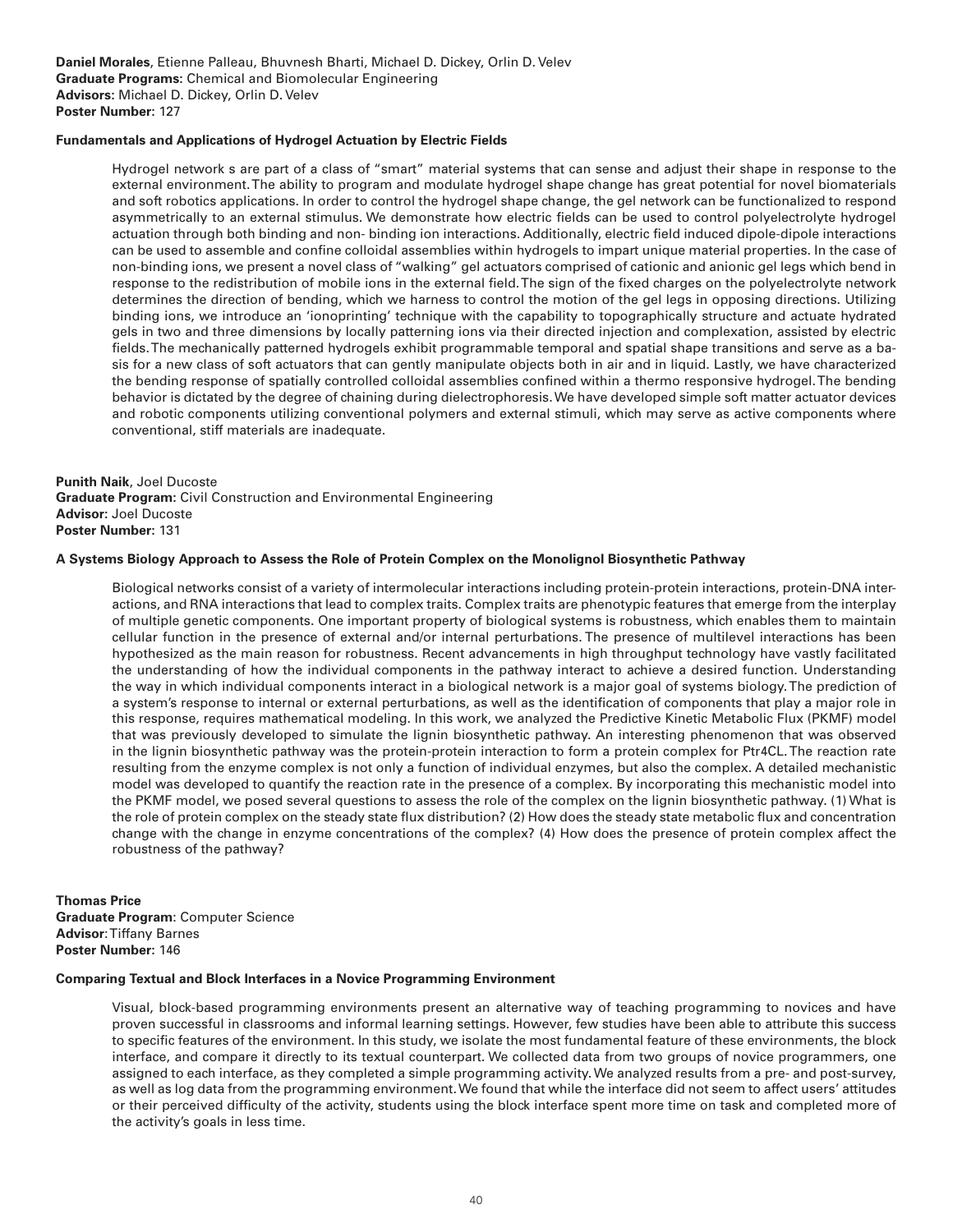# **Diversifying your Water Supply Portfolio: Simulating Municipal Water Decisions in a Seniority-based Water Rights Program**

Municipalities in a shared water basin invest in water supply sources that are both reliable and cost effective. Municipalities may build a portfolio of water supply sources that includes permitted surface water, purchased water, groundwater, and recycled wastewater. In several western states, water is allocated to municipal, agricultural, and industrial users using a priority- based water permit program, which prioritizes surface water withdrawals for permit-holders with seniority. Priority-based permit programs may create water shortages in a shared river basin as climate change and urbanization stress water resources, and municipalities with more recently awarded permits may not receive water as expected.

A shared river basin has characteristics of a complex adaptive system, as autonomous municipal actors interact through a shared water resource and adapt water management practices in response to the environment and behaviors of other actors. This research simulates a shared river basin as a complex adaptive system using an agent-based modeling approach.

Heterogeneous municipal agents select a portfolio of water supply sources using a linear programming model to identify a least-cost water supply strategy. Agents meet demands using a combination of surface water, groundwater, purchased water supplies, and conservation measures. The agent-based model is coupled with the Water Rights Analysis Package, which simulates the priority-based water permit system and in-stream flows. The modeling framework is demonstrated to simulate a priority-based permitting program for the Guadalupe River, TX. Ten municipalities and other users hold permits that, in total, exceed the mean annual stream flow. Future scenarios of climate change and population growth are simulated to explore water management decision-making strategies that improve reliability of water delivery for municipal demands. Tipping points are explored in municipal water shortages based on the permit year and mean annual streamflow.

**Chen Shen Graduate Program:** Mechanical Engineering **Advisor:** Yun Jing **Poster Number:** 163

#### **Acoustic Meta-material For Cancelling Out Aberrating Layers**

In many medical ultrasound or nondestructive evaluation (NDE) applications, ultrasound needs to be transmitted through an aberrating layer, where either the transmission is desired to be maximized or the reflection needs to be minimized. One of the most representative examples is transcranial ultrasound beam focusing, which could find usage in both brain imaging and treatment. However, transcranial beam focusing is extremely challenging because of the presence of the skull. In this research we investigate a type of anisotropic, acoustic complementary metamaterial (CMM) and its application in restoring acoustic fields distorted by aberrating layers. The proposed quasi two-dimensional (2D), nonresonant CMM consists of unit cells formed by membranes and side branches with open ends. Simultaneously, anisotropic and negative density is achieved by assigning membranes facing each direction (x and y directions) different thicknesses, while the compressibility is tuned by the side branches. Numerical examples demonstrate that the CMM, when placed adjacent to a strongly aberrating layer, could acoustically cancel out that aberrating layer. This leads to dramatically reduced acoustic field distortion and enhanced sound transmission, therefore virtually removing the layer in a noninvasive manner. In the example where a focused beam is studied, using the CMM, the acoustic intensity at the focus is increased from 28% to 88% of the intensity in the control case (in the absence of the aberrating layer and the CMM). The proposed acoustic CMM has a wide realm of potential applications, such as cloaking, all-angle antireflection layers, ultrasound imaging, detection, and treatment through aberrating layers.

**Emily J. Smith'**; Denis J. Marcellin-Little<sup>2,3</sup>; Ola L. Harrysson<sup>3</sup>; Emily H. Griffith<sup>4</sup>

Graduate Programs: Biomedical Engineering, North Carolina State University/University of North Carolina, Chapel Hill<sup>1</sup>; Clinical Sciences, North Carolina State University<sup>2</sup>; Industrial and Systems Engineering, North Carolina State University<sup>3</sup>; Statistics, North Carolina State University4

**Advisors:** Ola L. A. Harrysson and Denis J. Marcellin-Little **Poster Number:** 167

# **Geometry of the Canine Humerus**

Radiographs have been used in several studies to measure canine or feline long bones and some information is available regarding the shape of canine humeri. Assessing geometry and variability of the canine humerus will provide information supporting the planning of limb sparing including prosthetic humeral stems for canine shoulder arthroplasty. The purpose of this study is to assess the geometry of the canine humerus using radiography. We hypothesized that canine humeral curvature of the head and shaft is greater in dogs from chondrodystrophic breeds compared to dogs from non- chondrodystrophic breeds. To test these hypotheses, we completed geometric measurements of humeri from chondrodystrophic and non-chondrodystrophic skeletally mature dogs from our referral population at North Carolina State University's Veterinary Hospital. Sixty-two patients were included with a mean±SD age of 8.5±3.5years and weight of 28.2±13.9kg. Twenty-eight patients were spayed females, twenty-seven were castrated males, and the remaining seven patients were unaltered males. Eleven patients were chondrodystrophic. Mean humeral lengths in the mediolateral view were 184±37mm and 143±46mm in non-chondro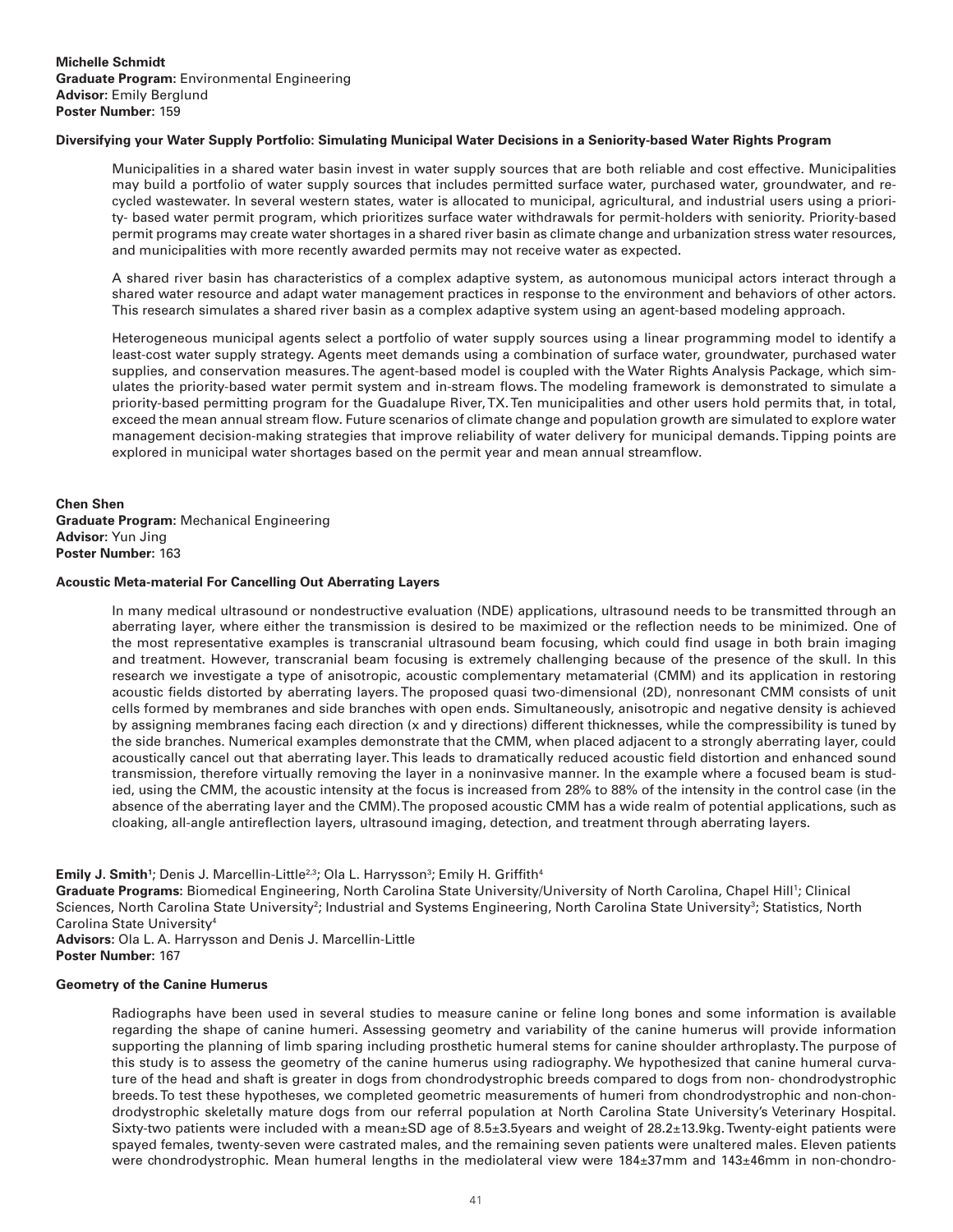dysplastic and chondrodysplastic dogs, respectively. In non-chondrodystrophic dogs, mean mechanical lateral distal humeral angle was  $90.7\pm7.1^\circ$ , mechanical caudal proximal humeral angle was  $49.4\pm4.6^\circ$ , and mechanical cranial distal humeral angle was 70.3±5.7°. In chondrodystrophic dogs, these angles were 89.1±5.1°, 48.1±4.7°, and 71.7±7.0°. In non-chondrodystrophic dogs, the radii of curvature of the humeral head and glenoid cavity (normalized to humeral length x 100) were 9.43±0.80 and 9.68±1.02. In chondrodystrophic dogs, these radii were 9.72±1.40 and 10.73±0.94. Statistical comparisons between chondrodystrophic and non-chondrodystrophic dogs are in progress.

**Harshad Srinivasan**, Carter Keough, Ola Harrysson, Richard Wysk **Graduate Program:** Industrial and Systems Engineering **Advisor:** Ola Harrysson **Poster Number:** 169

### **From Prototype to Production – Automating the Finish Machining of Additively Manufactured Parts**

Additive Manufacturing (AM) is a new paradigm in manufacturing in which parts are produced by the incremental addition of material, in contrast to traditional manufacturing methods where material is removed or reshaped. This approach enables the production of parts with novel geometries and using novel materials while dramatically minimizing the need for process planning. These attributes make AM methods ideally suited for the production of high performance, customized parts for the Biomedical, high-performance Automotive and Aerospace industries – potentially allowing for significant gains in performance and function. However, current AM technologies for metals are incapable of delivering the required geometrical accuracies and surface qualities. Traditional methods for achieving these requirements involve long lead times and high costs, negating several of the advantages of AM. In order to overcome these challenges, this project involves the development of a system for the automatic finishing of Additively Manufactured parts in a CNC machine. In our approach, based upon a previously developed system for the production of parts by CNC machining of bar stock, CNC-RP, sacrificial fixturing features are automatically added to the part before additive manufacture. These features allow the part to be easily mounted in a CNC machine and are positioned to maximize the machinability of the part in the mounted position. A 3D scanning system that can measure the workpiece as-built and as-mounted in the CNC machine has been developed. These measurements are used to localize the final part within the available workpiece material - minimizing material wastage while ensuring producibility and final part quality. Algorithms for automatically assigning machining allowances to critical features and automated process planning systems for more specialized toolpath generation are being developed to augment this system. Finally, in order to underpin and drive these systems, an extension to the AMF format, and ISO/ASTM standard for AM part data exchange has been developed.

**D. M. Van Den Broeck<sup>1</sup>,** D. Bharrat<sup>2</sup>, A. M. Hosalli<sup>1</sup>, N. A. El-Masry<sup>2</sup>, S. M. Bedair<sup>1</sup> Graduate Programs: Electrical and Computer Engineering<sup>1</sup>, Materials Science and Engineering<sup>2</sup> **Advisor:** Salah M. Bedair **Poster Number:** 183

#### **Strain-balanced InGaN/GaN Multiple Quantum Wells**

InGaN/GaN multiple quantum well (MQW) structures suffer from a high amount of compressive strain in the InGaN wells and the accompanied piezoelectric field resulting in both a blue shift in emission and a reduction of emission intensity. We report the growth of InxGa1-xN/GaN "strain-balanced" multiple quantum wells (SBMQWs) grown on thick InyGa1-yN templates for x > y by metal organic chemical vapor deposition. SBMQWs consist of alternating layers of InxGa1-xN wells and GaN barriers under compressive and tensile stress, respectively, which have been lattice matched to a thick InyGa1-yN template. Growth of the InyGa1-yN template is also detailed in order to achieve thick, relaxed InyGa1-yN grown on GaN without the presence of V-pits. When compared to conventional InxGa1-xN/GaN MQWs grown on GaN, the SBMQW structures exhibit longer wavelength emission and higher emission intensity for the same InN mole fraction due to a reduction in the well strain and piezoelectric field. By matching the average lattice constant of the MQW active region to the lattice constant of the InyGa1-yN template, essentially and infinite number of periods can be grown using the SBMQW growth method without relaxation-related effects. SBMQWs can be utilized to achieve longer wavelength emission in light-emitting diodes without the use of excess indium and can be advantageous in addressing the "green gap."

**Yuriy Veytskin**

**Graduate Program**: Civil, Construction, and Environmental Engineering **Adviso**r: Christopher P. Bobko **Poster Number:** 187

### **Nanoindentation Investigation of Unaged, Aged, and Polymer-modified Asphalt Binder and Mastic Linear Viscoelasticity and Cohesion**

A need exists to develop accepted measurement techniques for characterizing the cohesive and linear viscoelastic properties of asphalt binder and mastic that can motivate, inform, and enable multiscale and macroscale modeling approaches. Efforts to develop better analytical models for asphalt binder and mastic behavior are challenged by various aspects of the multiscale nature of asphalt concrete, including small length scales, nonlinear material behavior, high cohesion, high heterogeneity at multiple length scales, and complexity in experimental methods to measure properties at the smaller length scales. Nanoindentation, a widely used experimental technique for obtaining quantitative data on the mechanical properties of heteroge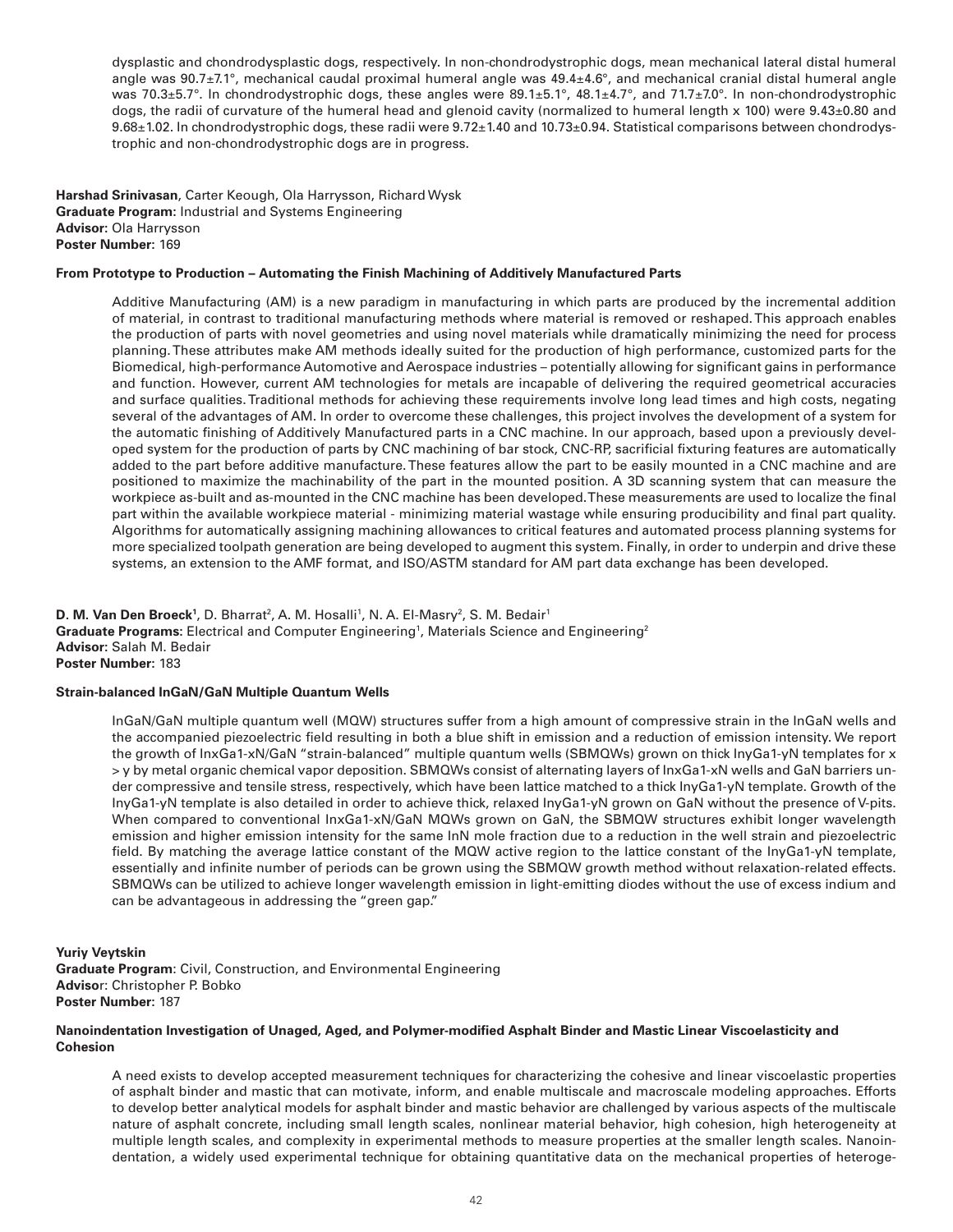neous materials, addresses this need. With the innovations that have brought force and displacement scales down in size, this flexible probe-based technique is particularly well-suited for characterizing material properties of individual phases within complex composite materials. While most nanoindentation testing and analysis are focused on hard materials with the aim of determining the elastic modulus and hardness, this research considers the behaviors of more complicated materials and combines traditional linear viscoelastic analysis with a nanoindentation-based approach for materials micro-characterization. Exploratory nanoindentation techniques for determining the cohesive and creep properties of asphalt binders and mastics, with mineral and manufactured fillers and varying filler volumetric concentrations, are developed, tested, and verified. New ways to calculate and interpret important cohesive and viscoelastic properties from nanoindentation data through low-load sphero-conical (blunt) nanoindentation are described. Both unaged and aged asphalt binders and mastics are investigated, with the inclusion of polymer-modified binders and mastics for the aged materials. Ultimately, improved characterization and modeling of asphalt binder and mastic as related to the bulk performance of asphalt concrete will enable improved material selection and engineering for longer infrastructure lifecycles.

**Amanda S. Walter, Stacy Decrane, Eric Franson, Jonathan Taylor, Jeffrey Clegg** and Sarthak Subudhi **Graduate Program:** Biomanufacturing - PSM **Advisor:** Michael C. Flickinger **Poster Number:** 189

# **BTEXIMAB™: A Cost-reduced Infliximab Biosimilar for TNF-alpha Mediated Inflammatory Diseases, Utilizing High Capacity Cationexchange Chromatography Capture.**

With healthcare care costs continuing to rise within the U.S., there remains a demand for more affordable patient care. One area of opportunity poised for success is the prospect of biosimilars. As demonstrated internationally, biosimilars offer significant cost reduction in biological therapies while providing the same safety and efficacy as their reference biologic. In 2013, the highest grossing biological therapies in the U.S. were monoclonal antibodies targeting tumor necrosis factor alpha (TNF- ). It is the goal of this case study to evaluate the development of a biosimilar monoclonal antibody that would supply 20% of the TNF-mediated inflammatory disease market in the U.S at a reduced cost per dose. The proposed biosimilar, BTEXIMAB™, is a chimeric immunoglobulin (IgG1) antibody, similar to Remicade® (infliximab), expressed in the Chinese Hamster Ovary (CHO) platform. As there are currently several competing biosimilars in development that target TNF- , reduced development time is needed to make a strong entrance into the marketplace. Contracting Lonza as a long-term business partner provides access to a well-established upstream platform and allows for expedited development of both the pre-clinical material and high titer commercial cell line, while also allowing for the concurrent renovation and validation of the Biomanufacturing Training and Education Center (BTEC) facility. As a large majority of the manufacturing costs occur in downstream operations, high affinity protein-A resin was replaced with high capacity cation exchange chromatography to reduce protein capture costs by 89%. Utilization of high performance tangential flow filtration allows for additional purification, eliminating time and money required for a third chromatography step. Additional cost savings will come from clinical trial extrapolation, outsourcing of final fill, and equipment re-use in the BTEC facility. By offering an estimated 30% percent in cost savings per dose, BTEXIMAB™ has the potential to be a strong competitor in providing affordable medications.

**Ziteng Wang**1, Shu-Cherng Fang1, Yifan Xu<sup>2</sup> and Yue Dai<sup>2</sup>

Graduate Programs: Industrial and Systems Engineering, North Carolina State University<sup>1</sup>; Management Science, Fudan University, China2

**Advisor:** Shu-Cherng Fang **Poster Number:** 190

# **Two Newsvendors with Inventory Transshipment under Limited Supply**

Inventory transshipment between two newsvendors may generate a higher profit and has been shown to influence the newsvendors' strategic inventory decisions. We study a supply chain with inventory transshipment where two newsvendors place orders to a common supplier whose capacity is limited. If the newsvendors' total order quantity exceeds the capacity, all available supply will be allocated to them according to a pre-announced rule. After the demand is realized, the surplus inventory of one newsvendor may be transshipped, at an exogenous and fixed price, to the other newsvendor who has excess demand. In this newsvendor game, a Nash equilibrium of ordering decisions does not always exist. We investigate conditions for the existence and uniqueness of the Nash equilibrium. Subsequently, we show that the total newsvendor profit at the Nash equilibrium is non-decreasing in the supply capacity. Moreover, in some special cases, we identify the appropriate allocation rules such that the first-best inventory stocks under unlimited supply may lead to first-best inventory allocation under limited supply. An interesting effect of the supply constraint is that, inventory transshipment may not always benefit both newsvendors in terms of equilibrium profit, compared to the game under the same supply constraint but without inventory transshipment. Nevertheless, we show that at least one newsvendor can still benefit from inventory transshipment. Accordingly, we construct a coordinating contract that allows the newsvendors to negotiate the transshipment prices before placing orders to maximize the total profit such that both newsvendors can benefit from inventory transshipment.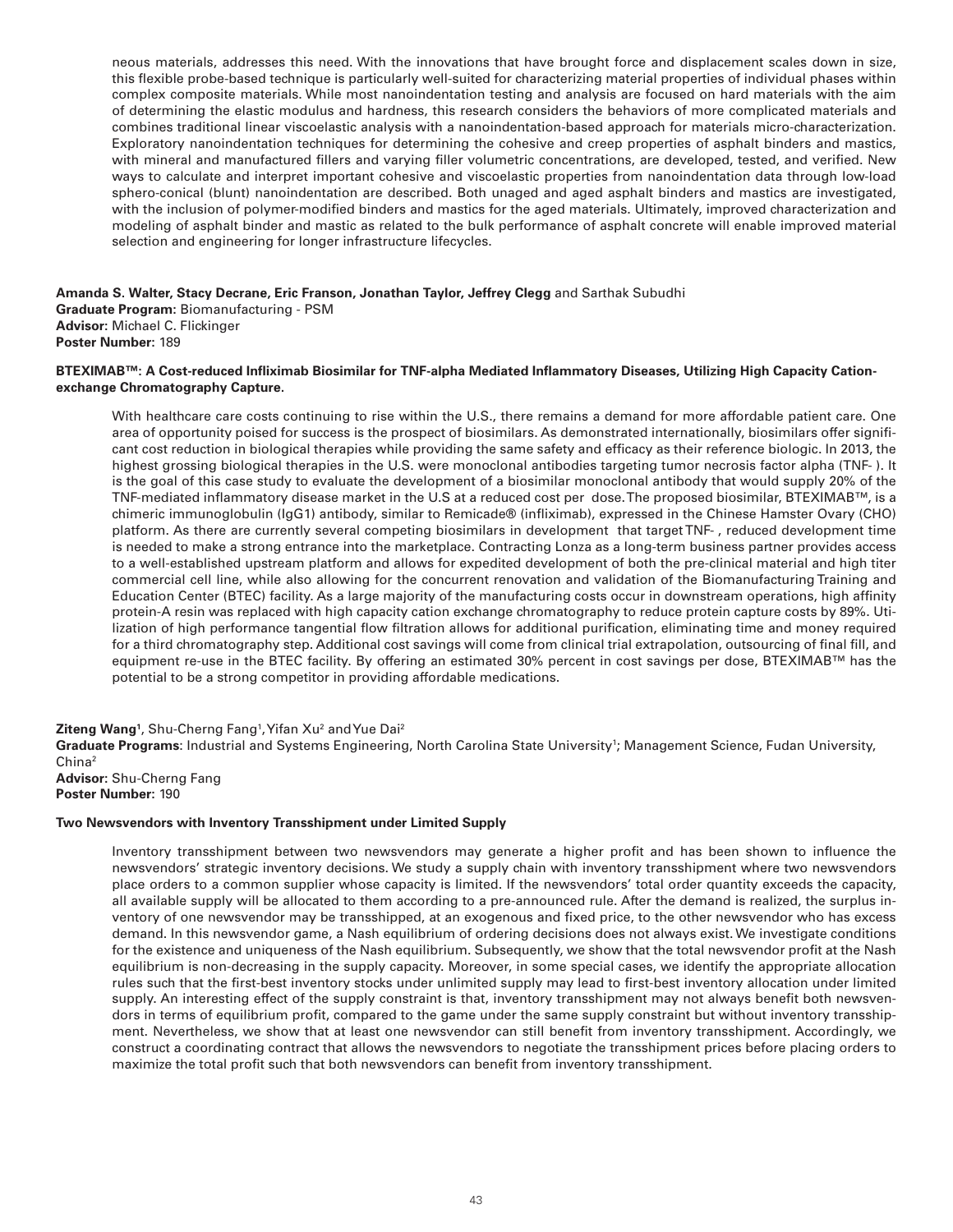# **Zinan Yi',** Maria E. Mayorga<sup>2</sup>, Kristen M. Hassmiller Lich<sup>3</sup>, and Jennifer L. Pearson<sup>4, 5</sup>

Graduate Programs: Operations Research, North Carolina State University<sup>1</sup>; Industrial and Systems Engineering, North Carolina State University<sup>2</sup>; Gillings School of Global Public Health, University of North Carolina, Chapel Hill<sup>3</sup>; Schroeder Institute for Tobacco Research & Policy Studies<sup>4</sup>; Department of Health, Behavior, and Society, Johns Hopkins Bloomberg School of Public Health<sup>5</sup> **Advisor:** Maria E. Mayorga

# **Poster Number:** 201

#### **A Predictive Model of Smoking Prevalence Based on Individual Dynamics**

Individuals' smoking behavior change over time and their dynamics are complex and variable. Understanding these patterns will better enable us to recommend targeted policies, aid smoking cessation, prevent smoking initiation, etc. In this paper, we constructed a first-order Markov chain model for smokers' transitions among five smoking states, defined as: everyday heavy, everyday light, someday, former and non-smoker, using longitudinal data from the Tobacco Use Supplement to the Current Population Survey (TUS\_CPS) 2002 and 2003. We confined our study to people aged 18 to 80 and modeled younger (18-34) and older (35+) adults separately. Two transition matrices were developed for the two age groups, respectively. From the two matrices, meaningful comparisons were made between age groups and smoking states. This gave us insights into the smoking behavior of different groups. Based on the Markov model, we constructed a discrete event simulation model in Arena to forecast adult smoking prevalence in the US through 2020. Then, we showed how the simulation model can be applied to gain insights into smoking trajectories and other applications. To our knowledge, this is the first paper to describe an adult individual's transition between smoking states using a nationally representative sample.

**Liwen Zhang**1, Xin Wang1, Weizong Xu1, Yongyi Zhang<sup>2</sup> Graduate Programs: Materials Science and Engineering, North Carolina State University<sup>1</sup>; Suzhou Institute of Nano-Science and Nano-Biotics, Chinese Academy of Sciences<sup>2</sup> **Advisors:** Yuntian Zhu<sup>1</sup>, Qingwen Li<sup>2</sup> **Poster Number:** 204

#### **High-strength and Multi-functional CNT Films/Composites by Micro-combing**

Carbon nanotubes (CNTs), with superior mechanical properties, high thermal and electrical conductivities, have been the focus of extensive research for structural composites, thermal interface materials, and electrical conductors. CNT films and buckypapers have drawn increasing interest due to their outstanding two- or three- dimensional (2D or 3D) properties, easy fabrication, and amenability for scaled-up production. However, the potential of individual CNTs is limited by their short lengths, random alignment, and wavy structures. In order to maximize the CNT buckypaper properties, it is critical to improve their alignment and reduce their waviness. In this paper, we report a novel approach, micro-combing, to fabricate aligned CNT films with a uniform structure. High level of nanotube alignment and straightness was achieved using sharp surgical blades with micro-sized features at the blade edges to comb single layers of CNT sheet. These micro-combs also reduced structural defects within the film and enhanced the nanotube packing density. Following the mico-combing approach, the as-produced dry CNT films demonstrated a tensile strength of up to 3.2 GPa, Young's modulus of up to 171.8 GPa, and electrical conductivity of up to 1.8 × 105 S/m, which are much superior to previously reported CNT films or buckypapers. The as-produced CNT/PVA composite films also exhibit the best mechanical and electrical properties that have been reported. More importantly, this novel technique requires less rigorous process control and can construct CNT films with reproducible properties.

# **College of Humanities and Social Sciences**

**Matt Abele Graduate Program:** Communication **Advisor:** William Kinsella **Poster Number:** 1

#### **Environmental Advocacy in the Wake of an Environmental Crisis: The Dan River Coal Ash Spill**

North Carolina, while being the home to the largest utility provider in the United States, is also host to numerous open-air coal ash ponds associated with the coal burning process at coal-fired power plants. These ash ponds became the focus of the North Carolina political sphere in 2014 when a pipe burst at the Eden, NC facility releasing over 30,000 tons of this material into the nearby Dan River. This resulted in an immediate push by state agencies, constituents, and environmental organizations for strong coal ash management policies. This political situation provides a strong case study demonstrating the advocacy methods utilized by environmental non-profits in the creation of environmental legislation. Specifically, this research focuses on the interactions that took place between environmental organizations across the state and their relationships with state legislators. In-depth interviews were conducted to better understand the viewpoints and strategies utilized by these environmental advocacy groups. Participants were selected through a network sampling strategy. Interviewees recommended other participants based upon involvement in the drafting of the Coal Ash Management Act of 2014. This research found that in the process of advocating for this bill, the environmental community articulated a single powerful goal through the construction of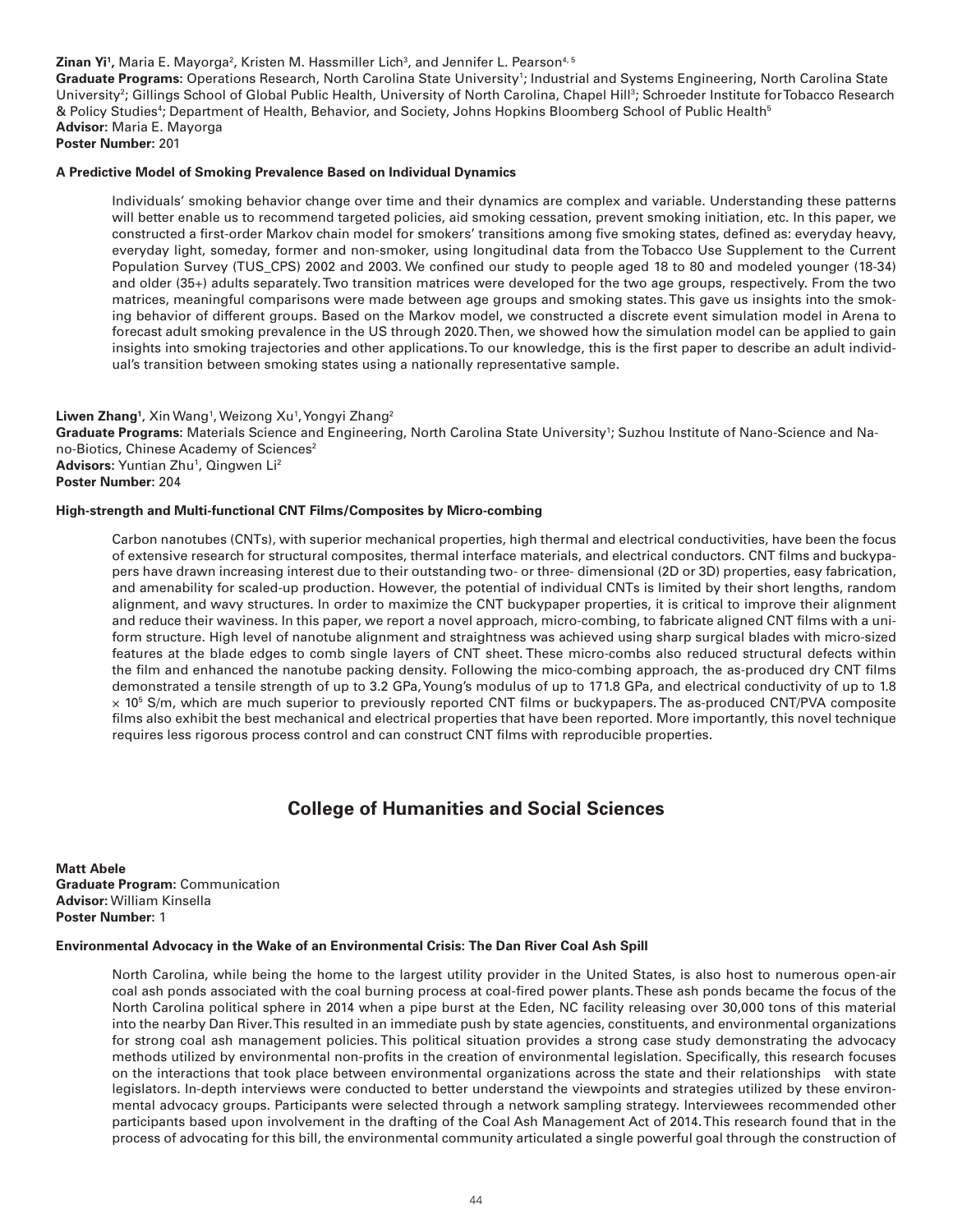a strong network of organizations. This network relied on the varying fields of expertise brought to the table by many groups with numerous strategies and missions. Even further, these advocacy organizations utilized expertise and counterexpertise to present a powerful case against previous methods of coal ash management.

**Jennifer A. Bellingtier** and Shevaun D. Neupert **Graduate Program:** Psychology **Advisor:** Shevaun D. Neupert **Poster Number:** 15

### **Daily Variations in Subjective Age: The Role of Stress and Negative Affect**

A stressful day can make individuals feel older than their years. Although many have experienced the feeling, little research has been devoted to understanding the relationship between stress and subjective age. This study sought to build on earlier research which identified two psychosocial resources that mediated the impact of stress on subjective age over a ten year period: positive affect and control. The current study measured older adults' (60-96 years old) stressors and subjective ages each day over an eight day period. Our goals were twofold. First we sought to demonstrate that daily fluctuations in stressors affect perceptions of subjective age, a new contribution to the field. Second, we sought to replicate the mediators found in a ten year longitudinal study using data from the study of Midlife in the United States (MIDUS), within our daily diary study. Our results confirmed that daily increases in stress in general, as well as health stress in particular, raised individuals' judgments of subjective age. On average, participants felt 1.02 years older for each stressor they experienced during the day, and 3.96 years older for each daily health stressor. However, our results failed to replicate the mediating role of positive affect and control. For our adults, daily increases in stress were linked to rises in negative affect which fully mediated the impact of stress on subjective age. Instead of depleting psychosocial resources, daily stress promoted increases in negative mood and feelings of subjective older age. Mediators may be time-sensitive, indicating the need for future explorations at the daily level.

**Monica Sue Bixby Graduate Program:** Sociology **Advisor:** Toby Parcel **Poster Number:** 17

#### **The Victim-offender Overlap: Childhood Bullying, School Safety, and Violence**

Considerable research has found a connection between being the victim of a crime and later engaging in crime oneself. Yet it is unclear how forms of victimization, including childhood bullying, are affected by mechanisms of informal social control, such as the school. I use the life course perspective and social control theory to examine the influence of school-based victimization, childhood bullying, violent victimization, school safety, and capital at home and at school to predict the likelihood of violent behaviors. I use data from *National Longitudinal Survey of Youth* (1997) for analysis. The dependent variable, violent behavior, includes data from 1997, 1999, 2000, 2002, and 2003, measuring if respondents had violently attacked someone. The findings suggest that school-based victimization increased the likelihood of subsequent violent offending. Bully victimization during childhood and violent victimization during adolescence also increased the likelihood of violent behaviors. Additionally, family social capital had a statistically significant negative effect on predicting the likelihood of violent behaviors. Finally, I tested interaction effects with school safety and childhood bullying victimization. Findings suggest that school safety moderates the effect of bully victimization on the likelihood to engage in violence. This finding suggests that individuals who perceived their schools as safe that were victimized by bullying had an increased likelihood to engage in violence compared to individuals who did not perceive their schools as safe but were victimized by childhood bullying. Individuals in safe schools may have felt individually targeted and victimized by bullying, resulting in a greater likelihood that they would act out in violence. This also suggests that the school environment may be limited as an agent of informal social control for individuals who experienced bully victimization during childhood. That is, even in a safe school environment, the negative effects of childhood bullying may persist throughout adolescence and young adulthood.

**Caroline E. Borer**

**Graduate Program:** Foreign Languages and Literatures **Advisor:** Scott Despain **Poster Number:** 19

## **The Effects of the "Genius Hour" on Written Presentational Communication in the Middle Grades Spanish Foreign Language Classroom**

In the 21st century foreign language classroom, technology is an integral, yet rapidly changing part of language learning that deserves the constant attention and continual research of today's foreign language educators. This study investigates how inquiry- based learning and technology affect the written fluency, accuracy, and student self- perceptions in the Spanish language classroom. "Genius Hour" first appeared in the Google business model, but has since made its way to other *Fortune 500*  companies. The premise of the "Genius Hour" is that 20% of Google employees' time at work is spent on a special project that the employee is passionate about (Maiers, 2011). When put in the context of a classroom, the "Genius Hour" takes on the same form as inquiry- based learning in that learners must work through an inquiry process (Ask, Investigate, Create, Discuss, and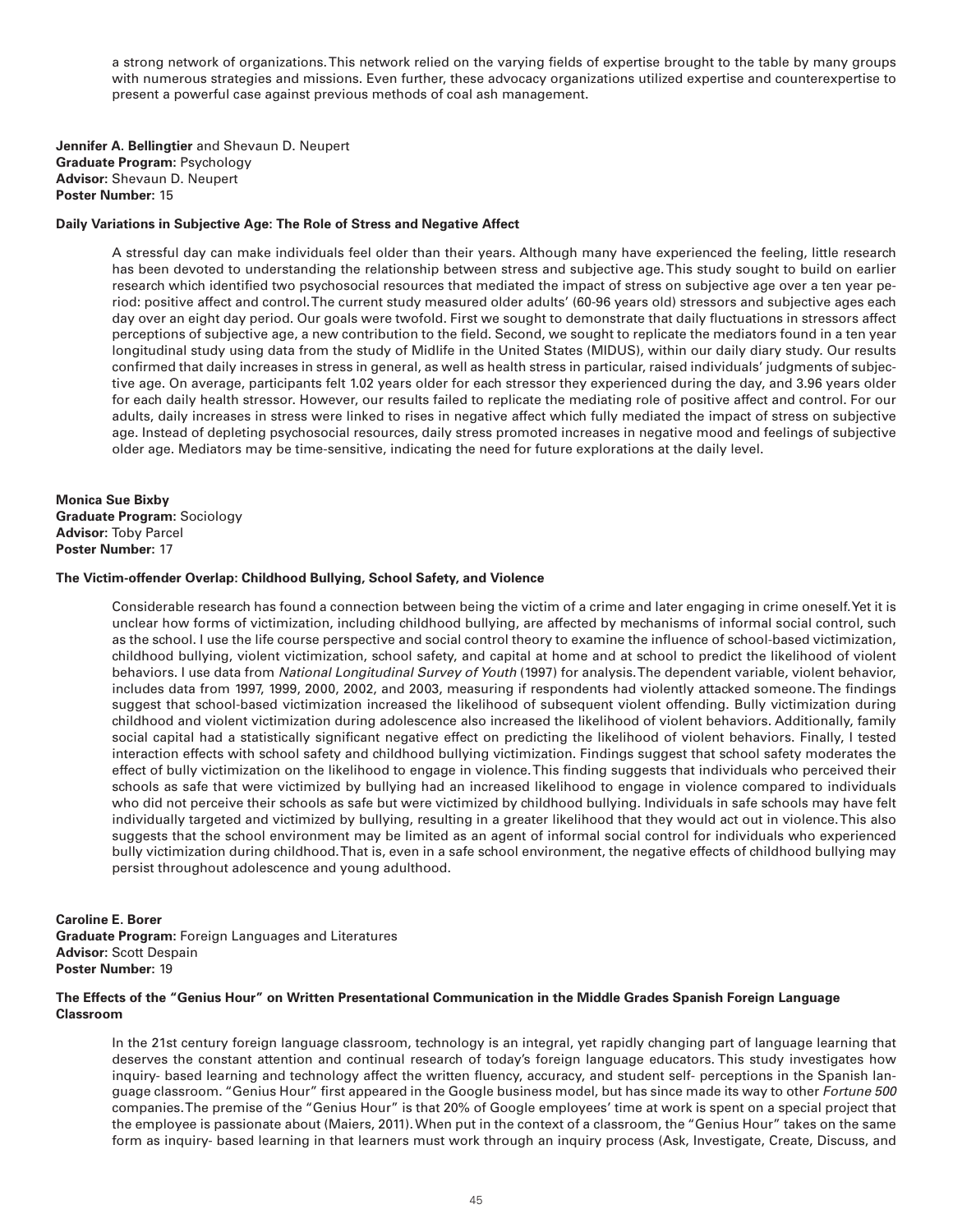Reflect) while utilizing technology to complete their passion projects (Escalante, 2013). The purpose of this study is to examine the effects of a "Genius Hour" passion project on the foreign language classroom, specifically on the written presentational communication and self-perceptions of middle school Spanish language learners.

In this study, two groups (Inquiry-Based Learning and Traditional Instruction) of 32 middle school Spanish language learners participated in weekly online, asynchronous discussion boards for 12 weeks in conjunction with a cumulative project. The participants used tablet computer technology for all aspects of the study. Writing samples from the discussion boards and the cumulative project were coded for accuracy and fluency errors (Ellis, 2008). Participants also completed a pre- and post-survey about their self- perceptions of the Spanish language, learning, and technology. Final results will include comparative statistical analyses of accuracy errors, fluency errors, total errors, error percentage, and participation rate between the two participant groups. A paired t-test will also be used to compare the pre- and post-survey results. Additional observations such as time on task, place of participation, use of tablet technology and student reflections will also be addressed in the presentation of the final results.

#### **Stephen Carradini**

**Graduate Program:** Communication, Rhetoric, and Digital Media **Advisor**: Jason Swarts **Poster Number:** 28

# **The Regularization and Regulation of Kickstarter Writing**

Crowdfunding is a fundraising method that leverages the power of digitally networked communication to present a multimedia-enhanced alphanumeric proposal to a distributed audience. Writing studies scholars have conducted little investigation on the writing practices of authors in this type of proposal. In this study, I use grounded theory to analyze the formal features in a sample of eight proposals from crowdfunding platform Kickstarter to determine if there are temporarily stabilized similarities between the proposals. I conclude that the consistent features present in the texts are due to both the regulating aspects of Kickstarter's official format and the regularizing effects of a community of practice engaging in recurrent social action. Given these results, I make a limited claim for Kickstarter's stabilized-for-now status as a genre that writing scholars should investigate and that teachers of business writing should include in their pedagogy.

**Tiffany Deans Graduate Program**: Social Work **Advisor**: Alan Ellis **Poster Number:** 37

# **Needs and Perceptions About Weight Management Among UNC Wake County Assertive Community Treatment Team Clients: An Evaluation Plan**

Mental illness can have a devastating impact on the people experiencing it, their loved ones, and society as a whole. People who have a severe and persistent mental illness (SPMI) often face difficulties seeking employment, maintaining housing, and living independently. As a result, they are at an increased risk of suffering from low self- esteem, being hospitalized, becoming homeless, and relying on social services for survival. Because of these difficulties and risks, treatment is crucial for individuals with SPMI. Psychotropic medications have become an important part of treatment. However, these medications often cause significant side effects, such as tremors, fatigue, and sleep disturbances. One of the most problematic side effects is excessive weight gain. Some psychotropic medications have the potential to cause over 40 pounds of weight gain with long-term use. Very little research has been conducted on intervention methods aimed at reducing this weight gain. This study seeks to understand the needs and perceptions of those who have SPMI and are served by the UNC Center for Excellence's Wake County Assertive Community Treatment Team. The study focuses on these consumers' perceptions of weight management services and of access to affordable, healthy food in Wake County. Data were gathered through semi-structured interviews and paper-and-pencil questionnaires. This study will identify better ways for the mental health system to serve those with SPMI and possibly identify ways to prevent weight gain induced by psychotropic medications.

**Andy E. DeRoin Graduate Program:** Social Work **Advisor:** Jocelyn D. Taliaferro and David C. Fitzpatrick **Poster Number:** 38

# **Living and Learning While Trans: Perceptions Versus Lived-experience of the Impact and Effectiveness of Policies and Practices on Transgender, Genderqueer, and Gender Non-conforming Students Attending North Carolina State University**

The Consortium of Higher Education LGBT Resource Professionals (n.d.) seeks to create "higher education environments in which [LGBTQ] students, faculty, staff, administrators, and alumni have equity in every respect" (para. 1). To ensure adherence to these goals, it is necessary to examine the impact of each institution's policies and practices on transgender, genderqueer, and gender non-conforming students. Without a phenomenological investigation into the lived-experience of these students, policy makers may not have the perspective necessary to adequately and appropriately serve them. This evaluative research capstone investigated the impact and effectiveness of current North Carolina State University policies and practices. There were three research questions guiding this investigation: 1) What do university administrators perceive to be the impact of cur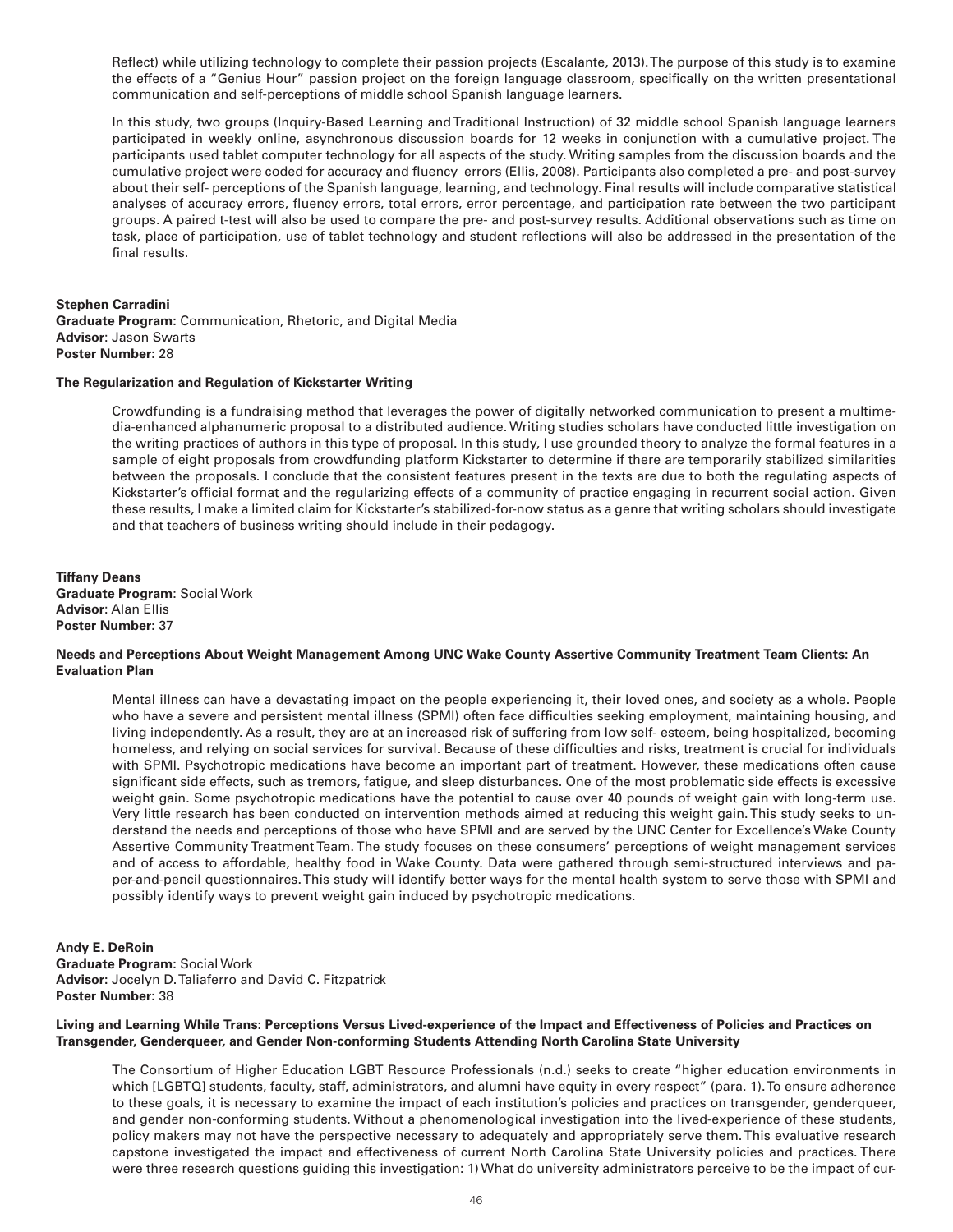rent NCSU policies and practices on the lived- experiences of transgender, genderqueer, and gender non-conforming students? 2) What do transgender, genderqueer, and gender non-conforming students report to be the impact of current NCSU policies and practices on their lived-experience? 3) Are these policies and practices meeting the needs of transgender, genderqueer, and gender non-conforming students as demonstrated by reported lived-experiences? The researcher compared the content of semi-structured interviews conducted with five transgender-identified students and five university administrators and policy makers. General themes common among and between participant groups were analyzed, and results demonstrated a disparity between the perceived impact and lived-experience of transgender students. This research can help inform recommendations for North Carolina State University and other institutions of higher education as they work to create more positive, empowering campus communities.

**Sarah Evans**, Elizabeth Craig, and Nick Taylor **Graduate Programs**: Communication, Rhetoric, and Digital Media **Advisor**: Adriana de Souza e Silva **Poster Number:** 46

#### **Couples Who Slay Together, Stay Together: Examining the Relational Processes of Romantic Couples Who Game**

Research suggests that engaging in joint activities as a romantic couple contributes to relational health (Canary & Stafford, 1992). Specifically, relational maintenance literature indicates that spending time together engaging in joint activities, especially leisure activities, is positively related to relational satisfaction (Canary, Stafford, Hause, & Wallace, 1993). Existing research on couples' play in online gaming is largely based on a single gaming genre, namely massively multiplayer online games (MMOGs), yet relies primarily on qualitative accounts of couples' play. Emerging gameplay genres such as the increasingly popular multiplayer online battle arenas (MOBAs) have been studied less often overall, and especially in terms of relational behaviors among gaming couples. In an effort to contribute to this significant body of literature, the current study incorporates a quantitative approach to the research, examining couples' play in *League of Legends*, relational maintenance, relational quality, and communication aggression.

**Desmond A. Frierson Graduate Program:** Social Work **Advisor:** Alan R. Ellis **Poster Number:** 50

#### **Homelessness Prevention and Intervention**

Homelessness is a social epidemic in the United States. Although homeless populations have existed in society throughout history, this social issue came to a head only a few decades ago in the early 1980's. The definition of homelessness varies from source-to-source, however, a concise definition that arises from the McKinney-Vento Act (2001), specifies that a homeless individual is one who lacks a fixed, regular, and adequate night-time residence. Due to the complex nature of homelessness, with its countless causes and widespread effects, homelessness prevention and intervention programs can take on many forms and have a range of different goals. The current evaluation project examines an addiction recovery program at one of the largest service agencies for the homeless in Durham, North Carolina--Urban Ministries of Durham (UMD). This qualitative, cross-sectional evaluation employs focus groups to collect data from clients of UMD's Recovery Track, an intensive substance addiction recovery program. The purpose of this evaluation study is to provide UMD with information about the strengths and challenges clients identify regarding the Journey Recovery Track, the outcomes clients expect from the program, and whether those expected outcomes occur. This type of program evaluation can increase the efficiency and cost-effectiveness of service methods to improve lives and reduce unnecessary cost.

**Vladimir Gritsenko Graduate Program**: Communication **Advisor**: Melissa Johnson **Poster Number:** 67

# **Effective Nonprofit Marketing and PR Practices: A Case Study of a Russian Political NGO**

The Anti-Corruption Foundation (ACF), a Russian political nongovernmental organization (NGO) headed by a popular public activist, investigated financial fraud in the actions of government officials and got both moral and financial support from large groups of citizens. The nonprofit sector in Russia is comparatively young and underdeveloped, and political NGOs are seldom trusted by the public. Hence the fact that the ACF was successful in securing people's trust is particularly notable. This case study research project explored what made the organization's communication with its publics effective. Qualitative content analysis was used to analyze data on the organization's public relations activities. Specifically, the study focused on how the organization, its staff, and its leader were marketed to the public, how fundraising campaigns were run, and what persuasion methods were used to change the public opinion on political matters. Data from Russian and international mass media, social networks, and ACF's official materials were used for analysis. The findings suggest that the organization implemented a symmetric two-way PR approach. Despite the obstacles that Russian political and social climate posed, the synergy of effective communication, perceived importance of the organization's mission, and charismatic leadership generated public support that was unprecedented for a Russian political NGO. ACF's PR was also found to be untraditional, as the organization's communi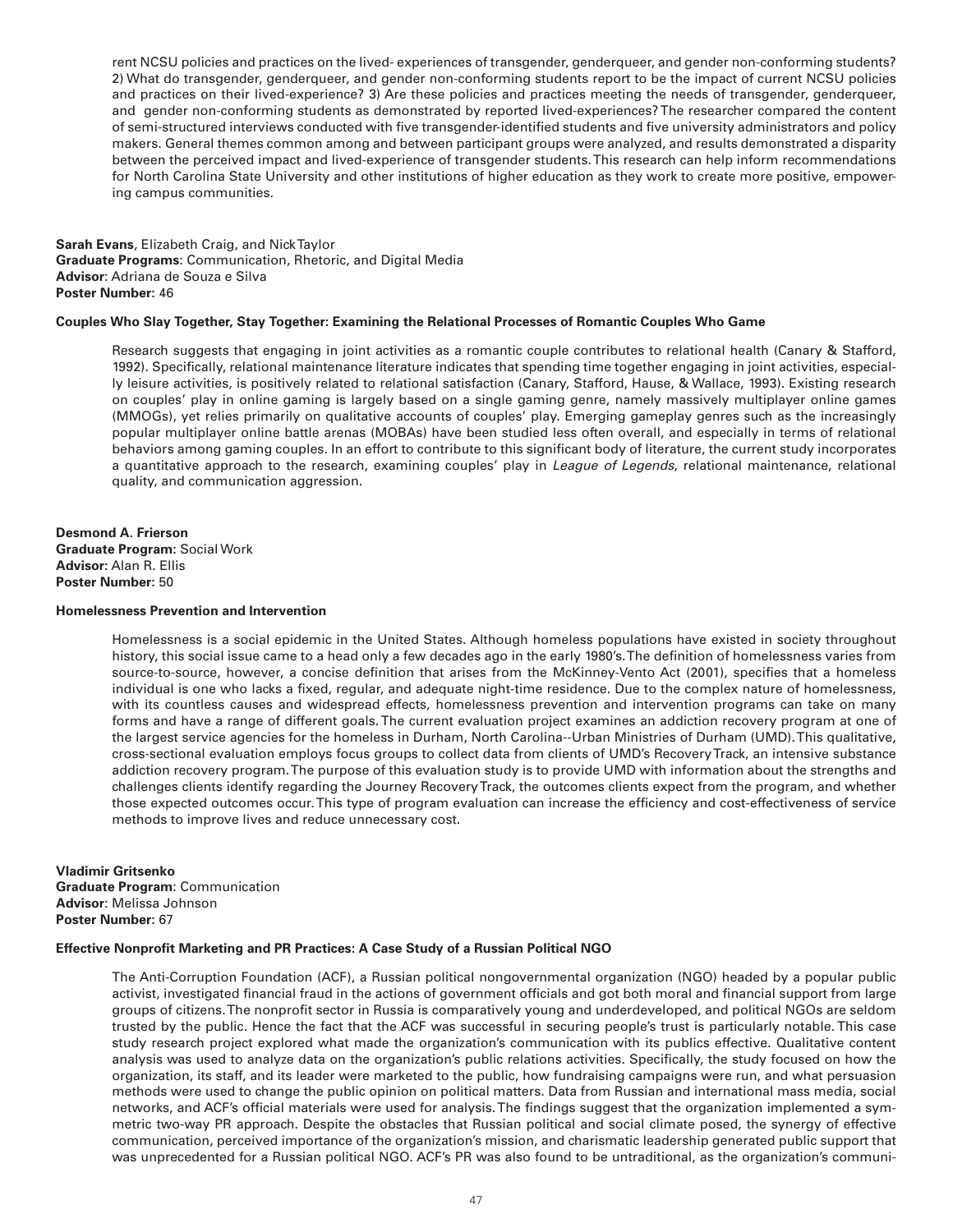cations were almost solely run by its leader, and all of its activities appeared to pursue a single political goal of discrediting those in power. Despite this, the ACF pioneered effective communication approaches that can be implemented by other NGOs in Russia.

**Abigail Heller** and Mary Schmidt **Graduate Program**: Anthropology **Advisor**: John Millhauser **Poster Number:** 70

#### **Combating the Curation Crisis in North Carolina**

Archaeologists have an obligation to ensure the long-term survival and accessibility of collections that embody the tangible remains of community heritage and collective history. This study presents two examples of collaboration between state- and university- based archaeologists that address the current curation crisis and provides much needed training for future professionals. The North Carolina Office of State Archaeology Research Center (OSARC) is the state's repository and steward for archaeological materials that are owned or maintained by the state. OSARC faces funding and staffing challenges due to increasing demands of curatorship and recent economic downturns.

OSARC and North Carolina State University Anthropology graduate students are collaborating in efforts to mitigate the statewide curation crisis by working with two collections from historic sites that were lost to time for nearly 40 years. The study demonstrates how student involvement in solving the curation crisis also helps future archaeologists develop a sense of responsibility for the collections they produce. These cases exhibit how collaborative work can give emerging professionals an understanding of how to evaluate and prioritize collection restoration/conservation needs, technical skills in collections management, curation and conservation techniques, research potential assessment, and familiarity with the state and federal standards that collections must meet.

**Casey Helms Graduate Program:** Foreign Languages and Literatures **Advisor:** Jim Michnowicz **Poster Number:** 71

#### **L2 Spanish Subject Personal Pronouns: A Study of Twelve Undergraduate Students**

The expression and omission of subject personal pronouns (henceforth SPPs) is a highly documented field of study in Spanish (Cameron, 1993; Flores-Ferrán, 2004, 2007, 2010; Orozco & Guy, 2008; Otheguy & Zentella, 2012), examining the social and linguistic constraints governing null versus overt SPPs. Many studies have confirmed that certain variables favor the use of overt or null SPPs. There is also extensive research on students of Spanish. In general, findings have supported the claim that L2 Spanish students use and interpret SPPs in a way similar to that of native Spanish speakers (Marqués-Pascual, 2011; Quesada & Blackwell, 2007; Rothman & Iverson, 2007). This study will have three questions of interest: first, do L2 students express SPPs at a similar rate as native speakers; second, do the same linguistic factors favor expression and omission of SPPs in students as natives; and third, do social factors such as time abroad and gender have an effect on SPP use. The data comes from semi-spontaneous speech of twelve students in fourth year Spanish classes at the university level. Preliminary findings are based on a subset of the participants. Averaged, the SPP expression rate of six participants (20.29%) is similar to that of Spaniards (20.9%) (Cameron, 1993). Four linguistic variables have been found to be significant predictors of SPP expression, the person and number of the verb, time, aspect and mood of the verb, coreferentiality and clause type. Individual constraint hierarchies are similar for those students who favor higher rates of overt SPPs but differ from speakers who favor lower rates, suggesting that the different rates of overt SPP expression are indicative of different underlying grammars for these students. Overall, these preliminary findings support the ongoing research of SPP rates of second language Spanish students and shed light on the need for continued research.

**Kim Holland Graduate Program**: Sociology **Advisor:** Kim Ebert **Poster Number:** 73

#### **Comparing U.S.-born Asian and U.S.-born White Men's Perceptions of Traditional Gender Roles**

In this article I assess the influence of ethnicity on men's views of traditional gender roles in the U.S. As a privileged gender but marginalized racial group, Asian American men provide a unique perspective into understanding ideals of masculinity in our society. Gender scholars have established hegemonic masculinity as the culturally dominant form of masculinity. Hegemonic masculinity is what men attempt to achieve or what they measure themselves against. Some characteristics may include: physically strong, tall, aggressive, patriotic, primary breadwinner of the family, emotionless, heterosexual, and protective. It has been suggested that Asian men do not fit the White hegemonic masculinity ideals, so they may compromise to exhibit a more flexible conception of masculinity. Problematic cultural ideals of masculinity promote an unequal power system, forcing women into subordinate positions, viewing women as weak, emotional, and caregivers. This study compares U.S.-born Asian men's and U.S.-born White men's support of traditional gender roles. I used the World Values Survey from 2014 to compare U.S.-born Asian men's and White men's views. I hypothesized that 1) Ethnicity has an influence on views of traditional gender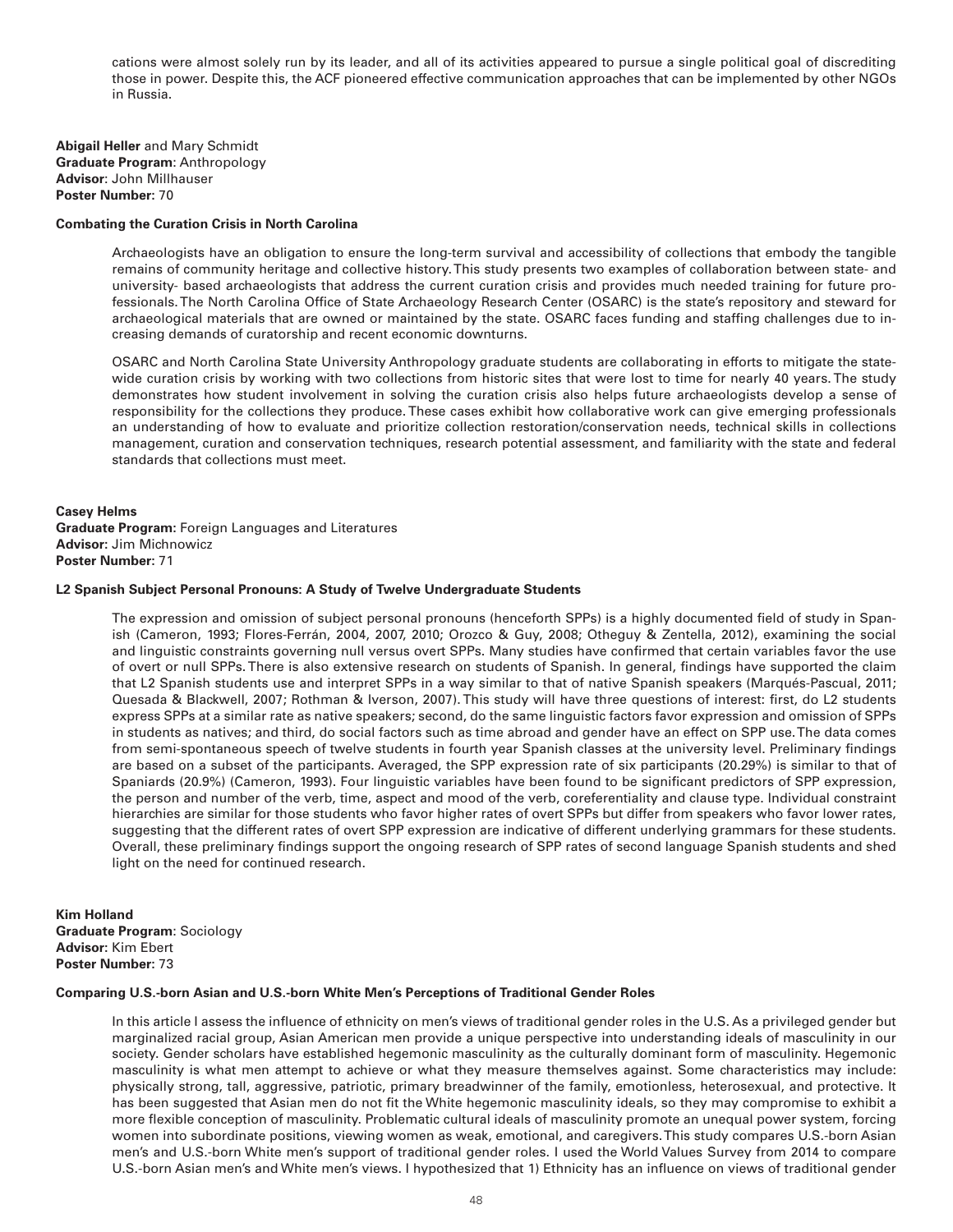roles, and 2) U.S.-born White men would be more likely to support traditional gender views than U.S.-born Asian men. Chisquared was used to test my hypotheses. My first hypothesis was supported. The data suggested that there is a relationship between ethnicity and views towards gender roles. However, my second hypothesis was not confirmed. On the contrary, the data suggested that U.S.-born Asian men were more likely to support traditional gender roles. It is likely that there are various other factors, apart from ethnicity, that can contribute to men's views of traditional gender roles. For future research I suggest to incorporate control variables and utilize more complex statistical analysis.

**Gavin P. Johnson Graduate Program:** English **Advisor:** Carolyn R. Miller **Poster Number:** 81

### **Bitches, Witches, and Genre Switches: Using** *American Horror Story: Coven* **to Explore Meta-genre and Meme Culture**

When the third installment of the *American Horror Story* franchise premiered in the fall of 2013, it was an instant success. This television show, subtitled *Coven*, represents the culmination of what has become the horror genre. Through a number of horror tropes, e.g. supernatural activities, bloody murders, sexual themes, and campy acting, that are performed as a kind of cultural critique, it becomes appropriate to classify television horror as reaching Metz's final stage of genre evolution: critique. The "critique" classification allows the author to take greater risks when negotiating content of the text, and also signals a shift in our understanding of horror from genre to meta-genre. Additionally, because of the large, digital community that has been built around *AHS: Coven*, we can analyze this text through the lens of different media: Internet memes, which are authored in response to the televised text. Through these acts of digital authorship, fan communities use genre switching as a form of social action to create and categorize personalized, cultural meaning

In summary, this project, using *AHS: Coven* animated GIF memes as a case study, focuses specifically on how meta-genres, like horror, can easily be manipulated by digital, emergent media to, in essence, switch genres. Through digital authorship and genre switching, fans not only create new meaning for the text but also complicate the text's intended genre. Therefore, this project is two pronged: first, I will discuss how *AHS: Coven* operates as a horror text through performance and critique of established genre tropes. Second, I will use digital, animated GIF memes to explore how fan communities on the web use genre switching to author alternate meaning(s) for the original horror text, in this case *AHS: Coven.*

**Riku Kawaguchi Graduate Program:** Sociology **Advisor:** Kim Ebert **Poster Number:** 86

#### **The Effect of the Legalization of Same-sex Marriage on Anti-gay Hate Crime: A Preliminary Analysis**

I present a preliminary analysis of the effect of the legalization of same-sex marriage (SSM) on anti-gay hate crime at the state-level. Hate crimes pose threats to individuals and communities because of their brutal nature that victims tend to sustain severe physical and psychological injuries, and because they spread fear among the targeted community, potentially damaging the community relations. While previous literature has examined racially-motivated hate crimes, anti-gay hate crimes have been neglected, resulting in a lack of theoretical and empirical explanations. Some have argued that hate crimes are retaliatory in nature so that certain antecedent events will trigger violent responses. This framework suggests that the recent policy shifts toward legalizing SSM in the U.S. increase anti-gay hate crimes. This is contrary to the recent polls showing increased public supports toward gay rights, which would predict a decline in anti-gay hate crimes as people are becoming more gay-friendly. To examine whether legalization of SSM and public opinion toward gays influence anti-gay hate crimes, I conducted two different analyses at the state-level, using data from FBI's Hate Crime Statistics, American Community Survey, and public opinion polls. First, I analyzed the patterns of anti-gay hate crimes between 2006 and 2012 in states with legal SSM. The patterns in general suggested that anti-gay hate crimes increased temporarily after SSM was legalized. Second, I used regression analyses, estimating models that accounted for legal status of SSM and public opinion in 33 states in 2011. While the bivariate model showed a statistically significant effect of SSM legal status, the effect was subsumed when public opinion was incorporated into the model. This suggest that public opinion was a better predictor. Finally, I discuss the future research agenda for studying anti-gay hate crime.

**Sheron N. King,** Melanie Riester, Teshanee Williams **Graduate Program:** Public Administration **Advisor:** RaJade M. Berry-James **Poster Number:** 89

#### **Genetically Modified Foods: The Good, the Bad, and the Trustworthy?**

A review of the scientific literature depicts continued skepticism regarding genetically modified organisms (GMO) and food safety using this biotechnology. Investigating persistent consumer skepticism regarding the risks and benefits of genetically modified foods in underrepresented communities, is the focus of this study. Consumer research on GMO food skepticism confirms that safety concerns are widespread. Most of the consumer research on GMO food safety lacks the cultural viewpoint of underrepresented groups. In the debate regarding consumer safety, we believe that cultural attitudes toward genetic engi-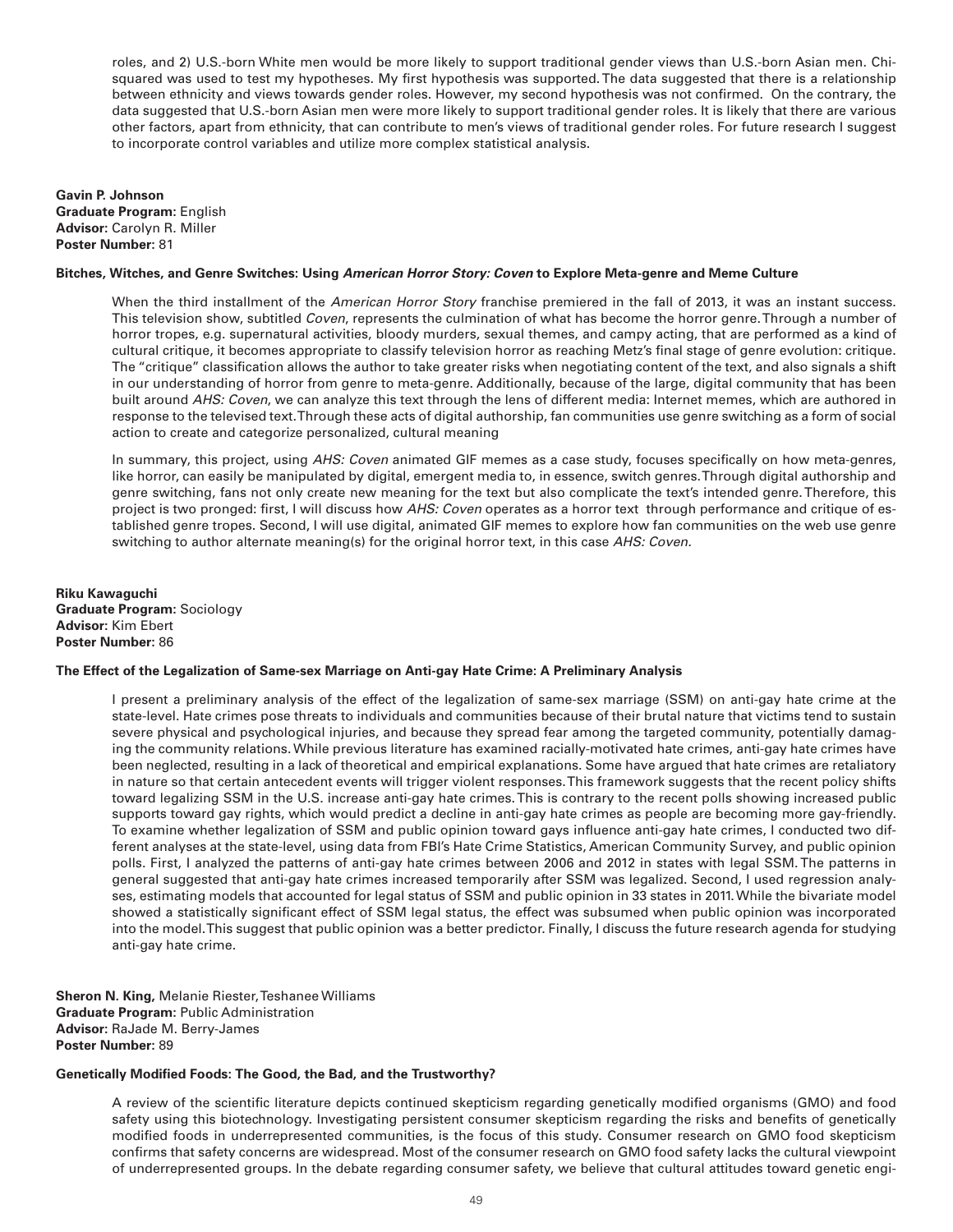neering affect persistent food skepticism and also contribute to scientific mistrust of genetically modified food production and safety (Ludlow & Smith, 2011; Banati and Szabos, 2006; Goyal & Gurtoo, 2011). Essentially, consumer awareness and attitudes influence consumer behavior toward GM food supply and as a result, have led to strong consumer preferences for non-GM products (Baker and Burnham, 2001; Hallman et al, 2003; Li, et al 2004; Pew Research, 2006). Researchers continue to question how cultural norms influence consumer behavior and mistrust of scientific evidence, especially where GMO food is concerned (Evans & Ballen, 2013; Han, 2006). Specifically in the African American community, the church serves as a mediating factor having historically been the bedrock of preventive healthcare and consumer awareness. In this study, we conducted ethnographic research in the African American community to gain a deeper understanding of cultural perceptions of genetically modified foods. These focus groups consisted of 65 participants representing seven African American churches in Wake County (NC). Participants were asked to respond to questions regarding awareness, food safety, and trust. Using content analysis, results (trust) indicate that most participants trust researchers, doctors and pastors to tell them the truth about the risks and benefits of genetically modified food. Participants trust independent researchers the most to tell them the truth about GMO food safety.

### **Katherine Koffman**

**Graduate Program:** Anthropology **Advisors:** Sasha Newell, Nora Haenn and John Millhauser **Poster Number:** 91

#### **Climate of Doubt: Media and Elite Framing in North Carolina's Passage of HB819**

In 2012, North Carolina passed House Bill 819 (HB819), which put in place a four-year moratorium on the calculation of future sea level change, as well as related policy implementation. The bill was a response to a 2010 report published by the state's Coastal Resource Commission's Science Panel (CRC), which stated that the coast of North Carolina is highly likely to experience a one meter sea level rise by 2100. The bill led to media frenzy, especially in Raleigh, North Carolina, where the political debate was centered. The NC legislature's action highlights the doubt that persists surrounding climate and sea level change nationally. A key aspect of this debate is how does the media frame climate change? This leads to the central question of this research project: how did the Raleigh media frame climate change, sea level rise (SLR) and the arguments of various actors involved in the bill's debate? We answered this question by examining climate change coverage in the city's newspaper, The Raleigh News and Observer, and publications of the NC-based conservative think tank, the John Locke Foundation. Our analysis found that due to their different audiences and political stances, the two sources addressed the bill and environmental conditions in very different ways, reflecting a political polarization in the media.

**Johanne Laboy Graduate Program:** Communication, Rhetoric, and Digital Media **Advisor:** Kama Kosenko **Poster Number:** 94

### **IHBs, Diabetes Knowledge and Media Sources: Exploring the Connections in Young Adults**

Diabetes mellitus is a serious public health threat worldwide. During the past decade, the incidence of type 2 diabetes mellitus has been rising among young adults in the United States. Irrational health beliefs (IHBs) and myths that young adults hold about the disease may influence their ability to look for information, seek medical care, or adhere to medical treatments. As a consequence, primary and secondary disease outcomes related to diabetes may become more prominent for that particular segment of the population. This study aimed to investigate the beliefs, myths and misconceptions young adults hold about diabetes, the media sources used to get information about health, and the relationship between these sources and beliefs. A survey instrument was administered at a campus in a large southern university and information was gathered regarding the participants' knowledge of diabetes causes, diagnosis, treatment, and care, as well as the participants' media use. Findings indicate that young adults hold a variety of irrational health beliefs. A one-way ANOVA indicated a relationship between diabetes status and young adults' beliefs about the diagnosis of diabetes. In addition, a two-tailed, bivariate, Spearman's rho Pearson Coefficient correlation for the data revealed that there is a relationship between media sources and the participants' knowledge about the causes of diabetes. Type 2 diabetes is a significant public health threat affecting many people in the U.S., and the incidence of the disease is increasing among young adults. This study on IHBs and media sources provides significant insight into young adults' knowledge and awareness of diabetes and the relationship between this knowledge and media sources. Findings may help health care professionals and health communicators develop messages to better communicate information about the disease and identify the media sources that would be most effective when delivering those messages to young adults.

**Kaimeng Lei Graduate Program:** Social Work **Advisor:** Alan Ellis **Poster Number:** 98

# **The Effectiveness of the BASICS Program at NCSU in Reducing Alcohol Use among College Students**

Alcohol misuse among college students is one of the most important public health problems in the United States. It causes a series of negative health and safety consequences, including, but not limited to, increased risk of alcohol use disorders, academic impairment, campus security problems, suicide attempts, unprotected sex, and assault and injuries. To protect students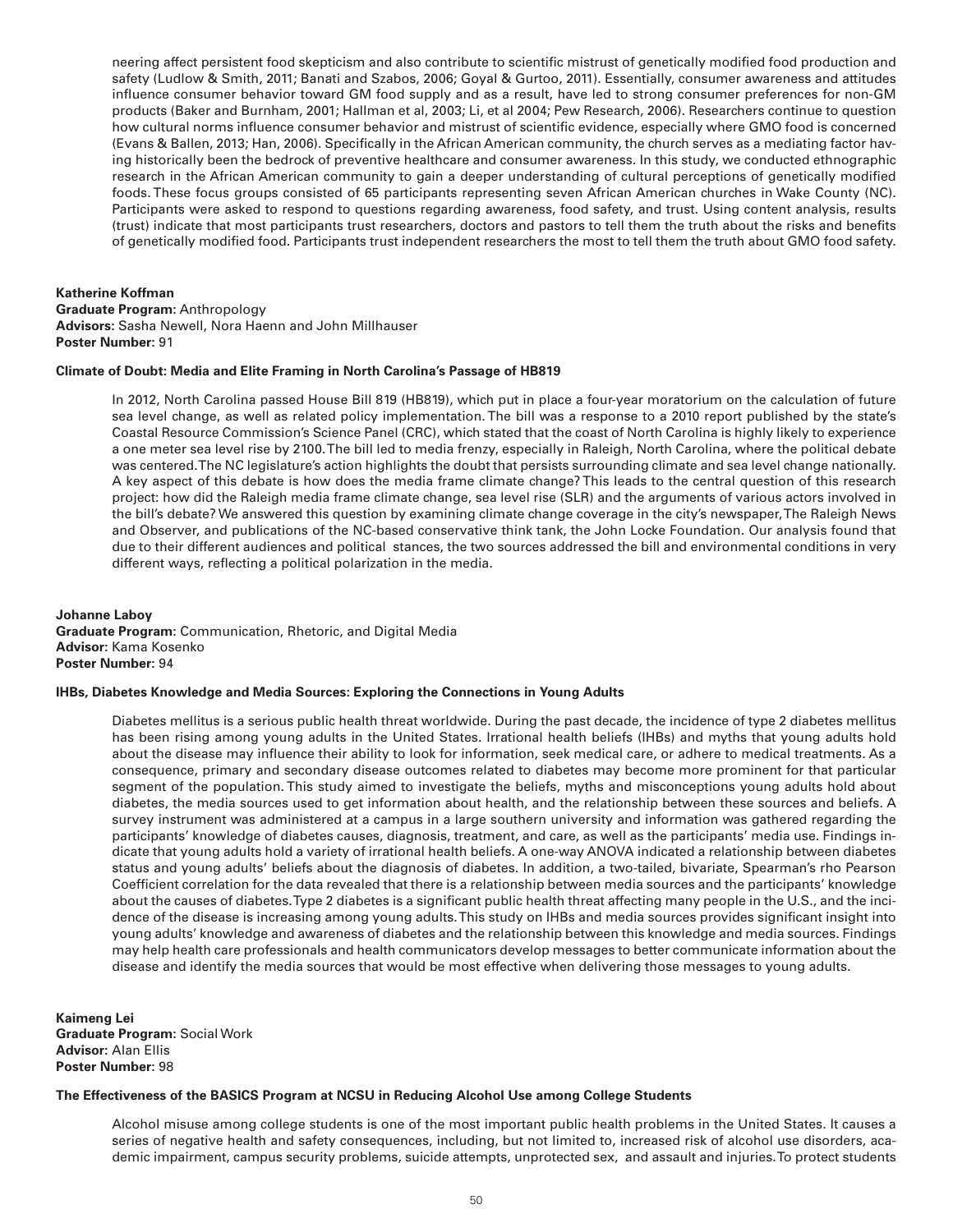from those consequences, Brief Alcohol Screening and Intervention for College Students (BASICS) program has been implemented at North Carolina State University (NCSU) for years. Yet, the effectiveness of this program at NCSU has not been formally evaluated. The influence of related factors also remains unknown. This evaluation is designed to examine the change in participants' alcohol use patterns several months after program completion, relative to alcohol use at intake. The questions that this study intends to answer are (a) how effective is the BASICS program at NCSU in reducing students' alcohol use between baseline and 3-10 month follow-up, and (b) to what extent is the program's effectiveness influenced by related factors such as sex, baseline pattern of use, adoption of protective strategies, readiness to change, and duration of intervention. This study follows a one- group pretest-posttest design. Data is collected from all students (n=112) who completed the BASICS program from April 1 to October 31, 2014. Pretest data is drawn from existing intake survey as well as the counselors' case notes and students' eCheckup To Go results. Posttest data is collected via an online survey. With evaluation results, social workers will be able to use evidence-based practice to help young clients make informed decisions about their alcohol use, and also to identify those with high risk so that further intervention can be provided. Besides, formal evaluation results will provide persuasive evidence for social workers to advocate for more alcohol education services from university stakeholders.

# **Melinda Leonardo**

**Graduate Program:** Communication, Rhetoric, and Digital Media **Advisor:** Jessica Jameson **Poster Number:** 99

#### **Lost in Transfer: How Training Participant Narratives Reveal Training Transfer Experiences**

Organizational training transfer refers to the ability of training participants to transfer skills learned in training back into the workplace. Previous research has come primarily from the fields of human resources and organizational development, and has relied heavily on post-training evaluations and survey instruments. This qualitative study expands our understanding of the training transfer experience in two ways. Framing training as a social innovation, Rogers (1983) theory of diffusion of innovation is used to determine how aspects of the training itself and participants' attitudes toward the training material facilitate the transfer process as DOI would predict, The study specifically investigates two exploratory research questions 1) How do trainee narratives describe the experience of skill transfer? and 2) In what ways are participant experiences of transfer compatible or incompatible with the major themes of the training program? These questions were investigated through interviews of training participants before, during, and three months after mediation training as well as observation of the week-long training and an analysis of the training materials. Thematic analysis of participant interviews highlighted important perspectives of what happens in the transfer process. Three dominant themes included participants' expression of the need for communication skills, their motivation for transfer, and the training-to-practice gap. These were highly (although not completely) compatible with the training themes, which included the importance of skills practice, emotion is not bad, and the voice of both parties. The study has implications for theoretical development of training transfer and practical implications for training design and evaluation.

**Kendall B. McCollough**, D. Troy Case, and Ann H. Ross **Graduate Program:** Sociology and Anthropology **Advisor:** D. Troy Case **Poster Number:** 113

#### **Nutrient Foramen Variation in Human Long Bones**

The nutrient foramen is a key landmark used in several long bone measurements; however, while it is documented as originating at the point of ossification, its overall stability in position and occurrence has not been fully explored in a stressed population. The purpose of this project was to evaluate the occurrence and position of the nutrient foramen in a documented skeletal collection. The sample consists of 52 adult European American males and 48 females from the Terry Collection. Standard metric measurements were taken for the humerus, radius, femur, tibia, first, second and fourth metacarpals. In addition, newly developed measurement to register the position of the nutrient foramen and number of foramina present  $(0 - 3)$  were recorded. Childhood stress was assessed via the presence of LEH (Linear Enamel Hypoplasias) and the relative lengths of the long bones. Positional information of the nutrient foramen was cross referenced with the approximated stress level of the individual to examine how position and occurrence were affected. Results suggest that elements are differentially affected by stress and so are the nutrient foramina. However, all long bones were not affected in the same manner. For example the foramen was found to be relatively stable in its location relative to bone length and in number in the tibia, while there was greater variation in the other elements.

**Sonia L. Oakley**, Christopher M. Allred, and Richard D. Yentes **Graduate Program**: Psychology **Advisors**: Samuel B. Pond; Adam W. Meade; Lori Foster Thompson **Poster Number:** 135

#### **Functioning of the Utrecht Work Engagement Scale among Men and Women from the United States: An IRT Approach**

Given the link between employee well-being and desirable individual and organizational outcomes, researchers have become increasingly interested in measuring employee work engagement – a positive state of well-being characterized by cognitive, physical, and emotional investment in work activities. Although the Utrecht Work Engagement Scale (UWES) is one of the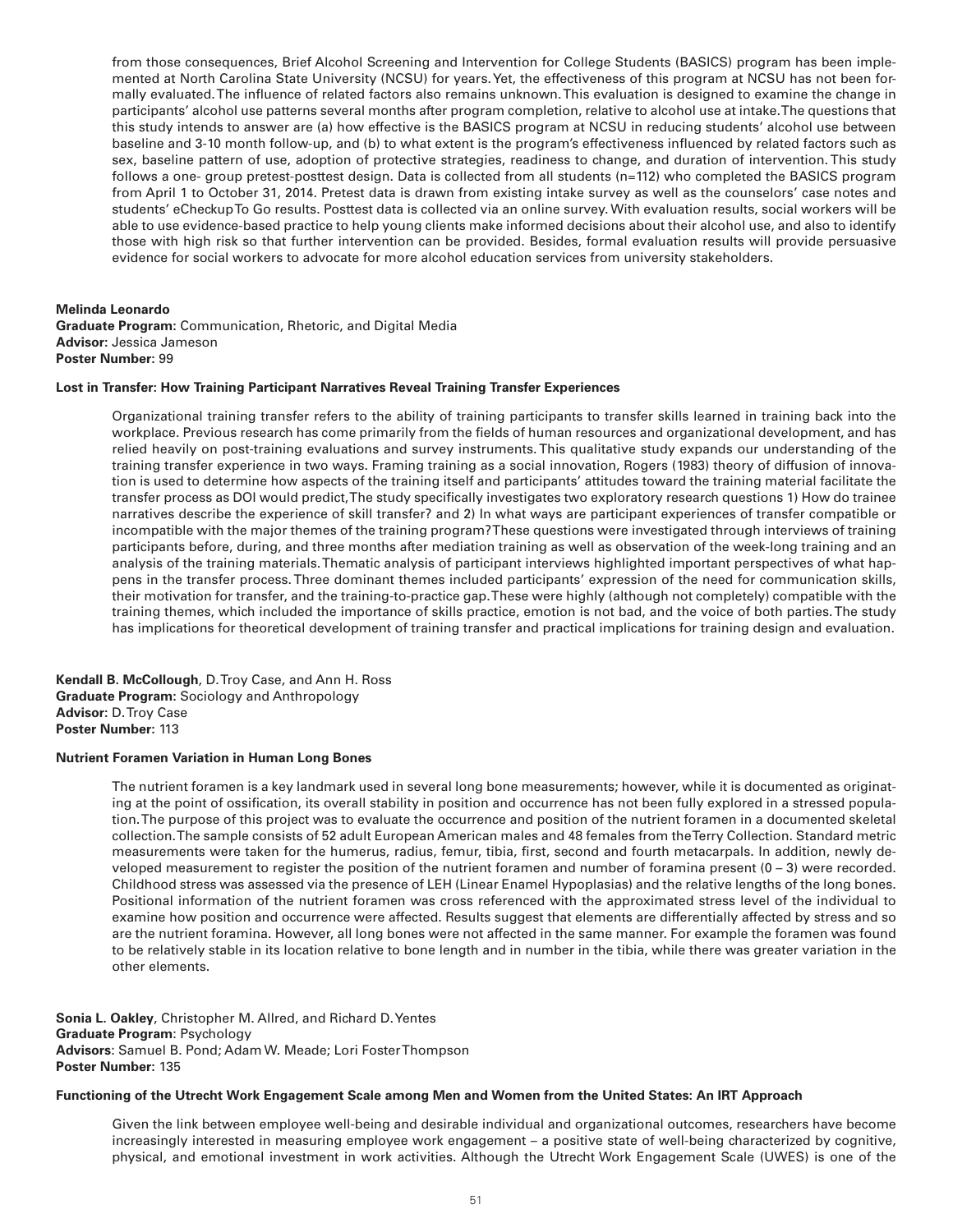most widely used measures of work engagement, little is known about the functioning of the scale items among U.S. samples. Furthermore, although research has established the psychometric properties of the scale across employees from different countries, no studies have examined whether this scale functions equivalently across gender groups. To address these gaps, the current study used item response theory (IRT) to identify UWES items that function effectively in full-time employees from the United States ( $N = 494$ ), and function equivalently for men and women. Results indicated that while the UWES items functioned well in our U.S. employee sample (i.e., high discrimination parameters and item information functions), not all items functioned equally well for men and women. Differential item functioning (DIF) analyses indicated that approximately one third of the UWES items exhibited DIF across gender, suggesting that the scale may not function effectively for certain groups. Problematic items, which largely referenced the push and pull of work versus non-work identities, were less discriminating for women than for men. Our results are interpretable given traditional gender differences in work and family commitments. For individuals whose work choices are guided more heavily by commitments to non-work domains such as family, these items may not be particularly reflective of work engagement. To make accurate comparisons of work engagement across gender, and to effectively capture true work engagement levels for both men and women, recommendations concerning a modified UWES are provided.

# **Alexander J. Preiss Graduate Program**: International Studies **Advisor**: Mark T. Nance **Poster Number:** 145

# **Tourism Value Chains, Development, and Poverty**

Tourism has long been identified as a promising tool for economic development and poverty alleviation. However, tourism comes in many forms, and scholars disagree on which has the greatest net benefit. In my research, I use a mixed-methods approach to investigate how variables in the tourism value chain affect lives and livelihoods in host communities. First, I use regression analysis of macroeconomic indicators to test whether alternative tourism (such as ecotourism and adventure tourism) differs from mainstream tourism in its economic impact. Using the prevalence of package tourism as a proxy for mainstream tourism, I run regressions with several variables that capture various aspects of economic development. Most of the regressions do not produce statistically significant results, suggesting that mainstream and alternative tourism do not differ significantly in their developmental potential. On the other hand, high proportions of package tourism correlate significantly with the importance of international tourism to the national economy. This suggests that countries that are more economically dependent on tourism tend to rely more on mainstream tourism. Second, I use a case study of a locally owned tourism operator in Ecuador to explore whether local ownership of tourism firms leads to a supply chain that has greater livelihood benefits for locals, particularly those in poverty. I obtain data via semi-structured interviews with the firm's owner and a key contractor, as well as financial and payroll data. I am still conducting this element of the research, but preliminary results indicate that this firm has a remarkably local supply chain, leading to a higher multiplier effect for the tourist dollar. This suggests that developing countries may benefit more from promoting the growth of local tourism firms than encouraging foreign direct investment in tourism.

**Katy Rosenbaum Graduate Program:** International Studies **Advisor:** Mark Nance **Poster Number:** 155

#### **Empowering Universities as Change Agents: Constructing Globalization through Campus Internationalization Plans**

International education literature describes campus internationalization as a response or reaction to the forces of globalization. This research project uses a constructivist approach to examine how universities contribute to the understanding of globalization through strategic internationalization plans, specifically looking at whether they construct a neoliberal understanding of globalization or an alternative approach. A case study methodology was employed using strategic internationalization plans from several recipients of the prestigious Paul Simon Award for Comprehensive Internationalization. Using discourse analysis, this research looked specifically at rationales for internationalization, including action steps or programs along with desired outcomes. The discourse was then analyzed to determine how it contributed to the construction or understanding of globalization. Findings demonstrate strong bias towards internationalization plans constructing a largely neoliberal understanding of globalization, including the seemingly inevitable and unstoppable nature of globalization; an acceptance of the commodification of students and higher education; a focus on university rankings, prestige, and the need to compete on the free market; a quantitative bias in how plans measure desired outcomes; and the recognition of globalization as a westernizing or neocolonial force. In the plans examined, both discourse and actions are embedded in a neoliberal understanding of globalization, and these plans further contribute to and reinforce this construction.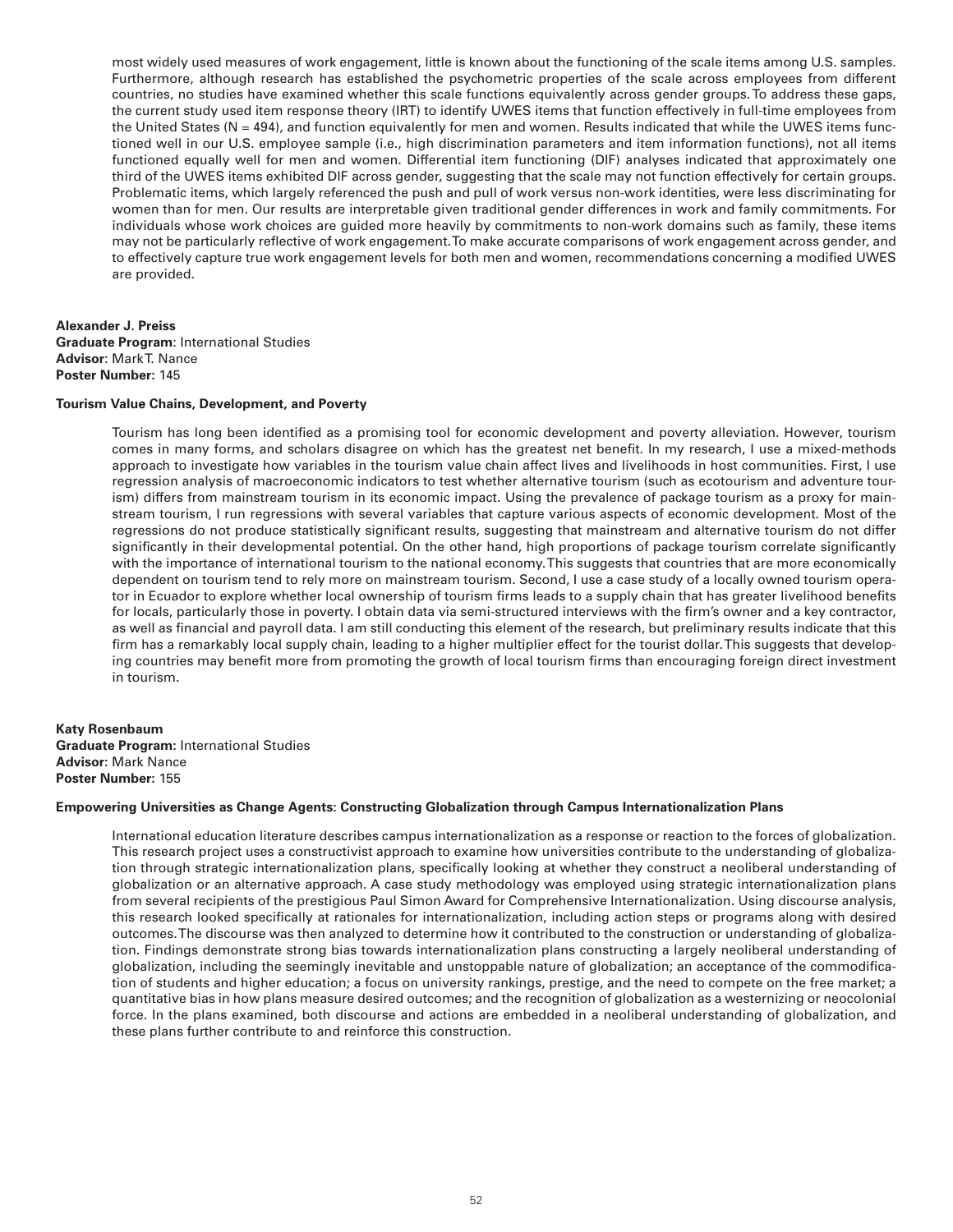# **Colorism across Families: Skin Tone and Children's Perceived Relationship Closeness with Parents**

Scholars suggest that skin tone plays a major role in the lives of people of color, and many note that skin tone is especially important for personal interactions, dating, and mate selection. Despite this, little research is known about the relationship between skin color and other interpersonal interactions, especially as it relates to families and familial relationships. Drawing from literature on colorism/pigmentocracy and Latin Americanization, this research investigates the relationship between child's skin color and her/his perceived relationship dissatisfaction with their parents. Particularly, this research looks at the relationship between skin color and relationship closeness across racial categories and brings attention to gender, class, and immigration status as mediating mechanisms. Using the *National Longitudinal Study of Adolescent and Adult Health* (*Add Health)*, a relationship dissatisfaction scale was created and OLS regression techniques were used. Results suggest that gender and skin color are related to relationship dissatisfaction with darker skinned girls reporting higher levels of dissatisfaction than boys and lighter skinned girls. Additionally, boys report lower levels of relationship dissatisfaction than girls, with darker skinned boys reporting the least amount of relationship dissatisfaction. The results of this study highlight the importance of skin color and skin color ideologies and their roles in family relationships and socialization. Results also suggest and confirm that skin color may operate differently for females and males.

**Mary Sloan Graduate Program:** International Studies **Advisor:** Mark Nance **Poster Number:** 166

#### **Mapping Progress in International Aid: Threats and Responses in Morocco**

Evaluating the impact of aid has been a decades-long exercise from which trends in the aid movement have emerged. First, a shift occurred in the goals of aid. Rather than focusing on increasing economic growth, aid programs became more targeted towards advancing human development and addressing human security threats. Additionally, aid organizations have sought to decentralize projects. As aid projects become more localized, beneficiaries, are able to provide input regarding their actual needs. If aid projects are more targeted to the real needs of individuals within developing countries and more inclusive in terms of input, one would expect this to be reflected in aid expenditure and the locations of projects. In my project I pose the following question to understand aid effectiveness in Morocco: Are aid organizations spatially and monetarily targeting existing human security threats? Measuring aid effectiveness through a spatial and monetary analysis will highlight the degree to which international trends in aid research have actually impacted the implementation of projects. Based on the results of the spatial analysis, I seek to determine how aid has impacted social unrest in Morocco. In answering my research question, I employ a case study of aid effectiveness in Morocco.

Effectiveness is measured both spatially and monetarily. The degree to which aid projects are located in human security hot spots serves as a spatial measurement. The amount of aid that is spent in each sector measures monetary effectiveness. In my analysis I utilize ArcGIS to map and analyze aid data and human security threats, as well as qualitative and quantitative methods to further examine aid effectiveness. My results are mixed, showing some aid projects in areas most vulnerable to human security threats.

**J.J. Sylvia IV Graduate Program**: Communication, Rhetoric, and Digital Media **Advisor**: Stephen Wiley **Poster Number:** 174

# **The MOOC Dropout: Analysis of Course Completion Obstacles**

The question of the merit and future potential of Massively Open Online Courses (MOOCs) has been widely debated in higher education, especially in light of recent research at San Jose State University that has shown that successful completion rates for MOOCs are much lower than the traditional classroom. MOOC completion rates ranged between 23 and 51 percent. This research, at least on the surface, tends to contradict the popular praise MOOCs originally received in media coverage, which often heralded it as a tool that would democratize higher education and open it up to those who traditionally did not have equal access to the classroom. However, these perspectives have not adequately addressed the reasons students are failing to successfully complete MOOCs. My poster addresses these reasons for failure by using a cultural historical activity theory analysis based on the comments made on three recent and popular articles reporting on studies that show low completion rates for MOOCs. Based on this analysis, I argue that the time allowed for completion of MOOCs and the background knowledge of student participants creates the contradictions that most often prevent successful completion. In conclusion, this project, by closely examining the reasons students are not completing MOOCs, sheds new light on the role MOOCs might play in the future activity of higher education.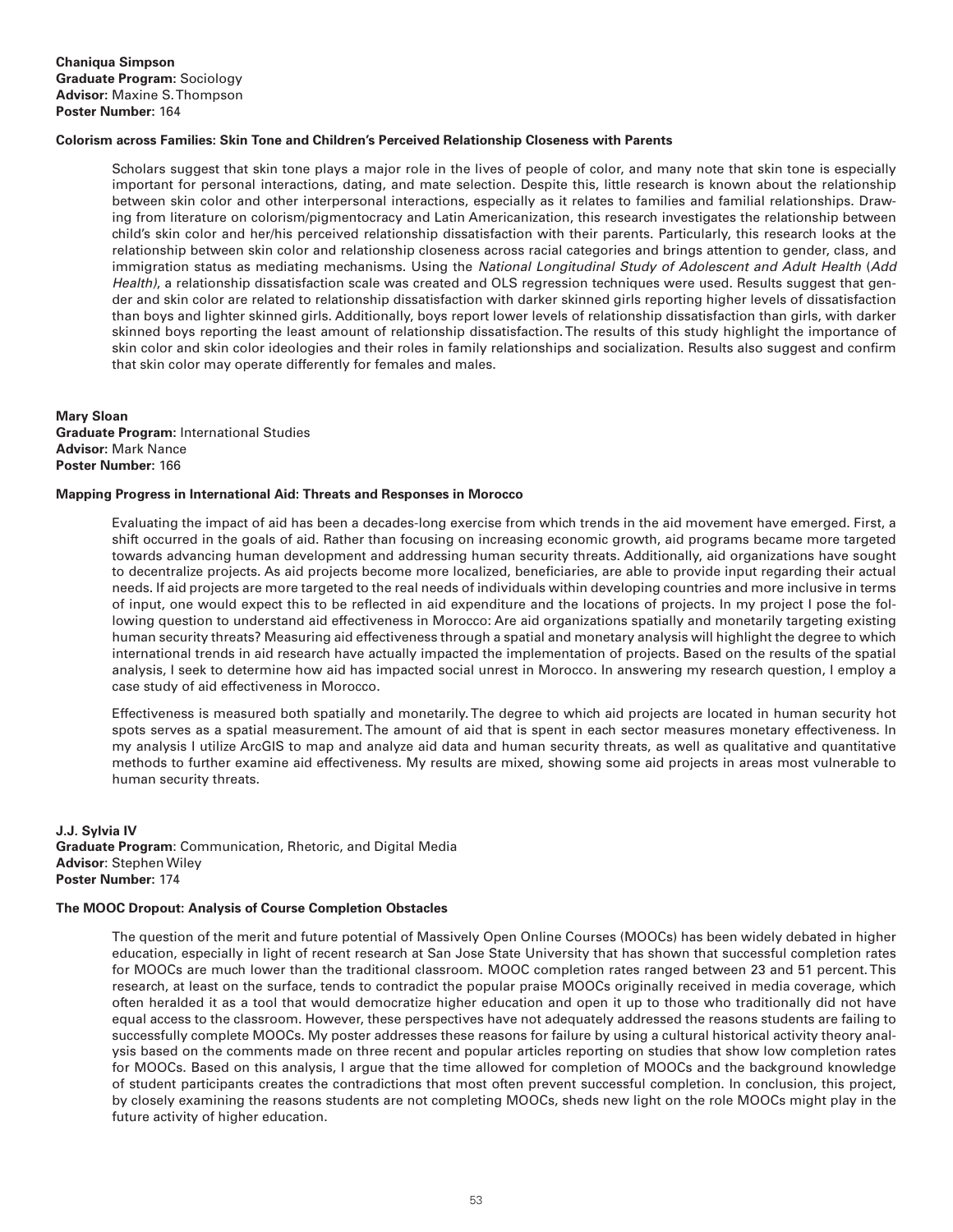# **Community, Pain, and Respect: Understanding** *Pangajow* **Killings from the Agusan Manobo Perspective**

The academic attention on acts of violence perpetrated by marginalized groups such as suicide bombing and mob lynching has led to various theoretical approaches. Instead of framing these practices within a single analytical category such as 'culture' or 'function', a productive framework considers the dynamics of culture and processes at the historical, socio-economic, and political level. Employing this integrative framework, the study examines a practice among the Agusan Manobo of southern Philippines called *pangajow,* a term understood as revenge killing, slave raiding, prestige killing, and armed revolt. Drawing on ethnographic interviews and participant-observation in two Manobo communities, the inquiry aims to provide an understanding of the practice based on the salient cultural concepts used in articulating the practice among members of the concerned communities. A semantic network based on the coded key terms reflects three overarching cultural concepts: *banua* or "community", *ginhawa* in relation to "emotion", and *bantug* in relation to "respect". It is argued that the Agusan Manobo make sense of *pangajow* killings using these concepts in light of historical, socio-political, and economic processes to which their communities are subjected. Most forcible of these processes are the issues on native-migrant dynamics, economic poverty, and the land laws from the colonial period to the creation of the modern state. This means that the concepts underlying the killings are dynamic as the Agusan Manobo continue to adapt to varying conditions. The Agusan Manobo, therefore, make sense of these killings through the dynamics of cultural concepts and structural processes. This emphasis on the complex interconnections between culture and large-scale processes hopes to be of theoretical significance to the understanding of violence especially among marginalized groups and of pragmatic relevance in informing effective initiatives to address these practices which continue to yield devastating consequences.

**Lucia Lancellotti Titus Graduate Program:** International Studies **Advisor**: William Boettcher **Poster Number:** 178

#### **Success and Failure of Revolutionary Action: Case Studies from the Arab Spring Algeria versus Egypt**

Scholarly literature has debated on the subject of political revolutions for decades. Tilly (1978, 1993), Skocpol (1979), Goldstone (1991), and Katz (2004), among others, have forwarded several variables to explain the success of revolutionary action during the French, Russian, Chinese, and Iranian Revolutions. However, after the mass uprisings throughout the Middle East and North Africa in 2011, the question remains whether these same variables are just as likely to explain the success or failure of revolutionary action for the participants of the Arab Spring. In particular, by employing a qualitative case study approach, this research aims to explain the different outcomes of two participants who possessed similar revolutionary seeds: the success of revolutionary action in Egypt versus the failure of revolutionary action Algeria. Three previously forwarded variables were applied to the mass uprisings in each country: the role of the opposition movement, the role of the military or security forces, and the role of the state's response to the opposition. I hypothesized that a strong opposition movement, an ineffective or non-existent military or security force, and the inability of the state to respond effectively to the opposition movement were each likely to increase the success of revolutionary action, and vice versa. After a careful analysis of the empirical evidence, the findings of the research fully support the hypothesis. As such, these findings suggest that the variables forwarded by prior literature to explain some of the most significant revolutions of our modern history, continue to be highly relevant when attempting to explain the vastly different outcomes of the particular Arab Spring case studies.

**Angela Tramontelli Graduate Program:** English **Advisor:** Jeffrey Reaser **Poster Number:** 180

# **The Inclusion of Linguistic Diversity in Foreign Language Curricula**

The way we use language indexes our social roles and identities (c.f. Agha, 2003; Silverstein, 2003; Wolfram & Schilling-Estes, 2006). An accent or dialect simultaneously signals various social meanings including ethnicity, social class, or other demographic information. An awareness of language diversity therefore equates to an awareness of other forms of diversity in society. The North Carolina Language and Life Project at NC State is renowned for its innovative outreach programs which demonstrate that teaching students about language variation leads to greater social awareness and appreciation of multiculturalism (Dunstan, 2013). Proponents of foreign language education advocate that, among other benefits, one importance of learning a second language lies in using that language to connect with speakers of other cultural backgrounds. However, language diversity curricula such as that pioneered by NCSU (e.g. Reaser & Wolfram, 2007) have not yet been applied to foreign language classrooms.

This project extends the reach of existing sociolinguistic educational materials to demonstrate that teaching an awareness of the social functions of language can increase students' ability to use foreign languages to interact with speakers of other cultural backgrounds. I synthesize sociolinguistic research with theories of communicative language teaching and intercultural com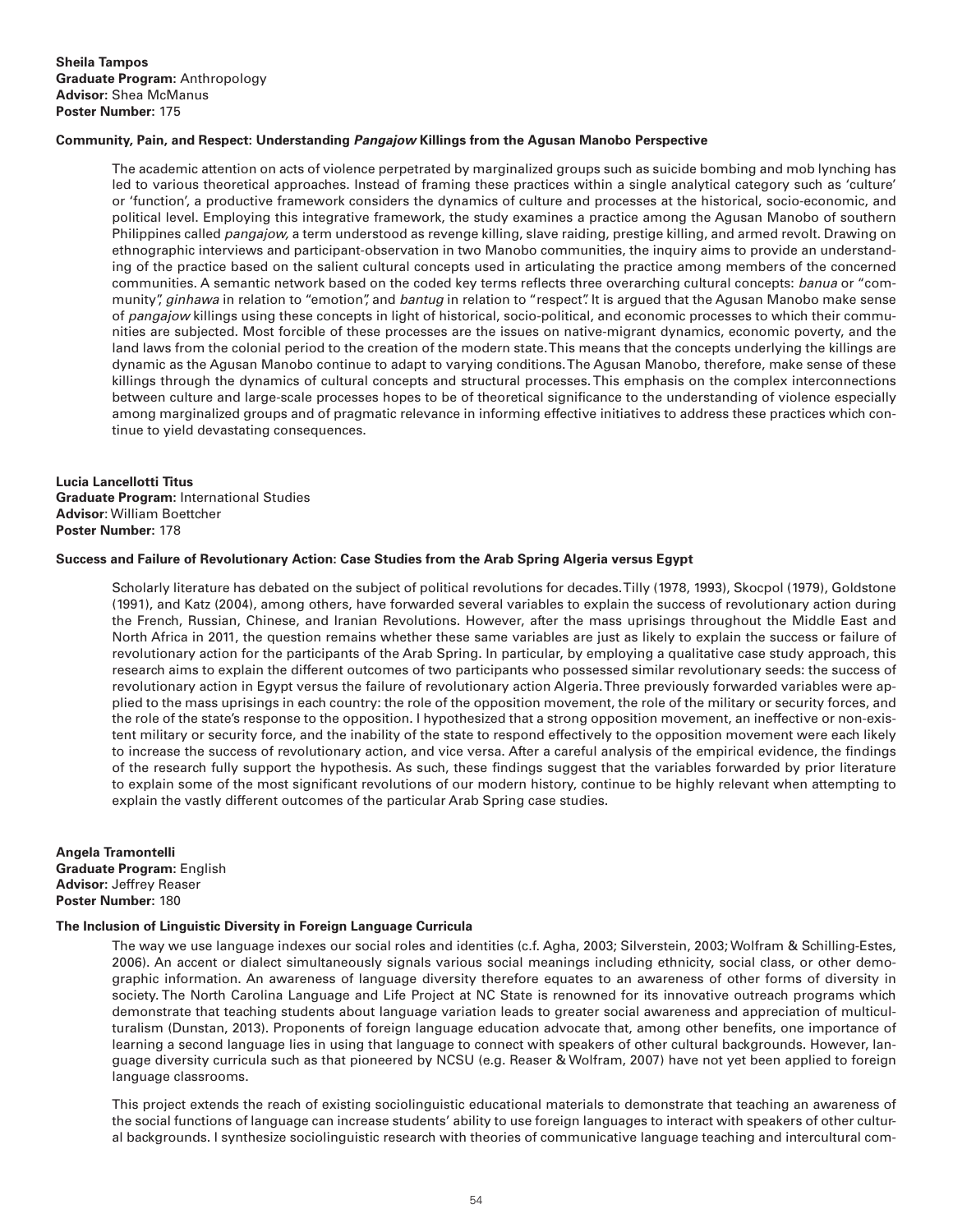petence development to demonstrate that language diversity education programs can supplement foreign language teaching. Second language acquisition theories and teaching pedagogies shape the curriculum so that it best integrates sociolinguistic content with existing educational frameworks.

The outcome of this project is the development of sociolinguistic educational materials created specifically for use in foreign language classrooms. By explicitly linking language learning with the cultural contexts of that language, students will be equipped with a better understanding of how their foreign language skills translate into the existing societal frameworks of the target culture, and will ultimately become more interculturally competent speakers.

**Anne-Lise K. Velez**, Mary Clare Hano, Jayce Sudweeks, Kate Albrecht **Graduate Programs:** Public Administration **Advisor:** Branda L. Nowell **Poster Number:** 185

#### **Investigating Network Boundaries in Complex Problem Domains**

A network perspective offers rich theoretical and methodological approaches to investigating complex problem domains and the related efforts of interdependent actors seeking to intervene in these problem domains. Network scholarship is divided, with one camp favored by public management and organizational scholars viewing networks as purposefully created governance and coordination supra-structures with clearly delineated boundaries, and another perspective favored by sociologists and policy scholars viewing networks as social constructions with fluid boundaries based on viewer perspective. To date, these competing perspectives have largely avoided interaction. Here, we explore the intersection of these two perspectives based on case studies of three complex problem and policy domains: 1) a policy network concerning genetically modified organisms; 2) a wildfire disaster response network, and 3) a community health and wellness-focused service delivery network.

**Tara Connolly Watterson Graduate Program:** Communication **Advisor:** Deanna Dannels **Poster Number:** 191

#### **University Health Provider Perspectives on the Communicative Aspects of Brief Alcohol Interventions**

Given the pervasiveness of binge drinking among the patient population of university students, university health service providers are often faced with opportunities to conduct brief alcohol interventions during appointments with patients. These interventions can be crucial to patient health outcomes such as decreasing alcohol consumption. However, the general population of medical providers has demonstrated discomfort and inconsistency in conducting screening and intervention regarding patient alcohol use. This study investigates provider perspectives on the communicative aspects of brief alcohol interventions with patients in the unique context of university health services. Providers self-reported communicative strategies that they used and communicative challenges they faced during alcohol-related conversations with patients. Fourteen university health medical service providers, including nurse practitioners, physician assistants, and physicians, participated in the study. Providers were employed at four medium to large universities in one region of the Southeast United States. Sampling was conducted according to a maximum variety heterogeneous sampling technique. Providers participated in in depth interviews, yielding self-report retrospective insights. Data were coded and analyzed according to the constant comparative method. Providers reported enacting the following communicative strategies during brief alcohol interventions: gathering more information, creating a nonthreatening environment, providing education about consequences, eliciting patient ownership, providing tips for harm reduction, and continuing the conversation. Additionally, providers reported the following communicative challenges to conducting brief alcohol interventions: choosing how and when to start the conversation, diagnosing a resistant population, establishing necessary rapport for a sensitive conversation, and maintaining credibility despite uncertainty about efficacy of interventions.

**Allaire K. Welk**, James H. Creager, Douglas J. Gillan **Graduate Program:** Psychology **Advisor:** Douglas J. Gillan **Poster Number:** 192

#### **A Novel In-sight: Inattentional Blindness is Not Blindness**

The term "inattentional blindness," which researchers have applied to a number of empirical phenomena such as "the invisible gorilla," presupposes a mechanism in which an observer does not process (i.e., is blind to) unexpected events due to focused attention on a primary task. However, features of unexpected events may be processed, thereby receiving attention, based on the characteristics of the features. The current research investigates task relevance as one of those characteristics. To address this research question experimentally, inattentional blindness was treated as a dual task; participants received instructions to focus on a primary task, but were not explicitly informed about a secondary task. Specifically, participants played a visual video game in which multiple white and black pucks moved randomly within the display. One black puck contained a colored target (e.g., a green dot). Likewise, one white puck contained a dot of a different color (e.g., red). When pucks of the same color made contact, the target dot could transfer between pucks; the primary task was to track these transfers. On some trials, an unexpected event occurred: the unattended target's color changed. The unattended target could change to the color of the target the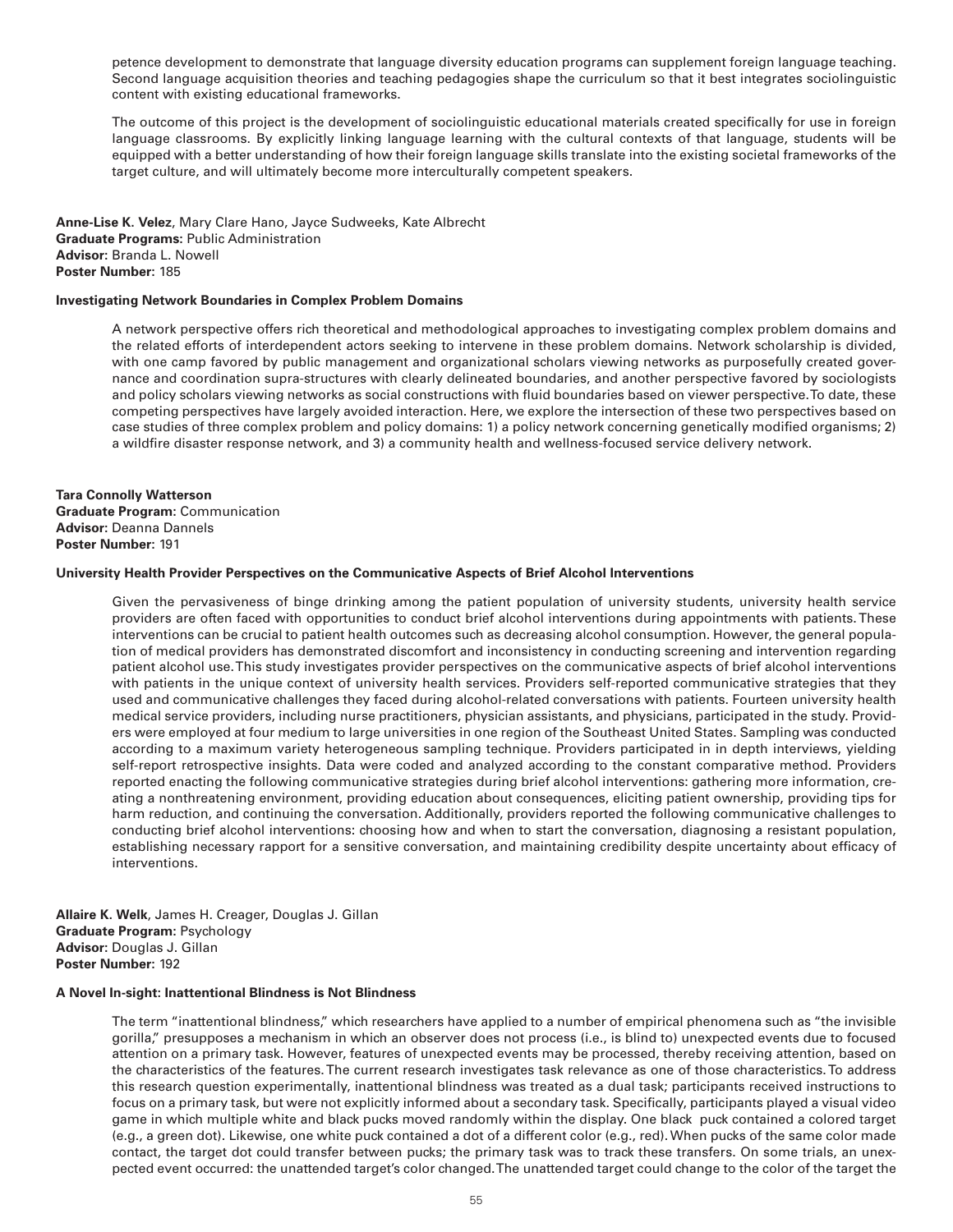individual was tracking (task relevant) or a color unrelated to the primary task (non-task relevant). In addition to counting the target transfers, participants recorded if they noticed anything unexpected. Participants' correctly identified unexpected events more frequently in conditions of task relevance than in conditions of non-task relevance. These results suggest that inattentional blindness is a poor name for this phenomenon. Rather than blindness to unexpected events, these results indicate that people who are focused on a primary task may process unexpected events as they more closely resemble the surface features of the primary task. Applications include driving, flying, and interactions with computers and video games.

**Sarah E. Wenner** and Pamela K. Koulianos **Graduate Programs:** History **Adviser:** S. Thomas Parker **Poster Number:** 193

### **Secrets of Arabian Nights Revealed: An Analysis of Unique Ceramic Finds from Petra's North Ridge**

Petra's North Ridge—north of the Colonnaded Street—has been excavated by multiple prominent archaeologists throughout the past century. A new team, under the direction of Drs. S. Thomas Parker and Megan Perry, have begun to explore the often neglected various shaft tombs and non-elite domestic structures within the archaeological park. Using material from the 2014 season, this poster will examine both local and imported unique ceramic finds from the Nabataean and Early Byzantine periods in order to place the inhabitants of the North Ridge within their larger historical and economic contexts. This also contributes to a greater understanding of Petra overall.

**Eric Wilbanks Graduate Program:** English **Advisor:** Erik Thomas **Poster Number:** 197

#### **The Role of Social Information in Cognitive Processing: Sex and Sexuality**

Exemplar models of cognitive linguistic processing hold that humans' robust memory faculty allows for the construction of "exemplars" or prototypes gained through statistical procedures applied to experiential memories of variation. Hybrid models such as that proposed by Pierrehumbert (2006) call for increased awareness of the mental encoding of social information during the construction of exemplars. Since they are based upon experiential memories, exemplar clouds are sensitive to social information, especially that which is memorable or unique. As Mendoza-Denton et al. (2003) note, congruence between the variant and the center of the exemplar cloud often facilitates cognitive processing. Walker and Hay (2011) find that congruence between "word age" and speaker age facilitate processing in a lexical decision task. Similarly, Sumner and King (2013) note that "masculine" or "feminine" words show stronger semantic priming effects when there is congruence between word and speaker gender.

Expanding upon these investigations of speaker age and gender on linguistic processing, the current study examines a new social variable, sexuality. First, a lexical association task was carried out to construct a corpus of word-pairs whose semantic links differed for straight female, straight male, and gay male speakers. Then, the effect of congruence between speaker sexuality and gender and the semantic pair was investigated in a lexical decision task. Statistical analyses of reaction times illustrate significant increases in reaction time when congruence between speaker and associated pair is negative. Additionally, the effect of congruence or incongruence on semantic priming was greatest for the gay male speaker. These data demonstrate the saliency of speaker sexuality information in lexical processing and cognitive semantic linking and argue for an expansion of the social categories relevant for Exemplar models of linguistic processing.

**Olga Zielinska Graduate Program:** Psychology **Advisor:** Christopher B. Mayhorn **Poster Number:** 207

#### **What are the Chances? Examining the Effect of Displaying Probability Rates on Web Health Searches**

The internet offers many benefits to people seeking health information, such as the convenience of accessing information at any time, and the protection of viewing information anonymously; however, such information is unregulated and can be misinterpreted. Escalation, the observed increase in medical severity of search terms within a single search session, could occur. For example, escalation occurs when an initial search for "headache" leads to a later search for "brain tumor". Researchers have recommended including incidence rates to reduce escalation; however, this phenomenon has yet to be tested empirically. One-hundred-and-forty-seven undergraduates were randomly assigned to one of three presentation groups (control, pictorial, and numeric) where they evaluated four search results pages. Incidence rates were not displayed in the control whereas participants in the pictorial condition saw incidence rates displayed as bar graphs and those in the numeric condition saw incidence rates displayed as percentages. Escalation was evaluated using the susceptibility measure from the Risk Behavior Diagnosis Scale. Four symptoms were evaluated and each symptom was paired with four conditions: two benign and two serious. Benign susceptibility was highest when shown numerically, followed by pictorially, and lowest in the control. The numeric group was significantly higher than the control group (*p=*.009); however, there were no differences between the numeric and pictorial group, and between the control and pictorial group (*p<*.10). Similarly in the serious condition, the highest ratings were in the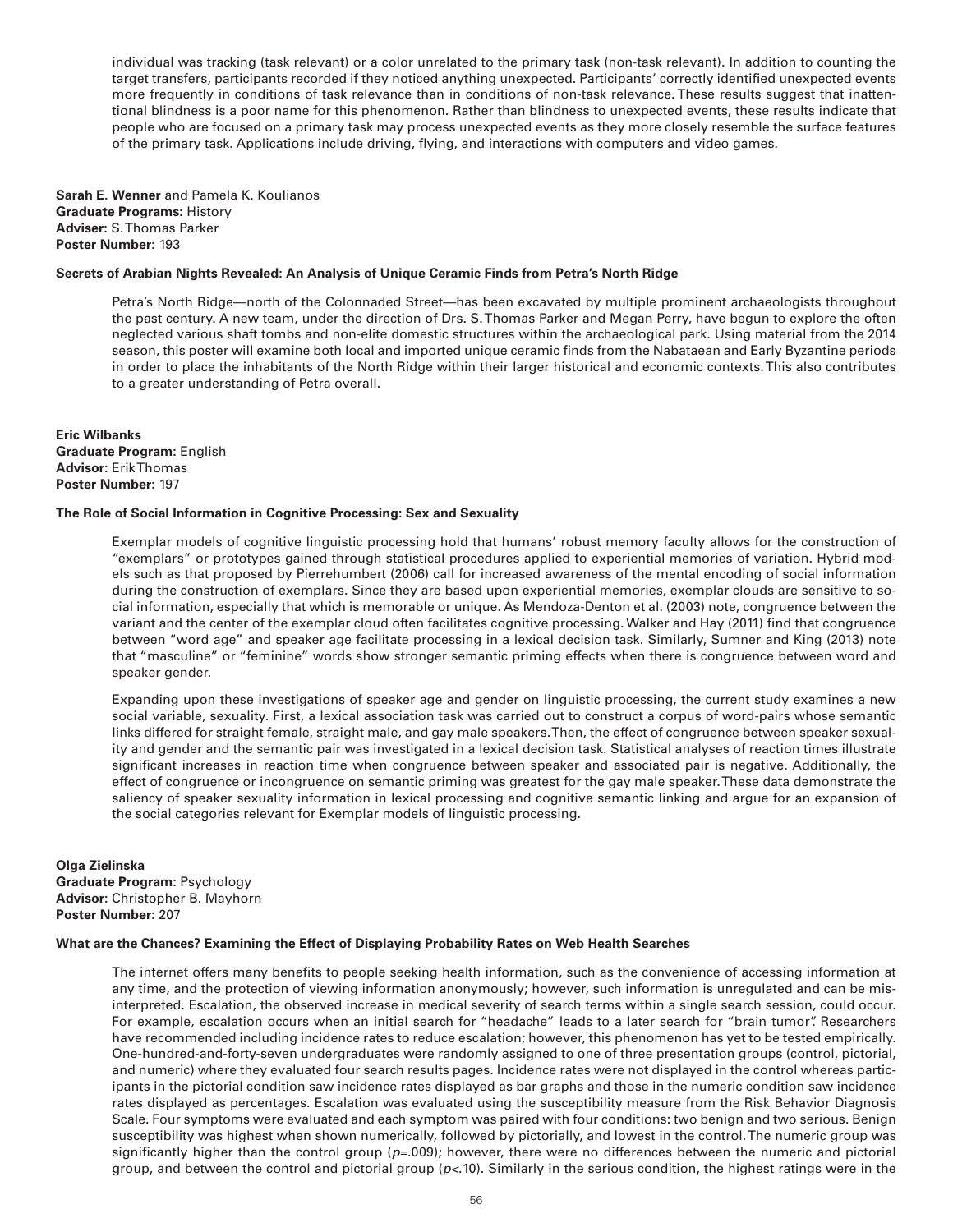numeric group, followed by pictorial and the lowest susceptibility in the control. Numeric was significantly higher than the control ( $p=0.028$ ), but there was no difference between the numeric group and the pictorial group, or between the pictorial group and the control ( $p<.10$ ). Although susceptibility was higher when incidence rates were present for both benign and serious conditions, rates were higher for benign conditions than the serious conditions suggesting that people are not escalating. The findings from this study could be helpful in understanding how patients comprehend healthcare information and could conceivably provide direction for how health care professionals distribute information to their patients.

# **College of Natural Resources**

**Scott M. Beck Graduate Program:** Forestry & Environmental Resources **Advisor:** Melissa R. McHale **Poster Number:** 14

# **Beyond Impervious: Urban Land-cover Pattern Variation and Implications for Water Quality**

Linking urbanization patterns to ecosystem functionality is a primary goal of urban ecological science. The recent refinement of urban land cover classification frameworks has given urban ecologists a powerful tool for assessing land cover patterns at high spatial resolutions. As a function of differing patterns of development, urban water quality is affected by the percentages of impervious and vegetation surfaces within catchments, although water quality variability remains unexplained. Variation in land-cover patterns could explain a significant proportion of water quality variation, however, little is known about if or how land cover patterns vary among urban catchments with similar development levels. This study was conducted to determine if and how land-cover patterns vary among small-scale (~1 -5km2) urban catchments sampled from within the degraded range of impervious cover (20-30%).

High-resolution (1m2) land-cover data were used to quantify 23 land-cover pattern and stormwater infrastructure metrics within 32 catchments across the Triangle Region of North Carolina. Hierarchical clustering organized the catchments into four watershed-level groups, each with a distinct landscape pattern. Among these groups, the connectivity of combined land-cover patches account for 40%, and the size and shape of lawns and buildings account for 20%, of the overall variation in land-cover patterns among catchments. Stormwater infrastructure metrics account for 8% of the remaining variation. Land-cover patterns do vary among urban catchments, which is supportive of findings that suggest patterns are important predictors of water quality variability. However, our study is inclusive of stormwater infrastructure and distinguishes between vegetation types. It demonstrates that trees and grass (lawns) are divergent cover types in urban systems – where grass cover actually increases with urbanization (pavement and building cover)—and suggests that the alternative land-cover patterns feeding stormwater networks could further explain water quality variability.

**Troy Carlton Graduate Program:** Parks, Recreation & Tourism Management **Advisor:** Michael A. Kanters **Poster Number:** 27

#### **Is 'Shared Use' Really Enough? Examining the Interrelationships of Policy and Built Environments on Leisure Time Physical Activity**

Having access to recreational spaces and facilities has been positively associated with higher physical activity rates. Agencies have identified shared use agreements (SUAs) as a potential combatant for the physical inactivity epidemic. Although the sharing of public school facilities can provide opportunities for physical activity, we have limited information on how active people are when given access to these facilities. A statewide project examined the prevalence of shared use within N.C. public school facilities to measure the effect of access policies and facility quality on physical activity behavior. A mixed methodology approach using surveys and systematic observation was delivered. Observational data were collected by observers for various target areas at each school coding individuals' gender, age, and physical activity level. SPAS survey was administered quarterly to athletic directors inventorying the context of both school-based programs and outside/community shared use. The S-PARA audit rated the quality of facilities. Descriptive statistics for physical activity measurements were calculated for each target area. Approximately 9,000 observations were recorded within 123 target areas.

Tennis courts and outdoor tracks were the most used during after school hours by non-school individuals and community groups. Findings suggest that higher levels of physical activity were observed in schools who have extensive SUAs in place. Facilities that were lower in quality were more likely to be completely vacant than those of higher quality. SUAs allowing community access to facilities during non-school hours increases physical activity but not significantly. Despite having open access policies for public use, very little physical activity occurred in schools during after school hours and on weekends. Barriers such as the quality of resources, were found to be more influential in encouraging physical activity than establishing a formal SUA. High schools had a greater variety of and higher quality facilities and hence, were observed having more physically active people.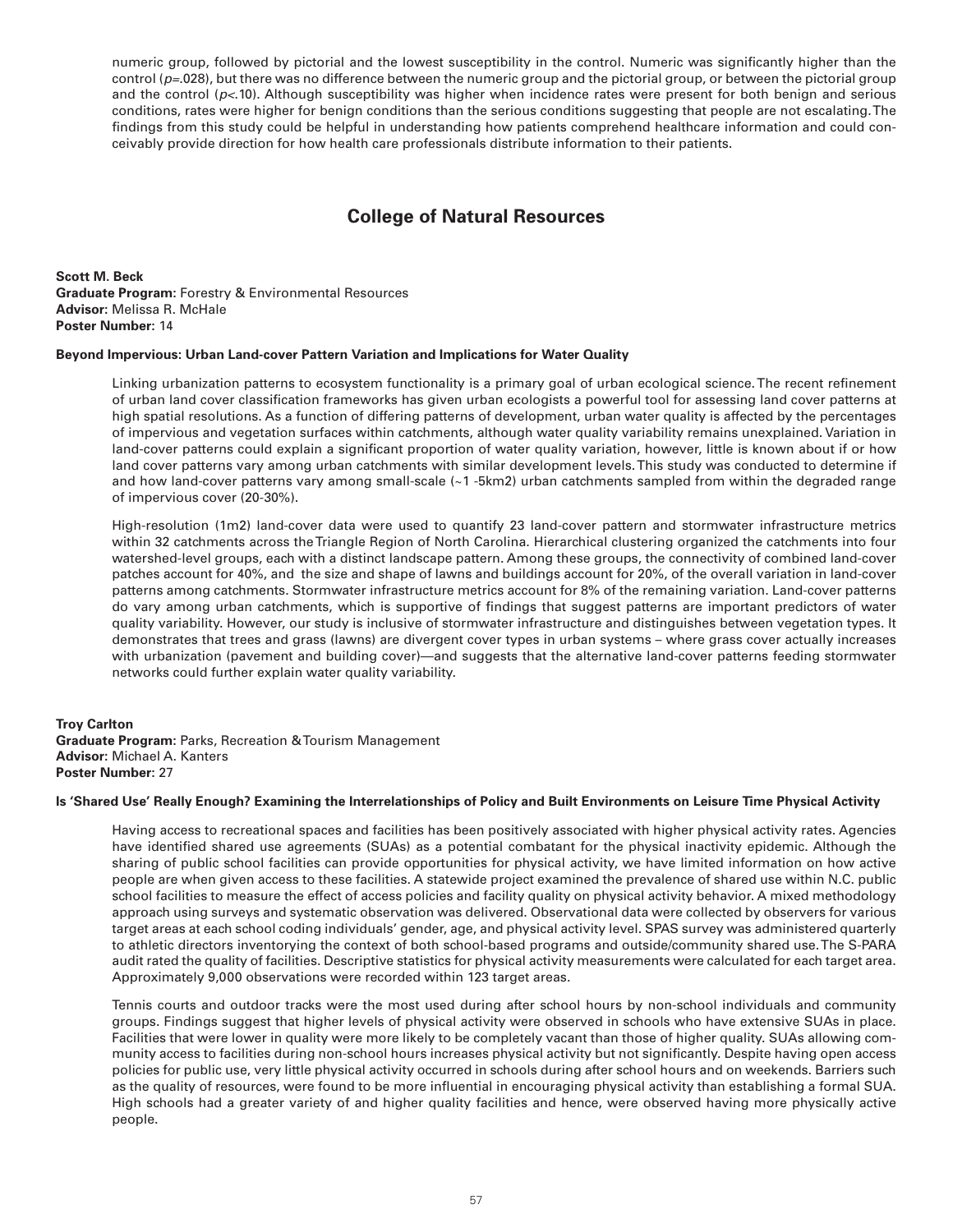# **Erosion Rates Derived From Exposed Tree Roots — New Tools in Water Resources Management**

An accurate estimation of riverbank erosion rates is critical for the evaluation of the past, present, and future sediment regime of river systems. Understanding these relationships allows watershed managers and regulators to prioritize river restoration and contaminated site remediation projects. Exposed tree roots offer a means of determining erosion rates for specific sites of concern. Dendrogeomorphology is a well-established field, yet little has been done in the continental U.S. using this tool and no current literature exists on the use of this tool for many species found in the Eastern U.S. This research uses the changes in the anatomy of tree roots exposed by erosion processes to estimate the average annual erosion rates of riverbank sediments. The first study of this kind in the U.S., our research evaluates the applicability of 12 eastern hardwood species and one softwood species for this method. Exposed root samples from diffuse and ring-porous hardwoods, together with buried ones as controls, were analyzed.

Differences in the arrangement, size and frequency of vessels, fiber diameter, cell wall thickness, growth ring width, and scarring between the exposed and the buried samples were used to identify the first year of root exposure. Multiple river/stream sites have been evaluated with the novel method that relates erosion rates to the bank erodibility ranking system (Bank Erosion Hazard Index -BEHI) that is currently used by the US EPA.

Finding of this study, including macroscopic and microscopic indicators of the date or root exposure and regression analyses relating BEHI to erosion on 3 rivers are presented. Methods for lateral erosion rate determination and potential uses for water quality modeling, remediation site prioritization and risk assessment are presented.

#### **Michael Drake**

**Graduate Program:** Fisheries, Wildlife and Conservation Biology **Advisor:** Nils Peterson **Poster Number:** 42

#### **Cultural Perceptions and the Poaching of Pangolins (***Manis temminckii***) in Namibia**

Pangolins (Order *Pholidota*), also known as scaly anteaters, are simultaneously one of the world's rarest clades of mammals and also the most trafficked animal group. While the driving forces of the international pangolin trade are well understoodhigh value as a medicine and a food stuff in East Asia- little is known about the nature of illegal pangolin hunting in Southern Africa. We began addressing this need with an in person survey of rural Namibians ( $n = 1,146$ ). Most (77.7%) respondents knew what a pangolin was, of which 66.3% reported having seen a pangolin. Of the total respondents, 67.8% identified pangolins as a valuable animal to capture, 68.6% were aware that pangolins were protected in Namibia, and 12.0% had previously captured a wild pangolin. Survey responses suggest that pangolins are widely valued throughout Namibia for both their ceremonial uses as well as for their perceived monetary value. Despite strict wildlife regulations and a strong national conservation ethic, pangolin poaching is prevalent in Namibia. Further study is needed to determine whether pangolins captured in Namibia are being consumed domestically or are traded on the international level.

# **Alexander C. Fish**

**Graduate Program:** Fisheries, Wildlife and Conservation Biology **Advisors:** Christopher E. Moorman and Christopher S. DePerno **Poster Number:** 47

# **Effects of Military Training on Bachman's Sparrow Reproductive Success and Occupancy**

The historic loss of longleaf pine (*Pinus palustris*) forests across the southeastern United States led to declines in many plant and animals species associated with the community. Military bases in the region are mandated to restore longleaf pine forest for these rare and endangered flora and fauna, but associated training exercises result in frequent ground disturbances that impact the vegetation structure and habitat of ground-dwelling wildlife like the Bachman's sparrow (*Peucaea aestivalis*). Bachman's sparrows nest and forage almost exclusively on the ground, making them an ideal species to investigate the effects of military training. We compared Bachman's sparrow nest survival between high and low intensity training areas and used point counts to estimate sparrow occupancy rates. Our preliminary results show similar nest success and occupancy rates between the two training areas and indicate that military training does not affect Bachman's Sparrow nest success or occurrence.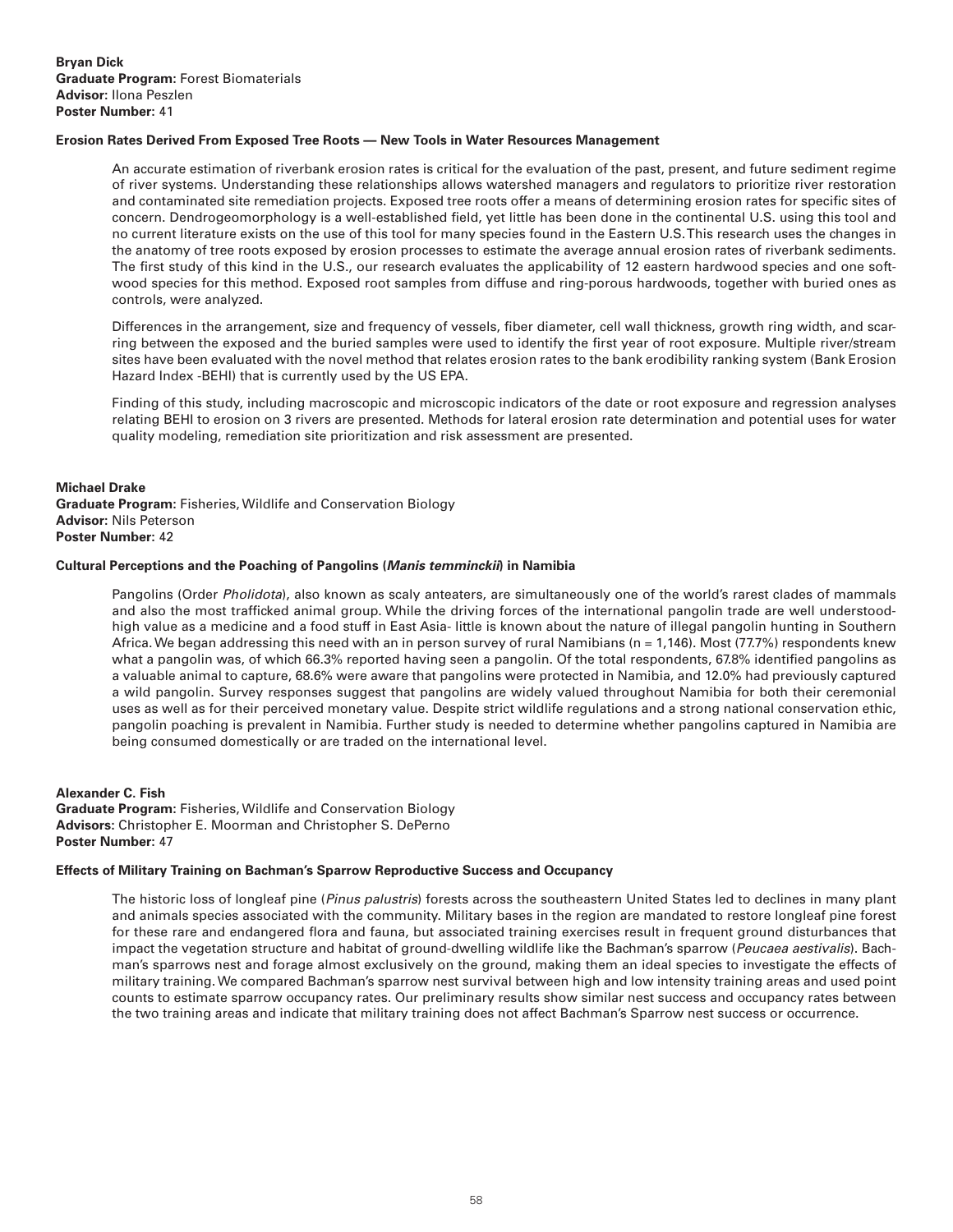# **Application of Feedback Control Technique for Extending Tool Life in Wood-based Machining Operations**

An improvement in wood-based machining operations provides economic benefits in the form of increased productivity, and product quality, which are crucial to the industry. The objective of this study was to improve the performance of a computer numerical control (CNC) router when machining melamine-coated particleboard by extending the life of the cutting tools. A feedback control technique was used to extend tool life where the spindle speed of the CNC router machine was increased based on the tool spindle vibration level. This increased spindle speed, reduced chipping caused by tool wear, but at a cost of increased tool wear rate. The technique was applied in the cutting of a 4 × 8 ft. melamine-coated particleboard on a CNC router with a 10% cobalt grade tungsten carbide insert at 500 ipm of feed speed in a climb cutting direction. The process was repeated for three other spindle speed settings: 12,000 rpm, 18,000 rpm, and a step function cutting where the spindle speed was increased at regular intervals. Tool wear as a measure of tool life was measured on the tool cutting edge, and also the degree of panel chipping of the melamine layer to determine the quality of cut. Results showed that, at a constantly low spindle speed of 12,000 rpm, tool life was increased, but adversely affected the panel chipping due to a larger chip load. A constantly high spindle speed of 18,000 rpm produced lower panel chipping; however, it resulted in a higher rate of tool wear. Increasing the spindle speed at regular intervals showed a lower tool wear, and panel chipping; however, it provided no clue about when to systematically increase the spindle speed. The feedback control technique utilized the tool spindle vibration to regulate the spindle speed that greatly extended the useful life of the cutting tool.

**Brandon W Jones<sup>1</sup>, Richard A Venditti<sup>1</sup>, Sunkyu Park<sup>1</sup>, Hasan Jameel<sup>1</sup>, John Sheppard<sup>2</sup>** Graduate Programs: Forest Biomaterials<sup>1</sup>; Food, Bioprocessing, and Nutrition Sciences<sup>2</sup> **Advisors:** Richard A Venditti, Sunkyu Park **Poster Number:** 82

#### **Fundamental Understanding of Enzyme Adsorption In Mechanically Refined Lignocellulosic Biomass: A Multidisciplinary Approach**

Fundamental understanding of the enzymatic hydrolysis of lignocellulosic biomass is critical to the economic viability and commercialization of second generation biorefineries. More insight into the phenomena that control the enzyme adsorption will allow more efficient biorefinery operation and more effective enzyme cocktail design. It has been shown in many cases that mechanical refining after the traditional pretreatment can improve the overall carbohydrate conversion efficiency which positively impacts the process yields (Jones et al., 2014). However, little to no research has been done to fundamentally understand what factors are responsible for this phenomenon. A multi-disciplinary approach involving recombinant protein production from the NCSU Biomaufacturing Training and Education Center (BTEC), biorefinery unit operations of pretreatment, mechanical refining, enzymatic hydrolysis and biomass characterization from the NCSU Forest Biomaterials Department, and laser scanning confocal microscopy from the NCSU Cellular and Molecular Imaging Facility (CMIF) has been applied to fundamentally understand the substrate enzyme interactions and how they change during enzymatic hydrolysis of lignocellulosic biomass.

Non-hydrolytic fusion proteins that can selectively bind to amorphous and/or crystalline cellulose that have been tagged with fluorescent active proteins have been developed. These proteins that are similar in size and carbohydrate-binding mechanism to traditional cellobiohydrolases can be used to quantitatively understand the cellulose accessibility using their fluorescence and UV-vis spectroscopy, and they can be used in combination with confocal laser scanning microscopy (CLSM) to build a three-dimensional model of the lignocellulosic biomass and enzyme protein matrix. If successful, the techniques described herein can be applied to many different biomass feedstocks and pretreatment systems to fine tune and optimize biorefinery conditions and also elucidate which factors are most significant for improving the carbohydrate conversion efficiency.

**Rosemary B. Keane**, Jordan W. Smith **Graduate Program**: Parks, Recreation and Tourism Management **Advisor**: Jordan W. Smith **Poster Number:** 87

#### **Online Information Sources and Social Media Usage by Visitors to Crater Lake National Park**

Emerging communication and sharing technologies such as social media could serve as a valuable tool for federal, state and local natural resource and recreation management agencies. Research into visitor demographics, planning preferences, information seeking and sharing preferences, and technology usage while at these managed recreation areas is vital to identify and develop effective communication and outreach strategies. Data collected through on site surveys was used to examine the use of social media by visitors to Crater Lake National Park, USA. Visitors were asked about their pre-trip social media usage as well as their preferences for distinct types of preferred park-related content delivered through specific social media platforms. Visitors were also asked about what information sources (both online and offline) they would trust most for trip related information. Results indicate clear preferences for certain types of information visitors' desire from specific social media platforms. There was notable demand for information about recreational opportunities and the park's cultural resources from image- based platforms (Instagram and YouTube). Platforms that included both text and images (such as Facebook and Twitter) were preferred for information regarding directions to the park, weather conditions, and scheduled activities. Visitors indicated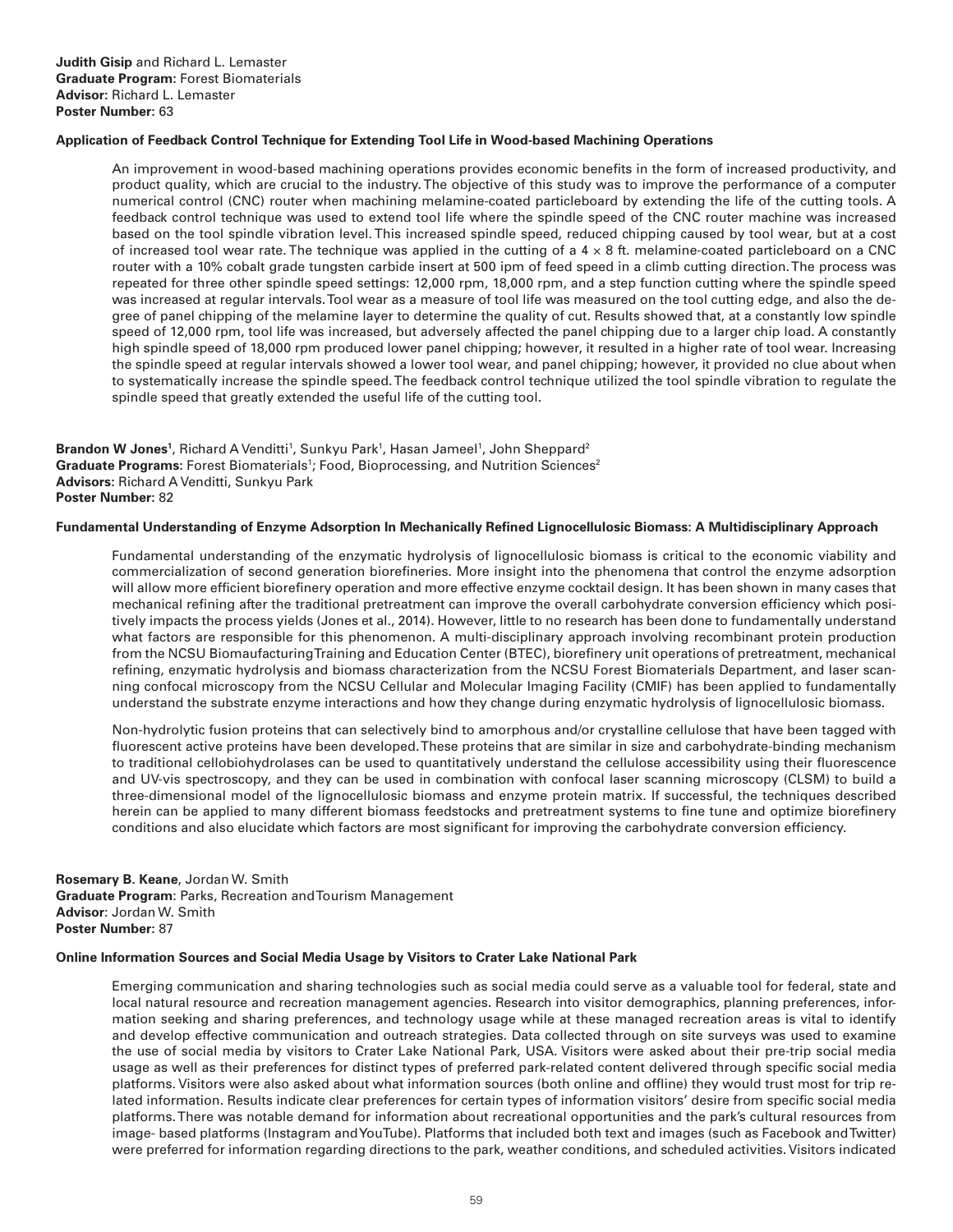a strong desire for onsite Wi-Fi access. The National Park Service was the most trusted source of information, followed by close family and friends. Future research could examine whether these trends are characteristic of visitors to other parks, and what kinds of communication best practices the NPS can employ in the future.

**Wen Lin**1, Asko Noormets<sup>1</sup>, JC Domec<sup>1,3</sup>, John King<sup>1</sup>, Ge Sun<sup>2</sup>, Steve McNulty<sup>2</sup> **Graduate Programs**: Forestry and Environmental Resources<sup>1</sup>; USDA Forest Service<sup>2</sup>; Bordeaux Science Agro<sup>3</sup> **Advisors**: Asko Noormets and JC Domec **Poster Number:** 105

# **A Novel High-throughput** α**-cellulose Extraction Method for** δ**13C and** δ**18O Stable Isotope Ratio Analysis for Softwood**

Wood stable isotope ratios (δ13C and δ18O) offer insights about plant water source, water availability and water use efficiency (WUE), which are informative for predicting the sensitivity of plants to projected future precipitation patterns. Though α-cellulose is broadly seen as the best indicator of plant water status, the time- and labor-intensive extraction process is the rate- limiting step in such an endeavor. Wieloch et al. (2011) designed a multiport extraction system (MSISS) with a 4-5-fold higher throughput than traditional methods. However, it does not include an extractive removal step which is necessary for many coniferous species. The objective of this study is to implement MSISS with a pretreatment step while remaining its high throughput. We thus introduced a simple chemical based extractive removal method from wood science and designed a multiport device which is compatible with MSISS. The performance of the device and the method was evaluated with wood of loblolly pine from 5 geographic locations in southeastern USA and of 5 other wide-spread coniferous species (black spruce, Fraser fir, Douglas-fir, Norway spruce, and ponderosa pine) with contrasting extractive profiles. The results indicate that the difference between the new and traditional α-cellulose extraction method are within the precision of the isotope ratio mass spectrometry (IRMS) method used: ±0.2‰ for carbon and ±0.3‰ for oxygen. The new combined method allows throughputs of up to several hundred samples in two weeks, while minimizing labor requirements to 2-3 days per batch of samples.

**Mark A. McAlister**, Christopher E. Moorman, Christopher S. DePerno **Graduate Program:** Fisheries, Wildlife, and Conservation Biology **Advisors**: Chris E. Moorman, Chris S. DePerno **Poster Number:** 112

#### **A Comparison of Methods to Estimate Resident Canada Goose Abundance in North Carolina**

Since the early 1980s, the resident Canada goose (*Branta canadensis*) population in North Carolina has increased. The expansion of the population provides valuable wildlife viewing and hunting opportunities, but increased goose abundance leads to human-wildlife conflict and greater risk of zoonotic diseases. To help drive adaptive management of burgeoning goose populations, including assessment of specific management practices, an efficient method to accurately estimate goose abundance across North Carolina is needed. Our objective is to compare precision and efficiency between two common methods to estimate goose abundance. The first method (i.e., Lincoln-Peterson estimation) uses hunter band returns and the second (i.e., plot survey) uses surveys of 1-km2 plots randomly located across potential Canada goose habitat. To quantify efficiency, we will record all expenses and time dedicated to goose banding and plot surveys. In June 2014, we banded 2396 geese at 43 sites across the state. To date, 141 band returns have been submitted, which will allow us to calculate harvest rate, the only unknown variable in the Lincoln-Peterson formula. This study will provide the first estimate of resident Canada goose abundance in North Carolina, and the comparison of methods will guide future state and regional efforts to monitor Canada goose abundance.

**Andrew Moore'**, Héctor Grandon<sup>2</sup>, Niels Muller<sup>2</sup>, Cristina Segura<sup>2</sup>, Sunkyu Park', Marion Carrier<sup>2</sup> **Graduate Programs**: Department of Forest Biomaterials<sup>1</sup>; Centre for Technological Development-UDT<sup>2</sup> **Advisor**: Sunkyu Park **Poster Number:** 126

#### **Conventional Fast Pyrolysis of Coated Biomass as an Alternative to the Valorization of Natural Thermoset Polymers**

The valorization of secondary streams such as extracted tannins and Acetosolv lignin from Pine radiata, known as natural thermoset polymers, is a key issue in the development of lignocellulosic biorefineries. Fast pyrolysis, a thermochemical process that converts biomass into a valuable liquid product, is currently of particular interest for chemical production. However, conventional fast pyrolysis of thermoset biopolymers presents feeding problems due to their low fusion point, bed agglomeration, and low yield of highly oxygenated liquids (Nowakowski, 2010; Case, 2014). To overcome these technical barriers, the co-feeding with alkaline catalyst and/or the use of catalytic bed materials were applied and slightly improved the performance of the fluidized bed reactor. Preliminary 13C NMR and GC-MS analyses of liquids indicated promising results for the selective depolymerization of both polyaromatic polymers (Case, 2014; Carrier 2014).

Because of recurrent feeding issues, a new coating preparative method of the Pine radiata feedstock was used to process a mixture of Acetosolv lignin and sawdust prepared at different mass ratios of lignin to sawdust, 1:14 (LI20) and 2:30 (LI40). Total liquid and organics yields were measured for their significance in chemical production. Total liquid yields for Pine radiata, LI20 and LI40 were respectively found equal to 55, 46 and 32 wt.% using the 0.1 kg/h fast pyrolysis plant scale, while organics yields corresponded to 24.25, 29.02, and 32.24 wt.%.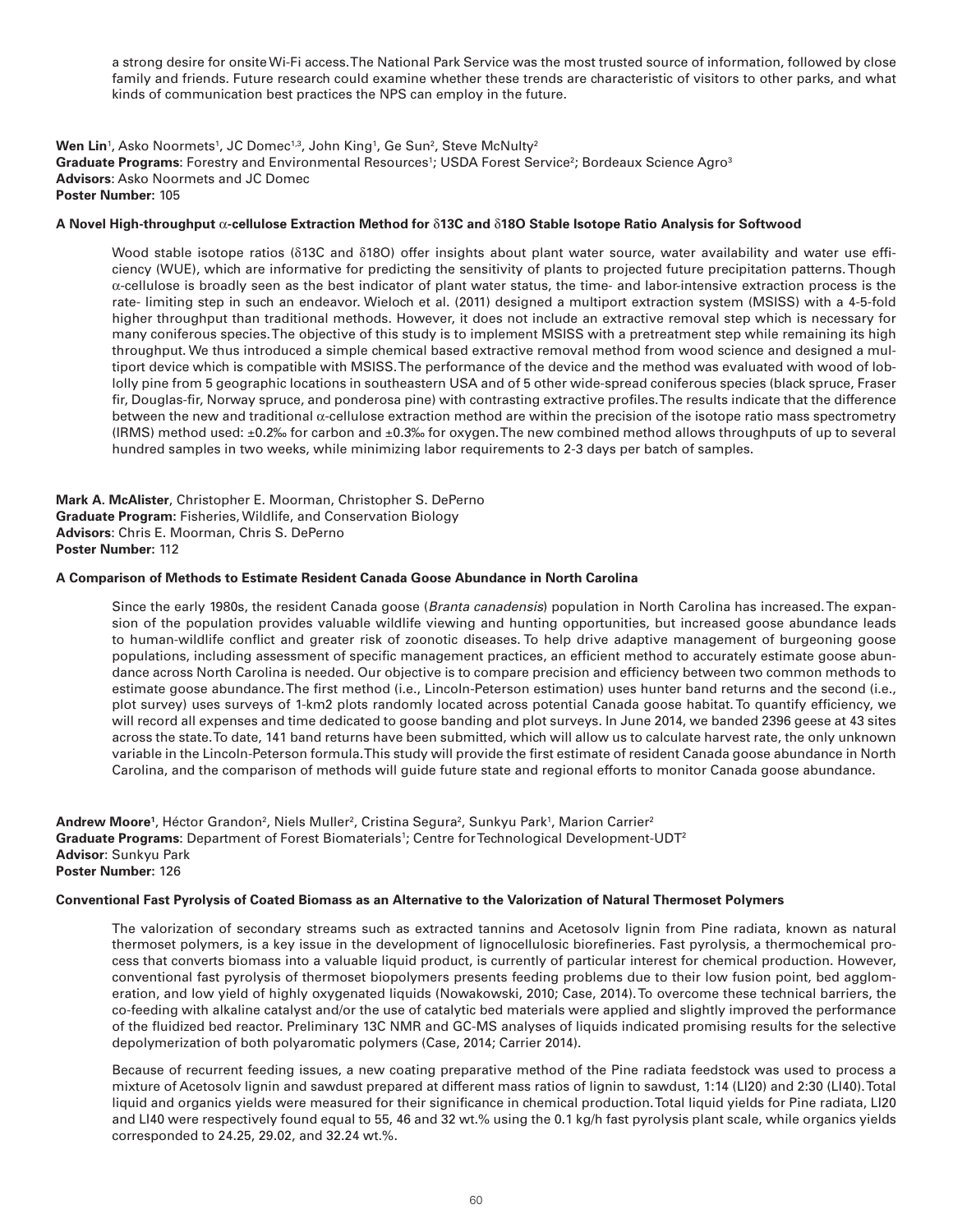Experimental conditions (temperature, mixture ratio) that are currently being optimized at a small scale (using a 2 L glass beaker and a 0.1 kg/h fast pyrolysis set-up) will be subsequently applied to an industrial scale (using a tank volume of 100 L and a 10 kg/h fast pyrolysis plant (Wilkomirsky, 2014)).

This new preparation technique of the feedstock overcomes the technical barriers associated with the feeding of thermoset polymers, without modifying the initial design of the fast pyrolysis reactor; but also enhances the production of the phenolic rich fraction.

**Gary B. Perlmutter'**, Gary B. Blank', Viney P. Aneja<sup>2</sup>, Thomas R. Wentworth<sup>3</sup>, Howard S. Neufeld<sup>4</sup> and Margaret D. Lowman<sup>5</sup> Graduate Programs: Natural Resources, North Carolina State University<sup>1</sup>; Air Quality Research, North Carolina State University<sup>2</sup>; Plant Biology, North Carolina State University<sup>3</sup>; Biology, Appalachian State University<sup>4</sup>; Science & Sustainability, California Academy of Sciences<sup>5</sup> **Advisor:** Gary B. Blank

**Poster Number:** 142

# **Highway Effects on Forest Lichen Communities in Wake County, North Carolina: An Example of Secondary Impact Assessment**

Nitrogen pollution in forests can cause serious ecological harm, ultimately resulting in reduced biodiversity dominated by weedy, pollution-tolerant species. Elevated NOx levels from vehicle emissions have been shown to penetrate roadside forests with the potential to impact the biotic communities within. Among the more sensitive ecosystem components are lichens, fungal-algal symbiotic organisms that receive nutrients by direct exposure to the atmosphere via wet and dry deposition. Lichen communities were studied along forest edge-to-interior gradients on either side of highway I-40 and a remote lake (control) in Wake County, North Carolina to investigate road impacts on this sensitive ecosystem component. Annual 2014 average NOx concentration representing the highway forest edge is 21.7 ppb from measurements by the EPA roadside monitoring station 3.4 km NW from the sample sites. At all sites lichens were sampled on trees at 10 m intervals along each of five parallel transects laid at selected distances from the forest edge, at trunk base (0-0.5 m) and bole (0.5-1.5 m) heights. The highway-exposed sites had 45 and 58 lichen species total, while a total of 84 species were found at the control site. Species richness increased from 4-5 spp at the edge to 21-32 spp at 150 m distant at the highway- exposed sites while in the control site lichen diversity of 40 spp at the edge decreased to 25 spp at 150 m. Regression analyses found significant evidence for relationships between lichen species number and distance in both highway-exposed sites at the whole trunk and at both base and bole levels; however, results for the control site were not completely significant. The lichen diversity patterns observed here suggest an impact from highway sources. Further research is needed to determine if the patterns are related to ambient air NOx concentrations.

**W. Andrew Whittier Graduate Program:** Forestry **Advisor:** Gary Hodge **Poster Number:** 196

# **Teak (***Tectona grandis***) Seedling Nutrient Deficiency Symptoms in a Hydroponic System Correlated with Near-infrared Spectroscopy (NIR) Models**

Growers working with teak seedlings in nursery settings often encounter issues related to incorrect nutrition. In order to help individuals accurately diagnose nutrition issues a study was initiated looking at the symptoms of twelve macro and micro nutrient deficiencies and toxicities on hydroponically grown teak seedlings. Preliminary studies were conducted to determine ideal nutrient solution strength, pH level, and buffer solution for hydroponically growing teak seedlings. This research was done in preparation for the nutrition study. In the larger symptomology experiment seedlings were grown in greenhouses in both a conventional liquid hydroponic setup and in sand culture hydroponics in order to investigate the efficacy of each system. In the sand culture hydroponic experiment different treatments resulted in significant differences in seedling height at eight weeks. The most dramatic differences in height occurred between control seedlings and those grown without one of the macronutrients. Plants grown in absence of Copper also exhibited reduced growth in conjunction with more rapid and dramatic symptoms than expected. In a second study additional teak seedlings were grown in sand under varying levels of Nitrogen, Phosphorus, and Potassium in order to investigate whether Near Infrared Spectroscopy (NIRS) models could be developed that accurately depict levels of these nutrients in seedling foliage. Near Infrared models will be developed using both a handheld Microphazir NIR scanner on fresh leaves and with dried ground leaves in a laboratory grade Foss NIR 6500 machine. Both systems are being investigated in order to compare the accuracy of the less expensive and more efficient handheld machine to that of the more intensive laboratory module. Results from all sections of this study will be incorporated into a guide that provides growers with a suite of tools to accurately diagnose issues with their seedlings.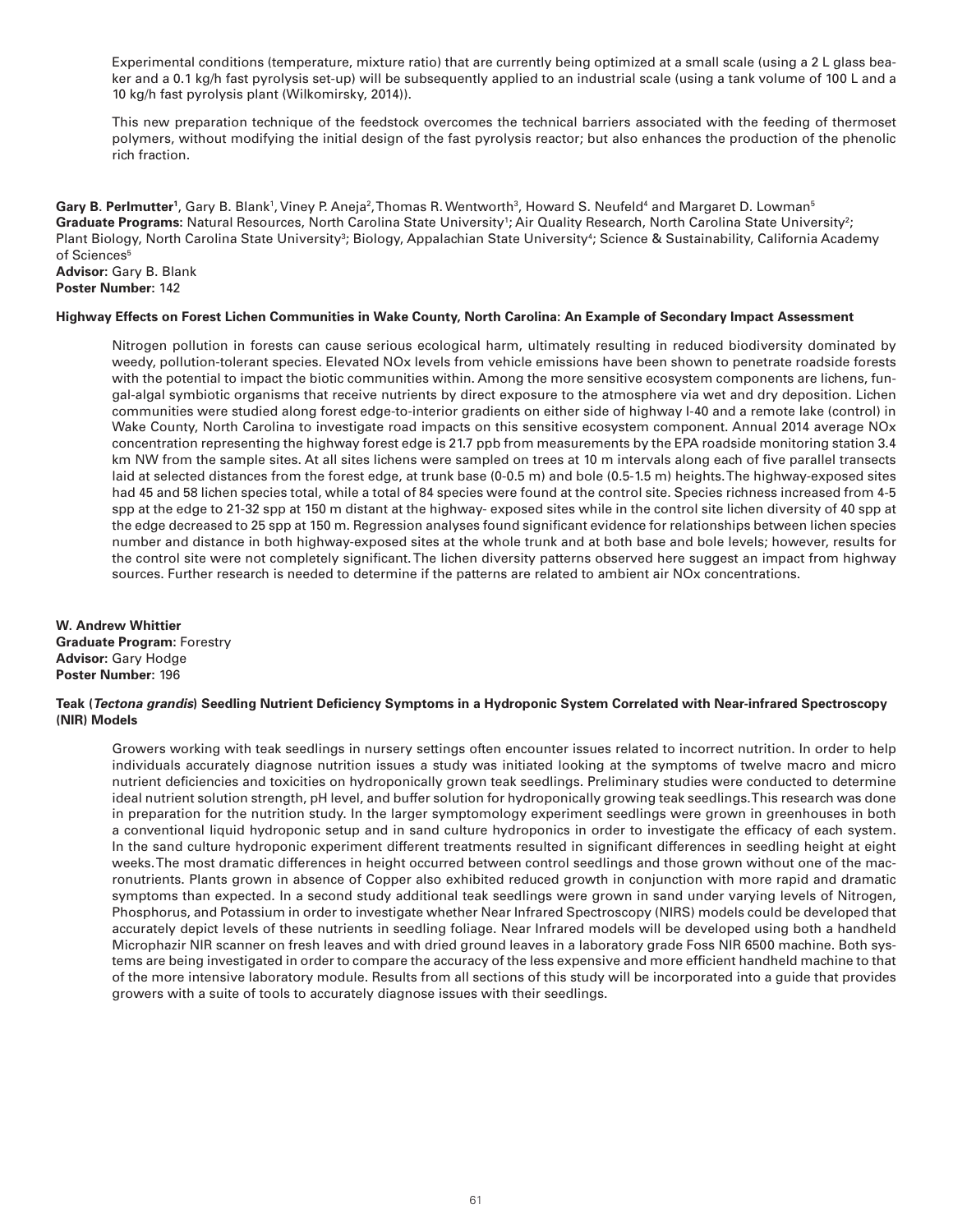# **College of Sciences**

**Casey Bray<sup>1</sup>,** William Battye<sup>1</sup>, and Viney Aneja<sup>1</sup>, DanielTong<sup>2</sup>, Pius Lee<sup>2</sup>, YouhuaTang<sup>2</sup> **Graduate Program/Institution:** Marine, Earth and Atmospheric Sciences, North Carolina State University<sup>1</sup>, NOAA<sup>2</sup> **Advisor:** Viney Aneja **Poster Number:** 21

# **Evaluation of Ammonia Prediction by the NOAA National Air Quality Forecast Capability System using DISCOVER-AQ and CalNex Field Campaign Data**

Fine particulate matter (PM2.5) is important in cloud formation and radiative transfer in the atmosphere, and is associated with adverse health effects. Ammonium sulfates (NH4HSO4 and (NH4)2SO4) and ammonium nitrate (NH4NO3) typically contribute about half of PM2.5 mass in the United States. Therefore, the computation of atmospheric ammonia (NH3) is critical to the prediction of (PM2.5) formation and PM2.5 mass concentrations. In this study, CMAQ model predictions of gaseous NH3 concentrations are compared with airborne measurements taken during NASA DISCOVER-AQ Colorado field campaign (2014) and California CalNex (2010) field campaigns in order to understand the accuracy of NH3 predictions within NOAA's National Air Quality Forecast Capability (NAQFC) system. Model error is analyzed with respect to altitude, time-of-day, and the proximity of emission sources. Measured NH3 values are found to be higher than model predictions. For the Colorado flights, measured NH3 averaged 3.2 ppbv, with a standard deviation of 5.4 ppbv and a maximum measurement of 90 ppbv (1-minute average). Modeled values for the Colorado flight paths averaged 1.2 ppbv, with a standard deviation of 1.5 ppbv and maximum prediction of 15 ppbv. For the California flights, measured NH3 averaged 3.9 ppbv, with a standard deviation of 14.5 ppbv and a maximum measurement of 380 ppbv. Modeled values corresponding to these flight California paths averaged 1.7 ppbv, with a standard deviation of 2.1 ppbv and a maximum prediction of 16.5 ppbv. The largest differences between measured values and model predictions occurred in regions of high NH3 emissions. Model errors also tend to decline with increasing altitude.

**Allison A. Camp** and David B. Buchwalter **Graduate Program**: Toxicology **Advisor:** David B. Buchwalter **Poster Number:** 26

# **Comparison of Developmental Measures in Normal and Split Cohorts of the Mayfly** *Cloeon dipterum*

Aquatic insects are ecologically important and widely used to assess ecological conditions in freshwater ecosystems. Abiotic factors such as temperature and light are known to play important roles in insect development, but remain poorly understood. In this study, we explored cohort splitting – a phenomenon where a given cohort of larvae "split" and follow radically different developmental regimes in response to seasonal change. Some individuals in the cohort complete their larval development normally and emerge as adults, while other individuals delay their development and over-winter as larvae. We stimulated cohort splitting in the mayfly *Cloeon dipterum* by manipulating (shortening) photoperiod. Offspring from a single mother were used in this experiment. We compared metabolic rates (via measures of oxygen consumption), growth rates and development time in individuals following different developmental trajectories.

Individuals following a normal developmental program had a growth rate of  $0.69 \pm 0.08$  mg wet weight per day whereas the individuals that delayed their development grew at a rate of  $0.087 \pm 0.01$  mg wet weight per day while light remained winter-like (p <0.0001). Mass specific metabolic rates across development were not significantly different for between the groups. We could "release" larvae from their delayed development program by increasing photoperiod, thus artificially controlling development time. Cohort splitting appears to be a "bet-hedging" strategy used to maintain population persistence in a given area. Here we showed that cohort splitting could be stimulated by light alone and does not require a concomitant reduction in temperature.

**Kate Coyle**, Natalie Roberts, and Reade Roberts **Graduate Program:** Genetics **Advisor:** Reade Roberts **Poster Number:** 33

# **Impact of Dietary Adaptation on Gastrointestinal Biology Across Trophic Levels in East African Cichlid Fishes**

Response to diet is a complex interaction between nutrient intake, genetic factors impacting physiology and metabolism, and gut bacterial content. Because of the massive impact of diet on development and health, there has been significant effort to characterize the contributions of these elements in traditional models; however, the genetic underpinnings of dietary adaptation remain poorly understood, as is their contributions to evolution and speciation. East African cichlids are an excellent model system for studying evolution due to a recent adaptive radiation that has resulted in extreme phenotypic divergence in many traits, including those involved in adaptation to diet. I am using cichlid species from three different trophic levels (herbivore, omnivore, and carnivore) to investigate the effect of different diets on two traits involved in dietary adaptation: gut length and gut bacterial microbiome. Individuals of each species are raised on animal, vegetable, and mixed diets. Fish from each species by diet cohort are collected at multiple developmental time points for characterization of gut morphology and bacterial profile. Preliminary results show notable differences in the gut lengths of individuals from different trophic levels as well as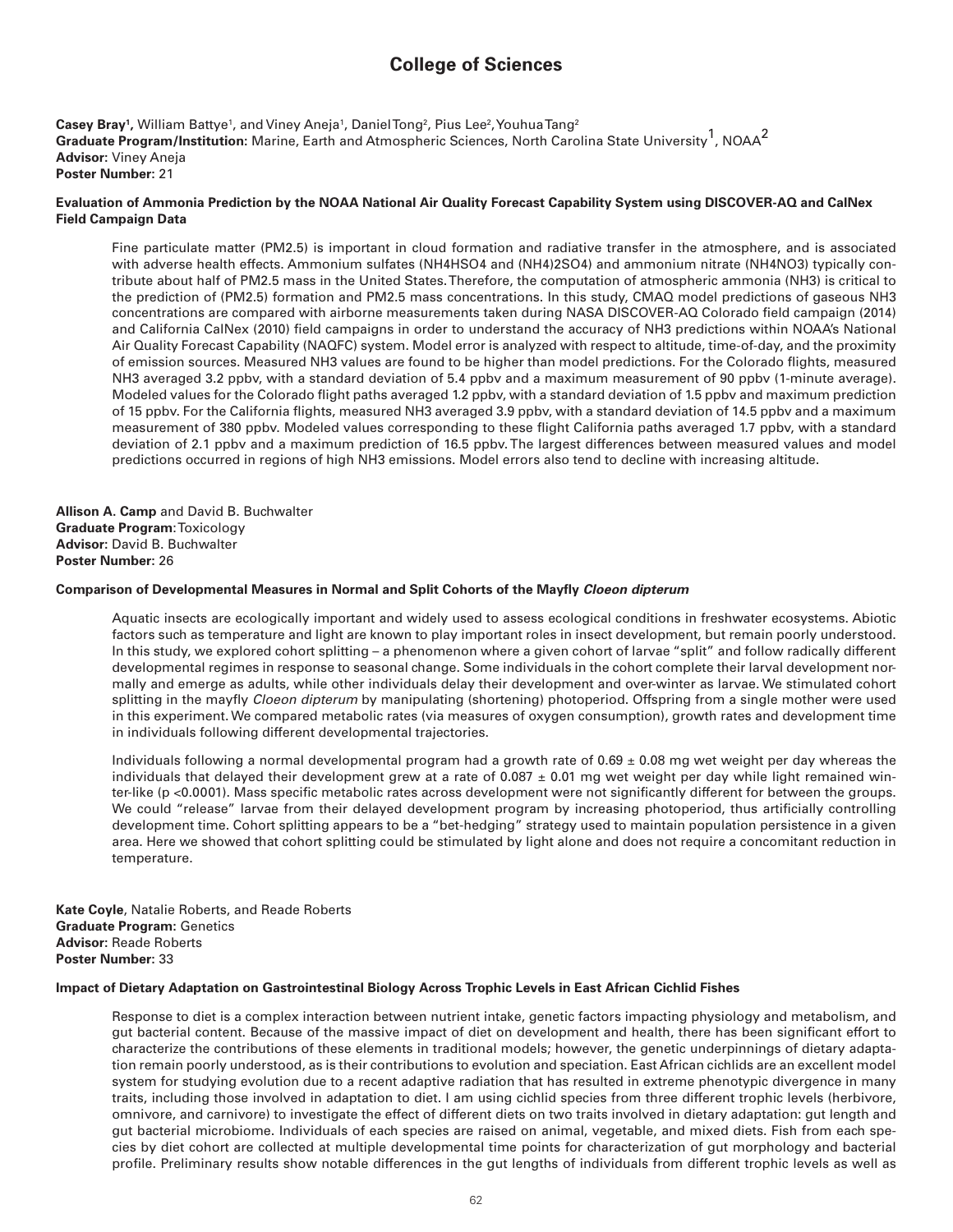plasticity in gut length early in development. We also see differences in bacterial profiles across cohorts of different species just ten days after feeding begins and enrichment for particular bacterial taxa in certain cohorts. These preliminary results show species-specific differences and suggest that future comparative genomics and mapping of interspecific crosses will allow for identification of genetic factors underlying divergence across trophic levels.

**Sofia Garakyaraghi**, Evgeny O. Danilov, Catherine E. McCusker, Felix N. Castellano **Graduate Program:** Chemistry **Advisor:** Felix N. Castellano **Poster Number:** 58

# **Ultrafast Dynamics of Sterically Congested Cu(I) MLCT Excited States**

The metal-to-ligand charge transfer (MLCT) excited states of copper(I) diimine complexes are candidates for use as photosensitizers as they have strong absorption in the visible spectrum promoting both excited state electron and energy transfer reactions. Upon absorption of visible light, an electron is promoted from the Cu<sup>1</sup> (d<sup>10</sup>) to one of its diimine ligands resulting in a  $d<sup>9</sup>$  electronic configuration at the metal center. While this state maintains its original pseudo-tetrahedral geometry, the change in electronic configuration results in the MLCT excited state undergoing substantial Jahn-Teller distortion. The addition of sterically bulky substituents in the 2- and 9- positions of the phenanthroline ligands has shown to be effective in increasing the excited state lifetime by hindering the extent of these distortions. Furthermore, an additional steric hindrance effect is observed with methyl groups in the 3- and 8- positions of the phenanthroline ligands, further locking the complex into its ground state tetrahedral geometry. Ultrafast transient absorption studies of  $\left[Cu(dmp)2\right]^+$  (dmp = 2,9-dimethyl-1,10-phenanthroline),  $\left[Cu(dsbp)2\right]^+$  (dsbp = 2,9-di(*sec*-butyl)-1,10-phenanthroline), and  $\left[Cu(dsbtmp)2\right]^+$  (dsbtmp = 2,9-di(*sec*-butyl-3,4,7,8-tetramethyl)-1,10-phenanthroline) in dichloromethane and tetrahydrofuran were performed. Four different excitation wavelengths (418 nm, 470 nm, 500 nm, and 530 nm) were used to elucidate dynamics on ultrafast times scales spanning probe wavelengths ranging from the UV to the near-IR (350 nm to 1450 nm). With a time resolution of ~150 femtoseconds, excited state decay in all three compounds was found to be independent of excitation wavelength. There was no observed influence of solvent in the initial stages of excited state decay in any of these molecules including [Cu(dmp)2]+ . The combined experimental data revealed two ranges of time constants in these chromophores and were found to lengthen as a function of structure; [Cu(dsbtmp)2]<sup>+</sup>, the molecule most resistant to flattening distortions, had the fastest initial dynamics, whereas  $[Cu(\text{dmp})2]^+$ , the complex most susceptible to distorting, the slowest, with  $\left[Cu(\text{dsbp})^2\right]^+$  lying in between.

#### **Tiffany A. Garbutt**<sup>1</sup>, David L. Aylor<sup>1</sup>, and David W. Threadgill<sup>2</sup>

**Graduate Programs:** Genetics, North Carolina State University<sup>1</sup>; Molecular and Cellular Medicine, Texas A&M University<sup>2</sup> **Advisor:** David W. Threadgill **Poster Number:** 59

# **Genetic Determinants of Cell State in Mouse Induced Pluripotent Stem Cells**

Induced pluripotent stem cells (iPSCs) are derived by somatic reprogramming and have become a likely alternative to embryonic stem cells (ESCs) because of their potential for patient specific medicine and the insights they can provide on pluripotency regulation and cell fate determination. We generated iPSCs from the eight parental strains of the Collaborative Cross (CC) mouse genetic reference population, an enetically defined model system for investigating complex traits. Six of eight strains yielded ESC-like iPSCs. The NOD/ShLtJ (NOD) strain, a common model for Human Type I Diabetes, and the WSB/EiJ (WSB) strain were found to be non-permissive. Non-permissive mouse strains cannot form ESCs or iPSCs under standard conditions and instead form developmentally primed epiblast stem cell (EpiSC)-like colonies with limited differentiation potential. We generated fibroblast-derived ESC-like iPSCs from an F1 cross between NOD and the permissive 129S1/SvImJ strain, indicating that the EpiSC- like state is recessive to the ESC-like state. A complementation test revealed that the NOD and WSB EpiSC-like phenotypes do not complement. Using a glycogen synthase kinase 3β inhibitor, a mitogen-activated protein kinase inhibitor, and varying treatment length, we derived ESC-like iPSCs from both the NOD and WSB strains. Immunofluorescence staining for the ESC marker PECAM1 and the EpiSC marker CD40 reveal that EpiSC-like iPSC colonies contain both ESC-like cells and EpiSC-like cells. Studies are underway using single cell analysis and RNA sequencing to characterize genomic differences between strains, cell states, and treatments to provide better insight into pluripotency and cell state regulation.

**Susan P. Gardner** and Jonathan W. Olson **Graduate Program:** Microbiology **Advisor:** Jonathan W. Olson **Poster Number:** 60

#### **Defective Copper Homeostasis Affects Oxidative Stress Resistance and Host Colonization of** *Campylobacter jejuni*

*Campylobacter jejuni* is an important human pathogen, but is considered a commensal in poultry. *C. jejuni* encodes genes implicated in copper homeostasis, however their role in stress resistance and host colonization is unknown. We have isolated strains with mutations in two of these genes: a multicopper oxidase (*cueO*:CM), and a Cu(I) translocating P-type ATPase (*copA*:CM). In vitro, these mutants were more susceptible to both the addition of copper in the growth media and to induced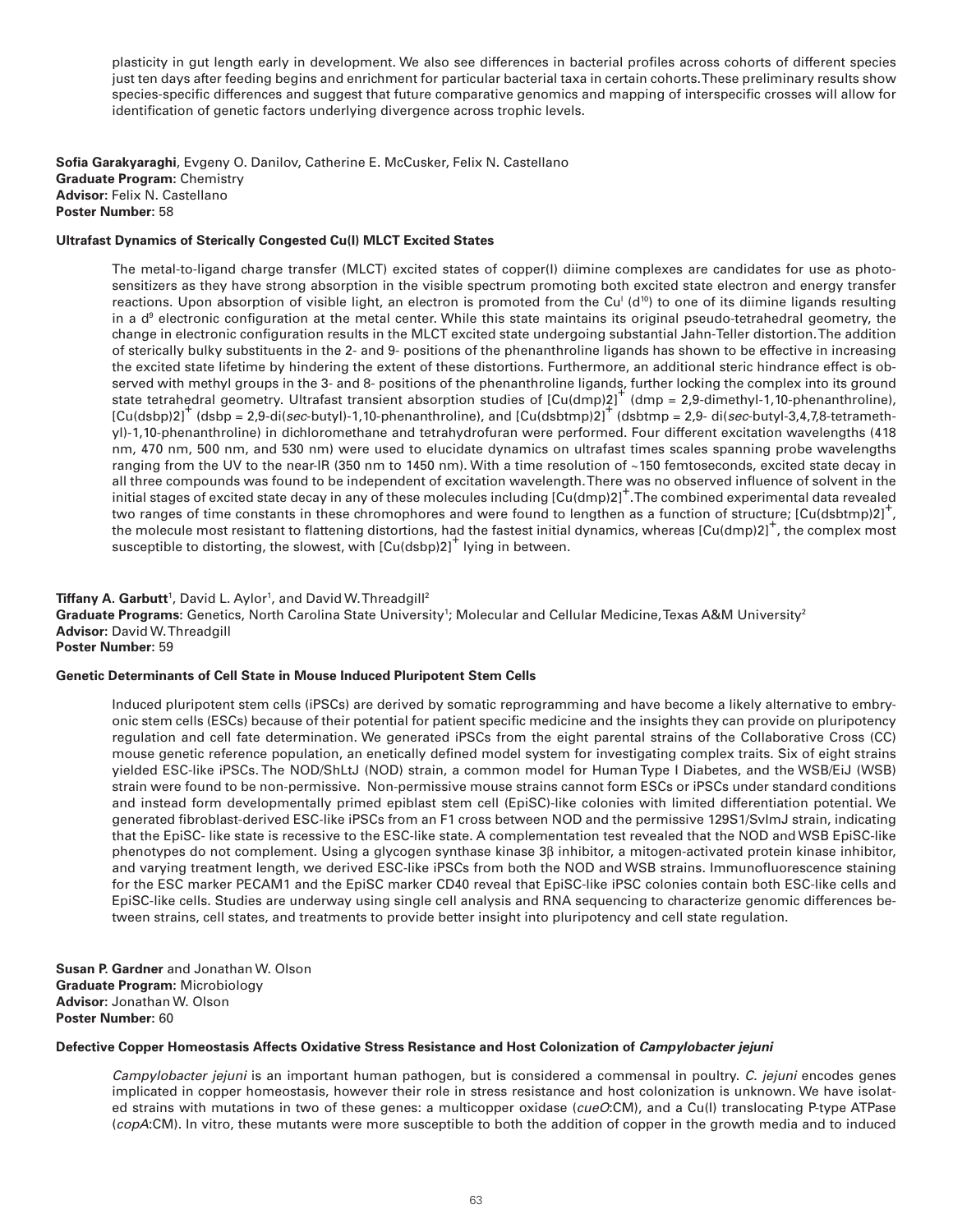oxidative stress. When these strains were inoculated into one-week-old chickens, their cecal contents contained fewer *C. jejuni*  when assayed three weeks post inoculation. The deficiency was exacerbated by the addition of copper to the feed. Further studies will focus on disrupting copper homeostasis as a potential strategy to reducing pathogen load in domestic poultry.

**Matthew S Gilmer Graduate Program:** Physics **Advisor:** Carla Frohlich **Poster Number**: 62

### **Pair-instability Supernovae of Massive Rotating Population I Stars**

Pair-Instability Supernova (PISNe) are highly energetic thermonuclear explosion that can completely disrupt the material from an entire massive star (~140-260 Msol). These events have been studied in the context of the first generation of stars (Population III) since they were first proposed in 1967. It was thought that PISNe could only occur in the metal deficient early Universe, but recent results in stellar modeling suggest the possibility of PISN progenitors much closer to home. Here, we present simulations of the PISNe from rapidly rotating massive stars at sub-solar metallicities (Z=0.2, Z=0.6). We model both hydrodynamics and nucelosynthesis using the FLASH code and discuss how metallicity affects the explosion properties and nucleosynthetic yields. Finally, we speculate on the rate at which PISNe might occur in the local universe, and their detectability.

#### **Carl Giuffre**

**Graduate Program:** Biomathematics **Advisors:** David R. Tarpy, Sharon R. Lubkin, Uduak Z. George **Poster Number:** 64

#### **Evaluating Honey Bee Grooming Behavior Using Digital Image Processing**

Grooming is a significant aspect of insect behavior which can determine important features of an individual's health, such as disease resistance. In eusocial insects, individual grooming also contributes to the overall health of the colony as it plays a role in social immunity. Grooming can be particularly effective in reducing mite loads, preventing fungal infections and in some cases can lead to social vaccination. Unfortunately, the quantification of insect grooming often is labor- intensive, and requires manual observation of insect behavior. We have designed a novel assay to quantify self-grooming of the honey bee (*Apis mellifera*) using automated digital image processing techniques. By coating honey bees in baking flour (or powder) and recording them in an arena, we are able to measure changes in pixel data as honey bees groom themselves with minimal behavioral observations. Data will be presented which validate this as a useful, high-throughput tool to assess grooming rates of individuals and colonies. Evidence from preliminary trials will also be presented that suggest colony-level differences in honey bee grooming based on the amount of genetic diversity within a colony.

**Sarah Hale Graduate Program:** Statistics **Advisor:** Arnab Maity **Poster Number:** 69

#### **Functional Mediation Analysis Using FPCR with an Application to Genetic CNV Data**

Mediation analysis with all scalar variables is widely used to examine the various pathways among primary and intermediate variables and identify mediating variables *M* that affect the relationship between the main covariate *X* and the response *Y*. Often, *X* affects *M,* which in turn affects *Y*. This relationship between *X* and *Y* that is mediated by *M* is called the indirect effect and is quantified using the product of coefficients from two models. We consider performing mediation analysis with a scalar mediator, a scalar response and a functional covariate, meaning the covariate is a continuous curve rather than a single scalar measure. In functional data analysis, a common procedure used to quantify the relationship between a functional covariate and a scalar response is functional principal component regression (FPCR). FPCR is a dimension reduction technique that decomposes the observed covariate curve to highlight the most important variation in the curve. We incorporate FPCR to extend the structure of mediation analysis to include a functional covariate. We present simulation results to investigate the performance of our proposed method and find it properly estimates the indirect effect function. In addition, we compare three proposed tests: a Wald test, a bootstrap method and a test using simultaneous confidence intervals. Both the Wald test and simultaneous interval test have adequate, albeit sometimes conservative, Type 1 error and good power, while the bootstrap test occasionally has much too high Type 1 error. We extend our method to account for generalized responses using generalized functional linear models and report similar results. Finally, we apply our methodology on a genetics application regarding multiple myeloma (MM). Genomic abnormalities in the number of copies of DNA, known as copy number variations (CNVs), are associated with the development and progression of cancer. We investigate the effect of gene expression on the relationship between functional CNV data and level of β2-microglobulin, a known biomarker for MM.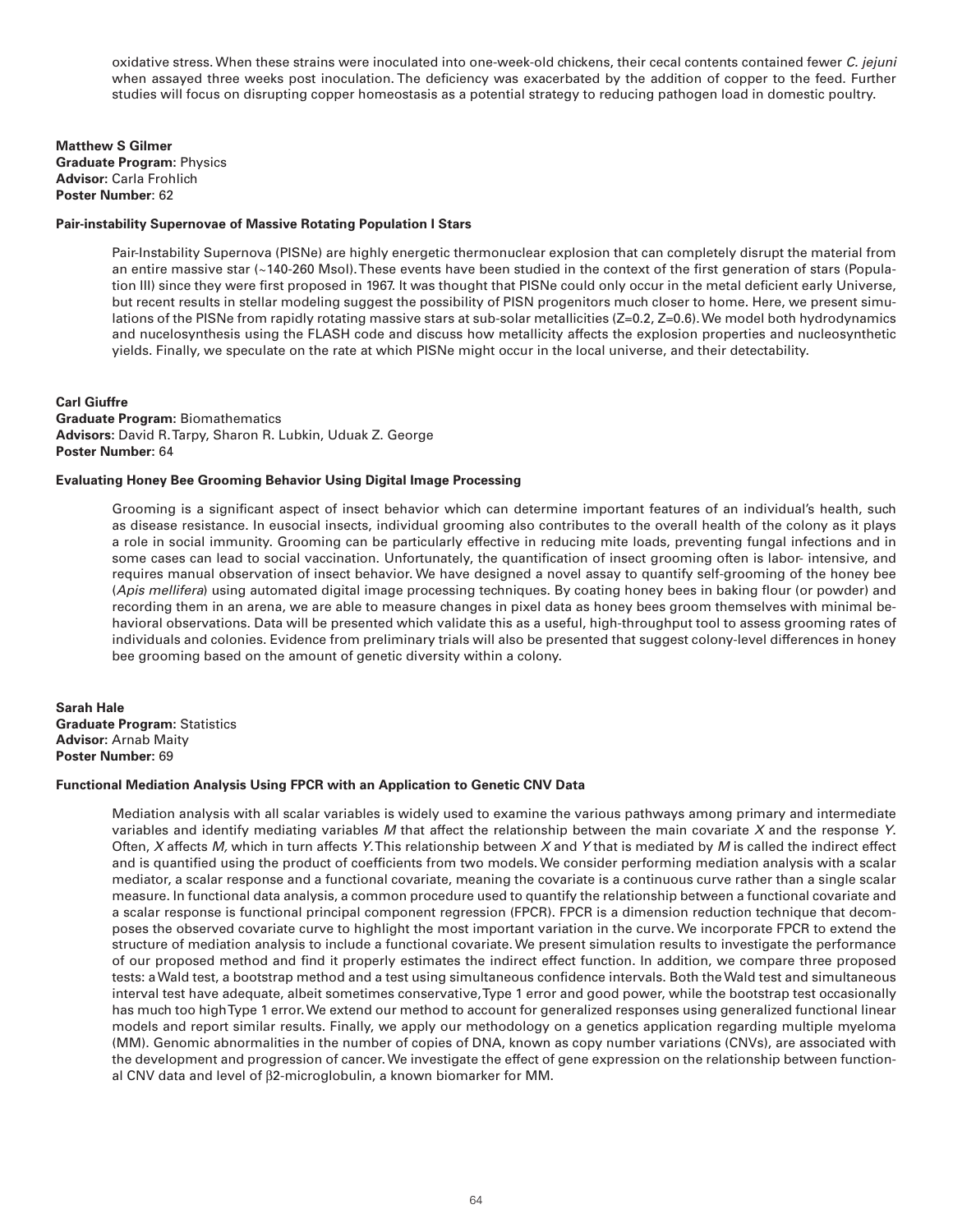# **Histological and Computed Tomographic Analysis of Paleopathological Limb Bones**

Osseous diseases and injuries that impact the vertebrate skeleton can persist in fossil specimens through diagenesis and biomineralization. Historically, paleopathologies (ancient diseases) or other skeletal abnormalities were studied by gross anatomical description and compared with analogous disease processes/injuries in extant organisms. Recent advances in visualization technologies permit more rigorous and comprehensive assessments of paleopathological etiology, including detailed reconstructions of internal structure. Here we examine the microstructure of abnormal bony calluses on the limb bones of the Cretaceous theropod dinosaur *Falcarius utahensis* (~125 Ma) and the Triassic crocodylomorph *Dromicosuchus grallator* (226 Ma) using Computed Tomography (CT) and paleohistology (tissue thin sectioning). While CT has become a common practice for visualizing pathological structure in fossil specimens, we test the fidelity of a paleohistological approach as a complementary diagnostic tool.

Pathologies on the mid-shaft of a tibia and humerus of *F*. *utahensis* and the tibia of *D*. *grallator* are represented by an abnormal, raised, smooth mass, occupy ¼ to ½ of the circumference, and are superficially similar. Although secondary bone is visible in CT analysis, our paleohistological samples permit far greater microstructural detail. Both methods reveal pathololgical commonalities including secondary reactive bone superficial to the primary periosteal surface and concomitant endosteal remodeling.

However, histological samples detail variations in vascularization and fiber orientation indicative of physiological differences in disease response. The theropod dinosaur *F*. *utahensis* exhibits immediate, rapid secondary bone deposition characterized by radial vasculature, and a centralized cryptogenic nidus/mass embedded within the primary fibrolamellar bone. The crocodylomorph *D*. *grallator* callus exhibits several intervals of slower growing reactionary bone characterized by longitudinal canals within a parallel-fiber matrix. Future work will compare these samples to skeletal disease in living relatives of *F*. *utahensis* and *D*. *grallator*—birds and crocodilians, respectively—to shed more light on the enigmatic etiology of these ancient pathologies.

**Runchao Jiang Graduate Program:** Statistics **Advisor:** Wenbin Lu and Rui Song **Poster Number:** 79

# **On Estimation of Optimal Treatment Regimes for Maximizing t-Year Survival Probability**

A treatment regime is a deterministic function that dictates personalized treatment based on patients' individual prognostic information. There is increasing interest in finding optimal treatment regimes, which determine treatment at one or more treatment decision points so as to maximize expected long-term clinical outcome, where larger outcomes are preferred. For chronic diseases such as cancer or HIV infection, survival time is often the outcome of interest, and the goal is to select treatment to maximize survival probability. We propose two nonparametric estimators for the survival function of patients following a given treatment regime involving one or more decisions, i.e., the so-called value. Based on data from a clinical or observational study, we estimate an optimal regime by maximizing these estimators for the value over a pre-specified class of regimes. Because the value function is very jagged, we introduce kernel smoothing within the estimator to improve performance. Asymptotic properties of the proposed estimators of value functions are established under suitable regularity conditions, and simulations studies evaluate the finite-sample performance of the proposed regime estimators. The methods are illustrated by application to data from an AIDS clinical trial.

**Christopher C. Ladner Graduate Program:** Chemistry **Advisor:** Gavin J Williams **Poster Number:** 95

#### **Reprogramming Substrate Specificity of Polyketide Biosynthesis by Yeast Cell Surface Display**

Polyketides are a class of diverse chemically complex therapeutic natural products. Because of this complexity, traditional synthetic routes to creating new analogs is extremely challenging. Biosynthetic approaches for introducing chemical diversity are an attractive alternative to producing analogs. High-throughput approaches aimed at engineering biosynthetic machinery are highly sought after. Herein, we describe our efforts to create a versatile directed evolution strategy to engineer biosynthetic machinery by yeast cell surface display. This system uses a dual display plasmid that expresses both the enzyme and protein substrate on the yeast cell surface. Upon transfer of a reactive handle and subsequent fluorescent labeling, activity is reported by fluorescent activated cell sorting. Our system improves on previous strategies for bond-forming enzymes by creating an ultra high-throughput platform for the evolution of both the enzyme and protein substrate.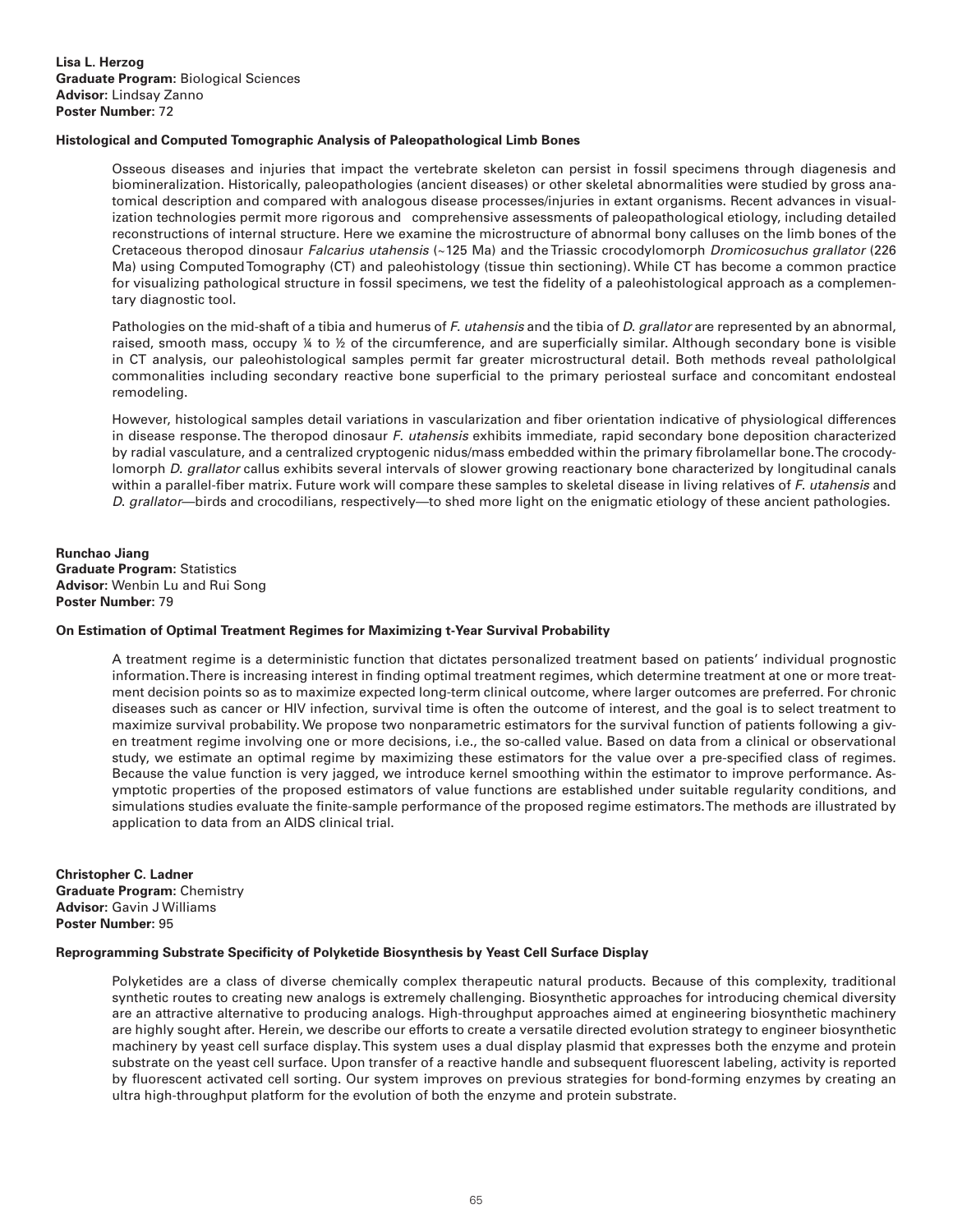# **Bayesian Nonparametric Methods for Testing Shape Constraint for Longitudinal Data**

In various applications of longitudinal data analysis, we often have subject matter knowledge about the population that may suggest a specific shape of the unknown mean curve over a given time period of interest. However, due to the variability across subjects or sites or lack of experimental scientific evidence, it may not be obvious to detect a specific shape of the population level trend based on sparsely observed data. For example, it is widely believed and debated that global temperature might be on rise over the last century based on observations taken at various locations around the globe, but a definitive answer is still lacking. Mixed-effect model is a commonly used tool to account for variations across different subjects or sites in longitudinal analysis. This paper develops a nonparametric Bayesian method to test various shape constraint of the population level mean trend based on approximating a Gaussian process using a sequence of penalized splines whose coefficients are allowed with vary with subjects or sites.

Posterior consistency of the test procedure is established under a set of regularity conditions and numerical illustrations are presented based on simulated and real data sets.

**Gregory C. Mader Graduate Progra**m: Biomathematics **Advisor**: Mette S. Olufsen **Poster Number:** 107

#### **Modeling Cerebral Blood Flow Velocity during Orthostatic Stress**

Cerebral autoregulation refers to the physiological process that maintains stable cerebral blood flow (CBF) during changes in arterial blood pressure (ABP). In this study, we propose a simple, nonlinear quantitative model with only four parameters that can predict CBF velocity as a function of ABP. The model was motivated by the viscoelastic-like behavior observed in the data collected during postural change from sitting to standing. Qualitative testing of the model involved analysis of dynamic responses to step-changes in pressure both within and outside the autoregulatory range, while quantitative testing was used to show that the model can fit dynamics observed in data measured from a healthy young and a healthy elderly subject. The latter involved analysis of structural and practical identifiability, sensitivity analysis, and parameter estimation. Results showed that the model is able to reproduce observed overshoot and adaptation and predict the different responses in the healthy young and the healthy elderly subject. For the healthy young subject, the overshoot was significantly more pronounced than for the elderly subject, but the recovery time was longer for the young subject. These differences resulted in different parameter values estimated using the two subgroups.

**Doreen McVeigh<sup>1</sup>,** David B. Eggleston<sup>1</sup>, Ruoying He<sup>1</sup>, AustinTodd<sup>1</sup>, Craig Young<sup>2</sup> Graduate Programs: Marine, Earth, and Atmospheric Sciences, North Carolina State University<sup>1</sup>; University of Oregon, Oregon Institute of Marine Biology<sup>2</sup> **Advisor:** David B. Eggleston **Poster Number:** 115

#### **Potential Larval Connectivity of Deep-sea, Methane Seep Invertebrates in the Intra-american Sea**

Population connectivity via larval dispersal is a key process that maintains spatially separate biological populations and communities. Since their discovery, deep-sea chemosynthetic ecosystems have been novel systems within which to test the generality of paradigms developed for shallow-water species. Deep-sea, methane seep habitats are distributed throughout the world, yet we know relatively little about the life history of seep invertebrates, nor patterns and processes underlying population connectivity for these unique biological communities. The goal of this study is to assess the biological and hydrodynamic drivers of population connectivity of deep-sea invertebrates among methane seep sites in the Intra-American Sea. Here, we present the preliminary results of a coupled bio-physical model used to assess connectivity of the mussel, *"Bathymodiolus" childressi*, and snail, *Bathynerita naticoidea*, among eight methane seep sites throughout the Gulf of Mexico and U.S. East Coast. Virtual larvae were programmed with varying pelagic larval durations (PLDs) and behaviors that best matched empirical data. Initial results suggest larval connectivity among sites of varying depths and locations, such as Florida Escarpment (Gulf of Mexico) and Cape Fear Diaper (southeast Atlantic), among a variety of larval behaviors and PLDs. This study is advancing our general knowledge of population connectivity in the deep-sea.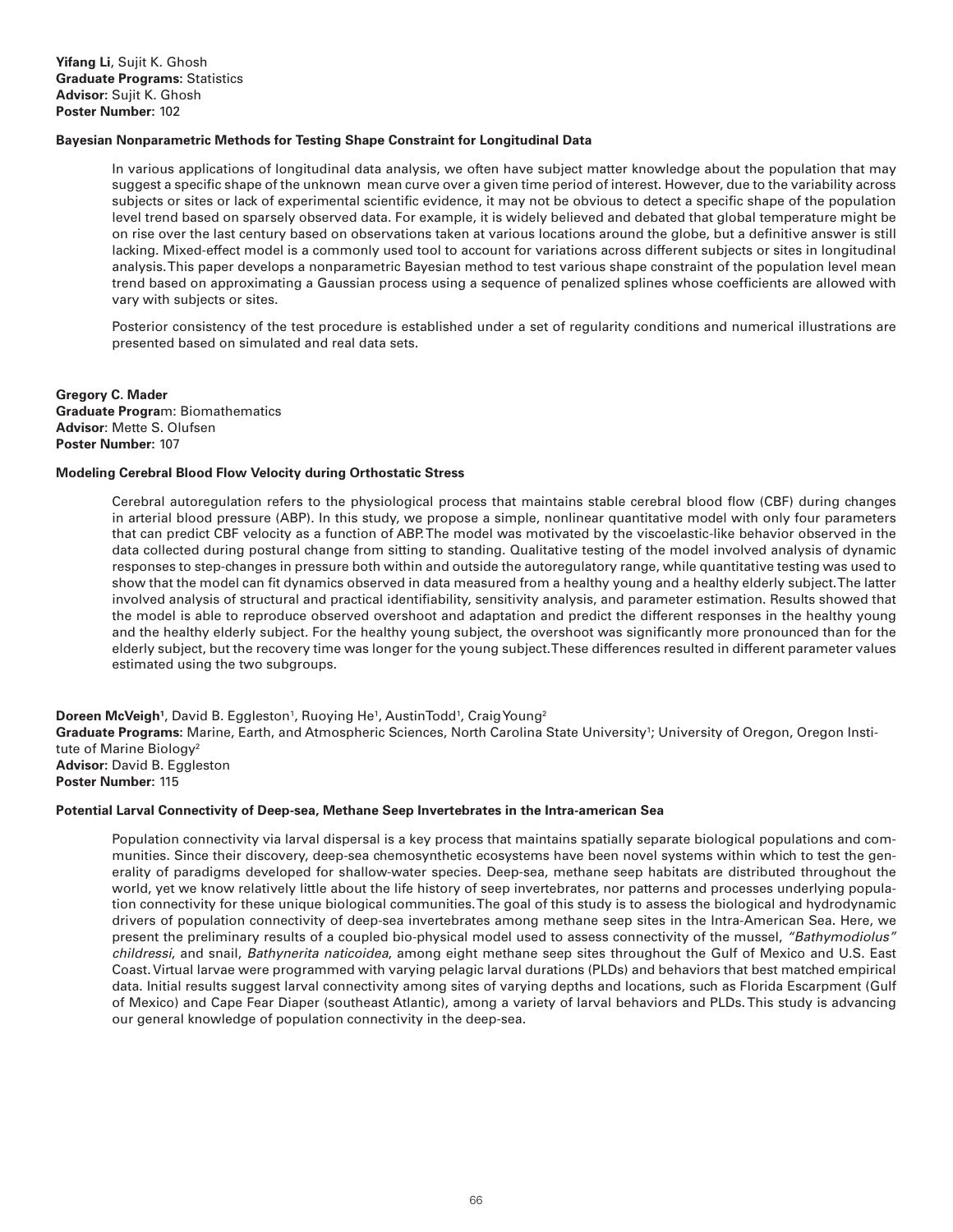# **A Novel Approach for High-throughput Screening of Potential Crustacean Endocrine Disrupting Chemicals**

As the number of environmental compounds in production increases, the high-throughput assay is emerging as an important contributor to chemical toxicity testing. I have developed an *in vitro* assay capable of screening potential chemicals for their ability to activate the Methyl farnesoate receptor (MfR) in crustaceans. The MfR regulates aspects of sex determination and sex differentiation in crustaceans. The assay utilizes a relatively new technology, Bioluminescence Resonance Energy Transfer (BRET) to quantify ligand-dependent dimerization of the proteins dapmagMet and dappuSRC to form the active MfR. Two fusion proteins, dappuSRC-Rluc2 (Rluc2: luciferase, photon donor) and dapmagMet-mAme (mAme: yellow fluorescent protein, photon acceptor) were constructed to measure energy transfer upon dimerization of these MfR subunits. Incorporated protein domains, fusion protein construct orientation, as well as molar ratio of photon donor: acceptor were optimized prior to the screening experiments. Maximal energy transfer was achieved with full *dappu*SRC and *dapmag*Met open reading frames, photon donor/acceptor proteins fused to the 5' terminus of the receptor proteins, and a molar ratio of 1:6, respectively. An extensive list of environmental chemicals were screened with the optimized assay; including insect growth regulating (IGR) compounds and the Environmental Protection Agency's list of "high production volume (HPV)" chemicals. While the none of the 19 HPV chemicals tested initiated dimerization (≤ 100µM), several IGRs activated MfR dimerization with variable potency (EC50) *e.g.,* fenoxycarb (0.003µM) > pyriproxyfen (1 µM) > methyl Farnesoate = methoprene (2.5µM) > Kinoprene (30µM). Upon comparison of the novel MfR BRET assay and the standard *in vivo* ten-day chronic toxicity tests for *Daphnia magna*, MfR dimerization seems to be a suitable indicator of endocrine disruption, as the relative chemical potencies were similar between the two assays.

# **Yasamin Moazami Graduate Program:** Chemistry **Advisor:** Joshua G. Pierce **Poster Number:** 124

#### **Progress Towards the Pentacyclic Guanidine Core of the Monanchocidin Family of Apoptosis-inducing Natural Products**

For many years the diverse molecular architectures of natural products have been a major source of inspiration for both novel reaction development and therapeutic lead molecules. The marine environment has become one of the most prolific sources of chemical and biological diversity. One such example is the recently isolated apoptosis- inducing pentacyclic guanidine alkaloid, monanchocidin A, isolated from a Far Eastern marine sponge. The intricacy and novelty observed in the structure of the pentacyclic guanidine alkaloids, coupled with the wide range of biological activities exhibited by these molecules, have attracted significant attention from the scientific community.

We are developing an approach to the pentacyclic guanidine core of the monanchocidins that relies on the utilization of a disubstituted *trans* -lactam building block in order to overcome the stereochemical challenges associated with the previous syntheses of this class of natural products. Our synthetic approach combines asymmetric synthesis with biomimetic cascades to provide greatly increased efficiency and selectivity. Furthermore, our approach should allow for pinpoint modification of the molecules' complex functionality to further optimize its potent biological activity, uncover its mechanism of action and potentially develop simplified lead molecules for chemical probe development. To date, we have successfully prepared the desired β-lactam scaffold and efforts are underway to explore the reminder of the synthetic sequence to the core. Additionally, we are working towards the synthesis of simplified analogues and other less complex pentacyclic guanidine scaffolds in this class of natural products to begin addressing long-standing questions regarding their mechanism of biological activity.

#### **Katherine Knudsen Myers Graduate Program:** Genetics **Advisor:** Max Scott

**Poster Number:** 129

# **Genetic Background Influences Efficacy of tTa Overexpression Conditional Lethal System**

Drosophila suzukii is a species of Asian fruit fly that has recently invaded the coastal United States, posing a threat to soft-bodied fruit crops. Unlike other fruit fly species that lay eggs in rotting fruit, D. suzukii females use a specialized serrated ovipositor to pierce the outer skin of the fruit to deposit their eggs in the fruit flesh. The Sterile Insect Technique (SIT) is a successful method of pest management that implements the release of modified insects as a means for control or eradication of a pest population. Due to the damage caused by the D. suzukii female ovipositor, classical SIT cannot be employed as a method for suppression of the pest population since sterile female D. suzukii would harm fruit crops. Therefore, releases must be male-only. Using the tools of genetic manipulation, transgenic flies can be developed to express a conditional lethal system that causes female flies to die and only male flies to reach adulthood. This female-specific lethality would be passed on to further generations when released transgenic males breed with the wild females, resulting in decline and eventual eradication of the wild population. One such system has been developed using overexpression of the tetracycline transactivator (tTA) to induce lethality. In this system, lethality is suppressed for lab rearing purposes but active in releases. The Drosophila melanogaster Genetic Reference Panel (DGRP) can be utilized to examine how genetic background influences the effectiveness of this lethal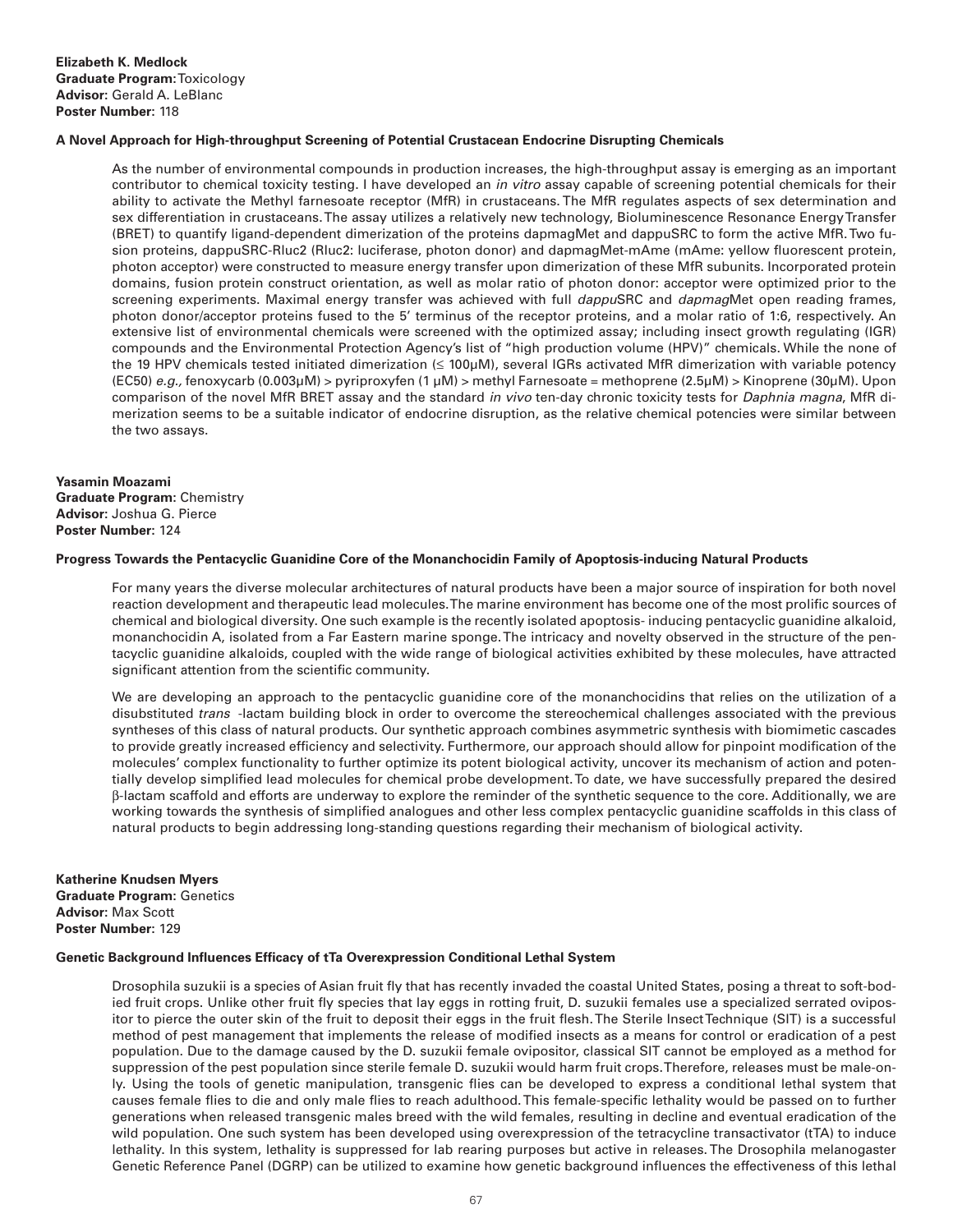system. Investigating female lethality due to tTA overexpression in 205 inbred lines with different genetic backgrounds and performing a Genome Wide Association Study (GWAS) will identify candidate allelic variants that influence the efficacy of the lethal system. These candidate variants may give insight into the potential of development of resistance in wild populations.

# $\bf{Jacob}$  **F. Norton**1, Christopher Strickland<sup>2</sup>, Louis Gross $^3$ , Karna Gowda $^4$ , Phil Dixon $^5$ , Michael Just $^6$

Graduate Programs: Biomathematics, North Carolina State University<sup>1</sup>, Department of Mathematics, University of North Carolina at Chapel Hill and Statistical and Applied Mathematical Sciences Institute<sup>2</sup>, Department of Mathematics and Biology, University of Tennessee Knoxville and National Institute for Mathematical Biological Synthesis<sup>3</sup>, Applied Mathematics, Northwestern University<sup>4</sup>, Statistics, Iowa State University $^5$ , Plant and Microbial Biology, North Carolina State University $^6$ **Advisor:** Alun Lloyd **Poster Number:** 134

# **Convergent Cross Mapping (CCM): Limits of Applicability**

Convergent cross mapping (CCM), proposed by Sugihara et al. (2012), is a method of distinguishing causality from correlation in time-series data. Based on nonlinear state space reconstruction, the method helps identify causal networks, even in nonseparable weakly connected systems. The CCM method has already been used to answer controversial questions in real ecological systems, such as the sardine-anchovy- temperature problem. However, it is not clear how observational noise or process noise might affect the state space reconstruction process of CCM in future applications. Similarly, though Sugihara claims that the method is appropriate for time-series data of length greater than 35-40, such a lower limit of has not been rigorously demonstrated. Here we use simulation to demonstrate that state space reconstruction elements of the CCM method still function properly with different types of noisy data. We also explore Sugihara's proposed appropriate lower limit of applicability. Though time-series of approximately length ten appear to be inappropriate for CCM, we propose a suitable space-for-time substitution and demonstrate through simulation that such substitution can help fill in the state space reconstruction necessary for CCM and would therefore broaden the applicability of the method, particularly in ecology. Finally, we discuss an example where a space-for-time substitution allows CCM to provide new insight into a difficult ecological question.

**Feng Pan**, Christopher Roland and Celeste Sagui **Graduate Program:** Physics **Advisor:** Celeste Sagui, Christopher Roland **Poster Number:** 138

# **Ion Distributions around Left- and Right-handed DNA and RNA Duplexes: A Comparative Study**

The ion atmosphere around nucleic acids is an integral part of their solvated structure. However, detailed aspects of the ionic distribution are difficult to probe experimentally, and comparative studies for different structures of same sequence are almost non-existent. Here, we have used large-scale Molecular Dynamics simulations to perform a comparative study of the ion distribution around (5'-CGCGCGCGCG-3') $_{\rm 2}$  dodecamers in solution in B-DNA, A-RNA, Z-DNA and Z-RNA forms. The CG sequence is very sensitive to ionic strength and it allows the comparison with the rare but important left-handed forms. The ions investigated include Na+, K+, and Mg2+, with various concentrations of their chloride salts. Our results quantitatively describe the characteristics of the ionic distributions for different structures at varying ionic strengths, tracing these differences to nucleic acid structure and ion type. Several binding pockets with rather long ion residence times are described, both for the monovalent ions and for the hexahydrated Mg[(H<sub>2</sub>O)<sub>6</sub>]2+ ion.The conformations of these binding pockets include direct binding through desolvated ion bridges in the GpC steps in B-DNA and A-RNA; direct binding to backbone oxygens; binding of Mg[(H<sub>2</sub>O)<sub>6</sub>]2+ to distant phosphates, resulting in acute bending of A-RNA; tight "ion traps" in Z-RNA between C-O2 and the C-O2' atoms in GpC steps; and others.

**So Young Park**<sup>1</sup>, Ana-Maria Staicu<sup>1</sup>, Luo Xiao<sup>2</sup>, Ciprian Crainiceanu<sup>2</sup> Graduate Programs: Statistics, North Carolina State University<sup>1</sup>; Biostatistics, Johns Hopkins University<sup>2</sup> **Advisor:** Ana-Maria Staicu **Poster Number:** 139

# **Inference on Fixed Effects in Complex Functional Mixed Models**

We propose simple inferential approaches for the fixed effects of complex functional mixed effects models. The basic idea is to estimate the fixed effects under the independence assumption and then bootstrap independent units (e.g. subjects) to obtain estimates of variability. Extensive simulation studies show that the average coverage probability of the resulting confidence intervals maintains their size. Methods are motivated by and applied to the Baltimore Longitudinal Study of Aging (BLSA), though they are widely applicable to other studies that collect correlated functional data.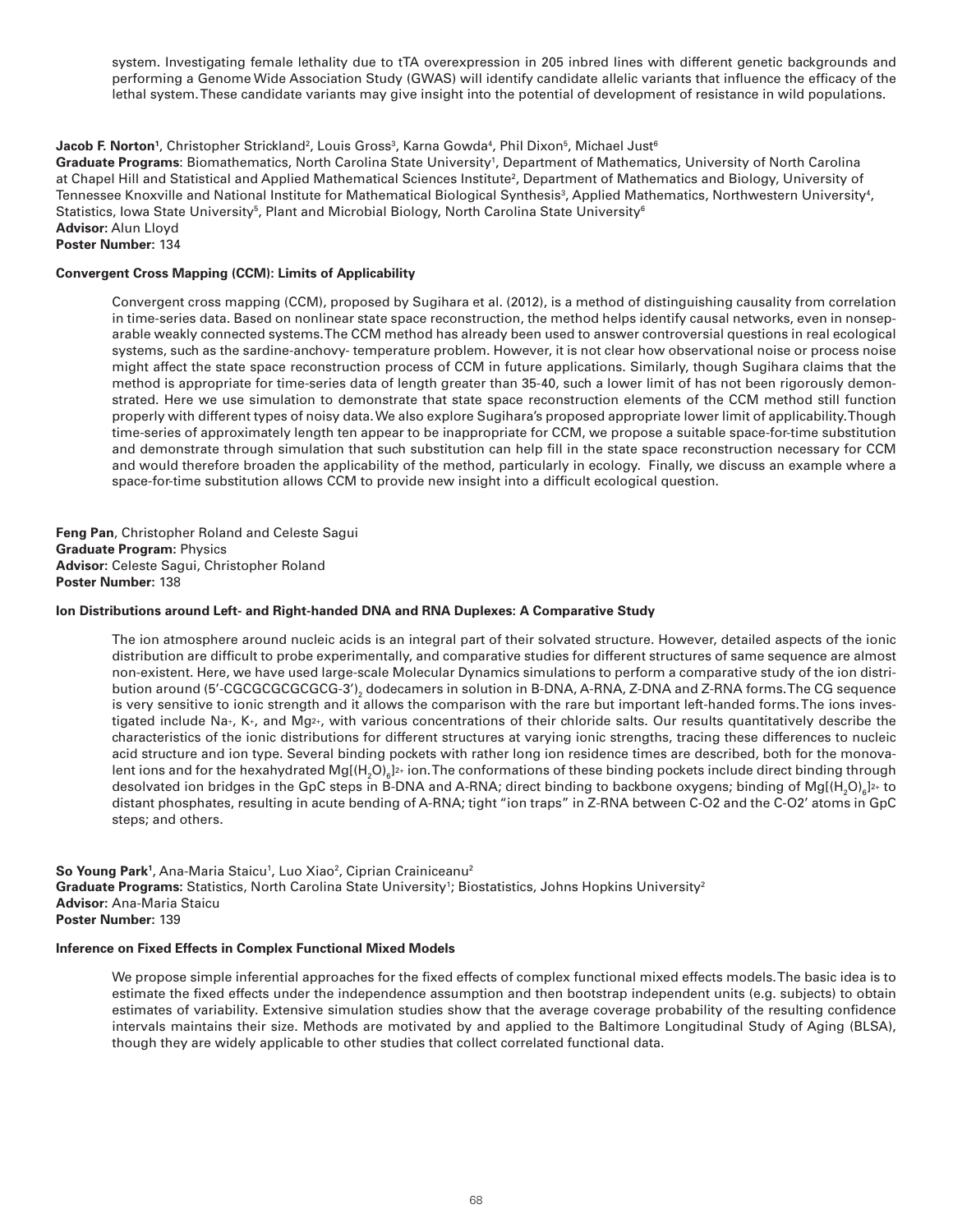# Priya Pillai<sup>1</sup>, Viney P. Aneja<sup>1</sup>, John T. Walker<sup>1, 2</sup> **Programs:** Atmospheric Sciences, Department of Marine, Earth, & Atmospheric Sciences, North Carolina State University<sup>1</sup> U.S. Environmental Protection Agency, Research Triangle Park, NC 2 **Advisors:** Viney P. Aneja and John T. Walker **Poster Number:** 143

# **Satellite Based Estimation of Shortwave Aerosol Radiative Forcing by Regional Nucleation Events at a Forest Site in the Southeast US**

Nucleation is an important source of atmospheric aerosol particles. Through their roles in direct and indirect radiative forcing, anthropogenic aerosols account for one of the largest uncertainties associated with the response of the climate radiative forcing. This study is unique as it synergistically combines ground based particle size distribution measurements with the mutli-spectral and broadband satellite observations to calculate the top of the atmosphere (TOA) shortwave aerosol radiative forcing caused by particles formed during strong regional nucleation events. Continuous particle size distribution measurements were conducted during November 2005 to September 2007, using Scanning Mobility Particle Sizer (SMPS), at the Duke Forest Site, Chapel Hill, NC. Our analysis of the particle size distributions and particle growth characteristics shows new particle formation is frequent in the region of interest. The particle size distributions from 10nm to 250nm (aerodynamic diameter), total number concentrations of ultrafine mode (< 25nm) and fine mode (25 < Dp < 250 nm) particles, and the particle growth rate are analyzed to classify the nucleation as regional nucleation event. At this site, the regional nucleation events were observed on cloud free days and are strongly positively correlated with SO $_{_2}$  concentrations and photosynthetically active radiations. Shortwave flux from the Clouds and Earth's Radiant Energy System (CERES) instrument onboard Earth Observing System (EOS) Terra satellite are used to estimate the TOA aerosol direct radiative forcing. Terra Moderate Resolution Imaging Spectroradiometer (MODIS) 550 nm aerosol optical thickness and cloud fraction data are used to set thresholds to eliminate cloud contaminated CERES pixels to derive the TOA clear sky shortwave flux. The aerosol optical thickness at 550 nm ( $\tau$ 550) was highest (0.38  $\pm$  0.20) in summer corresponds to the period of highest particle growth rate and lowest in winter  $(0.06 \pm 0.05)$  corresponds to the period of lowest particle growth rate. During summer the nucleation day instantaneous shortwave aerosol direct radiative forcing is -24  $\pm$  11 Wm<sub>-2</sub> and during spring the estimated forcing is -15  $\pm$  19 Wm<sub>-2</sub>. Even though, the average aerosol optical depth in spring was lower than that in the summer, a significant aerosol radiative forcing was estimated for spring. Our results show that the instantaneous shortwave aerosol direct radiative forcing efficiency of nucleation day aerosol is -73 Wm<sub>-2</sub>  $\text{t}550$ <sub>-1</sub>.

**Meghan E. Rebuli**', Jinyan Cao1, Emily Sluzas', K. Barry Delclos<sup>2</sup>, Luísa Camacho<sup>2</sup>, Sherry M. Lewis<sup>2</sup>, Michelle M. Vanlandingham<sup>2</sup>, Heather B. Patisaul<sup>1</sup>

Graduate Programs: Biological Sciences, North Carolina State University<sup>1</sup>; National Center for Toxicological Research, Jefferson, AR<sup>2</sup> **Advisor:** Heather B. Patisaul

# **Poster Number:** 149

# **Hypothalamic Estrogen Receptor Expression Altered in Juvenile and Adult Animals from the NCTR Subchronic Toxicity Evaluation of Bisphenol A (BPA)**

In February 2014, the NCTR published the initial findings of a toxicity study evaluating the effects of BPA administered by gavage across a wide range of doses on Sprague Dawley rats (Delclos et al 2014 Tox Sci). The experiments described herein were conducted on a subset of animals from that main study in order to provide information regarding neural effects. Prior work, also conducted in collaboration with NCTR, found significant BPA-related effects on estrogen receptor (ER) expression in subregions of the newborn (postnatal day (PND1)) hypothalamus and amygdala of both sexes (Cao et al 2013, Tox Sci) but did not establish if those effects persist across peripubertal development and into adulthood. The present studies assessed *Esr1* (ERα) and *Esr2* (ERβ) expression in juvenile (PND 21) and young adults (PND 90). Dams were gavaged daily from gestational day 6 until labor began with vehicle (0.3% carboxymethylcellulose), 2.5, 25, 260, or 2700 µg BPA/kg bw/day, or 0.5 or 5.0 µg ethinyl estradiol (EE)/kg bw/day. Pups were then gavaged from the day after birth (PND 1) until the day before scheduled sacrifice on PNDs 21 or 90. Brains were collected at NCTR, coded (so subsequent work could be done blind to exposure groups), and shipped to NCSU for ERα and ERβ expression analysis using in-situ hybridization. Compared to vehicle controls, *Esr1* expression in the juvenile female rat anteroventral periventricular nucleus (AVPV) of the hypothalamus was significantly decreased in the 25µg/kg BPA group while 2.5, 25, and 260 µg/kg bw BPA produced significant decreases in *Esr2* expression in the adult female rat AVPV and medial preoptic area (MPOA). These data demonstrate the potential for neural effects at doses below the current lowest observed adverse effect level (LOAEL). These studies were conducted as a prelude to ongoing studies in the CLARITY program (a multi-investigator effort coordinated by FDA, NCTR, NTP and NIEHS) which will more comprehensively evaluate neuroendocrine and behavioral impacts of BPA exposure.

Rachel L Spreng<sup>1</sup> and Dahlia M Nielsen<sup>1,2</sup> Graduate Programs: Bioinformatics<sup>1</sup>; Genetics<sup>2</sup> **Advisor:** Dahlia M. Nielsen **Poster Number:** 168

# **Detecting Cryptic Subgroups of Individuals Using Gene Expression Data**

From drug response to survival time, there exists variability within populations that is often unexplained. It would be useful to be able to detect cryptic subgroups that vary according to treatment response, disease progression, recurrence, etc., and indeed, various methods have been developed for this purpose. Our goal was to improve on these methods by integrating information gleaned from external studies to inform subgroup identification. First, it is desirable to reduce dimensionality of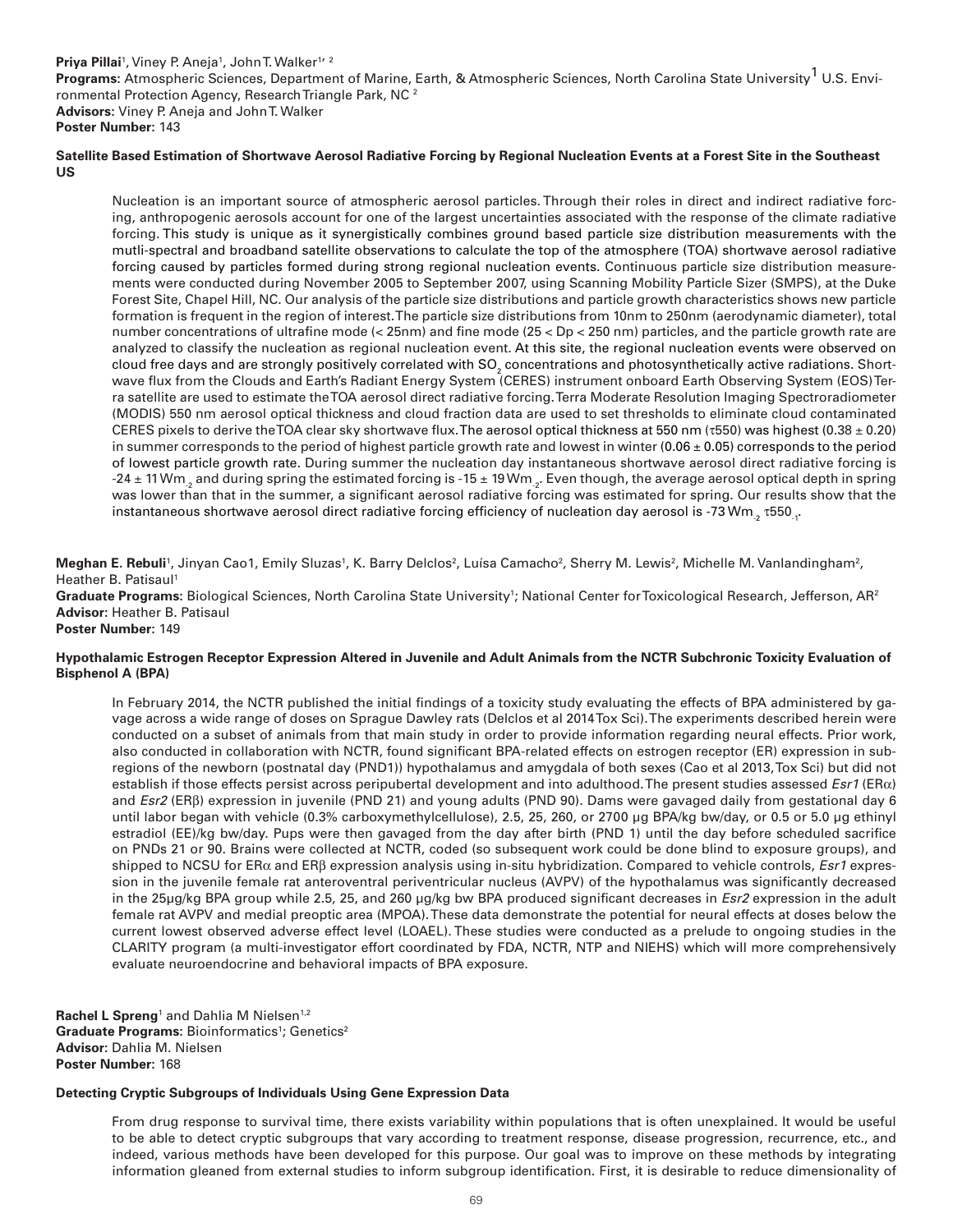the data by selecting only genes that are relevant to the groupings of interest: those that are differentially expressed across subgroups. *A priori* gene selection is a challenge, but the abundance of publicly available gene expression data can aid in this task. Our method is based on the expectation that if a gene is differentially expressed across subgroups within a sample of individuals, the variance of gene expression measurements in that sample will be increased compared with the variance in an unperturbed sample. Data from public repositories can be used to determine how much variance in expression is expected for any given gene in a presumably homogeneous sample of individuals. We propose a gene selection step in which the variance in expression for each gene within the sample of interest is compared to expression variances for that same gene within a number of external samples. Only the genes with the most extreme variance relative to the comparison studies are selected. Individuals are then clustered on the selected genes using a model-based clustering method, although any clustering method could be used in combination with the proposed gene selection method. The proposed method reproduced known group labels with reasonable discordance for most test cases (including several biological samples as well as simulated samples) and demonstrated improved results in comparison to hierarchical clustering and support vector machine (SVM) techniques.

**Stephen L. Strickland**<sup>1</sup>, Michael Shearer<sup>2</sup>, Karen E. Daniels<sup>1</sup> **Graduate Programs: Physics<sup>1</sup>; Mathematics<sup>2</sup> Advisor**: Karen E. Daniels **Poster Number:** 172

#### **Spatiotemporal Measurement of Surfactant Distribution on Gravity-capillary Waves**

Materials adsorbed to the surface of a fluid — for instance, crude oil, biogenic slicks, or industrial/medical surfactants -- will move in response to surface waves. Due to the difficulty of non-invasive measurement of the spatial distribution of a molecular monolayer, little is known about the dynamics that couple the surface waves and the evolving density field. Here, we report measurements of the spatiotemporal dynamics of the density field of an insoluble surfactant driven by gravity-capillary waves in a shallow cylindrical container. Standing Faraday waves and traveling waves generated by the meniscus are superimposed to create a non-trivial surfactant density field. We measure both the height field of the surface using moiré-imaging, and the density field of the surfactant via the fluorescence of NBD-tagged phosphatidylcholine, a lipid. Through phase averaging of the density field, we determine that the surfactant accumulates on the leading edge of the traveling meniscus waves and in the troughs of the standing Faraday waves. Potential applications of this technique are new methods of measuring interfacial rheology, new tests of theoretical predictions about resonant energy transfer between transverse and longitudinal surface waves, and understanding the mechanical effects of oceanic contamination.

**Xiangming Zeng** and Ruoying He **Graduate Programs:** Marine, Earth, and Atmospheric Sciences **Advisor:** Dr. Ruoying He **Poster Number:** 202

#### **River-derived Sediment Transport in the Bohai, Yellow, and East China Seas: A Model Study**

The transport of sediment derived from the Huanghe and Changjiang Rivers in the Bohai, Yellow, and East China Seas (BYECS) over the past 48 years (1958-2005) was simulated and analyzed using the Coupled Ocean-Atmosphere-Wave-Sediment Transport (COAWST) modeling system. Model skill assessments against in situ wave and hydrographical observations indicate the model simulation can generally reproduce the hydrodynamic environment of the BYECS. The simulated positions of fine sediment high- accumulation-rate regions well resemble the observed, which are also known as muddy patches in the BYECS. Bottom stress analysis further indicates that the formation of muddy patches near river mouths is largely related to their proximity to the sediment source. Muddy patches formed in regions further away from river mouths are due to their associated weak bottom stress. The simulated seabed sediment distribution reveals that most of the Huanghe derived sediment stays inside the Bohai Sea, whereas the Changjiang derived sediment can spread over into both the Yellow and East China Seas. There are strong seasonal variations in the two rivers-derived sediment transport. Stronger (weaker) offshore sediment transport occurs in the winter (summer).

**Yuan Zhang Graduate Program:** Physics Department **Advisors:** Celeste Sagui, Christopher Roland **Poster Number:** 205

#### **Structural Characterization of Intrinsically Disordered Peptides**

Intrinsically disordered proteins (IDPS) comprise about 10% of all proteins, and at least 40% of eukaryotic proteins exhibit at least a long, disordered loop. IDPs are associated with a broad range of human diseases, such as cancers, neurodegenerative diseases (Alzheimer's disease, Parkinson's disease, Huntington disease), type-II diabetes, etc., that arise from protein misfolding, leading to aggregation, loss of normal function, and gain of toxic function. We present the results of extensive Molecular Dynamics (MD) simulations of three projects associated with such IDPs. (1) We present the results of extensive Molecular Dynamics (MD) simulations of the tridecapeptide corresponding to residues 659-671 of the envelope glycoprotein gp41 of HIV-1, which spans the 2F5 monoclonal antibody epitope ELDKWA. We found that gp41659-671 forms part of a flexible conformational ensemble, with various residual secondary structures, in agreement the experimental observations. Under uniaxial tension, the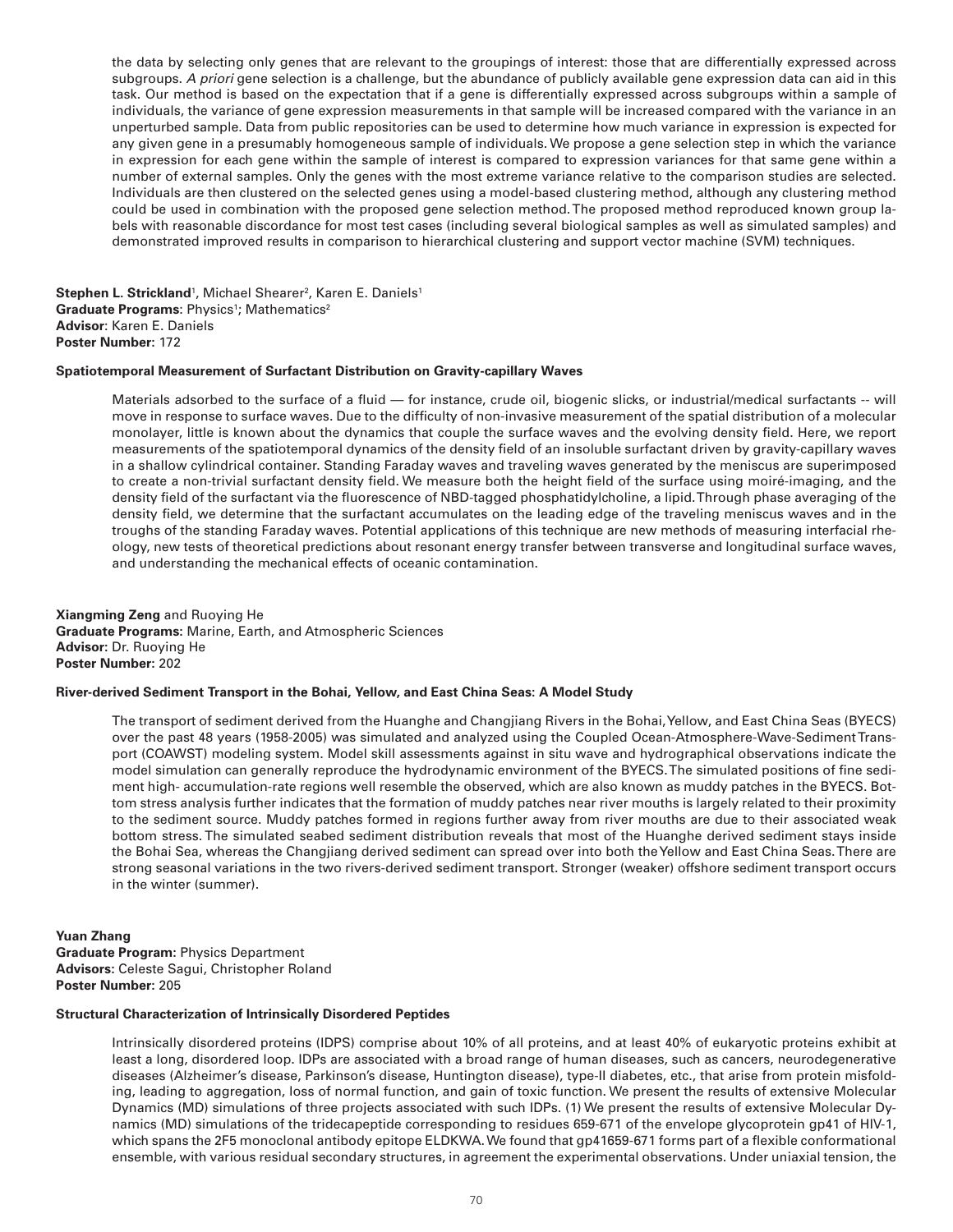disordered peptide first becomes fully helical before melting into turns, loops and 310-helices. (2) Although results from codes such as DSSP and STRIDE converge in well-ordered structures, the agreement between the secondary structure assignments is known to deteriorate as the conformations become more distorted. In this second work, we have carried out MD simulations of (relatively) disordered peptides, specifically gp41659-671, the homopeptide polyasparagine (N18), and polyasparagine dimers. We have analyzed the resulting conformations with the most popular secondary structure analysis assignment algorithms DSSP, STRIDE and KAKSI, and carefully characterized the differences in structural assignments. (3) Nine neurodegenerative diseases involve polyglutamine expansion and aggregation, and the aggregation is often manifested as amyloid-like fibrils. In this work, we have analyzed the stability of amyloid-like fibrils in a variety of steric zippers related to a segment from the yeast protein Sup35, with the purpose of elucidating the contrasting roles of glutamine and asparagine in the aggregation of prions.

**Brandon Zoellner, Prangya P. Sahoo, Paul A. Maggard Graduate Program**: Chemistry **Advisor**: Paul A. Maggard **Poster Number:** 208

#### **Compositional Studies and Band Engineering of p-type Cu(I)-Containing Oxide Semiconductors**

New investigations of *p*-type Cu(I)-containing oxide semiconductors were performed to probe the fundamental relationship between the crystal structure, bandgap sizes, band energies, and photoelectrochemical properties. The solid solutions of CuNb<sub>1</sub> *x*Ta<sub>x</sub>O<sub>3</sub> (0 < *x* ≤ 0.15) and Cu<sub>5</sub>(Ta<sub>1- x</sub>Nb<sub>x</sub>)<sub>1i</sub>O<sub>30</sub> (0 < *x* ≤ 0.5), as well as Cu<sub>3</sub>VO<sub>4</sub> were synthesized via high temperature solid-state methods. Powder X-ray diffraction confirmed the purity of each product and the lattice parameters were refined as the molar ratio between Nb(V), Ta(V), and Cu(I) were adjusted. The measured band gaps of both CuNb<sub>+x</sub>Ta<sub>x</sub>O<sub>3</sub> and Cu<sub>5</sub>(Ta<sub>+x</sub>Nb*x*)<sub>11</sub>O<sub>30</sub> were altered depending on the ratio between Nb(V) and Ta(V). Minor blue shifts in the band gap from 1.89 eV to 1.97 eV were recorded for the CuNb<sub>1-x</sub>Ta<sub>x</sub>O<sub>3</sub> solid solution as the percent ofTa(V) was increased to 15%. However, large red shifts over a range of 2.60 eV to 1.95 eV were observed for Cu<sub>5</sub>(Ta<sub>1, x</sub>Nb<sub>x</sub>)<sub>11</sub>O<sub>30</sub> for *x* = 0 to *x* = 0.5. Photoelectrochemical experiments on polycrystalline films of CuNb<sub>1×</sub>Ta<sub>x</sub>O<sub>3</sub>, Cu<sub>5</sub>(Ta<sub>1×</sub>Nb<sub>x</sub>)<sub>11</sub>O<sub>30</sub>, and Cu<sub>3</sub>VO<sub>4</sub> illustrated how the changes in composition can control the photocurrents produced under visible-light irradiation. Films composed of CuNb<sub>1-x</sub>Ta<sub>x</sub>O<sub>3</sub> exhibited an increased stability of the cathodic photocurrent with a largerTa(V) content. However, films of Cu<sub>s</sub>(Ta<sub>1-x</sub>Nb<sub>x</sub>)<sub>11</sub>O<sub>30</sub> exhibited stronger photocurrents as Nb(V) was introduced into the structure. Additionally, the photocurrents of Cu3VO4 demonstrated the importance of the formation of Cu(II) oxides on the particle's surface. Mott-Schottky analyses of CuNb<sub>1-x</sub>Ta<sub>x</sub>O<sub>3</sub> and Cu<sub>3</sub>VO<sub>4</sub> films determined the conduction band edges to be -1.82 V versus RHE at pH 12 and -0.63 V versus RHE at pH 5.8, respectively, which provide sufficient overpotentials to drive the reduction of water into hydrogen gas. Additional techniques such as, thermogravimetric analysis, X-ray photoelectron spectroscopy, and scanning electron microscopy were used to track the change in composition and the characteristics of the surfaces of the metal oxides.

# **College of Textiles**

**Halil I. Akyildiz Graduate Program:** Fiber and Polymer Science; Materials Science and Engineering **Advisors:** Jesse S. Jur and Gregory N. Parsons **Poster Number:** 2

#### **Modification of Optical Properties of Polyethylene Terephthalate by Sequential Organometallic Vapor Infiltration**

Polyethylene terephthalate (PET) is a recyclable thermoplastic polymer that has applications in textiles, packaging and insulating. PET shows weak photoluminescence by the excitation of the pi electrons on the backbone of the polymer upon UV absorption. This emission is identified by two adjacent band in the near UV region of the spectrum. Lower wavelength emission is attributed to the monomeric emission from the polymer and the other band is attributed to emission due to the interactions between the polymer chains. In this study the emission in the PET fibers are enhanced by infiltration of trimethylaluminum (TMA) precursors by sequential vapor infiltration (SVI) technique. TMA by reacting the ester groups in the polymer forms organic inorganic hybrid materials. In this study it is shown that SVI improves the higher wavelength emissions of the polymer is which is attributed to the enhanced interactions between the polymers. Furthermore the effect of the changes in the polymer structure on emission of the PET thin films is studied which showed SVI increases only certain emission bands. Emission bands improved by SVI is attributed to the amorphous regions of the polymer.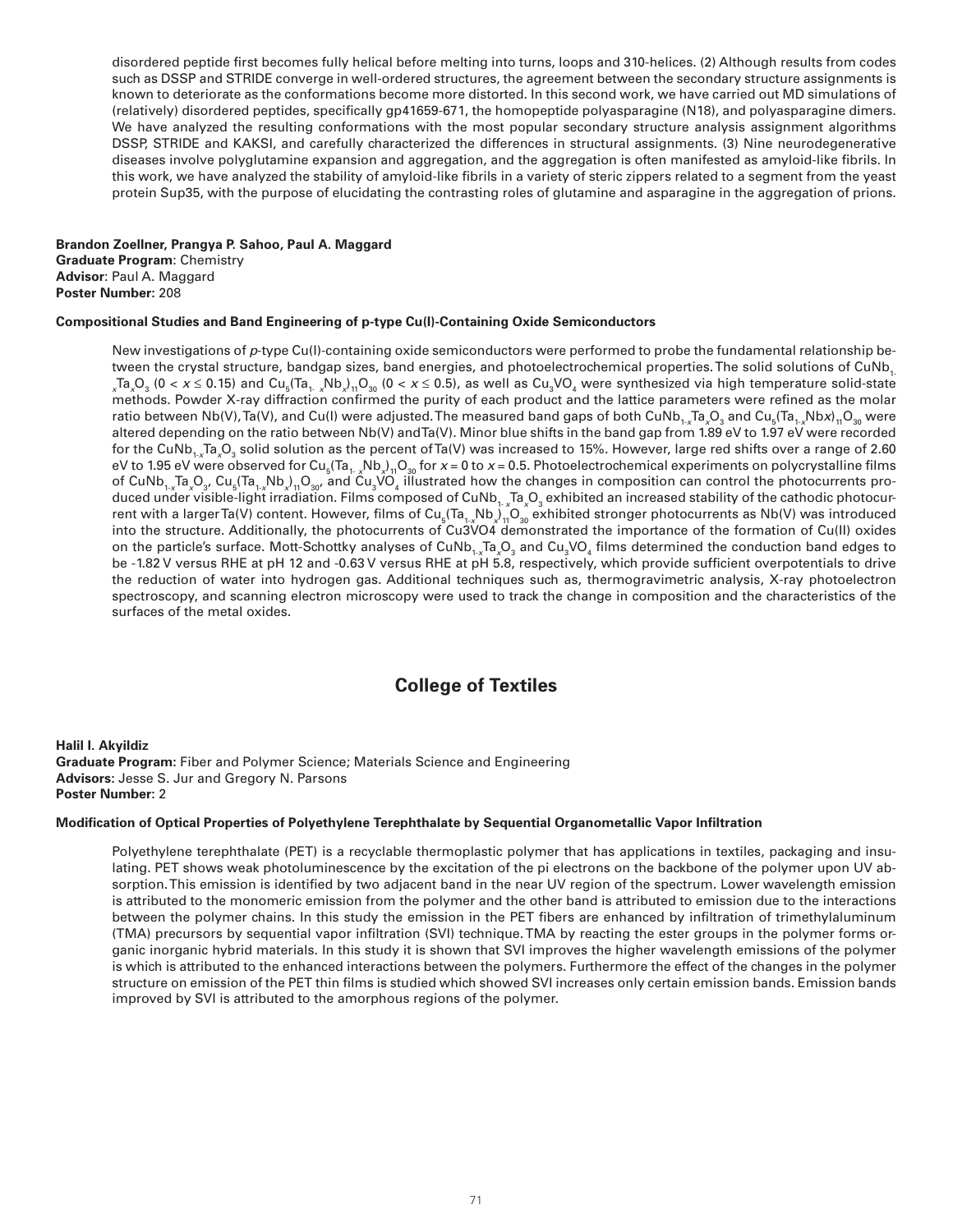#### **Ritika Burman Graduate Program:** Textile Technology Management **Advisors:** Yingjiao Xu and Genessa Devine **Poster Number:** 24

#### **Sustainability in the Textile and Apparel Industry: Framework Development**

The textile and apparel (T/A) industry plays a significant role in the society in terms of trade and employment. However, from production to consumption, the T/A supply chain is associated with a number of social, economic, and environmental issues: collectively called the sustainability issues. Companies are pressured by their key stakeholders to address sustainability related challenges. The challenges can be addressed if the companies are able to monitor their activities and report their progress by using measurement frameworks that help quantify the efficiency and effectiveness of a company's activities. Many such frameworks are available but Global Reporting Initiative (GRI) is one of the most widely adopted as it provides a comprehensive set of guidelines for sustainability reporting. These guidelines, however, are generic and do not reflect the specific nature of any industry. Given this limitation, various industry sectors and researchers have developed frameworks that are industry specific by adopting GRI guidelines (e.g., mining and minerals industry) (Azapagic, 2004). For the T/A industry, many companies use the Higg Index which is an internal assessment tool used for assessing company activities. It is however not used for reporting purposes. Hence, various companies use Higg Index for internal assessment, and the GRI for sustainability reporting. The purpose of this study is to develop a sustainability measurement framework for the T/A industry that can be used for both the purposes. The development of framework is based on a qualitative analysis of the complementarity of two most relevant frameworks, GRI and Higg Index, and a review of academic literature on sustainability. The resultant framework could be used internally, for monitoring activities and also externally, for sustainability reporting. Additionally, as the framework developed is compatible with GRI indicators, it can also help in standardization of the sustainability reports and enable cross-comparisons within the industry.

#### **Yizhuo Chen Graduate Program**: Textiles Technology Management **Advisor**: Yingjiao Xu **Poster Number:** 30

#### **The Role of Social CRM in Brand Marketing: A Perspective of Consumers' eWOM**

Companies used to fully control the relationship between brands and their customers. Nowadays, the control of the relationship has shifted to customers who have the power to influence each other using Electronic Word of Mouth (eWOM). Therefore, incorporating customer relationship management via social media into existing brand marketing framework is of strategic importance. By integrating social media marketing, Customer Relationship Management (CRM) and Social CRM, this study aims to propose a strategic model that can leverage the voice of consumers to enhance brand marketing communications. Beyond the conceptual scope, the second objective for this study is to empirically test the role of Social CRM in the proposed model, in terms of 1) influence of the visible cues from online user profiles on other consumers' responses, 2) influence of brand names and product attributes in social media content on other consumers' responses, and 3) effectiveness of marketing communication on social media. Social media data from an online purchasing environment (Amazon.com) and a non-purchasing environment (Runnersworld.com) was collected using web scraping technique. The data was analyzed using linear regression models, text mining, principal component analysis, and sentiment analysis. The results show that profile of the author of a posting on social media significantly influenced other consumers' responses in both purchasing and non- purchasing social media settings. Moreover, in non-purchasing social media settings, consumers' replying behaviors depended more on social media content than their viewing behaviors did. The findings also suggest a positive influence of marketing communication on consumers' attitude toward the brand b. In summary, this research expands the scope of brand marketing by integrating social CRM into brand marketing research framework. Managerially, the findings of this study also provide great implications to the brand marketing managers in their effort of understanding and serving their target consumers at the age of social media.

#### **Karis Ranae Foster Graduate Programs:** Textiles **Advisor:** Cynthia Istook and Andre West **Poster Number:** 49

#### **A Design Application with Shima Seiki WholeGarment**® **Knitting**

Within the knitwear industry, there are four main categories of knitting methods: cut & sew, knitted length or panel knitting, fully-fashioned, and integral knitting. The major downside to the cut & sew, panel knitting or fully-fashioned method is attributed to its requirement for human labor. These products created are subject to human error, which reduces the consistency of a collection of products (Isaacs, 2005).

WholeGarment® or complete garment knitting provides a solution to these inconsistencies by manufacturing an entire garment ready-to-wear on the machine without seams. This process requires minimal processing after knitting and has the potential for reducing production lead times. (Tait, 2008; Kanakaraj & Ramachandran, 2010)

As an early stage of this research, a production decision-making model has been developed specifically for WholeGarment® knitting that takes into account all variables that may influence a business owner to choose this style of knitting over others.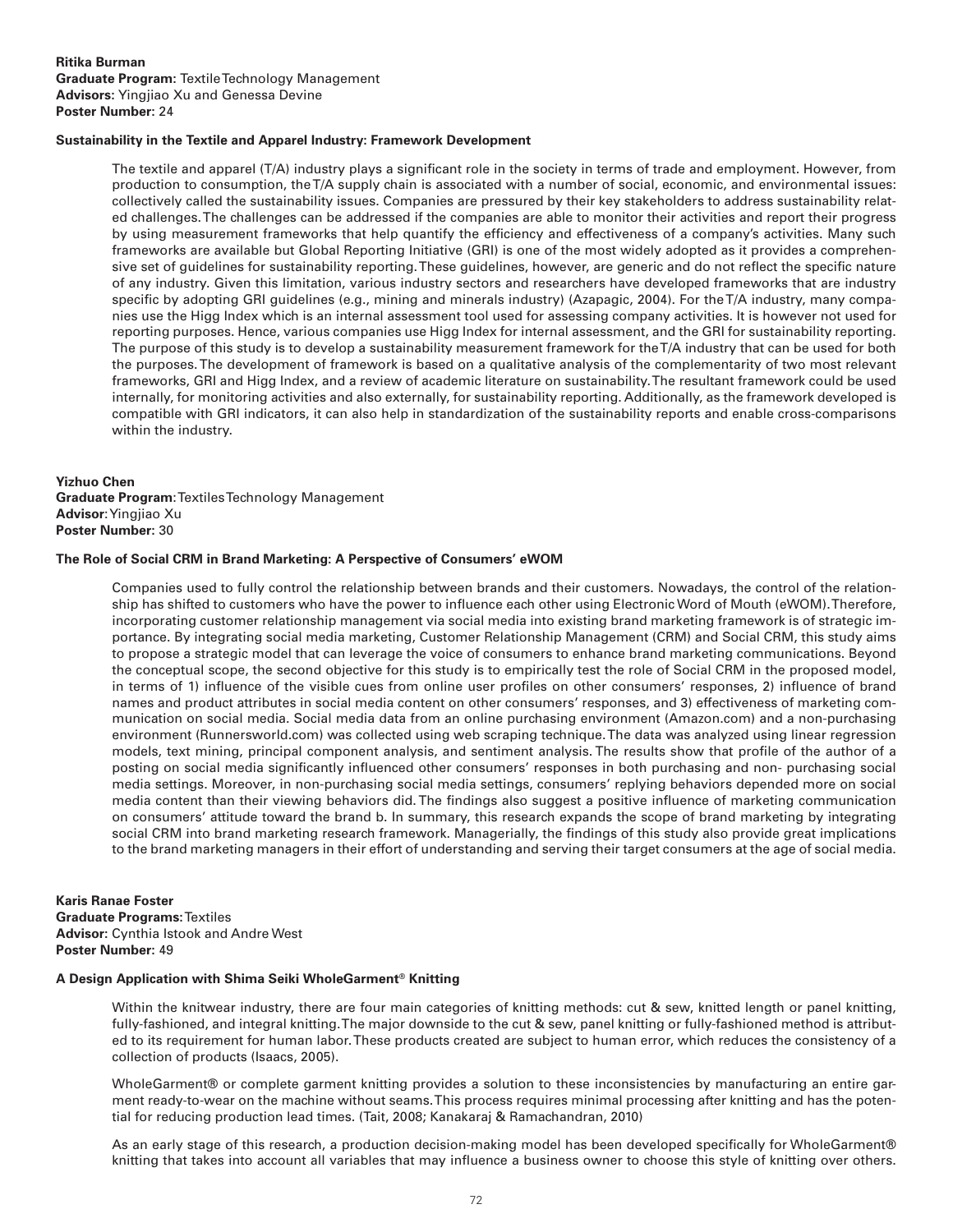Taking this process model into account, several garments have been designed and executed with the Shima Seiki Apex 3 SDS-One knitting software and produced on a Shima Seiki MACH2X WholeGarment® machine. Several iterations of a specialized garment have been conducted and corrections are currently being made to increase knitting efficiency and reduce errors. First samples have been knit with 100% acrylic yarn, 2/29 size on an eight gauge machine. Final samples will be knit with mercerized cotton and cashmere, which are more appropriate for formal applications. Corrections to date consist of adjusting interacting cables and reducing fancy stitches near cables to prevent dropped stitches.

Isaacs, M. (2005). seamless: eliminating stitches—more than a buzzword. *AATCC Review*, *5*(11), 16–19.

Kanakaraj, P., & Ramachandran, R. (2010). Seamless garment: Needle selection techniques and applications. *Pakistan Textile Journal*, *59*(1), 44–46.

Tait, N. (2008). All in One Piece. *Fashion Business International*, 42–45.

#### **Ashley Gabel Graduate Program:** Textile Technology **Advisor:** Andre West **Poster Number:** 53

#### **Methodology for the Improvement of Athletic Wear**

Athletic clothing has seen many improvements and changes in the last few decades. Most notably, athletic garments are now made of synthetic fibers and made to fit close to the body. Though these are positive improvements that assist the athlete both in training and in competition, the research being completed on athletic wear has increased significantly and the industry must keep up with these breakthroughs. This research covers how to implement many of these new technologies and demonstrates several preliminary studies that will help move the athletic clothing industry in that direction. To implement significant changes it is important to gather more data on the subjects that the industry is designing for. Because athletic garments fit close to the body, the garments made for this population have measurements that are comparable to their actual body measurements. Unfortunately, current athletic garments are not made to fit today's wide range of athlete body styles. Another issue is the actual design of the garments intended for athletes. Currently, most companies use the most cost-effective methods and not the ones that are best for the athlete, the environment, and the economy. This research introduces several ways to improve athletic garments from a design and production aspect. Perhaps the biggest issue with re-making a sizing system and creating one that is nationwide for athletes is the determination of what actually does and does not fit. This research proposes a way to quickly and efficiently determine whether or not something fits and by how much the garment does or does not fit. This very simple method will be able to tell the consumer before they purchase a garment (provided that they have body measurements available) whether or not this garment will fit, how it will fit, and where it will fit.

**Chirag R. Gajjar,** Bhavya Singhi, Melissa A. Pasquinelli and Martin W. King **Graduate Program:** Fiber and Polymer Science **Advisors:** Martin W. King and Melissa A. Pasquinelli **Poster Number:** 54

#### **Experimental and Computational Study of Process-property Relationships for Bioabsorbable Polymers**

Bioabsorbable polymers like poly(lactic acid) (PLA) are attractive biomaterials for regenerative medicine and tissue engineering applications due to their inherent property of *in vivo* resorption over time. However, the same useful property of hydrolytic degradation is a major concern from a manufacturer's stand point. Melt-processing parameters such as higher processing temperatures, extrusion rate and the residence time in barrel, as well as material characteristics like residual moisture and monomer content influence the rate of degradation of the final product. Thus, the goal of our study is to determine the optimum processing conditions for bioabsorbable polymers in order to achieve the desired properties of extruded fibers while preventing excess degradation during processing. We propose the use of molecular dynamics (MD) simulations along with the experimental approach to understand the thermal degradation of PLA under the effect of various processing conditions (such as temperature and residence time) and the local environment (presence of oxygen, moisture and monomers). For the experimental study, we used different melt-spinning parameters to extrude PLA yarns, and characterized the changes in the physical and chemical properties as a result of processing conditions. MD simulations were performed on PLA chains using reaxFF force-field in LAMMPS. From the experimental study, it was seen that different temperatures and take-up speeds resulted in a difference in the orientation of the polymer chains and the crystalline content. The level of crystallinity also governs the tenacity, and a direct correlation was observed between them. MD simulation results showed that at slower rates for raising the temperature, the degradation started at relatively lower temperatures, whereas with prolonged exposure at higher temperatures, the extent of degradation increased. This combined approach provides a better understanding of process-induced degradation, which will help to design resorbable biomaterials, such as scaffolds, with better control of their *in vivo* performance.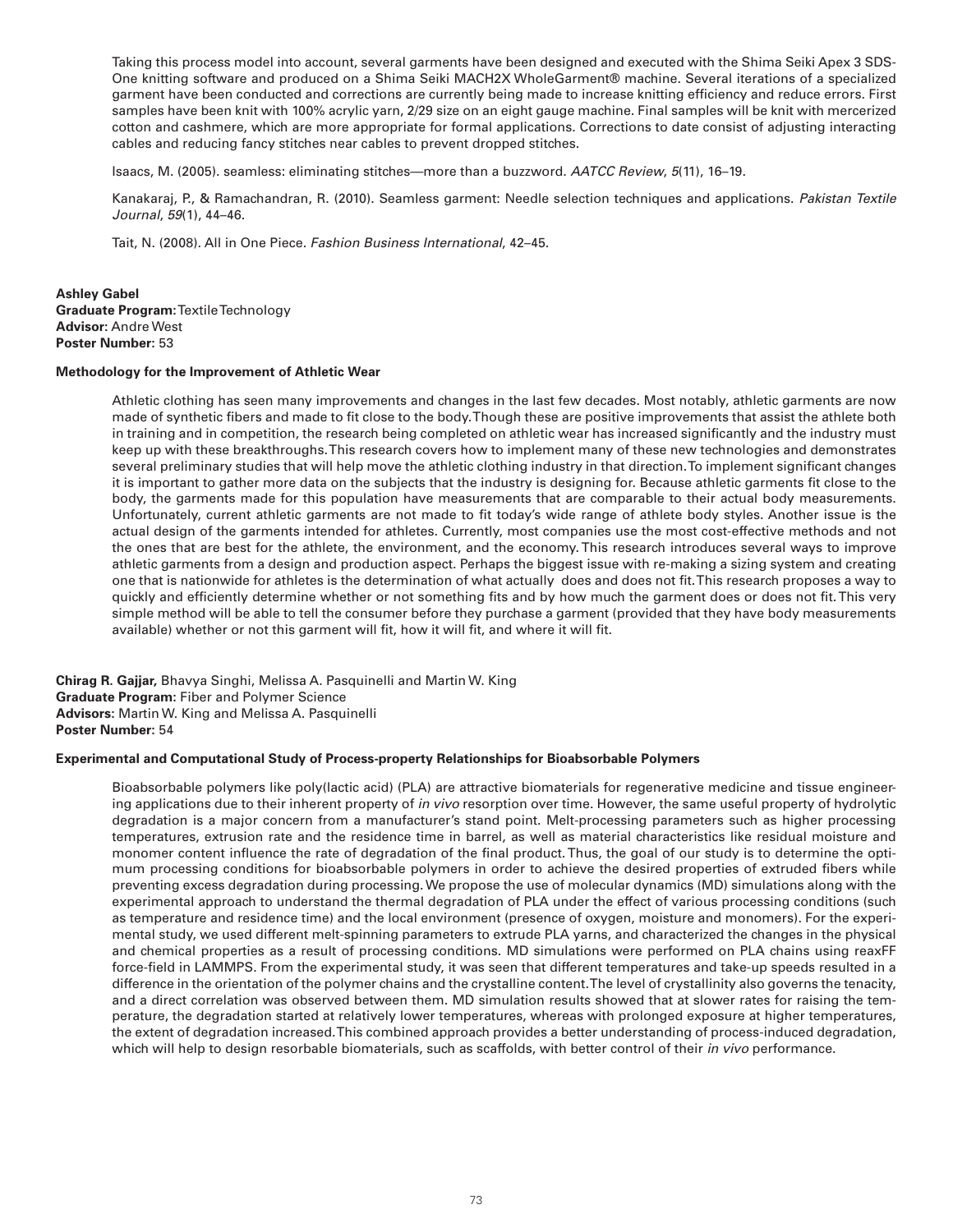#### **Ultra-violet Curable Process Chemistry for Biofilm Resistant Finish on Textiles**

A biofilm is a group of microorganisms in which cells stick to each other on a surface. They can grow virtually anywhere there is moisture, nutrients and a surface; as a result, they affect many natural and industrial environments. One example of a biofilm is bacterial growth on apparel and footwear. These biofilms not only cause unpleasant odors, but they can also lead to serious medical issues. Preventing the formation of biofilms on textile fibers has the potential to significantly improve the performance of textile products.

New technologies are needed within the textile industry to reduce environmental impacts and improve efficiency and economic feasibility. This study aims to develop a UV-cure process chemistry for coatings that impart biofilm resistant properties to textiles. As compared to traditional textile finishing, ultra-violet curing technology provides a customizable, rapid commercial process, with reduced energy consumption, that imparts value-added functional finishes to textile substrates.

In previous research, a wide array of acrylate and methacrylate monomers was analyzed to determine their ability to support or hinder cell growth. This research examines five acrylate and methacrylate polymers previously identified to most efficiently inhibit cell propagation. Homopolymer/copolymer formulations and necessary curing parameters were optimized to achieve the most efficient UV induced polymerization and ideal biofilm resistant properties. Performance evaluation of each when applied to polyester fabric was conducted via FTIR analysis, contact angle testing, and antibacterial activity assessment using Streptoverticillium reticulum.

**Jingyao Li Graduate Program:** Textile Chemistry **Advisor:** Stephen Michielsen **Poster Number:** 100

#### **Comparison of Wicking Behavior of Artificial Blood and Porcine Blood on Textile Surfaces**

Bloodstain pattern analysis (BPA) is an important tool to help investigators have a better understanding of what happened at the crime scene. Most studies of bloodstains have been performed on hard surfaces, only a few on textiles. Due to the structural variety and liquid absorbing properties, BPA on textiles is more complicated and the different wicking behaviors lead to various bloodstain patterns. In this study, the wicking behavior of artificial blood (AB) and porcine blood (PB) on different textile surfaces were investigated. The area, perimeter and circularity changing over time during the wicking process of AB and PB were measured. The weight decrease of the blood drops was recorded continuously during the drying process. Two types of common fabric were used in this study: plain woven bed sheet fabric (both balanced and unbalanced) and jersey knit T-shirt fabric. All the fabrics used were 100% cotton fabric. Area of AB stains are approximately twice as large as that of PB stains. The drying time of PB is much longer than AB. The pattern of bloodstain were also affected by yarn structure. No obvious difference of bloodstain pattern caused by varying fabric structure (balanced or unbalanced) were observed. When wicking on ring spun woven fabric, bloodstains have a more circular shape (high circularity), while on air jet and open end woven fabric the bloodstains have low circularity. The wicking behaviors are similar between AB and PB. The difference in area and drying time are observed because PB contains red blood cells which do not exist in AB. The fabrics made of yarns with a more uniform structure result in a more circular pattern because liquid wicks evenly. These studies should assist bloodstain pattern analysts interpret stains on textiles.

**Xingyu Li Graduate Program:** Textile Engineering **Advisor:** Stephen Michielsen **Poster Number:** 101

#### **Drip Bloodstain Patterns on Textile Surfaces**

Bloodstain pattern analysis (BPA) is the examination of the shapes, and the categorization and distribution of bloodstain patterns in order to provide an interpretation of the physical events of a crime, which gave rise to their origin. These stains occur in a large proportion of homicide cases. They offer extensive information and are an important part of a functional, medically and scientifically based reconstruction of a crime. Many BPA studies have been published, however, most of them dealt with hard, non-absorbent surfaces. Although textiles are present in at most crime scenes, but BPA on textiles has not been developed to the same extent as on non-porous materials. This study focuses on the effect of yarn and fabric construction on drip bloodstains, and differences between porcine blood and artificial blood. Three types of yarn: ring spun, open end, and Murata vortex spun yarn, which are all from the same bale of cotton from Cotton, Inc., were converted into three types of fabric - 100x100, 130x70 woven and a similar jersey knit. In addition, a similar commercial woven and knit fabric were tested. Dripping single 30µL porcine and artificial blood drop from half meter high on these fabrics, which were placed 90° and 30° impact angle and videoed from top view and bottom view, resulted in stains that were analyzed for their area, perimeter, circularity, ellipticity,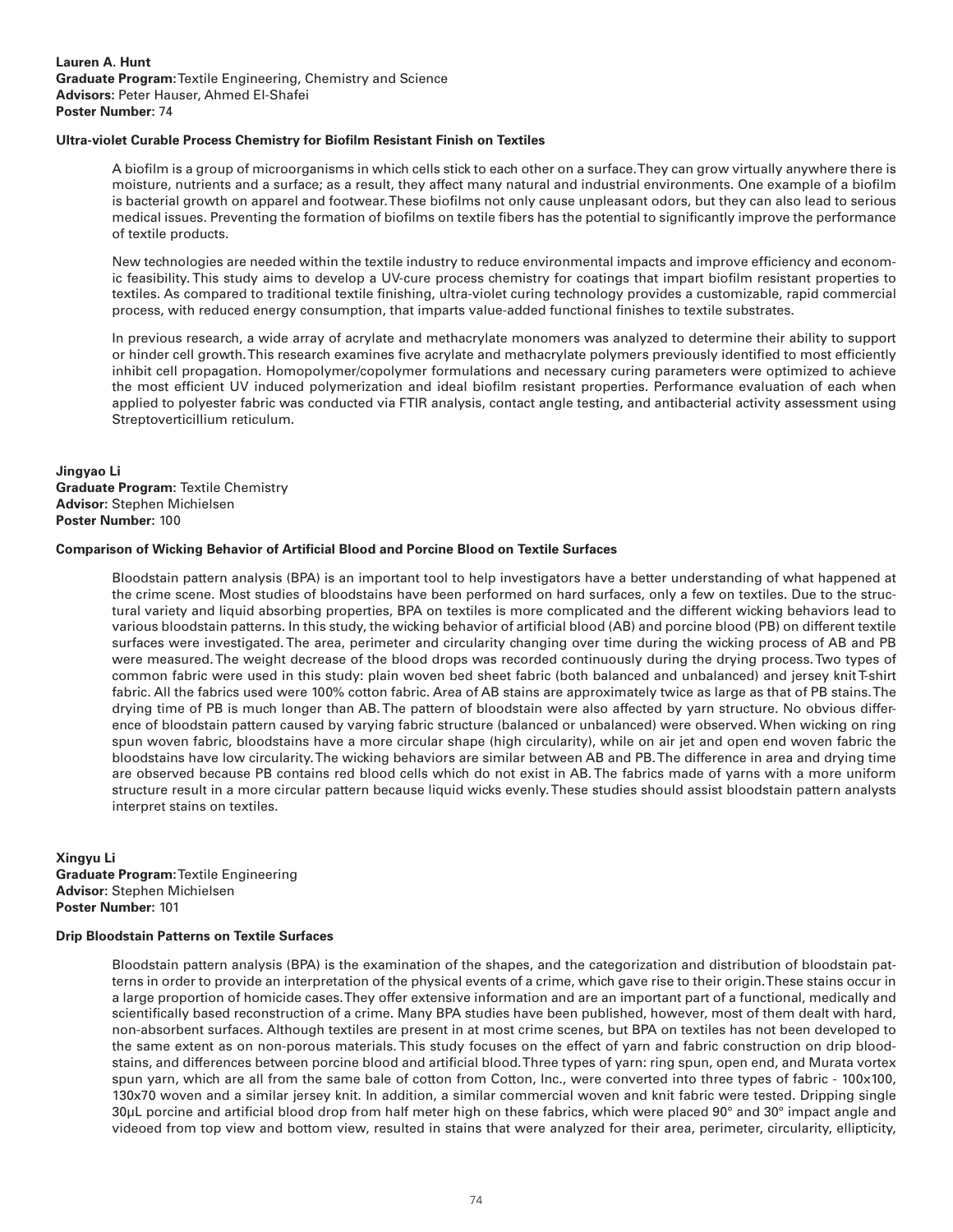and number of spines and satellite drops. Analysis showed that yarn and fabric construction both effect on dripped bloodstain. Fabric construction is a more obvious factor when impact angle is 30°. The areas of porcine bloodstains are smaller than artificial blood because of the blood cells in porcine blood.

**Katelyn V. Patrick Graduate Program:** Textiles **Advisor:** Yingjiao Xu **Poster Number:** 140

#### **Exploring Generation Y Consumers' Consumption of Fitness Clothing: A Means-end Chain Approach**

Thanks to the growing health awareness and the trend of athleisure, the fitness clothing market has been substantially growing. Major sportswear brands, as well as retailers, are expanding their offerings to meet this increasing demand from the market. Generation Y consumers are one of the major segments for the sportswear industry in the U.S. Insight of Generation Y consumers' behavior toward fitness clothing will be of strategic importance for the industry to serve this growing segment. This study, using the widely adopted means-end chain (MEC) model, is designed to uncover the driving values behind Generation Y consumers' fitness clothing consumption. Data was collected from 35 subjects via laddering interviews and was analyzed following the means-end chain model. As a result, a product attribute-value hierarchy was generated to reflect the preferred product attributes, perceived consequences, driving values, and the connections among these variables. Physical comfort seemed to be the most salient attributes identified by the subjects, followed by aesthetics, price, functionality, fit and durability. Brand names, fiber content, and versatility were also mentioned. Examples of low level consequences were saving money, comfort, and avoiding embarrassment. High level consequences were slightly more abstract, including image, efficiency, and healthy habits. Seven values were revealed in this study, including self-esteem, security, social recognition, accomplishment, freedom, physical wellbeing and happiness. More importantly, unique paths were identified connecting the preferred attributes to the desired values, indicating the driving values for the specific attributes sought by the consumers. Such understanding of Generation Y consumers' consumption of fitness clothing, in terms of their desired product attributes, perceived consequences, and driving values, will provide great managerial implications to the practitioners in their product development, marketing, and customer relationship management. In summary, using MEC model this study uncovered the driving values for Generation Y consumers' consumption of fitness clothing.

**Harshini Ramakrishna'**;Ting He';Tieshi Li<sup>2</sup>; JosephTemple<sup>2</sup>; Anna Spagnoli<sup>2</sup>; Martin W. King<sup>1,3</sup> Graduate Programs: Textile Engineering, North Carolina State University<sup>1</sup>; Department of Pediatrics, University of North Carolina at Chapel Hill<sup>2</sup>; College of Textiles, Donghua University, Shanghai, China<sup>3</sup> **Advisor:** Martin W. King **Poster Number:** 148

#### **Development of Degradable Scaffold for Tendon-bone Junction Regeneration and Evaluation of the Role of TgfbR2 Expressing Progenitor Cells on the Scaffold**

Tendons play an important role in transferring stresses between muscles and bones and in maintaining the stability of joints. Tears in the joints have poor healing capacity and the lesions are associated with cartilage degeneration. Therefore, strategies are needed to promote repair and long-term regeneration of such joints. The ultimate goal of this study is to develop a biodegradable scaffold for tendon-bone junction regeneration. As a first step to achieve this, polylactic acid (PLA) yarns were braided into tubular scaffolds and cultured with unique TGF- Type II receptor-expressing joint progenitor cells under static conditions. The scaffolds were designed to mimic the natural mice tendon-bone junction in terms of its structure, mechanical and immunochemical properties. Two types of PLA yarns were used. Those with round fibers had a 25µm diameter, while those fibers with a 4 deep grooved (4DG) cross-section had a thickness of 45µm. Three different tubular scaffolds measuring about 2 mm in diameter were braided on a Steeger 16-spindle braiding machine (Model K80/16-2008-SE) to mimic the tendon-bone junction by using these different yarns. The three different scaffold structures were: 1) PLA hollow tube using round fibers, 2) PLA hollow tube using grooved and round fibers, and 3) PLA multicomponent tube containing round fibers in the sheath and grooved core fibers inserted within the lumen. The biological and mechanical performance of the three scaffolds were evaluated, including cell viability using an Alamar Blue assay, cell attachment and proliferation using a live/dead assay, laser scanning confocal microscopy (LSCM) and dynamic tensile strength and initial Young's modulus on an Instron mechanical tester. The results of this study showed that all three scaffolds exhibited good viability and cell attachment for the TGF- Type II receptor- expressing progenitor cells. In view of these promising results further work is continuing with animal *in vitro* trials.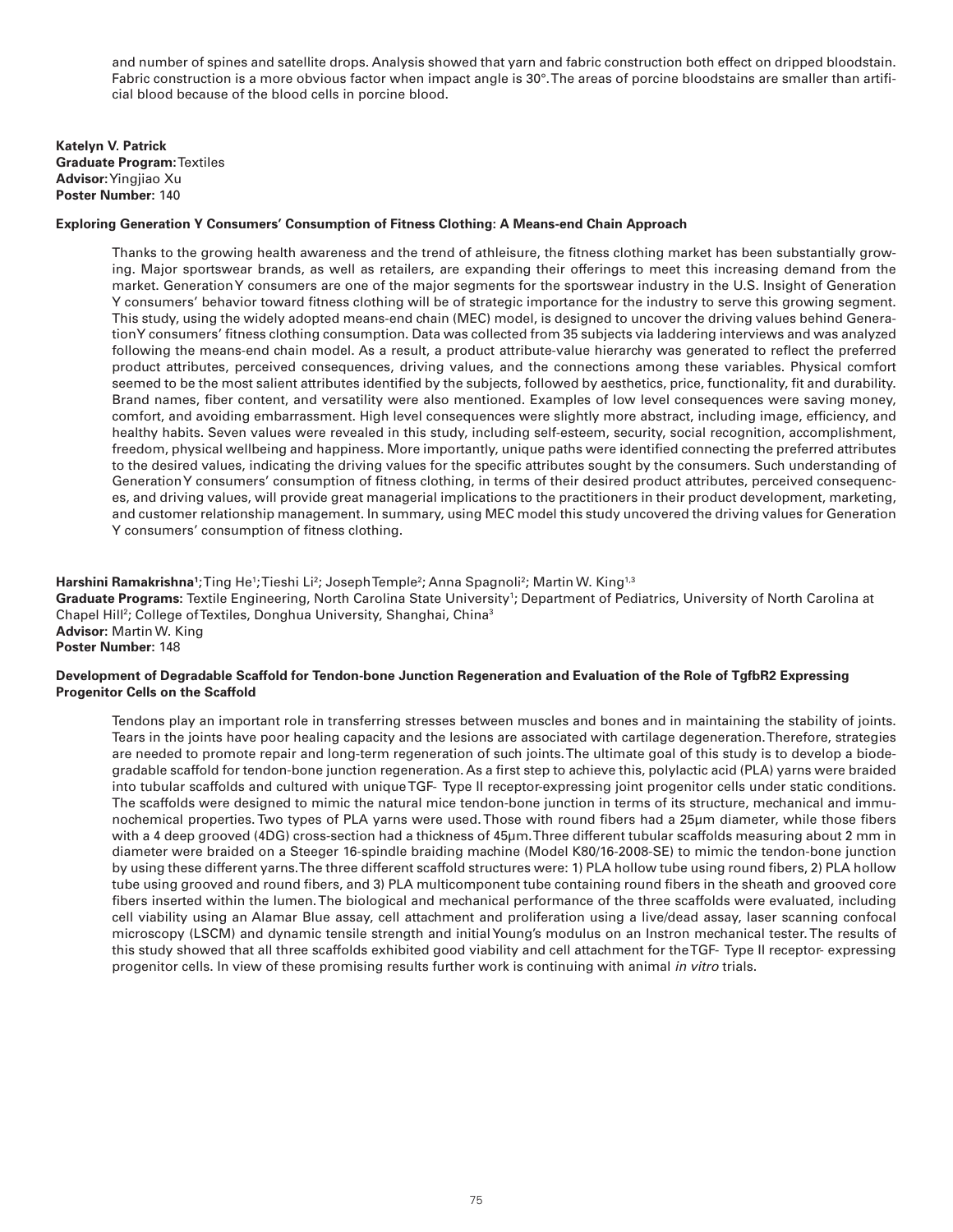#### **Farzad Rezaei<sup>1</sup>**

Graduate Program: Fiber and Polymer Science<sup>1</sup>, Chemical and Biomolecular Engineering<sup>2</sup>, Nuclear Engineering<sup>3</sup> **Advisors:** Peter Hauser<sup>1</sup>, Michael Dickey<sup>2</sup>, Mohammed Bourham<sup>3</sup> **Poster Number:** 150

#### **Plasma Induced Thiol-ene Addition for Polymeric Film Coating Applications**

Deposition of metal oxides on different substrates has been an attractive topic due to its ability to render unique optical and electrical properties. However, common drawbacks of these films are undesirable chemical and mechanical robustness, which necessitates an additional stable protective layer to guarantee long term application of the product. Polymeric coatings can be used for this purpose, since they offer chemical and mechanical toughness. Photopolymerization of acrylate monomers and acrylated resins (such as epoxies, polyesters, polyurethanes) has been employed in the coating industry for years, due to the very fast reaction rate and large chemical diversity. Yet recent concerns about the toxicological activity of acrylate based chemicals, as well as processing challenges such as sensitivity of the reaction to air (specifically, oxygen), low conversion before gelation, high network shrinkage stress and light instability due to presence of photo-active components, have discouraged this approach. Thiol-ene systems, as an alternative, offer a set of unique properties not the least of which are toxicologically safer chemistry, low network shrinkage, oxygen insensitivity, and high conversion before gelation. Our proposed methodology for achieving the objective of this study is based on thiol-ene polymerization via atmospheric pressure plasma (APP). Use of APP as a source of excited species for initiation allowed the avoidance of photoactive components. Particular application of plasma sources for surface modification has motivated us to show reliability of this technology for polymer industry applications. The target of this study is a multilayered film containing a layer of sputtered metal oxide on top, which functions as an electromagnetic mirror for infrared range radiation. We sought to fabricate a polymeric protective coating on top of this layer. Using APP, we were able to carry out the thiol-ene reaction. Additionally, we tailored coating (mechanical and chemical) properties by altering the chemical composition of coating precursors.

**Stacy Rudolf**, Ahmed El-Shafei, Peter Hauser **Graduate Programs:** Textile Engineering, Chemistry and Science **Advisors:** Ahmed El-Shafei, Peter Hauser **Poster Number:** 156

#### **Durable, Halogen-free Flame Retardants for Nonwovens**

Fire is a major cause of property damage and death each year. In the United States alone in 2013, the National Fire Protection Agency reported 11.5 billion dollars in property damage and 1.24 fire related deaths. Historical flame retardants use halogenated compounds to conduct the flame retardant chemistry, but these compounds have recently been shown to be toxic, bioaccumulative, endocrine disruptive and persistent. The purpose of this study is to develop new paradigm of novel halogen-free flame retardant finishes based on phosphorous-nitrogen synergistic chemistry that are durable and sustainable with no dripping and no smoking during testing. These finishes are capable of covalent bonding to nonwoven polypropylene via UV treatment. Novel halogen-free flame retardant monomers were developed, characterized and graft polymerized onto polypropylene and polyester. Several char-forming agents and crosslinkers were assessed for flame retardant ability, and pentaerythritol triacrylate was determined to be the most effective char forming crosslinker. UV treatment conditions were assessed to optimize coating yield. The monomer/crosslinker ratio was optimized for each condition, and the FR behavior was analyzed with TGA and a simple vertical flame test. The FR fabrics formed a char after being burned, and had as much as 20wt% remaining after TGA testing.

**Skyla Staton Graduate Program:** Textile, Apparel & Technology Management **Advisor:** Cynthia Istook **Poster Number:** 170

#### **Consumer Preferences Among Plus-size Females: Fashion vs. Fit**

This study aims to identify the significance of fashion and fit among the plus-size female population. With obesity rates among adults and children progressively rising, the plus-size population is expected to continue to increase in number. Studies have shown evidence of dissatisfaction in apparel offerings for plus-size women. Several retail stores have been established to provide apparel for this underserved market, however inconsistencies in clothing with shape variety still exist. These irregularities are evident in retail sizing charts, as well as the standard for plus-size apparel, ASTM Standard D6960, 2004. These sizing systems only provide dimensions for one body type although there are nine variations in body shape seen in the female population. This study analyzes variations in body shape, the level of satisfaction with current retail offerings, personal body cathexis and satisfaction, as well as consumer retail behaviors and preferences. These variables were examined via an online survey which allowed a convenience sample of 146 females to self-report answers to questions regarding these specified topics. Data was collected from average (size 12 and below) and plus-size (size 14 and above) females to compare responses for both groups. Results showed that most plus- sized females view themselves as oval or pear shaped while average sized females are more likely to view themselves as hourglass. Participants were comfortable overall with certain elements of their bodies except for the waist. Both average and plus-sized females preferred fit over fashion where fit is most often defined as comfortable and fashion is most often defined as a style. Results from this study will help designers and retailers identify and improve upon their plus-size offerings thereby providing better fitting fashionable clothing for plus-size women in the apparel industry.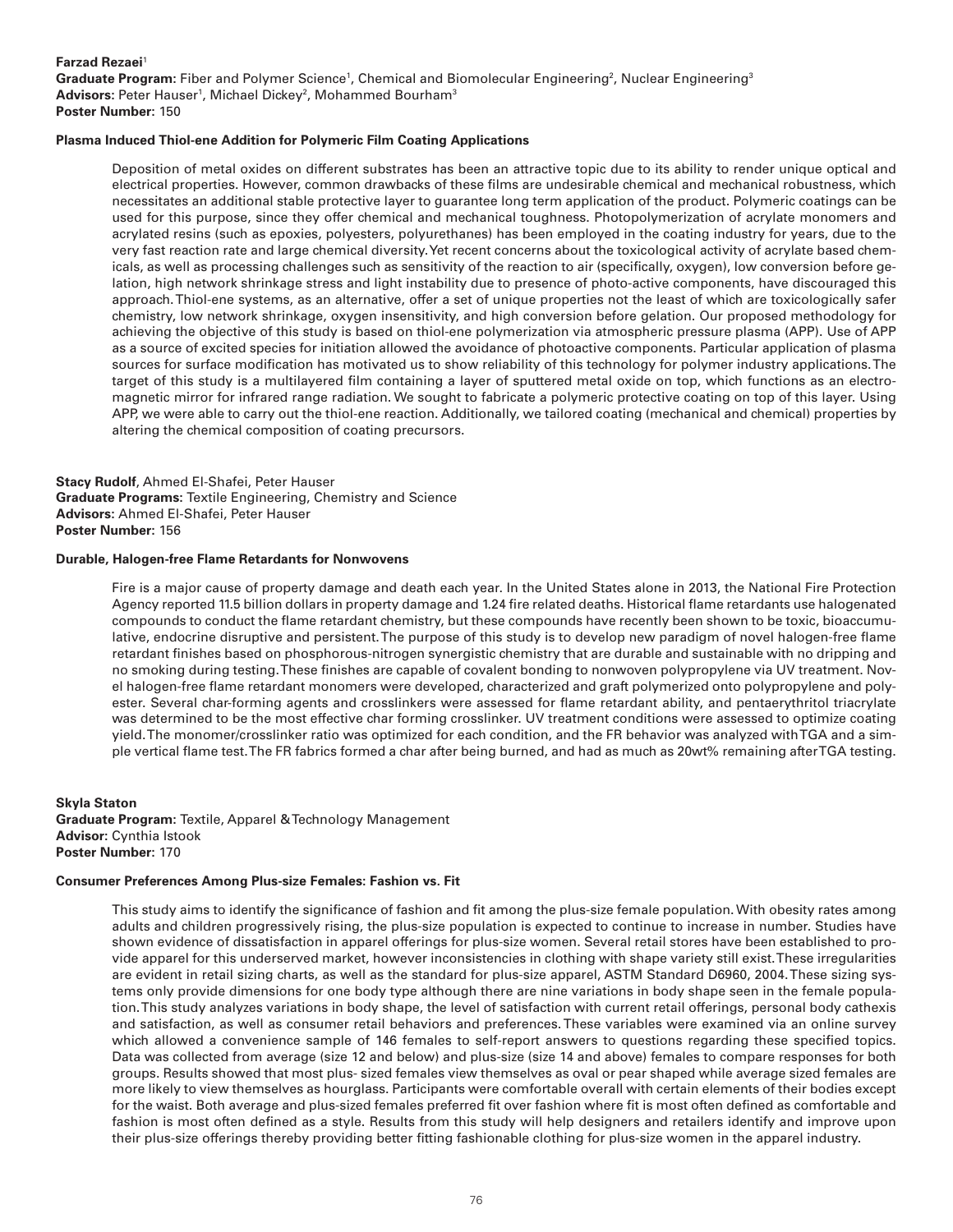#### **A Systematic Investigation of How Antioxidants Prevent Thermal Degradation during the Processing of Industrially-relevant Polymers**

During the formation of polymer products, thermal degradation has been an issue, which is also affected by the presence of oxygen and other impurities as well as the processing conditions. Thermal degradation not only impacts the physical and mechanical properties of the products, but also often leads to the failure of production lines. Antioxidants are often added to prevent thermal degradation during processing. An understanding of the molecular mechanisms that underlie thermal degradation can thus lead to the production of polymer materials with enhanced properties and can minimize waste during production. The goal of this work is to utilize both experiments and simulations to investigate how antioxidants reduce the loss of properties during thermal degradation. We studied two commercial antioxidants, Irganox 3114 (phenolic antioxidants) and Irgastab FS 042 (non-phenolic antioxidants), in polypropylene systems. From both simulations and experiments, antioxidants were observed to be most effective when the extrusion temperature is closer to melting temperatures but high enough to obtain effective melt flow. Both antioxidants were observed to have their own mechanisms and timescales to prevent thermal degradation. Chemical changes during melt extrusion and physical properties after extrusion will also be presented.

**Yu Xie Graduate Programs:** Textile Engineering **Advisor:** Martin W. King **Poster Number:** 199

## **Small Diameter Vascular Prostheses for Coronary Artery Bypass Surgery**

Coronary arterial diseases (CAD) is often a life threatening condition for patients suffering from cardio-vascular disease accounting for more than 385,000 deaths each year in the United States. The gold standard material for replacement or bypass surgery is the patient's own autologous veins, which however may not be available due to aging, previous harvesting or the pre-existing arterial disease. Synthetic commercial ePTFE and polyester (PET) are not suitable for small diameter vessels (< 6 mm), mainly due to their poor circumferential compliance, thrombus formation and low endothelialization. In this study, we developed a bilayer tubular graft made of biodegradable polymers with the purpose of mimicking the multilayer structure of the native artery and provide adequate mechanical properties, reduced thrombogenicity and improved cell proliferation. Small diameter prototype vascular prostheses were fabricated by weft knitting polylactic acid (PLA) multifilament yarns into a tube and then electrospinning polylactide-co-caprolactone (PLCL) copolymer fibers onto the outer surface. The bilayer tube was then turned inside out so as to keep the knitted layer on the outside, followed by an impregnation of 0.5 wt% collagen/elastin (1:1 ratio) crosslinked with genipin. Both the mechanical and biological performances of the prototype scaffolds were determined, including circumferential tensile strength, suture retention, bursting strength, compliance, thrombogenicity and endothelial cells biocompatibility using an MTT assay and immunofluorescence. The results demonstrated that either adding an electrospun layer and/or impregnating with collagen/elastin improved the bursting strength, suture retention and circumferential tensile strength of the bilayer prosthesis. The graft with the electrospun layer inside has superior compliance compared to the graft with electrospun layer outside. We also found that the collagen/elastin impregnation reduced the level of thrombogenicity, and the electrospun layer promoted more uniform endothelial cell proliferation on the inner luminal surface. Work is continuing to evaluate the device using an in vivo animal study.

**Tong Yao Graduate Program:** Fiber and Polymer Science **Advisor:** Martin W. King **Poster Number:** 200

#### **Imaging Modalities to Visualize Polyester Fabric in Implantable Textiles**

The treatment of aortic aneurysms with the deployment of an endovascular stent-graft has become a routine clinical procedure. While short term results are encouraging, the long term in situ biostability for these devices is still in question, particularly with the trend to use thinner graft materials, and with clinicians using chimney and sandwich approaches to insert more than one stent-graft into the same aneurysm. These trends are known to lead to fabric distortion, abrasion against metallic stents, tearing, ravelling and in situ yarn failure. The aim of this research study was to evaluate alternative visualizing modalities to determine which technique could be used to observe the integrity of polyester graft fabrics either *in vivo* or during accelerated *in vitro* fatigue testing. Nano-silver coatings and silicon based ink coatings were applied to polyester fabrics taken from commercial stent grafts so as to make them radio- opaque to x-rays. After coating, x-ray images, clinical computed tomography (CT) and micro CT scans were performed to visualize the polyester graft material inside a polyurethane phantom. The nano-silver particles could not provide sufficient radio-opacity to permit the polyester fabrics to be observed under x-ray. However, the silicon-based radio-opaque ink coating was able to provide adequate radio-opacity with x-ray imaging and CT modalities so as to identify locations but not for measuring dimensions to within ± 1mm. Clinical CT and micro CT scanning were found to be not suitable modalities for imaging the polyester component of a stent graft either with a contrast agent or in air. This is because the artifacts in the CT image created by the metal stent interfere with the ability to accurately locate the fabric.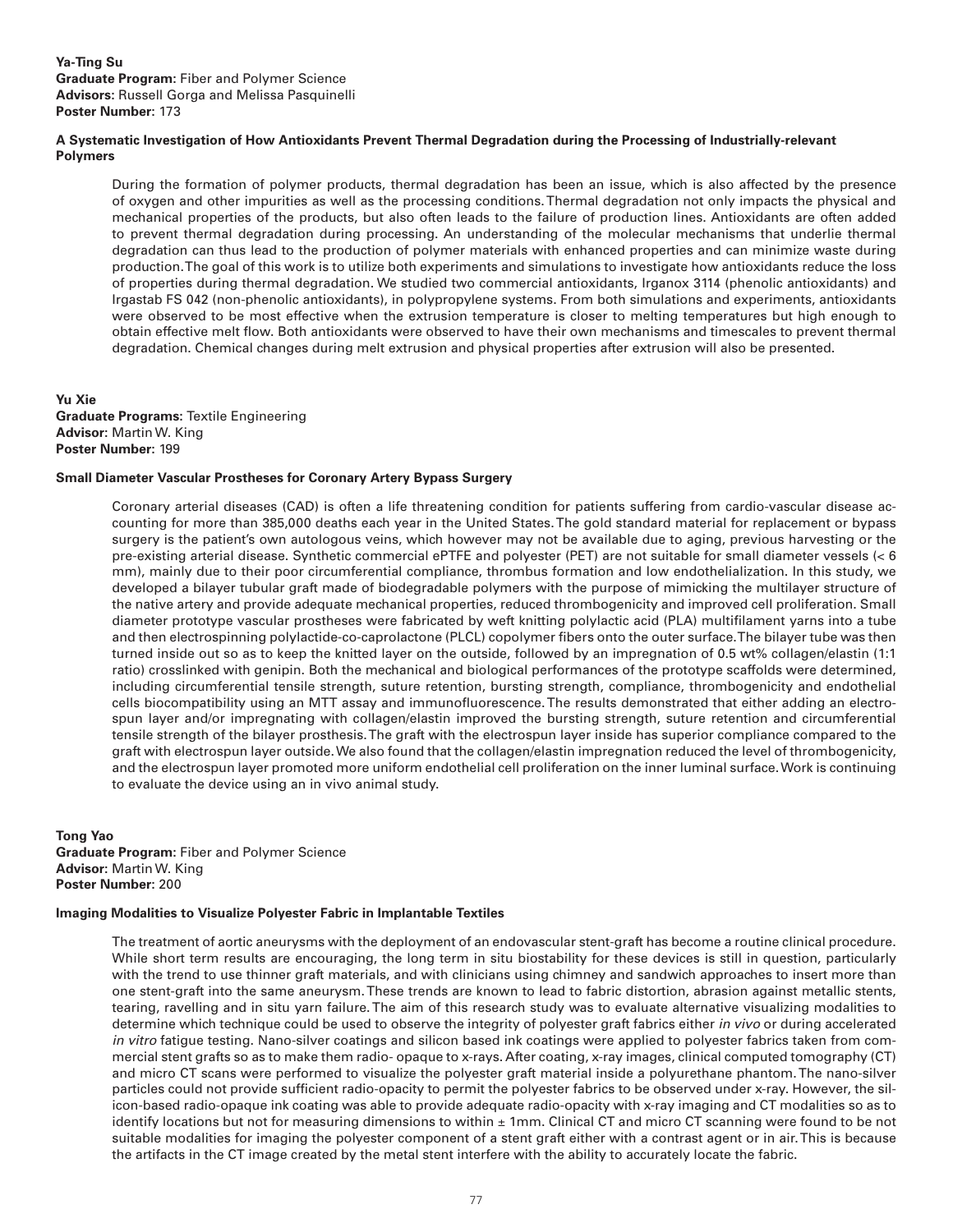# **College of Veterinary Medicine**

**Katherine Kennedy**1, Jessica Durrant<sup>1,2</sup>, Alison Motsinger-Reif<sup>3,4</sup>, Matthew Breen<sup>1,2,3</sup>

Graduate Program: Comparative Biomedical Science, North Carolina State University College of Veterinary Medicine<sup>1</sup>; Population Health and Pathobiology, North Carolina State University College of Veterinary Medicine<sup>2</sup>; Center for Comparative Medicine andTranslational Research, North Carolina State University College of Veterinary Medicine<sup>3</sup>; Statistics, North Carolina State University<sup>4</sup> **Advisor:** Matthew Breen

### **Poster Number:** 88

#### **Organizing Chaos – A Study of the Molecular Genomics and Gene Expression of Canine Histiocytic Malignancies**

Histiocytic malignancies (HM) are rare, highly aggressive tumors that respond poorly to current treatments in human and veterinary medicine. Data regarding recurrent copy number aberrations (CNAs) and gene-expression are limited. This study used molecular cytogenetics to identify recurrent CNAs and structural changes in canine HM. Based on these data, a custom NanoString gene expression assay was developed, and Immunohistochemistry (IHC) used to confirmed functionality and qualitative increase in proteins of interest. Initially, 70 cases of canine HMs 5 target breeds including Bernese mountain dogs and flat-coated retrievers were evaluated for genome-wide CNAs using array comparative genomic hybridization at 26kb resolution, while structural aberrations were assessed using fluorescence in-situ hybridization (FISH) with canine whole chromosome paint probes. All samples showed significant genomic disruption, with recurrent deletions of chromosomes 16 and 31, as well as previously reported genes such as PTEN and RB1. Structurally, canine HMs presented with a deranged karyotype, characterized by large, multi-centromeric chromosomes. Cases demonstrated a high degree of tumor heterogeneity, including a distinct lack of clonality. Expression studies showed severe de-regulation in the mitotic spindle assembly complex genes including the Aurora Kinases (p-value <0.0001) and MMP-9 (p-value <0.001). No significant differences were found between breeds, however MMP-9 gene expression was significantly higher in visceral and pleural tumors (p-value < 0.0002). IHC also confirmed increased MMP-9 in HMs compared to controls, histiocytomas and plasmacytomas (p- values 0.02, 0.0042 and 0.0002), while demonstrating a unique punctate staining pattern in tumor cells. Taken together, these data offer exciting opportunities for the development of novel treatments and diagnostics in the management of canine HMs.

#### **Emily Medlin**

**Graduate Program:** Comparative Biomedical Sciences **Advisor:** Samuel L. Jones **Poster Number:** 117

#### **Investigation of mPGES-1 as a Novel Anti-inflammatory Target in Equine Leukocytes**

Prostaglandin E<sub>2</sub> (PGE<sub>2</sub>) is a potent mediator of inflammation in many crippling equine orthopedic disorders. PGE<sub>2</sub> synthesis at sites of injury induces redness and swelling, as well as recruitment and activation of leukocytes, leading to exacerbated pain and tissue damage. While non-steroidal anti-inflammatory drugs (NSAIDs) effectively inhibit synthesis of PGE $_{\rm _2}$  and other eicosanoids by targeting cyclooxygenase (COX) enzymes, their non-selective inhibition can cause renal toxicity and gastrointestinal ulceration. Thus, safer anti-inflammatory therapeutic targets are needed in horses. Based on data from other species, one promising target is microsomal prostaglandin E synthase-1 (mPGES-1), the terminal enzyme downstream of COX in the inducible PGE<sub>2</sub> synthesis cascade. Our objective was to investigate mPGES-1 as an anti- inflammatory target in horses using an *in vitro* inflammatory model. We hypothesized that mPGES-1 expression is induced by lipopolysaccharide (LPS) in equine leukocytes, and that the mPGES-1 inhibitor MF-63 could selectively inhibit PGE<sub>2</sub> production when compared to non- selective or COX-2-selective inhibitors (indomethacin and NS-398, respectively). Primary equine leukocytes were primed with granulocyte-monocyte colony-stimulating factor (GM-CSF), followed by LPS stimulation in the presence or absence of MF-63, indomethacin, or NS-398. Stimulation of leukocytes resulted in increased mRNA expression of mPGES-1 and COX-2, while constitutive enzymes cytosolic PGES (cPGES) and COX-1 remained unchanged. Interestingly, mPGES-1 protein levels did not change significantly following stimulation, while COX-2 protein significantly increased within 6 hours. cPGES and COX-1 proteins were unchanged. PGE $_{_2}$  secretion was significantly increased upon stimulation, and application of MF- 63, indomethacin, and NS-398 all significantly decreased PGE<sub>2</sub> secretion after 18 hours. MF- 63 selectively inhibited PGE<sub>2</sub> synthesis, while indomethacin and NS-398 were non-selective and led to decreased PGE2, TXA2 and PGI<sub>2</sub> levels. This data indicates that mPGES-1 inhibition is a viable PGE<sub>2</sub>-selective anti-inflammatory target in equine leukocytes. This knowledge could lead to safer, novel methods of controlling painful inflammatory equine orthopedic diseases.

#### **Philip Mzyk Graduate Program:** Comparative Biomedical Sciences **Advisor:** M. Christine McGahan **Poster Number:** 130

#### **Hypoxia and Retromer as Potential Regulators of Polarized Amyloid Precursor Protein Expression and Secretion in RPE Cells**

Amyloid precursor protein (APP) is a ubiquitously expressed protein that produces amyloid-beta (Aβ), a key component of Alzheimer's disease which is also found in drusen present in age-related macular degeneration (AMD). Retromer, an intracellular retrograde transport complex, shuttles APP away from key cleavage enzymes, limiting the production of Aβ. Retromer regulates the polarized movement of APP from the trans Golgi network to apical or basolateral surfaces for secretion. Polarized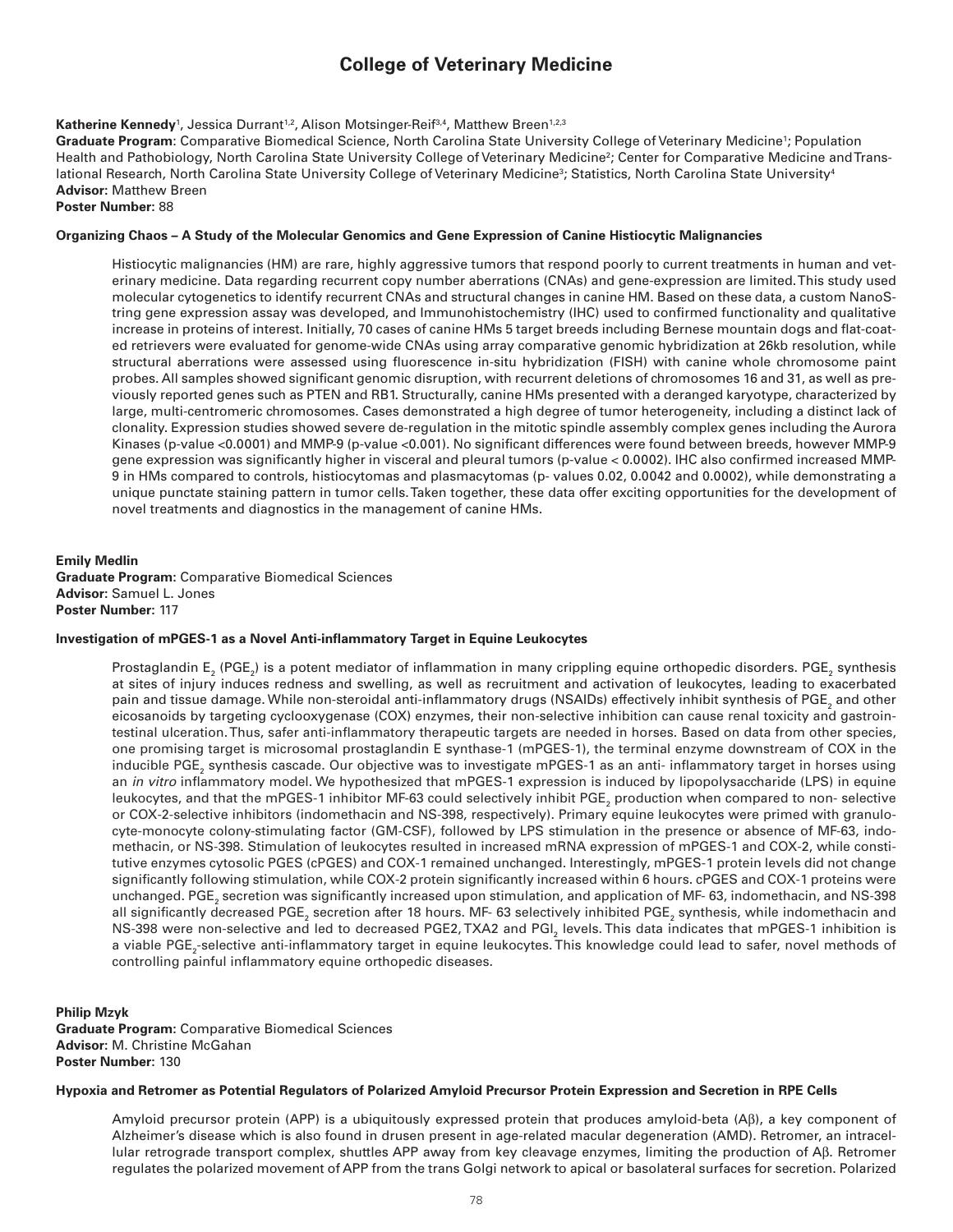secretion of APP by retinal pigmented epithelial (RPE) cells under normoxic and hypoxic conditions has not been previously studied. Our current studies have found that oxygen levels do indeed control polarized secretion of APP in RPE cells. Specifically, using our unique cell culture system of polarized, tight junctional RPE cells we determined that 4.5 times more APP was secreted basolaterally versus apically. Under hypoxic conditions (0.5% oxygen) APP secretion was decreased in both the apical (94%) and basolateral (72%) direction; while still maintaining a 4 fold higher level of APP secretion in the basolateral versus apical direction. An additional novel finding is hypoxia's effect on retromer levels. Hypoxia decreases retromer levels in polarized RPE cell lysates by 89%. Significantly, when retromer was knocked down with siRNA in non-polarized RPE cells, APP secretion is reduced an average of 38% in both normoxic and hypoxic conditions. We are currently determining if the effect of hypoxia on retromer causes alteration of the polarized secretion of APP. As hypoxia is a common pathology of the retina, understanding how this condition affects protein processing, polarized localization, and secretion is vital to our comprehension of RPE pathophysiology.

#### **Efrain E. Rivera Serrano Graduate Program**: Comparative Biomedical Sciences **Advisor**: Barbara Sherry **Poster Number:** 152

#### **MAVS Abundance and Subcellular Localization Is a Determinant of Basal Expression of Interferon-**β **in Cardiac Myocytes**

Viral myocarditis (cardiac damage and inflammation) is indicated as the second-leading cause of sudden death in young adults. Cardiac myocytes are not replenished yet are indispensable for cardiac function. Previously our laboratory reported that cardiac myocytes express higher basal levels of the protective cytokine interferon-β (IFN-β) compared to cardiac fibroblasts, providing a "pre-arming" mechanism that protects them against viral infection. Here we investigated the mechanism for cardiac myocyte expression of abundant basal IFN-β. In most cells, IFN-β is expressed at low levels. Upon viral infection, viral RNA is recognized by the cytoplasmic sensors RIG-I and MDA-5. These sensors are then translocated to the mitochondria and mitochondrial-associated endoplasmic reticulum membranes (MAM) where they interact with the adapter protein MAVS. MAVS then recruits TRAF3 to activate specific transcription factors resulting in induction of IFN-β. Using confocal microscopy, we found that cardiac myocytes, which are muscle cells profuse with mitochondria, have higher basal levels of MAVS and greater association of MAVS with the MAM than do cardiac fibroblasts. We next examined the MAVS target, TRAF3. TRAF3 localized diffusely in the cytoplasm in uninfected cardiac fibroblasts and skeletal myotubes but localized to punctate bodies upon viral infection or stimulation with synthetic double-stranded RNA. Remarkably, TRAF3 localized to punctate bodies even in uninfected cardiac myocytes consistent with spontaneous basal activation. Finally, confocal microscopy of primary cardiac cultures generated from gene-deleted mice demonstrated that MAVS, but not the upstream sensors RIG-I and MDA-5, is necessary for basal TRAF3 activation in cardiac myocytes. Together, our results suggest that greater MAVS abundance and association with the MAM in cardiac myocytes results in basal activation of TRAF3, triggering a signaling cascade that results in high basal levels of IFN-β in cardiac myocytes. This suggests a novel role for abundant mitochondria in the innate antiviral response of cardiac myocytes.

#### **Jessica L. Romanet**

**Graduate Program:** Comparative Biomedical Sciences **Advisor:** Jeffrey A. Yoder **Poster Number:** 153

#### **Investigating the Function of a Highly Conserved Gene, TMEM150a**

Autophagy is an evolutionarily conserved cellular process that involves degradation and/or recycling of cell contents. This mechanism aids in maintaining cellular homeostasis during stressful physiologic conditions. In addition, it was recently discovered that autophagy aids in immune function in multiple ways. This includes degrading intracellular pathogens, as well as a role in response and control of cytokine release. Due to this multifaceted functionality, the role of autophagy is currently being investigated in numerous diseases, including cancer, neurodegenerative, cardiovascular, infectious, pulmonary and autoimmune diseases.

A family of human proteins—termed damage regulated autophagy modulators (DRAMs)—has been linked to the control of autophagy during periods of cellular stress. The DRAM family includes five significantly homologous proteins, one of which is TMEM150a (DRAM5a).

Yet, TMEM150a remains functionally undefined. Presently, our lab has determined that TMEM150a encodes a Type III transmembrane protein that possesses five transmembrane domains, is highly conserved across vertebrate species, and is transcriptionally responsive to immune stimuli. A relationship between TMEM150a and autophagy was investigated by coupling TMEM150a knockdown in zebrafish larvae with an assay to assess levels of acidic, autophagically active cells *in vivo* via acridine orange labeling. Disturbance of TMEM150a protein production generated increased levels of acridine orange fluorescence compared to negative controls, indicating a functional link between TMEM150a and autophagy.

However, the link between TMEM150a, autophagy and the innate immune system remains unknown.

To assess the connection between TMEM150a and the innate immune response, we utilized siRNA techniques to knock-down TMEM150a in mammalian cells, followed by challenge with a potent innate immune stimulant- lipopolysaccharide (LPS). Cy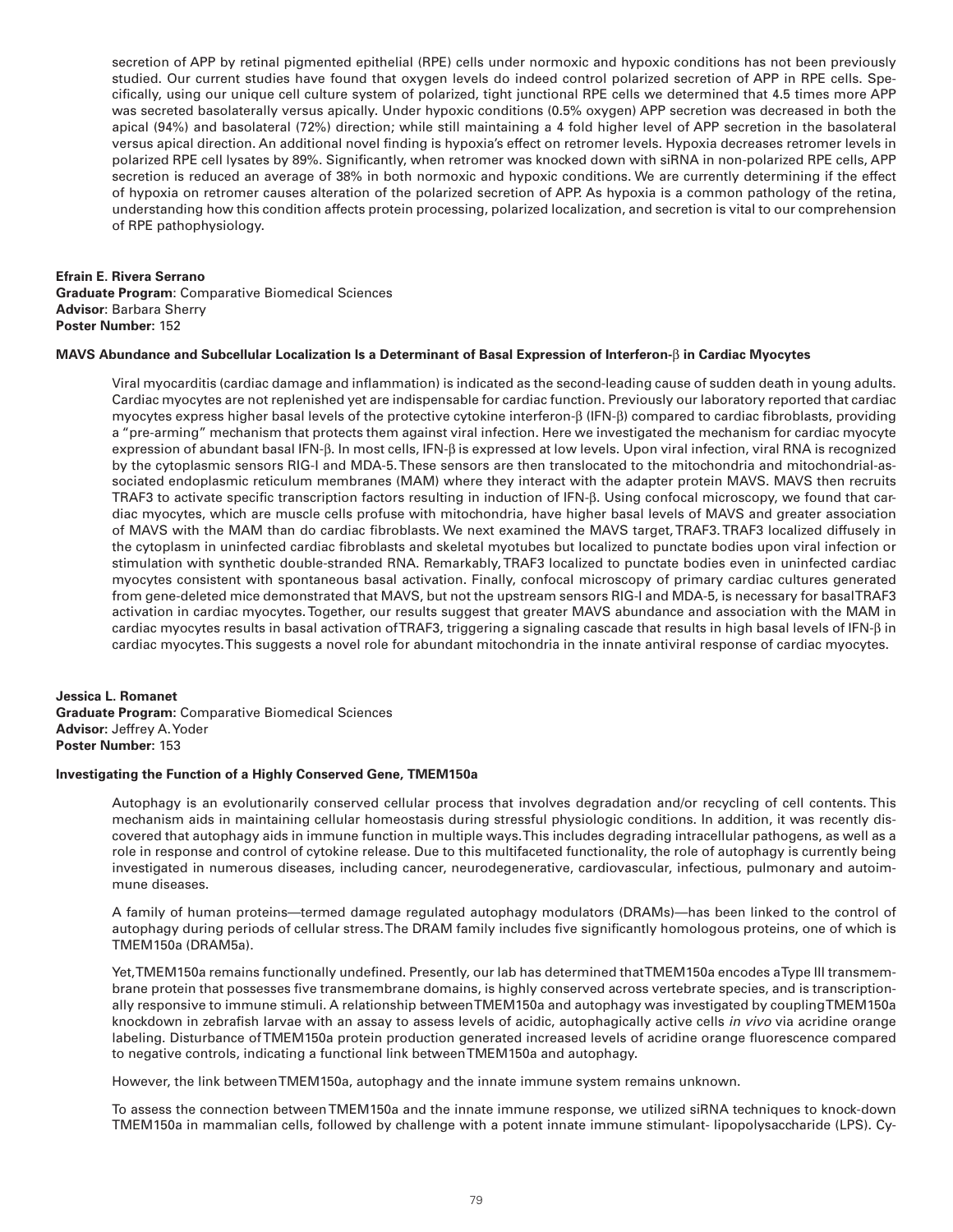tokine levels in culture supernatants were evaluated. Interestingly, a dramatic increase in interleukin-8 (IL-8 aka CXCL8) protein levels were seen in cells lacking TMEM150a when compared to negative controls. This relative pattern was confirmed at the transcript level by quantitative PCR.

IL-8 is a very powerful neutrophil chemoattractant that aids in early innate immunity. Aberrant production of IL-8 has been implicated in both acute and chronic inflammatory diseases. It was recently reported that autophagy can induce IL-8 production in epithelial cells, suggesting a strong connection between these two pathways. Due to TMEM150a's role in both of these processes, we hypothesize that TMEM150a effects IL-8 production by negatively regulating autophagy.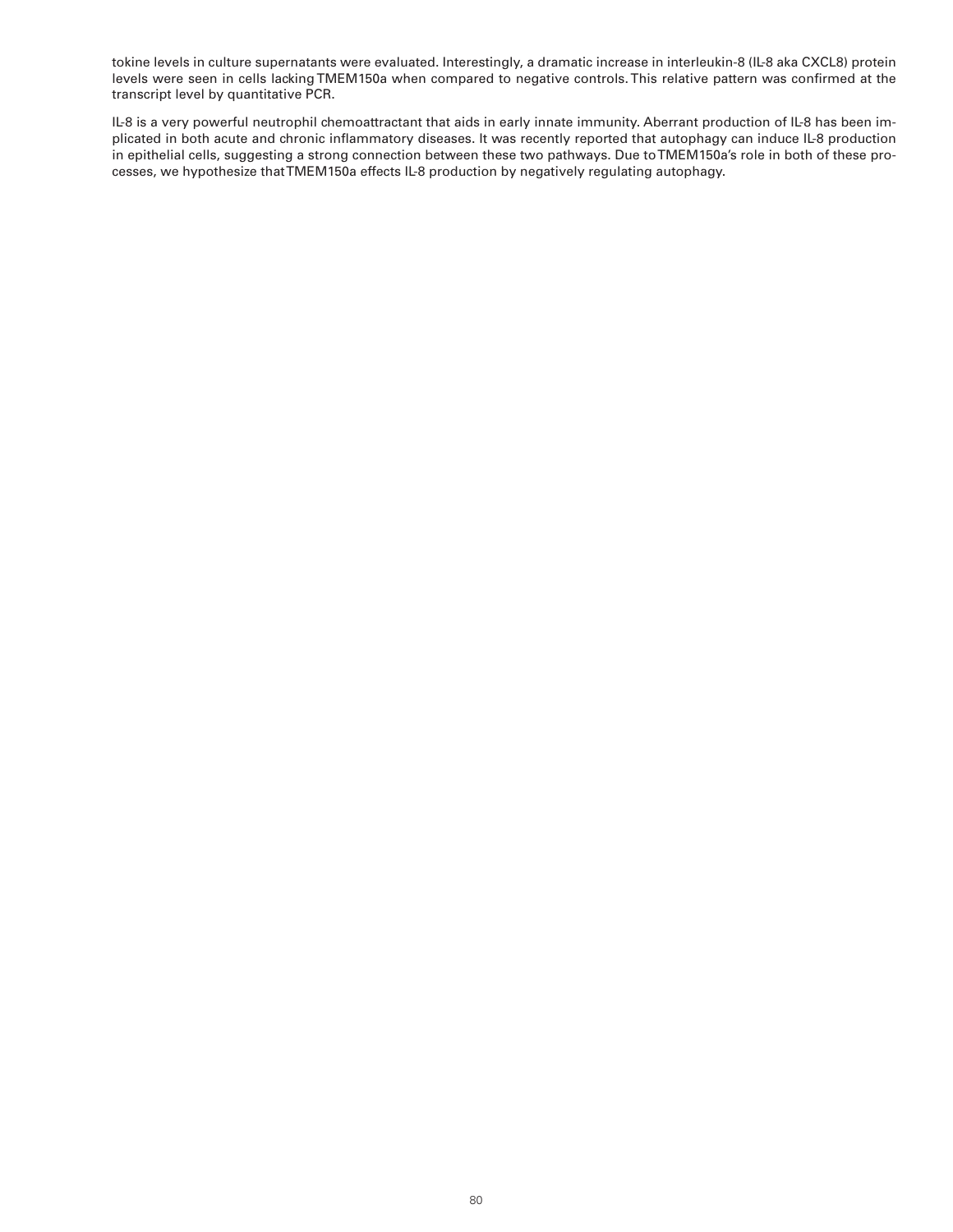# **INDEX**

# **A**

| Abele, Matt Poster Number: 1 44           |  |
|-------------------------------------------|--|
|                                           |  |
| Al-Amin, Shams Poster Number: 3 33        |  |
| Allen, Amanda Hudson Poster Number: 4 28  |  |
|                                           |  |
| Almousa, Nouf Mousa  Poster Number: 6  33 |  |
| Altinbasak, Ece Poster Number: 7 21       |  |
| Arnold, Nicole L.  Poster Number: 8 5     |  |

## **B**

| Baggett, Hannah Carson  Poster Number: 9  28 |
|----------------------------------------------|
| Baker, Tara Poster Number: 10  5             |
| Balcazar Tellez, Maria Poster Number: 11  6  |
| Barrett, Alyssa Poster Number: 12 21         |
| Basinger, Katie L Poster Number: 13 34       |
| Beck, Scott M.  Poster Number: 14  57        |
| Bellingtier, Jennifer A Poster Number: 15 45 |
| Bittner, Richard J.  Poster Number: 16 6     |
| Bixby, Monica Sue  Poster Number: 17  45     |
| Blackson, Fabrice J.  Poster Number: 18 7    |
|                                              |
| Borsay, Amy L.  Poster Number: 20 7          |
| Bray, Casey Poster Number: 21 62             |
| Brown, Cameron  Poster Number: 22  34        |
| Bullard, Mackenzie J. Poster Number: 23 21   |
| Burman, Ritika  Poster Number: 24  72        |

# **C**

| Cadran, Amanda  Poster Number: 25  28     |
|-------------------------------------------|
| Camp, Allison A Poster Number: 26 62      |
| Carlton, Troy Poster Number: 27 57        |
| Carradini, Stephen  Poster Number: 28  46 |
| Catete, Veronica  Poster Number: 29  34   |
| Chen, Yizhuo  Poster Number: 30  72       |
| Clayton, Amanda C. Poster Number: 31 7    |
| Corin, Elysa N.  Poster Number: 32 29     |
| Coyle, Kate Poster Number: 33 62          |
| Creason, Shannon  Poster Number: 348      |
| Cyriac, Rosemary  Poster Number: 35 35    |
|                                           |

# **D**

| Daughtry, Katheryne  Poster Number: 36  8 |  |
|-------------------------------------------|--|
| Deans, Tiffany  Poster Number: 37  46     |  |
| DeRoin, Andy E Poster Number: 38 46       |  |
|                                           |  |
| Diamond, Kevin  Poster Number: 40  22     |  |
|                                           |  |
| Drake, Michael  Poster Number: 42 58      |  |
| Dufficy, Martin K Poster Number: 43 35    |  |

# **E**

| El-Borombal, Haidy Poster Number: 45 22 |  |
|-----------------------------------------|--|
|                                         |  |

# **F**

| Fish, Alexander C Poster Number: 47 58    |  |
|-------------------------------------------|--|
| Fisher, Adam  Poster Number: 48  9        |  |
| Foster, Karis Ranae Poster Number: 49 72  |  |
| Frierson, Desmond A. Poster Number: 50 47 |  |
| Fritz, Bradley J Poster Number: 519       |  |
| Funaro, Colin F Poster Number: 529        |  |

## **G**

| Gabel, Ashley  Poster Number: 53 73        |  |
|--------------------------------------------|--|
| Gajjar, Chirag R Poster Number: 54 73      |  |
| Galinsky, Nathan  Poster Number: 55 36     |  |
| Gamble, Jennifer Poster Number: 56 36      |  |
|                                            |  |
| Garakyaraghi, Sofia  Poster Number: 58  63 |  |
| Garbutt, Tiffany A. Poster Number: 59 63   |  |
| Gardner, Susan P.  Poster Number: 60  63   |  |
| Gehr, Jeri-lynn  Poster Number: 61  23     |  |
| Gilmer, Matthew S  Poster Number: 62  64   |  |
| Gisip, Judith  Poster Number: 63 59        |  |
| Giuffre, Carl  Poster Number: 64  64       |  |
| Gonzalez, Torey M.  Poster Number: 65 10   |  |
| Goralnik, Michael Poster Number: 66 23     |  |
| Gritsenko, Vladimir Poster Number: 67  47  |  |

# **H**

| Hale, Sarah Poster Number: 69 64       |  |
|----------------------------------------|--|
| Heller, Abigail  Poster Number: 70 48  |  |
| Helms, Casey Poster Number: 71 48      |  |
| Herzog, Lisa L Poster Number: 72 65    |  |
|                                        |  |
| Hunt, Lauren A.  Poster Number: 74  74 |  |
| Huq, Kazi M  Poster Number: 75 37      |  |

# **I**

| Inman, Matthew D Poster Number: 76 10     |  |  |
|-------------------------------------------|--|--|
| Ivasauskas, Tomas J. Poster Number: 77 11 |  |  |

# **J**

| Jiang, Chen  Poster Number: 78  N/A         |  |
|---------------------------------------------|--|
| Jiang, Runchao Poster Number: 79 65         |  |
|                                             |  |
| Johnson, Gavin P.  Poster Number: 81 49     |  |
| Jones, Brandon W Poster Number: 82 59       |  |
| Joshi, Harshvardhan P. Poster Number: 83 37 |  |
| Juttukonda, Meher R.  Poster Number: 84 37  |  |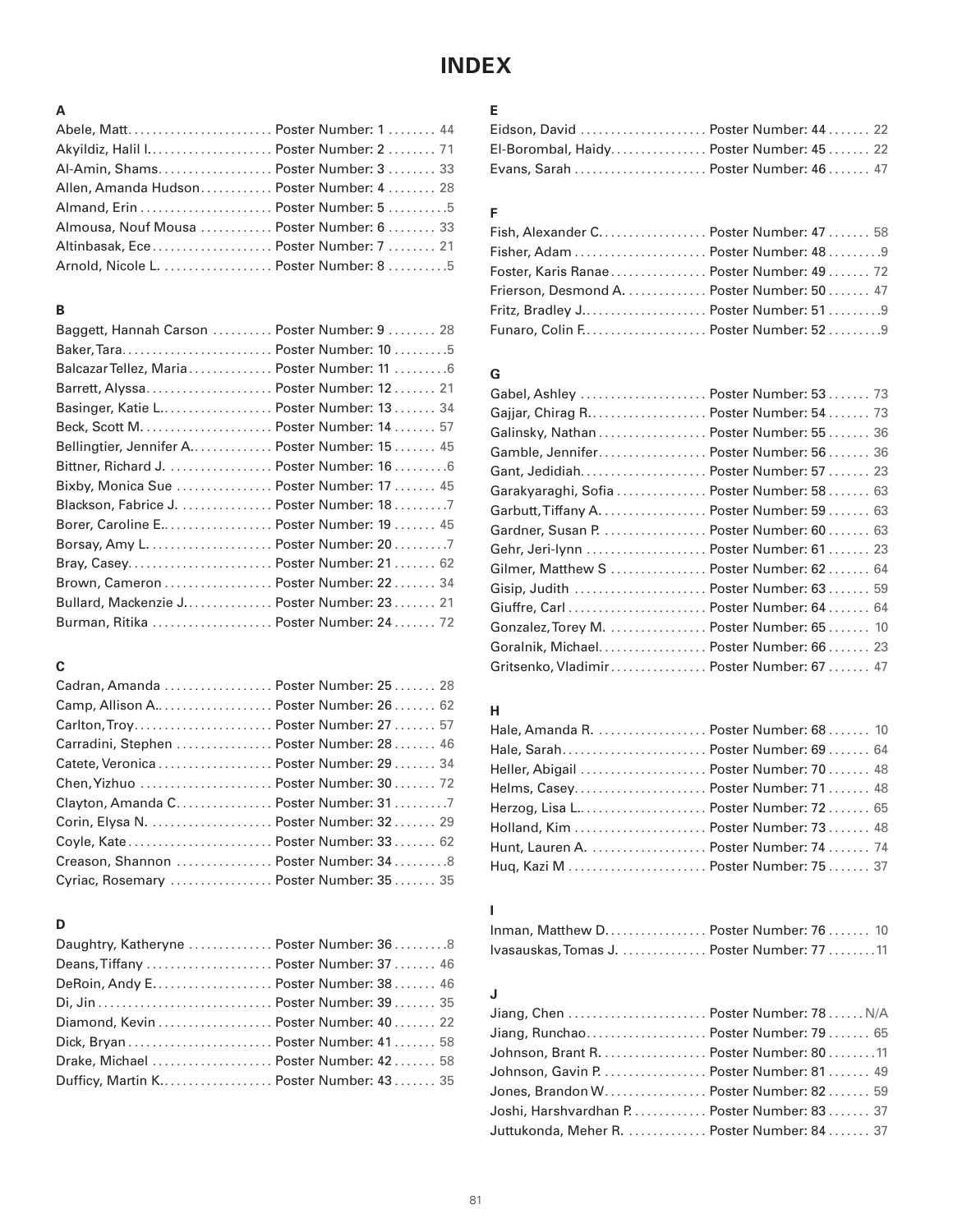# **K**

| Kapkin, Engin  Poster Number: 85 24           |
|-----------------------------------------------|
| Kawaguchi, Riku Poster Number: 86 49          |
| Keane, Rosemary B Poster Number: 87 59        |
| Kennedy, Katherine  Poster Number: 88  78     |
| King, Sheron N.  Poster Number: 89 49         |
| Kingsberry, Francemise  Poster Number: 90  29 |
| Koffman, Katherine Poster Number: 91 50       |
| Kressin, Jonathan P. Poster Number: 92 11     |
| Kundu, Lopamudra Poster Number: 93 38         |
|                                               |

## **L**

| Laboy, Johanne  Poster Number: 94 50        | Pittma   |
|---------------------------------------------|----------|
| Ladner, Christopher C. Poster Number: 95 65 | Preiss,  |
|                                             | Price, T |
| Lee, Tammy D Poster Number: 97 29           |          |
| Lei, Kaimeng  Poster Number: 98  50         | R        |
| Leonardo, Melinda  Poster Number: 99  51    | Rajkov   |
| Li, Jingyao  Poster Number: 100 74          | Ramak    |
| Li, Xingyu  Poster Number: 101  74          | Rebuli,  |
| Li, Yifang  Poster Number: 102 66           | Rezaei   |
| Lima, Hope Poster Number: 103 12            | Ritter,  |
| Lin, Leye  Poster Number: 104 24            | Rivera   |
|                                             | Romar    |
| Lin, Ying-Chen Poster Number: 106 12        | Roper,   |
|                                             |          |

## **M**

| Mader, Gregory C Poster Number: 107 66                  |  |
|---------------------------------------------------------|--|
| Malekafzali, Ahoo  Poster Number: 108 24                |  |
| Malladi, Haritha  Poster Number: 109 38                 |  |
| Massengill, Sonya Poster Number: 110  30                |  |
| Mathews, Stephanie L. Poster Number: 111 13             |  |
| McAlister, Mark A Poster Number: 112  60                |  |
| McCollough, Kendall B.  Poster Number: 113  51          |  |
| McCorkl, Kestrel L.  Poster Number: 114  13             |  |
| McVeigh, Doreen Poster Number: 115 66                   |  |
| McWhirt, Amanda L.  Poster Number: 116  13              |  |
| Medlin, Emily  Poster Number: 117  78                   |  |
| Medlock, Elizabeth K Poster Number: 118  67             |  |
|                                                         |  |
| Meineke, Emily K. Poster Number: 120 14                 |  |
| Messer, Tiffany  Poster Number: 121 39                  |  |
| Mineart, Kenneth Poster Number: 122 39                  |  |
| Mirianhosseinabadi, Sedighehsadat Poster Number: 123 25 |  |
| Moazami, Yasamin  Poster Number: 124 67                 |  |
| Moeinzadeh, Seyed Danial  Poster Number: 125 25         |  |
| Moore, Andrew  Poster Number: 126 60                    |  |
| Morales, Daniel  Poster Number: 127 40                  |  |
| Murphree, Colin Poster Number: 128 14                   |  |
| Myers, Katherine Knudsen  Poster Number: 129 67         |  |
| Mzyk, Philip  Poster Number: 130 78                     |  |
|                                                         |  |

# **N**

| Nickell, Jennifer  Poster Number: 132 30 |  |  |
|------------------------------------------|--|--|
| Nolker, Allison Poster Number: 133 15    |  |  |
| Norton, Jacob F. Poster Number: 134. 68  |  |  |

# **O**

| Oakley, Sonia L Poster Number: 135 51 |  |
|---------------------------------------|--|
| Overbey, Katie  Poster Number: 136 15 |  |

# **P**

| -49    | Pais, Andrew L Poster Number: 137 15        |
|--------|---------------------------------------------|
| 29     | Pan, Feng  Poster Number: 138 68            |
| 50     | Park, So Young  Poster Number: 139 68       |
| . 11   | Patrick, Katelyn V Poster Number: 140 75    |
| 38     | Pendleton, Melissa  Poster Number: 141 31   |
|        | Perlmutter, Gary B. Poster Number: 142 61   |
|        | Pillai, Priya  Poster Number: 143 69        |
| 50     | Pittman, Pamela K. Poster Number: 144 31    |
| 65     | Preiss, Alexander J. Poster Number: 145. 52 |
| 38     | Price, Thomas  Poster Number: 146 40        |
| $\cap$ |                                             |

| . . 51 | Rajkovich, Shelby  Poster Number: 147 16         |  |
|--------|--------------------------------------------------|--|
| . . 74 | Ramakrishna, Harshini  Poster Number: 148 75     |  |
| . . 74 | Rebuli, Meghan E Poster Number: 149 69           |  |
| 66     | Rezaei, Farzad  Poster Number: 150 76            |  |
| . . 12 | Ritter, Carrie Lineberry  Poster Number: 151 31  |  |
| . . 24 | Rivera Serrano, Efrain E.  Poster Number: 152 79 |  |
| 60     | Romanet, Jessica L. Poster Number: 153. 79       |  |
| . . 12 | Roper, Wayne R Poster Number: 154 16             |  |
|        | Rosenbaum, Katy  Poster Number: 155 52           |  |
|        | Rudolf, Stacy Poster Number: 156 76              |  |
| 66     | Ryan, Rebecca E Poster Number: 157 26            |  |
|        |                                                  |  |

# **S**

| 30         | Saez, Anthea Cristina Poster Number: 158 17  |
|------------|----------------------------------------------|
| 13         | Schmidt, Michelle  Poster Number: 159 41     |
| 60         | Schoenthaler, Laura  Poster Number: 160 26   |
| 51         | Sevarolli Loftus, Ana  Poster Number: 161 17 |
| 13         | Seymour, Natalie Poster Number: 162 17       |
| 66         |                                              |
| 13         | Simpson, Chaniqua  Poster Number: 164 53     |
| 78         | Sitzes, Janice Poster Number: 165 32         |
| 67         | Sloan, Mary  Poster Number: 166 53           |
| 14         |                                              |
| 14         | Spreng, Rachel L  Poster Number: 168 69      |
| 39         | Srinivasan, Harshad Poster Number: 169 42    |
| 39         | Staton, Skyla Poster Number: 170 76          |
| 25         | Stern, R.A.  Poster Number: 171 18           |
| 67         | Strickland, Stephen L Poster Number: 172 70  |
| 25         | Su, Ya-Ting  Poster Number: 173 77           |
| 60         | Sylvia IV, J.J.  Poster Number: 174 53       |
| $\sqrt{2}$ |                                              |

# **T**

| Tampos, Sheila Poster Number: 175 54            |  |
|-------------------------------------------------|--|
|                                                 |  |
| Thomas, Anna Poster Number: 177 18              |  |
| Titus, Lucia Lancellotti  Poster Number: 178 54 |  |
| Todd, Melissa  Poster Number: 179 26            |  |
| Tramontelli, Angela  Poster Number: 180 54      |  |
| Truman, Jennifer Poster Number: 181 27          |  |
| Tuchmayer, Jeremy B Poster Number: 182 32       |  |